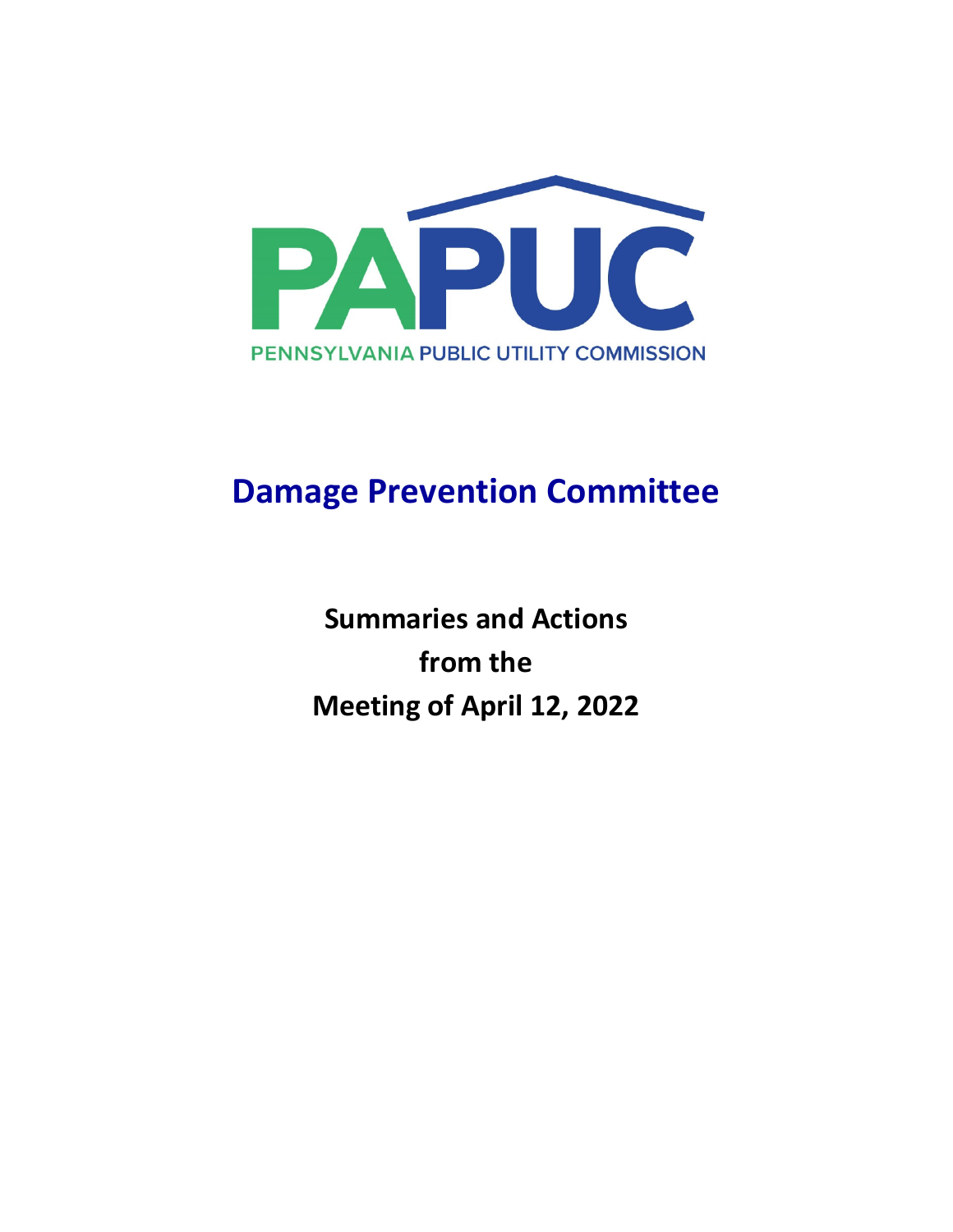

# **Damage Prevention Committee Meeting Case List**

## **Omnibus Session**

| Case   | <b>Stakeholders</b>                                                                           | <b>Summary</b>                                                                                                                                                                                                                                                                                                                                                                                                                                                                                                                                | Violations &                                                                  |
|--------|-----------------------------------------------------------------------------------------------|-----------------------------------------------------------------------------------------------------------------------------------------------------------------------------------------------------------------------------------------------------------------------------------------------------------------------------------------------------------------------------------------------------------------------------------------------------------------------------------------------------------------------------------------------|-------------------------------------------------------------------------------|
| Number |                                                                                               |                                                                                                                                                                                                                                                                                                                                                                                                                                                                                                                                               | Recommendation                                                                |
| 12795  | <b>Facility Owner: Comcast</b><br><b>Facility Owner:</b><br><b>FRONTIER</b>                   | On 1/22/2020 3:00:00 PM at RT 272, MULTIPLE,<br>LANCASTER Incident occurred on 1/22/2020, when a<br>Complex Project meeting was held for an over 14,000. ft                                                                                                                                                                                                                                                                                                                                                                                   | Comcast: \$0.00                                                               |
|        | <b>Facility Owner: PPL</b><br>Contractor/Excavator:<br>JD Eckman Inc<br><b>Project Owner:</b> | area for PennDOT roads, at multiple locations in<br>Providence Township, Lancaster County. Comcast<br>Communications, Frontier Communications, and PPL<br>Electric all marked that they attended the meeting. The                                                                                                                                                                                                                                                                                                                             | <b>FRONTIER: \$1,750.00</b><br>Section $2(5)(viii)$ 3rd<br>Offense \$1,500.00 |
|        | PENNDOT DISTRICT 8-<br>0<br>Designer: ALFRED                                                  | Complex Project sign in sheet did not list any of the<br>three companies nor does it list USIC as being in<br>attendance.                                                                                                                                                                                                                                                                                                                                                                                                                     | Section 2(11) 1st Offense<br>\$250.00                                         |
|        | <b>BENESCH AND</b><br><b>COMPANY</b><br><b>Other: Providence</b>                              | J D Eckman Inc. stated in both of their Alleged Violation<br>Reports (AVR) that Complex Project ticket                                                                                                                                                                                                                                                                                                                                                                                                                                        | <b>Providence Township:</b><br>\$0.00<br>Section $2(5)(v)$ 1st Offense        |
|        | Township                                                                                      | 20200130717 was requested for 1/22/2020 at 3 pm.<br>Comcast Communications, PPL and Frontier<br>Communications responded that they would attend the<br>meeting but did not attend the scheduled meeting.                                                                                                                                                                                                                                                                                                                                      | \$0.00<br>Section $2(5)(v)$ 1st Offense<br>\$0.00                             |
|        |                                                                                               | Alfred Benesch and Company stated in their AVR that<br><b>Comcast Communications, Frontier Communications</b><br>and PPL did not attend the scheduled Complex Project<br>meeting although they marked that they would attend the<br>meeting in KARL.                                                                                                                                                                                                                                                                                          |                                                                               |
|        |                                                                                               | PennDOT stated in their AVR that Comcast<br>Communications, Frontier Communications and PPL did<br>not attend the scheduled Complex Project meeting and<br>that all three companies stated that they would attend the<br>meeting in KARL.                                                                                                                                                                                                                                                                                                     |                                                                               |
|        |                                                                                               | PPL AVR request was emailed on 10/26/2021. PPL did<br>reach out and state that they did not believe that a<br>violation of act 50 had taken place, as they did make<br>telephone contact and worked out an agreement with J D<br>Eckman. They supplied a telephone log and I verified<br>with JD Eckman that contact and an agreement was<br>made. He did not recall the details but did say that it was<br>possible, and no damage occurred with any facilities. He<br>added that he wrote up his AVR based on the meeting<br>sign in sheet. |                                                                               |
|        |                                                                                               | Comcast AVR request letter was emailed on 10/26/2021.<br>Comcast reached out questioning why an AVR was<br>needed, and they also stated that they had contacted JD<br>Eckman before the meeting, due to another obligation at<br>the time of the meeting. A telephone call log was<br>provided, which verified this information. E K Eckman<br>did not recall the details but stated this was possible. He<br>wrote Comcast in the AVR, because they were not listed<br>on the sign in sheet.                                                 |                                                                               |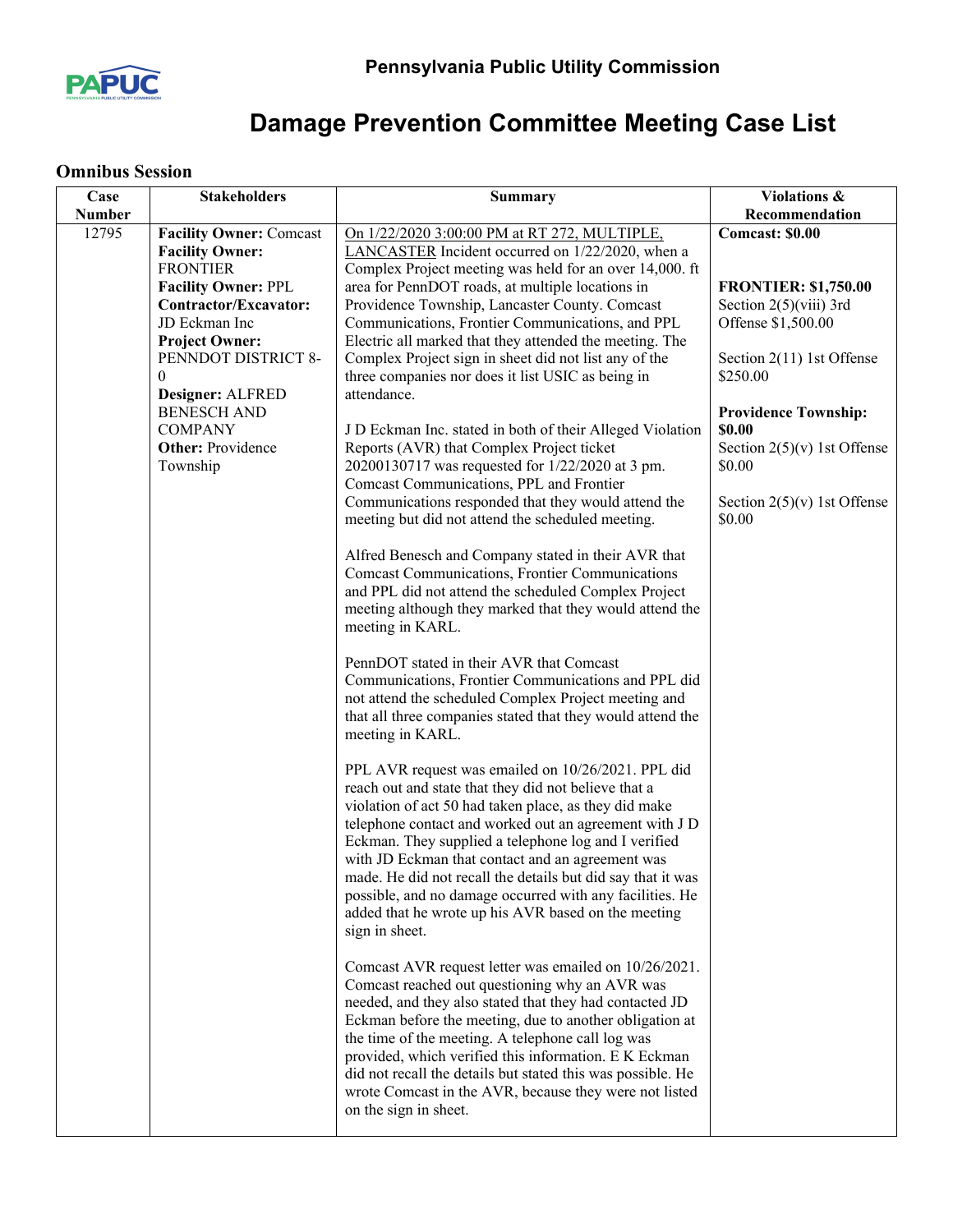| Case          | <b>Stakeholders</b>                                                                                                                                                                                                                                                                                                                                                                                                                                            | <b>Summary</b>                                                                                                                                                                                                                                                                                                                                                                                                                                                                                                                                                                                                                                                                                                                                                                                                                                                                                                                                                                                                                                                                                                                                                                                                                                                                                                                                                                                                                                                                                                                                                                                                                                                                                                                                                                                                                                                                                   | Violations &                                                                                                                                                                                                                                                                                                                                                                                                                                                                                                                                                                        |
|---------------|----------------------------------------------------------------------------------------------------------------------------------------------------------------------------------------------------------------------------------------------------------------------------------------------------------------------------------------------------------------------------------------------------------------------------------------------------------------|--------------------------------------------------------------------------------------------------------------------------------------------------------------------------------------------------------------------------------------------------------------------------------------------------------------------------------------------------------------------------------------------------------------------------------------------------------------------------------------------------------------------------------------------------------------------------------------------------------------------------------------------------------------------------------------------------------------------------------------------------------------------------------------------------------------------------------------------------------------------------------------------------------------------------------------------------------------------------------------------------------------------------------------------------------------------------------------------------------------------------------------------------------------------------------------------------------------------------------------------------------------------------------------------------------------------------------------------------------------------------------------------------------------------------------------------------------------------------------------------------------------------------------------------------------------------------------------------------------------------------------------------------------------------------------------------------------------------------------------------------------------------------------------------------------------------------------------------------------------------------------------------------|-------------------------------------------------------------------------------------------------------------------------------------------------------------------------------------------------------------------------------------------------------------------------------------------------------------------------------------------------------------------------------------------------------------------------------------------------------------------------------------------------------------------------------------------------------------------------------------|
| <b>Number</b> |                                                                                                                                                                                                                                                                                                                                                                                                                                                                |                                                                                                                                                                                                                                                                                                                                                                                                                                                                                                                                                                                                                                                                                                                                                                                                                                                                                                                                                                                                                                                                                                                                                                                                                                                                                                                                                                                                                                                                                                                                                                                                                                                                                                                                                                                                                                                                                                  | Recommendation                                                                                                                                                                                                                                                                                                                                                                                                                                                                                                                                                                      |
|               |                                                                                                                                                                                                                                                                                                                                                                                                                                                                | Frontier Communications was emailed an AVR request<br>on 10/26/2021. No AVR or response from Frontier<br>Communications to date.                                                                                                                                                                                                                                                                                                                                                                                                                                                                                                                                                                                                                                                                                                                                                                                                                                                                                                                                                                                                                                                                                                                                                                                                                                                                                                                                                                                                                                                                                                                                                                                                                                                                                                                                                                 |                                                                                                                                                                                                                                                                                                                                                                                                                                                                                                                                                                                     |
|               |                                                                                                                                                                                                                                                                                                                                                                                                                                                                | Frontier Communications is in violation of Sections:<br>2(11) Facility Owner failed to comply with all requests<br>for information by the Commission. Penalty is applied.<br>$2(5)$ (viii) Facility owner failed to participate in<br>preconstruction meetings for a complex project. This is a<br>third offense, and the penalty is applied.                                                                                                                                                                                                                                                                                                                                                                                                                                                                                                                                                                                                                                                                                                                                                                                                                                                                                                                                                                                                                                                                                                                                                                                                                                                                                                                                                                                                                                                                                                                                                    |                                                                                                                                                                                                                                                                                                                                                                                                                                                                                                                                                                                     |
|               |                                                                                                                                                                                                                                                                                                                                                                                                                                                                | Listed below are facility owners in violation of Act 50,<br>Section $2(5)(v)$ Failed to respond to a routine One Call<br>ticket                                                                                                                                                                                                                                                                                                                                                                                                                                                                                                                                                                                                                                                                                                                                                                                                                                                                                                                                                                                                                                                                                                                                                                                                                                                                                                                                                                                                                                                                                                                                                                                                                                                                                                                                                                  |                                                                                                                                                                                                                                                                                                                                                                                                                                                                                                                                                                                     |
|               |                                                                                                                                                                                                                                                                                                                                                                                                                                                                | Providence Township is in violation of section:                                                                                                                                                                                                                                                                                                                                                                                                                                                                                                                                                                                                                                                                                                                                                                                                                                                                                                                                                                                                                                                                                                                                                                                                                                                                                                                                                                                                                                                                                                                                                                                                                                                                                                                                                                                                                                                  |                                                                                                                                                                                                                                                                                                                                                                                                                                                                                                                                                                                     |
|               |                                                                                                                                                                                                                                                                                                                                                                                                                                                                | $2(5)(v)$ Failed to respond to a routine One Call ticket.<br>This is a first-time offense and $$1000.$ (\$500 x2) penalty<br>is reduced to a warning.                                                                                                                                                                                                                                                                                                                                                                                                                                                                                                                                                                                                                                                                                                                                                                                                                                                                                                                                                                                                                                                                                                                                                                                                                                                                                                                                                                                                                                                                                                                                                                                                                                                                                                                                            |                                                                                                                                                                                                                                                                                                                                                                                                                                                                                                                                                                                     |
|               |                                                                                                                                                                                                                                                                                                                                                                                                                                                                | Additional notes:<br>Preliminary Design ticket found was 20171701256. The<br>Complex Project Meeting for "part B" was held on<br>$1/22/2020$ .                                                                                                                                                                                                                                                                                                                                                                                                                                                                                                                                                                                                                                                                                                                                                                                                                                                                                                                                                                                                                                                                                                                                                                                                                                                                                                                                                                                                                                                                                                                                                                                                                                                                                                                                                   |                                                                                                                                                                                                                                                                                                                                                                                                                                                                                                                                                                                     |
| 14608         | <b>Facility Owner: PECO</b><br>Contractor/Excavator:<br><b>GENERAL ASPHALT</b><br><b>PAVING</b><br>Project Owner: PECO<br>Designer: PECO<br>Other: BOROUGH OF<br>POTTSTOWN/POTTSTO<br>WN BOROUGH<br><b>MUNICIPAL</b><br><b>AUTHORITY</b><br><b>Other:</b> Comcast<br>Other: LOWER<br><b>POTTSGROVE</b><br>AUTHORITY/LOWER<br><b>POTTSGROVE</b><br><b>TOWNSHIP</b><br>Other: METROPOLITAN<br><b>EDISON CO / FIRST</b><br><b>ENERGY</b><br><b>Other:</b> Verizon | On 5/4/2020 9:00:00 AM at PLEASANT VIEW RD,<br>LOWER POTTSGROVE TWP, MONTGOMERY<br>Incident occurred at Pleasant View Rd. (PECO's AVR<br>reads Pleasantville Rd), Lower Pottsgrove Township,<br>Montgomery County, PA<br>AVR was received form PECO, who is the Project<br>Owner, Designer and Facility Owner of this Capacity<br>Expansion Project. AVR states that on 05/04/2020<br>General Asphalt Company (GAC) was digging with a<br>backhoe/trackhoe and failed to exercise due care and<br>take all reasonable steps to avoid injury to or<br>interference with all lines. A PECO 1/2-inch plastic gas<br>service line was hit, causing one customer at 864 N.<br>Pleasantville Rd. to be without service for 1-6 hours.<br>AVR from General Asphalt Paving states that on<br>5/4/2020, their excavator received a filed marked<br>response. No other information was received. The crew<br>was excavating in front of 935 N. Pleasant View Rd, to<br>install an 8" MP PI main. GAC backhoe struck and<br>caused a leak on an unmarked 1/2" plastic service line,<br>which belonged to 864 N Pleasant View Rd.<br>AVR's from PECO and GAP state that 911 was not<br>called. This is a violation of section $5(8)$ to General<br>Asphalt & Paving for not immediately notifying 911 and<br>the facility owner if the damage results in the escape of<br>any flammable, toxic or corrosive gas. The facility<br>owner was notified. Penalty is applied. Education is<br>mandatory.<br>PECO project information to include a packet that was<br>shared with General Asphalt and Paving (GAP). This<br>packet included a map and GFR service card. GFR<br>Service card listed all the addresses with gas service. 864<br>N. Pleasant Road was not listed on this service card.<br>864 N. Pleasantville Road was listed on a map and<br>marked No Pipe Data verify Material. There was a meter | <b>GENERAL ASPHALT</b><br>PAVING: \$1,000.00<br>Section 5(8) 1st Offense<br>\$1,000.00<br>PECO: \$1,250.00<br>Section $2(5)(v)$ 3rd offense<br>\$750.00<br>Section $2(5)(i.1)$ 1st<br>Offense \$250.00<br>Section 2(11) 1st Offense<br>\$250.00<br>Section $6.1(1)$ 1st Offense<br>\$0.00<br>Section 4(5) 1st Offense<br>\$0.00<br><b>BOROUGH OF</b><br>POTTSTOWN/POTTST<br><b>OWN BOROUGH</b><br><b>MUNICIPAL</b><br><b>AUTHORITY: \$500.00</b><br>Section $2(5)(v.1)$ 1st<br>Offense \$500.00<br>Section 2(4) 1st Offense<br>\$0.00<br>Section $2(5)(viii)$ 1st<br>Offense \$0.00 |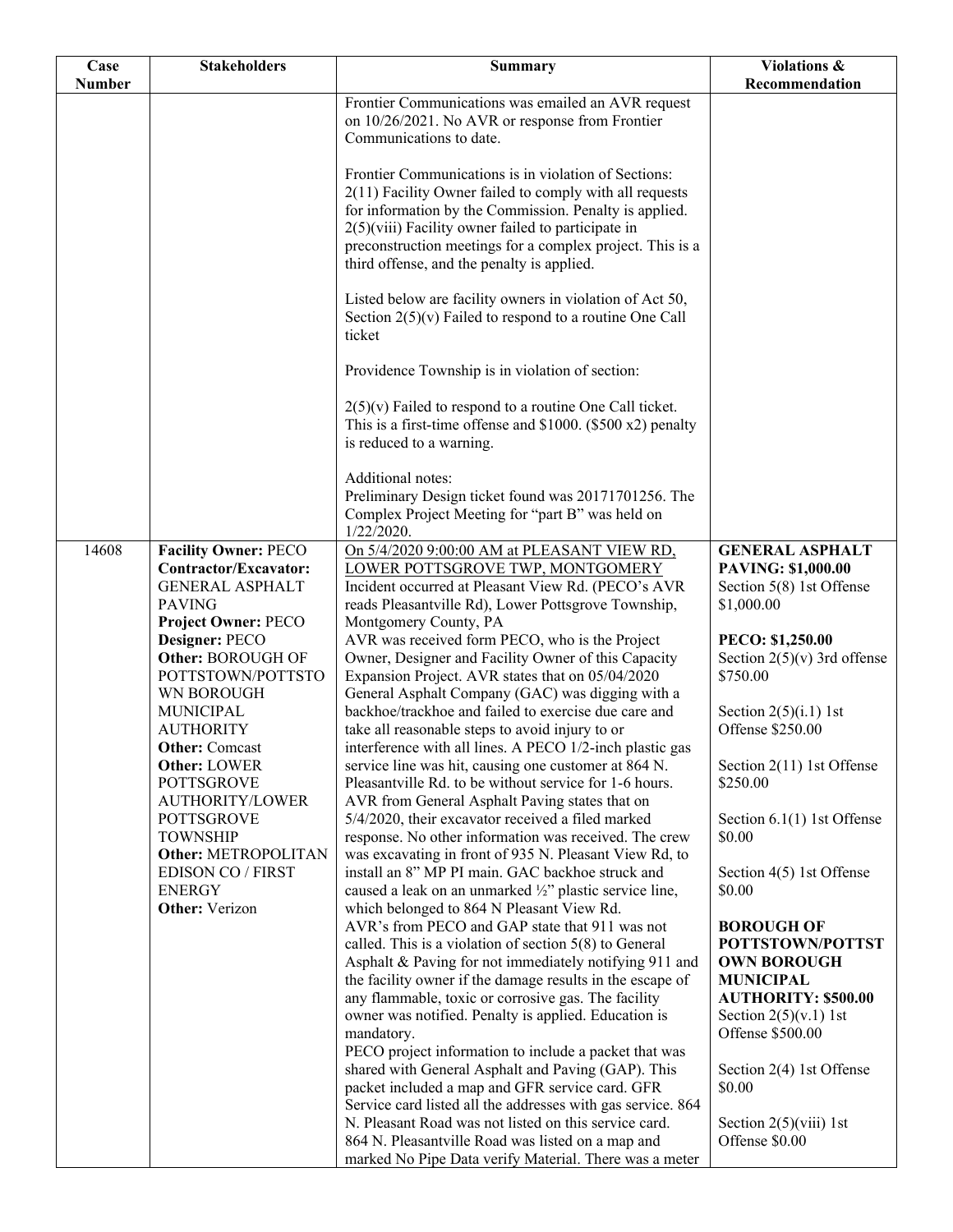| Case          | <b>Stakeholders</b> | <b>Summary</b>                                                                                                       | Violations &                               |
|---------------|---------------------|----------------------------------------------------------------------------------------------------------------------|--------------------------------------------|
| <b>Number</b> |                     |                                                                                                                      | Recommendation                             |
|               |                     | shown on the map. The meter could have been                                                                          | Section $2(5)(v)$ 1st Offense              |
|               |                     | connected someplace away from the road that was under                                                                | \$0.00                                     |
|               |                     | construction. This gas line was not marked in the field.                                                             |                                            |
|               |                     | Ticket $#20201130026$ response was field marked by                                                                   | Section $2(5)(v)$ 1st Offense              |
|               |                     | PECO. This is a violation of Section $2(5)(v)$ the<br>information in KARL was incorrect. The Information             | \$0.00                                     |
|               |                     | that was included in the packet, should have been                                                                    | Section $2(5)(v)$ 1st Offense              |
|               |                     | marked as well.                                                                                                      | \$0.00                                     |
|               |                     | The gas meter was known to be there and was not                                                                      |                                            |
|               |                     | marked. This is a violation of Section $2(5)(i.1)$ House                                                             | <b>Comcast: \$250.00</b>                   |
|               |                     | was listed on the maps and labeled "No pipe data" and                                                                | Section $2(5)(v)$ 1st Offense              |
|               |                     | not marked in the field. This house could not be seen                                                                | \$250.00                                   |
|               |                     | from the road that was under construction.                                                                           |                                            |
|               |                     | Complex project Routine ticket was put in 90 working                                                                 | METROPOLITAN                               |
|               |                     | days after the Complex project final design.                                                                         | <b>EDISON CO / FIRST</b>                   |
|               |                     | DPI requested Complex Project sign in sheet from                                                                     | <b>ENERGY: \$750.00</b>                    |
|               |                     | PECO and the map that would include the 811 number                                                                   | Section $2(5)(v)$ 3rd offense              |
|               |                     | and the level of SUE used. None of this information was                                                              | \$750.00                                   |
|               |                     | received. This is a violation of Section $4(11)$ Facility<br>Owner failed to reply with all requests for information | Verizon: \$8,000.00                        |
|               |                     | by the Commission. This is a first-time offense. \$250.                                                              | Section $2(5)(v)$                          |
|               |                     | Penalty is reduced to a warning. Education specific to                                                               | Subsequent \$1,000.00                      |
|               |                     | Project Owners is mandatory.                                                                                         |                                            |
|               |                     | Designers Drawing did not include the One Call's toll-                                                               | Section $2(5)(v)$                          |
|               |                     | free number and serial number of the ticket. This                                                                    | Subsequent \$2,000.00                      |
|               |                     | information was not included with the ticket numbers                                                                 |                                            |
|               |                     | that were received from One Call, also this was                                                                      | Section $2(5)(v)$                          |
|               |                     | requested from PECO. This is a first-time violation of                                                               | Subsequent \$1,000.00                      |
|               |                     | $4(5)$ and \$250. Penalty is reduced to a warning.                                                                   |                                            |
|               |                     | Education specific to Designers is mandatory.<br>Level D Sue involves collecting the most basic level of             | Section $2(5)(v)$<br>Subsequent \$1,000.00 |
|               |                     | information from existing utility records. This                                                                      |                                            |
|               |                     | information was not including in the design and missed                                                               | Section $2(5)(v)$                          |
|               |                     | marked. This is a first-time violation of Section $6.1(1)$                                                           | Subsequent \$1,000.00                      |
|               |                     | and \$500 penalty is reduced to a warning. Education is                                                              |                                            |
|               |                     | Mandatory.                                                                                                           | Section $2(5)(v)$                          |
|               |                     | Listed below are facility owners in violation of Act 50,                                                             | Subsequent \$2,000.00                      |
|               |                     | Section $2(5)(v)$ Failed to respond to a routine One Call                                                            |                                            |
|               |                     | ticket and $2(5)(v)$ Failed to respond to a routine One Call                                                         |                                            |
|               |                     | ticket within the required amount of time.<br>*Verizon – Late response to ticket's # 20200420020,                    |                                            |
|               |                     | 20200550284, 20200650078, 20201010015 and no                                                                         |                                            |
|               |                     | response to ticket's #20200080299, 20192321475.                                                                      |                                            |
|               |                     | These are all subsequent violations of Section $2(5)(v)$                                                             |                                            |
|               |                     | and penalties applied to each.                                                                                       |                                            |
|               |                     | * Comcast Cable – Late response to ticket 20201010015.                                                               |                                            |
|               |                     | Response was due by 4/14/20 and Comcast responded                                                                    |                                            |
|               |                     | within two hours after the renotify ticket 20201010015-                                                              |                                            |
|               |                     | 001 was submitted on $4/22/20$ . This is a violation of                                                              |                                            |
|               |                     | Section $2(5)(v)$ and penalty applied.                                                                               |                                            |
|               |                     | * PECO Energy - Late response to ticket 20201010015.                                                                 |                                            |
|               |                     | Response was due by 4/14/20 and PECO responded<br>within two hours after the renotify ticket 20201010015-            |                                            |
|               |                     | 001 was submitted on $4/22/20$ . This is a third violation                                                           |                                            |
|               |                     | of Section $2(5)(v)$ and penalty applied.                                                                            |                                            |
|               |                     | *Borough of Pottstown - Late response to ticket                                                                      |                                            |
|               |                     | 20201010015. Response was due by 4/14/20 and                                                                         |                                            |
|               |                     | Borough of Pottstown responded Field Marked on                                                                       |                                            |
|               |                     | 4/21/2020. This is a first-time violation of Section                                                                 |                                            |
|               |                     | $2(5)(v)$ and \$250 penalty is reduced to a warning.                                                                 |                                            |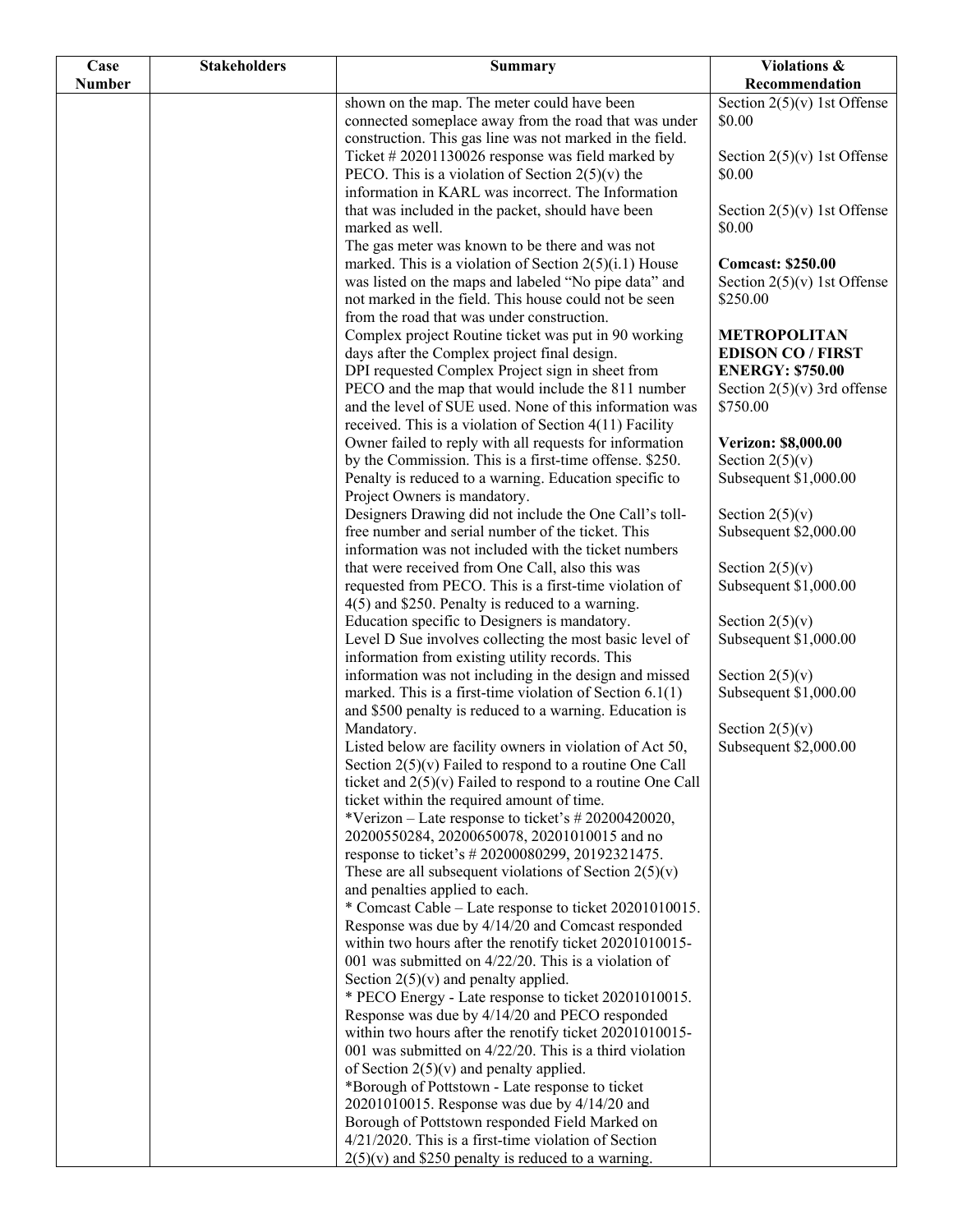| Case          | <b>Stakeholders</b>                         | <b>Summary</b>                                                                                                            | Violations &                 |
|---------------|---------------------------------------------|---------------------------------------------------------------------------------------------------------------------------|------------------------------|
| <b>Number</b> |                                             |                                                                                                                           | Recommendation               |
|               |                                             | Renotify ticket 20201010015-001 was submitted on                                                                          |                              |
|               |                                             | 4/22/20. No response was given to the renotify ticket on<br>$4/22/2020$ This is a first-time violation of Section 2(5)(v) |                              |
|               |                                             | and \$250 penalty is reduced to a warning. Education is                                                                   |                              |
|               |                                             | mandatory.                                                                                                                |                              |
|               |                                             | Late response to ticket #20200290588. Response was                                                                        |                              |
|               |                                             | due by 1/31/20. Responded Field Marked on 2/3/2020 at                                                                     |                              |
|               |                                             | 9:13. This is on the requested excavation date and after                                                                  |                              |
|               |                                             | the requested dig time of 7:00 a.m. This is a first-time                                                                  |                              |
|               |                                             | violation of Section $2(5)(v)$ and \$250 penalty is reduced                                                               |                              |
|               |                                             | to a warning.                                                                                                             |                              |
|               |                                             | Late response to ticket $#20200420020$ . Response was                                                                     |                              |
|               |                                             | due by 2/13/20. Responded field marked on 2/14/20, at<br>14:20. The requested dig time was 7:00 a.m. This is a            |                              |
|               |                                             | first-time violation of Section $2(5)(v)$ and \$250 penalty                                                               |                              |
|               |                                             | is reduced to a warning.                                                                                                  |                              |
|               |                                             | No response was received for Complex Project ticket#                                                                      |                              |
|               |                                             | 20200080299. This is a violation of Section $2(5)(viii)$                                                                  |                              |
|               |                                             | and penalty is applied. This is a first-time violation of                                                                 |                              |
|               |                                             | Section $2(5)(vIii)$ and \$500 penalty is reduced to a                                                                    |                              |
|               |                                             | warning.                                                                                                                  |                              |
|               |                                             | No response was received for Design ticket #                                                                              |                              |
|               |                                             | 20200650078. This is a violation of Section $2(4)$ and<br>\$250 penalty is reduced to a warning.                          |                              |
|               |                                             | Final Design Ticket #20192321475 was due on                                                                               |                              |
|               |                                             | 9/4/2019. Pottstown Borough responded field marked on                                                                     |                              |
|               |                                             | $9/11/2019$ . This is a violation of Section 2(4) and \$250                                                               |                              |
|               |                                             | penalty is reduced to a warning.                                                                                          |                              |
| 20229         | <b>Facility Owner:</b>                      | On 5/5/2020 2:50:00 PM at 4518 Col John Kelly Rd,                                                                         | <b>KILECRETE: \$1,000.00</b> |
|               | Windstream                                  | LEWISBURG BORO, UNION Synopsis 20229                                                                                      | Section $5(2.1)$ 1st Offense |
|               | Contractor/Excavator:                       | Email asking for contact info for M. Kyle was requested                                                                   | \$1,000.00                   |
|               | <b>KILECRETE</b>                            | on 3/17/2022.                                                                                                             |                              |
|               | <b>Project Owner:</b><br>HILLVIEW DAIRY LLC | AVR request letter was emailed to Kilecrete on<br>3/16/2022                                                               |                              |
|               |                                             | Incident occurred on 5/5/2020 at 4518 Col John Kelly                                                                      |                              |
|               |                                             | Rd, near Beagle Road, Lewisburg Borough, Union                                                                            |                              |
|               |                                             | County.                                                                                                                   |                              |
|               |                                             | Windstream stated in their Alleged Violation Report that                                                                  |                              |
|               |                                             | Hillview Dairy was grading for road work maintenance                                                                      |                              |
|               |                                             | using a grader/scraper when a buried Windstream copper                                                                    |                              |
|               |                                             | line was damaged 200 ft off the road. They named<br>Hillview dairy as the excavator and stated that there was             |                              |
|               |                                             | no One Call notification for this work. USIC report and                                                                   |                              |
|               |                                             | Fact based investigation report are included.                                                                             |                              |
|               |                                             | One Call states that there was no One Call notifications                                                                  |                              |
|               |                                             | found for this excavator.                                                                                                 |                              |
|               |                                             | Hillview Dairy LLC submitted and Alleged Violation                                                                        |                              |
|               |                                             | Report stating that Myron Kile was using a small Bobcat                                                                   |                              |
|               |                                             | skid loader to grade/widen an unpaved farm road for                                                                       |                              |
|               |                                             | routine maintenance of the road. Myron struck a telecom<br>wire that was buried slightly below the surface of the         |                              |
|               |                                             | ground. No one was aware that the wire was there, since                                                                   |                              |
|               |                                             | that location is near an agricultural farming zone where                                                                  |                              |
|               |                                             | annual tillage occurs.                                                                                                    |                              |
|               |                                             | Myron immediately notified the property owner when he                                                                     |                              |
|               |                                             | struck the underground wire. The property owner                                                                           |                              |
|               |                                             | (Michael Snook) then immediately contacted the                                                                            |                              |
|               |                                             | telecom company to repair the underground internet                                                                        |                              |
|               |                                             | wire. Hillview Dairy is the customer who experienced a<br>service interruption. Two pictures are included.                |                              |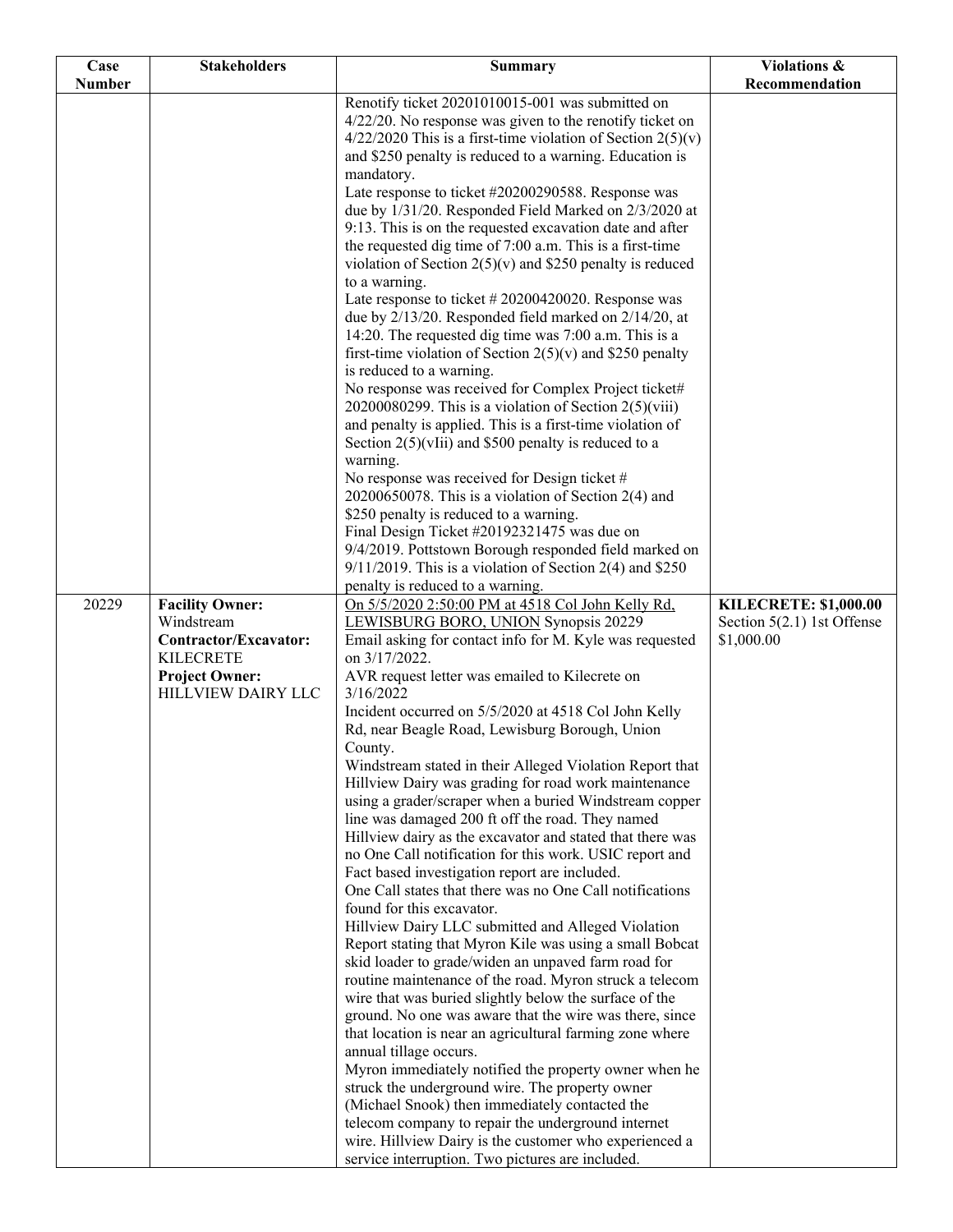| <b>Stakeholders</b><br>Case                                                                      |               | <b>Summary</b>                                                                                                                                                                                                         | Violations &                                                                                      |
|--------------------------------------------------------------------------------------------------|---------------|------------------------------------------------------------------------------------------------------------------------------------------------------------------------------------------------------------------------|---------------------------------------------------------------------------------------------------|
| <b>Number</b>                                                                                    |               |                                                                                                                                                                                                                        | Recommendation                                                                                    |
|                                                                                                  |               | One call located a ticket placed by Myron Kyle for a<br>neighboring address, which will not be included in this<br>case, but this verifies that Myron Kyle is an excavator.                                            |                                                                                                   |
|                                                                                                  | $3/16/2022$ . | Myron Kyle was sent an AVR request letter on                                                                                                                                                                           |                                                                                                   |
|                                                                                                  |               | A buried Windstream 25 pr copper cable was damaged,<br>while Hillview Dairy was grading to maintain the road.<br>No PA One Call ticket was found for this excavation.                                                  |                                                                                                   |
|                                                                                                  |               | Windstream submitted an AVR stating, "There were no<br>locates done as there was no locate request made to<br>PA811". A Damage Report and photo were submitted                                                         |                                                                                                   |
|                                                                                                  |               | with the AVR.<br>PA One Call notes that this excavator has not made<br>previous One Calls in the past.                                                                                                                 |                                                                                                   |
|                                                                                                  |               | Hillview Dairy is in violation of Section:<br>$\sim$ 5(2.1)- excavator failed to submit a location request to<br>One Call within the correct timeframe                                                                 |                                                                                                   |
| 16221<br><b>Facility Owner: Comcast</b>                                                          |               | On 5/12/2020 4:00:00 PM at 30 and 35 HOLLY RIDGE                                                                                                                                                                       | A. Folino Construction:                                                                           |
| Contractor/Excavator:<br>A. Folino Construction<br><b>Project Owner: NORTH</b>                   |               | RD, NORTH FRANKLIN TWP, WASHINGTON<br>Incident occurred on 5/12/2020 at 30 and at 35 Holly<br>Ridge Road, in North Franklin Township, Washington                                                                       | \$1,500.00<br>Section 5(4) 3rd Offense<br>\$1,500.00                                              |
| FRANKLIN TOWNSHIP<br>Designer: WIDMER<br><b>ENGINEERING INC</b><br><b>Other:</b> Amwell Township |               | County. A. Folino Construction was digging with a<br>backhoe/trackhoe to replace inlets, milling, and paving<br>the road, when a Comcast CATV coaxial feeder and a<br>West Penn secondary service line were struck and | Section 5(16) 1st Offense<br>\$0.00                                                               |
| <b>Other: BUFFALO</b><br><b>TOWNSHIP</b>                                                         | damaged.      |                                                                                                                                                                                                                        | <b>NORTH FRANKLIN</b><br>TOWNSHIP: \$0.00                                                         |
| WASHINGTON<br><b>COUNTY</b><br><b>Other: CNX WATER</b>                                           |               | Comcast Cable Corporation states in their Alleged<br>Violation Report (AVR) that on 5/12/2020, A. Folino<br>was replacing inlets, milling, and paving the road, when                                                   | Section $2(5)(viii)$ 1st<br>Offense \$0.00                                                        |
| <b>ASSETS / CONVEY</b><br><b>WTR</b><br><b>Other: PA American</b>                                |               | a Comcast cable was struck and damaged at 30 Holly<br>Ridge Rd. They further state that A. Folino did not<br>provide the One Call System, with exact information to                                                    | <b>Amwell Township: \$0.00</b><br>Section $2(5)(viii)$ 1st<br>Offense \$0.00                      |
| Water<br><b>Other: RANGE</b><br><b>RESOURCES</b>                                                 | \$5000.       | identify the work site. USIC report with pictures was<br>submitted. They state that damage costs were \$1001 to                                                                                                        | <b>BUFFALO TOWNSHIP</b><br><b>WASHINGTON</b>                                                      |
| CANONSBURG<br><b>Other:</b> South Strabane                                                       |               | West Penn Power / First Energy states in their AVR that                                                                                                                                                                | <b>COUNTY: \$0.00</b><br>Section $2(5)(viii)$ 1st                                                 |
| Township<br>Other: WASHINGTON<br><b>EAST WASHINGTON</b>                                          |               | A. Folino was replacing inlets and paving the road for<br>Franklin Township. Ticket 20201262153 was submitted<br>requesting facilities to be marked on Holly Ridge Dr.                                                 | Offense \$0.00<br><b>CNX WATER ASSETS /</b>                                                       |
| <b>JOINT AUTHORITY</b>                                                                           |               | from Fairfield Dr. to the dead end. The areas would be<br>marked in pink. West Penn's contracted locator<br>responded "Field Marked" on 5/07/2020. On 5/12/2020                                                        | <b>CONVEY WTR: \$0.00</b>                                                                         |
|                                                                                                  |               | A. Folino submitted emergency ticket 20201333775<br>stating damage to West Penn's underground secondary                                                                                                                | <b>PA American Water:</b><br>\$500.00                                                             |
|                                                                                                  |               | service line located at 35 Holly Ridge Dr. USIC<br>investigation determined that the damage area was not<br>marked in pink and that the area was outside the scope of                                                  | Section $2(5)(v)$ 2nd<br>offense \$500.00                                                         |
|                                                                                                  |               | the ticket. The root cause of the damage was that A.<br>Folino Construction failed to provide the PA One Call<br>system with exact information to identify the work site.                                              | <b>RANGE RESOURCES</b><br><b>CANONSBURG: \$0.00</b><br>Section $2(5)(viii)$ 1st<br>Offense \$0.00 |
|                                                                                                  |               | A. Folino states in their AVR from that they were doing<br>drainage work with a backhoe/trackhoe, when they<br>damaged an unmarked line owned by West Penn. They                                                       | <b>South Strabane</b><br>Township: \$0.00                                                         |
|                                                                                                  |               | did not mention another line that was damaged, which<br>was owned by Comcast. They state that the area was<br>mismarked. AVR from A. Folino was submitted                                                              | Section $2(5)(viii)$ 1st<br>Offense \$0.00                                                        |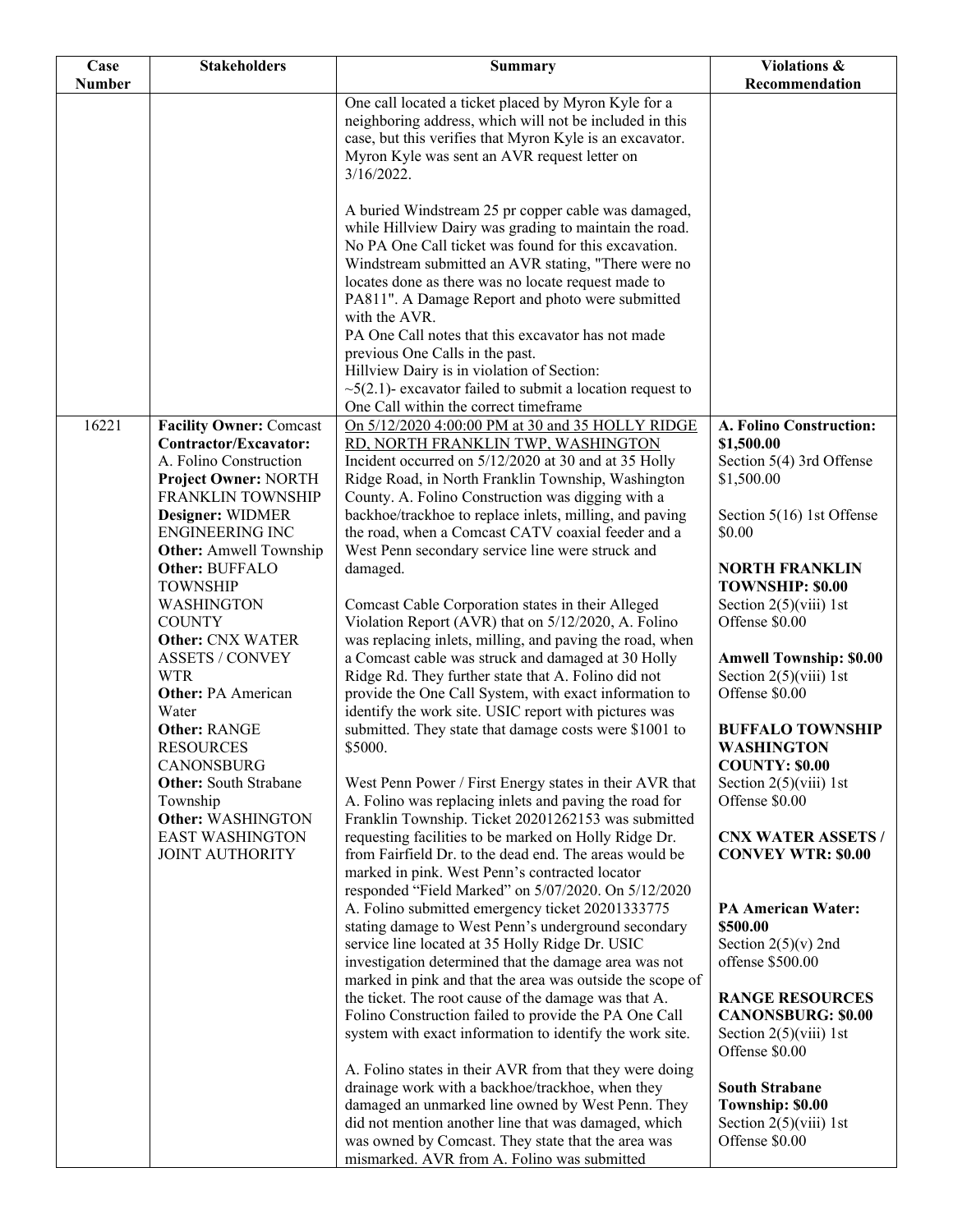| Case          | <b>Stakeholders</b> | <b>Summary</b>                                                                                                   | Violations &                             |
|---------------|---------------------|------------------------------------------------------------------------------------------------------------------|------------------------------------------|
| <b>Number</b> |                     |                                                                                                                  | Recommendation<br><b>WASHINGTON EAST</b> |
|               |                     | 5/28/2020 noting that there was a spark when the line<br>was hit. Picture was submitted.                         | <b>WASHINGTON JOINT</b>                  |
|               |                     |                                                                                                                  | <b>AUTHORITY: \$0.00</b>                 |
|               |                     | On 8/6/2021 AVR request letter was mailed to A. Folino                                                           | Section $2(5)(viii)$ 1st                 |
|               |                     | about the Comcast line that was damaged. No AVR has                                                              | Offense \$0.00                           |
|               |                     | been received to date.                                                                                           |                                          |
|               |                     |                                                                                                                  |                                          |
|               |                     | North Franklin Township states in their AVR that this                                                            |                                          |
|               |                     | was an under \$400,000. project that is 1.6 miles or 8,448<br>ft. The project was prepared by Designer Widmer    |                                          |
|               |                     | Engineering, Inc. A Folino placed Routine excavation                                                             |                                          |
|               |                     | ticket 20201262153 on 5/5/2020 for drainage work to be                                                           |                                          |
|               |                     | done on Holly Ridge from Fairfield Dr. to the dead end.                                                          |                                          |
|               |                     | The damage to a Comcast line was not reported to North                                                           |                                          |
|               |                     | Franklin Township and they had no knowledge of this                                                              |                                          |
|               |                     | until the AVR request letter was received.                                                                       |                                          |
|               |                     | Widmer engineering states in their AVR that this was an                                                          |                                          |
|               |                     | >\$400,000. Project and level "D" Subsurface Utility                                                             |                                          |
|               |                     | Engineering (SUE) was used.                                                                                      |                                          |
|               |                     |                                                                                                                  |                                          |
|               |                     | A Folino is in violation of Sections:                                                                            |                                          |
|               |                     | 5(4) Excavator failed to exercise due care and employ<br>prudent excavation techniques. This is a third offence, |                                          |
|               |                     | and the penalty is applied.                                                                                      |                                          |
|               |                     | 5(16) Excavator failed to submit an alleged Violation                                                            |                                          |
|               |                     | report within 10 business days. This is a first-time                                                             |                                          |
|               |                     | violation and \$250. Penalty is reduced to a warning.                                                            |                                          |
|               |                     |                                                                                                                  |                                          |
|               |                     | This is part of a complex project which was started prior                                                        |                                          |
|               |                     | to July of 2019, to replace street name signs.                                                                   |                                          |
|               |                     | Ticket 20191581504 requested a Complex Project                                                                   |                                          |
|               |                     | Meeting which was held on 6/12/2019 at 14:00.                                                                    |                                          |
|               |                     | Attended: Columbia Gas, DQE Communications,<br>Markwest Liberty Midstream, PA American Water.                    |                                          |
|               |                     |                                                                                                                  |                                          |
|               |                     | Listed below are the entities who did not respond to                                                             |                                          |
|               |                     | ticket 20191581504:                                                                                              |                                          |
|               |                     | Amwell Township is in violation of Section:<br>$2(5)$ (viii) Failed to participate in preconstruction            |                                          |
|               |                     | meetings for a complex project. This is a second time                                                            |                                          |
|               |                     | offence \$1000. penalty is reduced to a warning. Ticket is                                                       |                                          |
|               |                     | from 2019, as was the first offence ticket. Education is                                                         |                                          |
|               |                     | mandatory.                                                                                                       |                                          |
|               |                     | Buffalo Township is in violation of Section:<br>$2(5)$ (viii) Failed to participate in preconstruction           |                                          |
|               |                     | meetings for a complex project. This is a first-time                                                             |                                          |
|               |                     | offence \$500. penalty is reduced to a warning. Education                                                        |                                          |
|               |                     | is mandatory.                                                                                                    |                                          |
|               |                     | North Franklin Township is in violation of Section:                                                              |                                          |
|               |                     | $2(5)$ (viii) Failed to participate in preconstruction<br>meetings for a complex project. This is a first-time   |                                          |
|               |                     | offence \$500. penalty is reduced to a warning. They                                                             |                                          |
|               |                     | marked they will attend meeting in KARL but were not                                                             |                                          |
|               |                     | noted as attending the meeting. Education is mandatory.                                                          |                                          |
|               |                     | Range Resources Canonsburg is in violation of Section:                                                           |                                          |
|               |                     | $2(5)$ (viii) Failed to participate in preconstruction                                                           |                                          |
|               |                     | meetings for a complex project. This is a first-time<br>offence \$500. penalty is reduced to a warning. They     |                                          |
|               |                     |                                                                                                                  |                                          |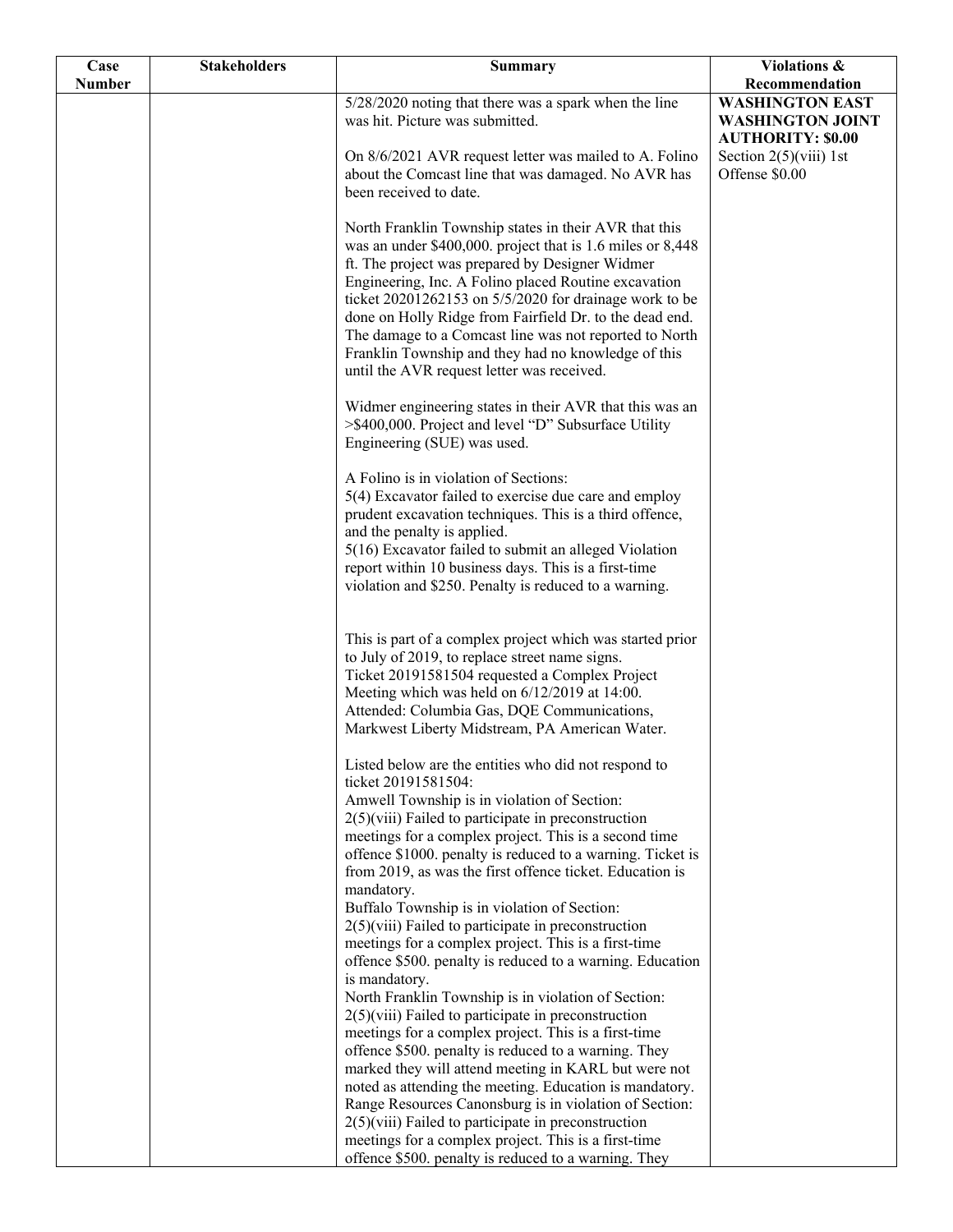| Case          | <b>Stakeholders</b> | <b>Summary</b>                                                                                                  | Violations &   |
|---------------|---------------------|-----------------------------------------------------------------------------------------------------------------|----------------|
| <b>Number</b> |                     |                                                                                                                 | Recommendation |
|               |                     | marked they will attend meeting in KARL but were not                                                            |                |
|               |                     | noted as attending the meeting. Education is mandatory.<br>South Strabane Township is in violation of Section:  |                |
|               |                     | 2(5)(viii) Failed to participate in preconstruction                                                             |                |
|               |                     | meetings for a complex project. This is a first-time                                                            |                |
|               |                     | offence \$500. penalty is reduced to a warning.                                                                 |                |
|               |                     | Washington East Washington responded with a conflict                                                            |                |
|               |                     | and did not attend the meeting. Education is mandatory.                                                         |                |
|               |                     | City of Washington is in violation of Section:                                                                  |                |
|               |                     | $2(5)$ (viii) Failed to participate in preconstruction<br>meetings for a complex project. This is a first-time  |                |
|               |                     | offence \$500. penalty is reduced to a warning. City of                                                         |                |
|               |                     | Washington did not respond until 7/03/2019 with clear                                                           |                |
|               |                     | no facilities. Education is mandatory.                                                                          |                |
|               |                     | Washington East Washington Joint Authority is in                                                                |                |
|               |                     | violation of Section:                                                                                           |                |
|               |                     | $2(5)$ (viii) Failed to participate in preconstruction                                                          |                |
|               |                     | meetings for a complex project. This is a first-time<br>offence \$500. penalty is reduced to a warning.         |                |
|               |                     | Washington East Washington responded with a conflict                                                            |                |
|               |                     | and did not attend the meeting. Education is mandatory.                                                         |                |
|               |                     | Listed below are facility owners in violation of Act 50,                                                        |                |
|               |                     | Section $2(5)(v)$ Failed to respond to a routine One Call                                                       |                |
|               |                     | ticket and $2(5)(v)$ Failed to respond to a routine One Call                                                    |                |
|               |                     | ticket within the required amount of time.                                                                      |                |
|               |                     | PA American Water is in violation of Section:                                                                   |                |
|               |                     | $2(5)(v)$ Failed to respond to a routine One Call ticket                                                        |                |
|               |                     | within the required amount of time. Routine Ticket                                                              |                |
|               |                     | 20201262153, which was due on 5/10/2020. Was<br>responded "field marked" after the expected excavation          |                |
|               |                     | time. This is a second offense violation of Section                                                             |                |
|               |                     | $2(5)(v)$ and penalty is applied.                                                                               |                |
|               |                     | Additional notes                                                                                                |                |
|               |                     | Pink was an acceptable color for temporary markings in                                                          |                |
|               |                     | 2020, due to the shortage of spray paint.                                                                       |                |
|               |                     | North Franklin Township emailed information about the                                                           |                |
|               |                     | designer and explained that the Township signed a                                                               |                |
|               |                     | Notice to Proceed in April of 2020 he believes the work                                                         |                |
|               |                     | began in May 2020 but does not have an exact date. As<br>far as any questions regarding the design work, Widmer |                |
|               |                     | would need to provide those answers. The Township                                                               |                |
|               |                     | Board of Supervisors provided Widmer with the names                                                             |                |
|               |                     | of the streets that they wanted to resurface. Then                                                              |                |
|               |                     | Widmer prepared the design information and the bid                                                              |                |
|               |                     | specifications and put the project out to bid. The<br>Township really was not involved in the process again     |                |
|               |                     | until the bids were opened, and the contract was                                                                |                |
|               |                     | awarded.                                                                                                        |                |
|               |                     | Comcast was notified about the damage per UCIS                                                                  |                |
|               |                     | Investigation Report.                                                                                           |                |
|               |                     | **Ticket #20200512069 is for another location and not                                                           |                |
|               |                     | related to this case. This was attached to AVR from<br>Comcast.                                                 |                |
|               |                     | On 1/25/2022 DPI Maki was contacted by North                                                                    |                |
|               |                     | Franklin Township. They stated, then sent an email that                                                         |                |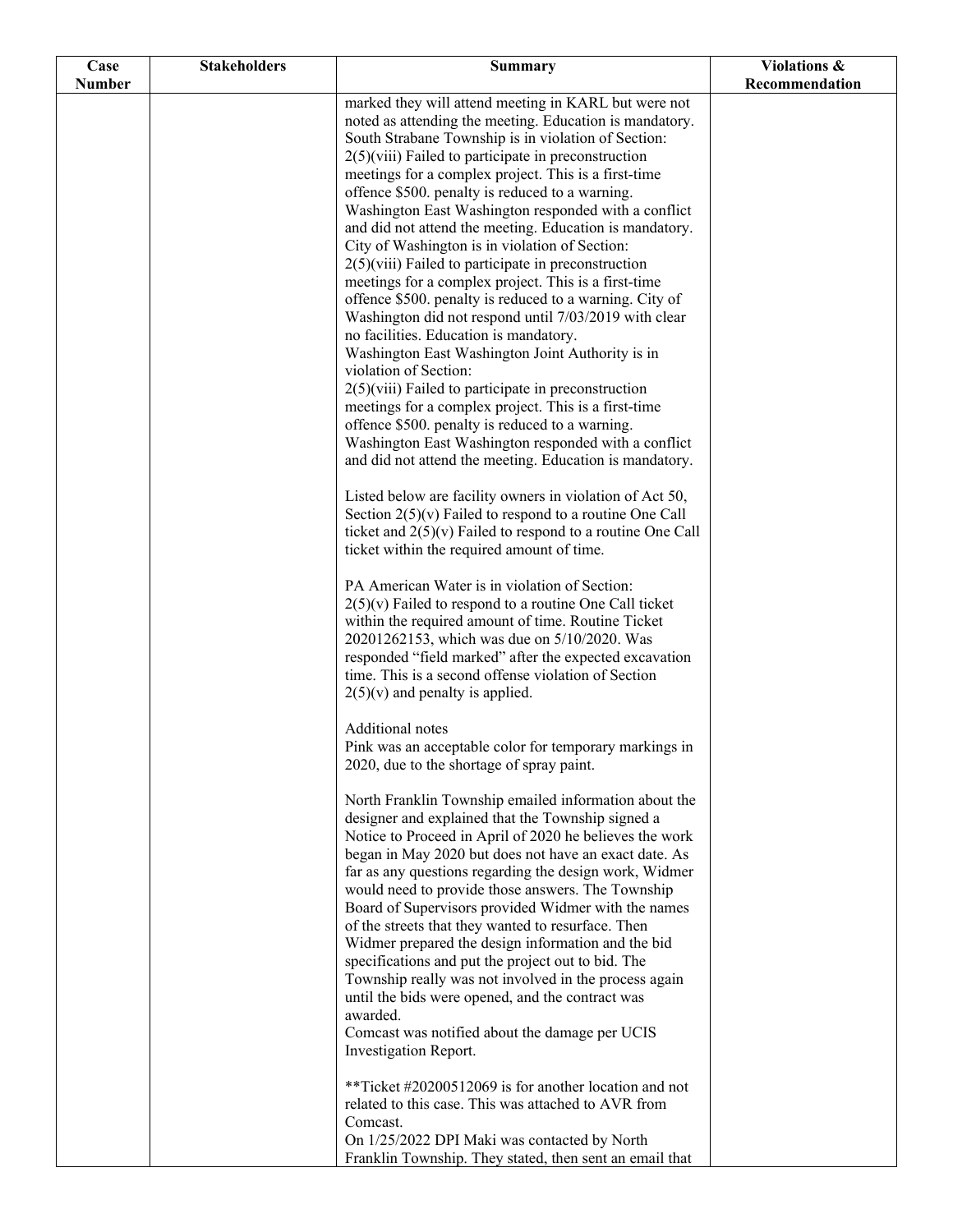| Case          | <b>Stakeholders</b> | <b>Summary</b>                                                                                                  | Violations &   |
|---------------|---------------------|-----------------------------------------------------------------------------------------------------------------|----------------|
| <b>Number</b> |                     |                                                                                                                 | Recommendation |
|               |                     | Ticket 20191581504 was not a part of this project. All                                                          |                |
|               |                     | violations that were found and listed using ticket                                                              |                |
|               |                     | 20191581504, are still violations, but penalty is reduced<br>to a warning and education is mandatory.           |                |
|               |                     |                                                                                                                 |                |
|               |                     | This is part of a complex project which was started prior                                                       |                |
|               |                     | to July of 2019, to replace street name signs.                                                                  |                |
|               |                     | Ticket 20191581504 requested a Complex Project                                                                  |                |
|               |                     | Meeting which was held on 6/12/2019 at 14:00.                                                                   |                |
|               |                     | Attended: Columbia Gas, DQE Communications,                                                                     |                |
|               |                     | Markwest Liberty Midstream, PA American Water.                                                                  |                |
|               |                     | Listed below are the entities who did not respond to                                                            |                |
|               |                     | ticket 20191581504:                                                                                             |                |
|               |                     | Amwell Township is in violation of Section:                                                                     |                |
|               |                     | $2(5)$ (viii) Failed to participate in preconstruction                                                          |                |
|               |                     | meetings for a complex project. This is a second time                                                           |                |
|               |                     | offence \$1000. penalty is reduced to a warning. Ticket is                                                      |                |
|               |                     | from 2019, as was the first offence ticket. Education is<br>mandatory.                                          |                |
|               |                     | Buffalo Township is in violation of Section:                                                                    |                |
|               |                     | $2(5)$ (viii) Failed to participate in preconstruction                                                          |                |
|               |                     | meetings for a complex project. This is a first-time                                                            |                |
|               |                     | offence \$500. penalty is reduced to a warning. Education                                                       |                |
|               |                     | is mandatory.                                                                                                   |                |
|               |                     | North Franklin Township is in violation of Section:                                                             |                |
|               |                     | $2(5)$ (viii) Failed to participate in preconstruction                                                          |                |
|               |                     | meetings for a complex project. This is a first-time<br>offence \$500. penalty is reduced to a warning. They    |                |
|               |                     | marked they will attend meeting in KARL but were not                                                            |                |
|               |                     | noted as attending the meeting. Education is mandatory.                                                         |                |
|               |                     | Range Resources Canonsburg is in violation of Section:                                                          |                |
|               |                     | $2(5)$ (viii) Failed to participate in preconstruction                                                          |                |
|               |                     | meetings for a complex project. This is a first-time                                                            |                |
|               |                     | offence \$500. penalty is reduced to a warning. They                                                            |                |
|               |                     | marked they will attend meeting in KARL but were not                                                            |                |
|               |                     | noted as attending the meeting. Education is mandatory.<br>South Strabane Township is in violation of Section:  |                |
|               |                     | $2(5)$ (viii) Failed to participate in preconstruction                                                          |                |
|               |                     | meetings for a complex project. This is a first-time                                                            |                |
|               |                     | offence \$500. penalty is reduced to a warning.                                                                 |                |
|               |                     | Washington East Washington responded with a conflict                                                            |                |
|               |                     | and did not attend the meeting. Education is mandatory.                                                         |                |
|               |                     | City of Washington is in violation of Section:                                                                  |                |
|               |                     | $2(5)$ (viii) Failed to participate in preconstruction                                                          |                |
|               |                     | meetings for a complex project. This is a first-time<br>offence \$500. penalty is reduced to a warning. City of |                |
|               |                     | Washington did not respond until 7/03/2019 with clear                                                           |                |
|               |                     | no facilities. Education is mandatory.                                                                          |                |
|               |                     | Washington East Washington Joint Authority is in                                                                |                |
|               |                     | violation of Section:                                                                                           |                |
|               |                     | $2(5)$ (viii) Failed to participate in preconstruction                                                          |                |
|               |                     | meetings for a complex project. This is a first-time                                                            |                |
|               |                     | offence \$500. penalty is reduced to a warning.                                                                 |                |
|               |                     | Washington East Washington responded with a conflict<br>and did not attend the meeting. Education is mandatory. |                |
|               |                     |                                                                                                                 |                |
|               |                     | Notes:                                                                                                          |                |
|               |                     | CNX water provided verification of PA One call                                                                  |                |
|               |                     | training. The training was received after ticket                                                                |                |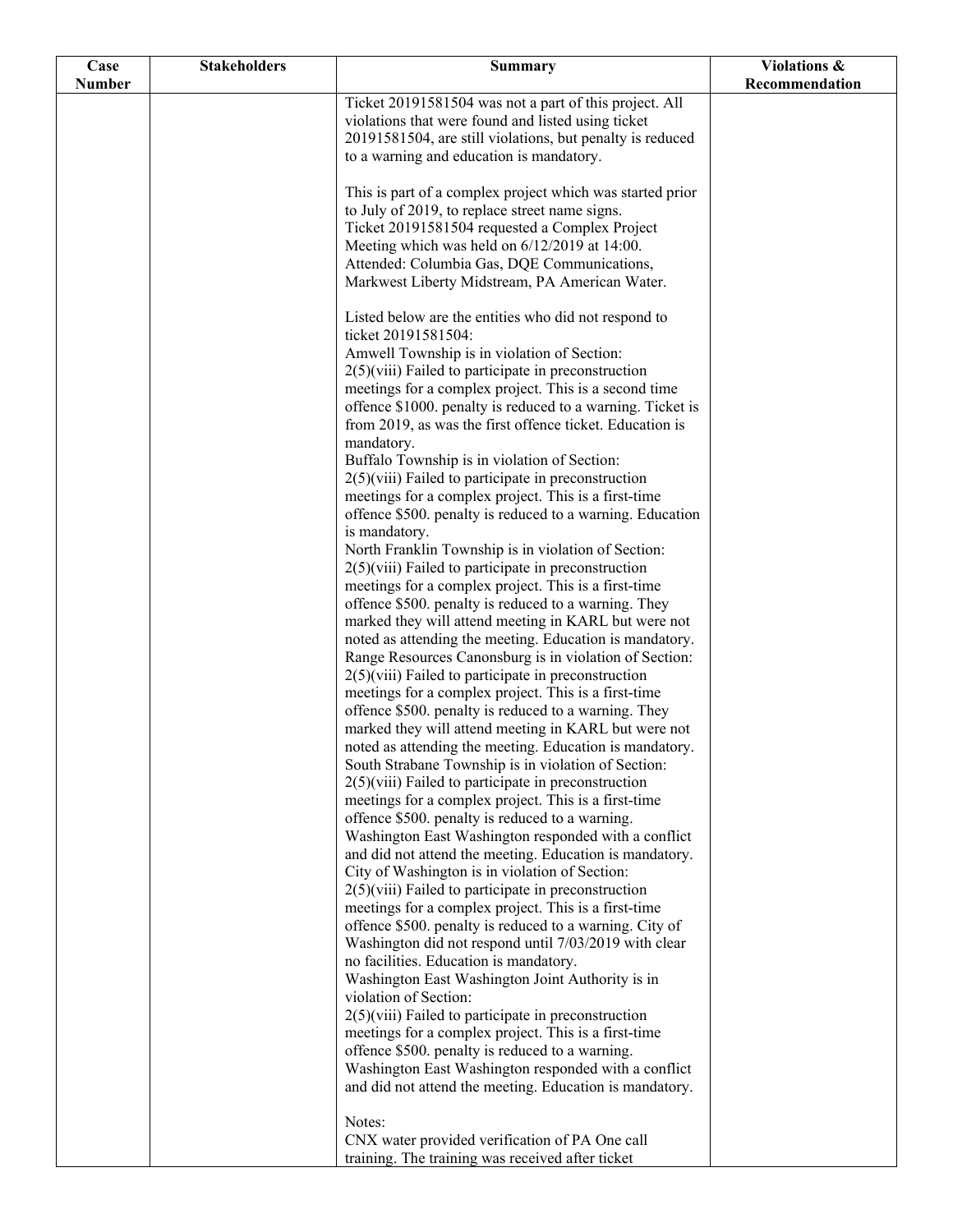| Case          | <b>Stakeholders</b>                              | <b>Summary</b>                                                                                                          | <b>Violations &amp;</b>                                     |
|---------------|--------------------------------------------------|-------------------------------------------------------------------------------------------------------------------------|-------------------------------------------------------------|
| <b>Number</b> |                                                  | 20191581504 was submitted. They did respond to ticket                                                                   | Recommendation                                              |
|               |                                                  | and have made changes so the responses in the KARL                                                                      |                                                             |
|               |                                                  | system can be in Compliance with ACT 50. DPI agrees                                                                     |                                                             |
|               |                                                  | that the violation should be removed, as they did respond                                                               |                                                             |
| 15064         | <b>Facility Owner: PECO</b>                      | and have updated how they respond.<br>On 5/22/2020 10:00:00 AM at 357 WALNUT ST,                                        | <b>Zarelli Landscaping:</b>                                 |
|               | <b>ENERGY</b>                                    | PHOENIXVILLE BORO, CHESTER Incident occurred                                                                            | \$1,250.00                                                  |
|               | Contractor/Excavator:                            | at 357 Walnut St. in Phoenixville Borough, Chester                                                                      | Section $5(2.1)$ 1st Offense                                |
|               | Zarelli Landscaping                              | County PA.<br>***No One Call Ticket                                                                                     | \$1,000.00                                                  |
|               | <b>Project Owner: Land</b><br>owner              | AVR from PECO states that on 5/22/2020 at 10 a.m.                                                                       | Section 5(16) 1st Offense                                   |
|               |                                                  | Zarelli Landscaping hit and damaged a 1" retired gas                                                                    | \$250.00                                                    |
|               |                                                  | service line while grading. There was no one call ticket                                                                |                                                             |
|               |                                                  | submitted for this excavation. This is a first-time<br>violation of Section $5(2.1)$ . Excavator Education is           | Land owner: \$0.00<br>Section 6.1(7) 1st Offense            |
|               |                                                  | mandatory.                                                                                                              | \$0.00                                                      |
|               |                                                  |                                                                                                                         |                                                             |
|               |                                                  | AVR request was sent to Zarelli Landscaping. AVR                                                                        |                                                             |
|               |                                                  | request was mailed on 6/2/2021 and emailed after a<br>telephone conversation on 6/25/2021. No AVR received,             |                                                             |
|               |                                                  | even after Mr. Zarelli (father) had requested more time                                                                 |                                                             |
|               |                                                  | due to an emergency. This excavator has submitted One                                                                   |                                                             |
|               |                                                  | Call tickets in the past, per Compliance Coordinator.<br>This is a violation of Section $5(16)$ and \$250 penalty is    |                                                             |
|               |                                                  | enforced.                                                                                                               |                                                             |
|               |                                                  |                                                                                                                         |                                                             |
|               |                                                  | AVR request letter sent to Property Owner 7/21/21 No<br>AVR was received, no response was heard. This is a              |                                                             |
|               |                                                  | violation of Section $6.1(7)$ .                                                                                         |                                                             |
|               |                                                  |                                                                                                                         |                                                             |
|               |                                                  | No penalties were reduced for first-time offender as                                                                    |                                                             |
|               |                                                  | Zarelli Landscaping did not demonstrate a good-faith<br>effort to comply with the law when asked for an AVR.            |                                                             |
|               |                                                  |                                                                                                                         |                                                             |
| 15179         | <b>Facility Owner: UGI</b>                       | On 6/1/2020 1:00:00 PM at 131 E. 3RD ST,                                                                                | <b>UGI: \$750.00</b>                                        |
|               | Contractor/Excavator:                            | WILLIAMSPORT CITY, LYCOMING ~Incident                                                                                   | Section $2(5)(v)$ 1st Offense                               |
|               | Glenn O Hawbaker Inc                             | occurred on 6/1/2020 at 131 East 3rd Street, near East                                                                  | \$500.00                                                    |
|               | Project Owner: City of                           | Street and State Street, Williamsport City, Lycoming                                                                    |                                                             |
|               | Wiliamsport Public Works<br>Designer: Cardno TBE | County.                                                                                                                 | Section 2(11) 1st Offense<br>\$250.00                       |
|               | Designer: Larson Design                          | Routine One Call ticket #20200570405 was placed on                                                                      |                                                             |
|               | Group                                            | $2/26/2020$ for excavation to begin on $3/2/2020$ .                                                                     | <b>City of Wiliamsport</b>                                  |
|               | Other: Zayo Bandwidth                            | Response due date was 2/28/2020. UGI replied<br>"Insufficient Info" and a violation of $2(5)(v)$ - failed to            | <b>Public Works: \$0.00</b><br>Section $6.1(3)$ 1st Offense |
|               |                                                  | respond to a One Call notification for ticket                                                                           | \$0.00                                                      |
|               |                                                  | #20200570405 is recommended. Zayo Bandwidth                                                                             |                                                             |
|               |                                                  | responded to the ticket "Clear-No facilities" on 3/2/2020                                                               | <b>Larson Design Group:</b>                                 |
|               |                                                  | and a violation of $2(5)(v)$ late-failed to respond to a One<br>Call notification within the required amount of time is | \$0.00<br>Section 4(2) 1st Offense                          |
|               |                                                  | recommended.                                                                                                            | \$0.00                                                      |
|               |                                                  |                                                                                                                         |                                                             |
|               |                                                  | Final Design Ticket was placed, #20181430451, on<br>$5/23/2018$ . A violation of 4(2)-failed to request the line        | Section 4(8) 1st Offense<br>\$0.00                          |
|               |                                                  | and facility information prescribed by section $2(4)$ from                                                              |                                                             |
|               |                                                  | the One Call System not less than ten nor more than                                                                     | Zayo Bandwidth:                                             |
|               |                                                  | ninety business days before final design is to be                                                                       | \$500.00                                                    |
|               |                                                  | completed is recommended against Larson Design<br>Group and a violation of $6.1(3)$ - released a project to bid         | Section $2(5)(v)$ 2nd<br>offense \$500.00                   |
|               |                                                  | or construction before final design was complete is                                                                     |                                                             |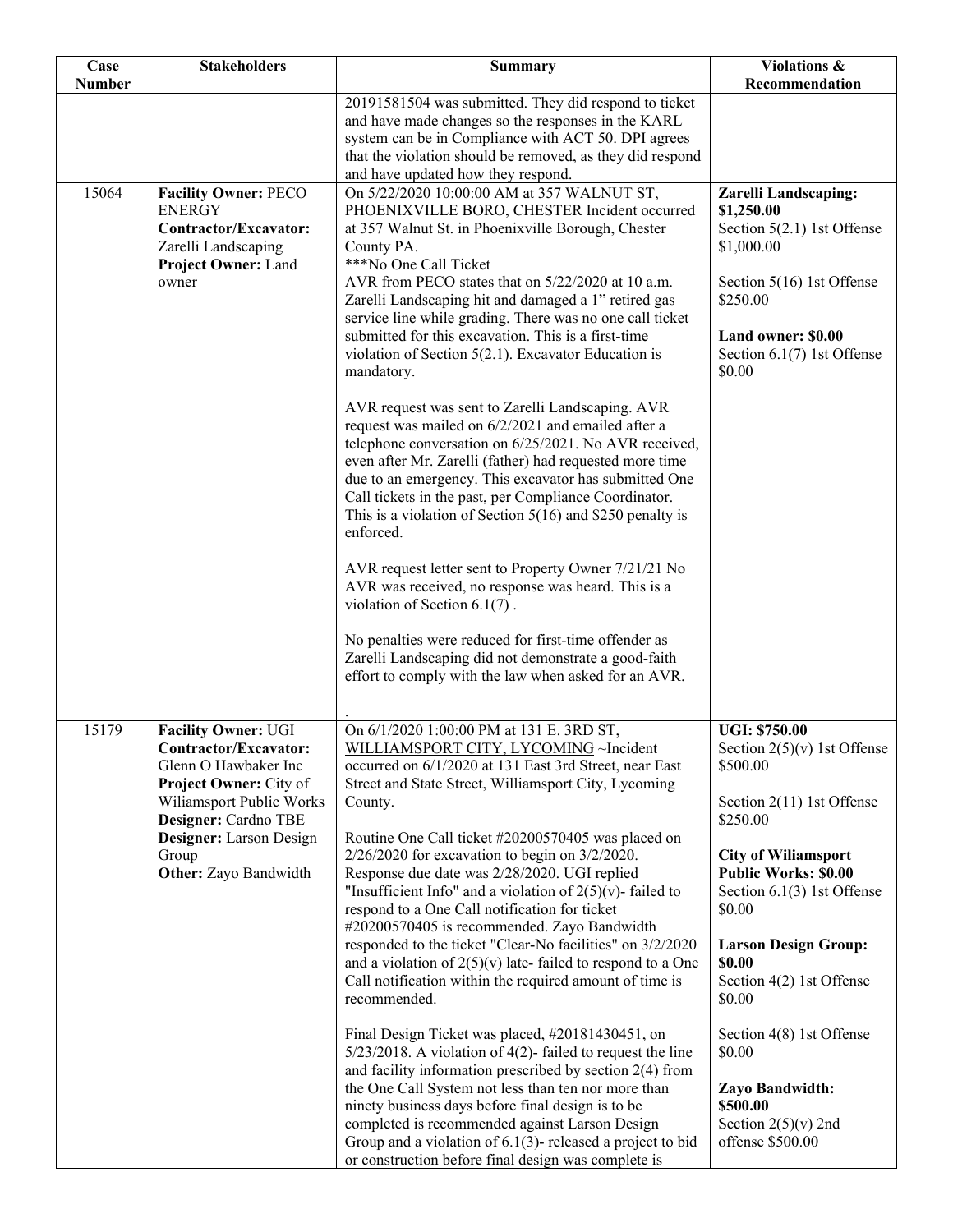| Case          | <b>Stakeholders</b> | <b>Summary</b>                                                                                                          | Violations &   |
|---------------|---------------------|-------------------------------------------------------------------------------------------------------------------------|----------------|
| <b>Number</b> |                     |                                                                                                                         | Recommendation |
|               |                     | recommended against the City of Williamsport Public<br>Works.                                                           |                |
|               |                     |                                                                                                                         |                |
|               |                     | A request was made to the Designer on 6/29/2021 for an                                                                  |                |
|               |                     | AVR. An AVR was submitted by Larson Design Group                                                                        |                |
|               |                     | stating, "Larson Design Group was not notified of the                                                                   |                |
|               |                     | issue until June 3 at the bi-weekly construction meeting.                                                               |                |
|               |                     | We are unable to provide any additional details or                                                                      |                |
|               |                     | photographs as we were not present during the event."                                                                   |                |
|               |                     | Since the designer knew of the incident prior to the<br>request, and the AVR was not submitted until 7/16/2021,         |                |
|               |                     | a violation of 4(8)-failed to submit a report of an alleged                                                             |                |
|               |                     | violation to the commission through the One Call                                                                        |                |
|               |                     | System not more than thirty business days of being made                                                                 |                |
|               |                     | aware of the violation is recommended.                                                                                  |                |
|               |                     |                                                                                                                         |                |
|               |                     | UGI submitted an AVR stating, "Crew excavating for                                                                      |                |
|               |                     | street work struck the gas service to 137 E 3rd St<br>Williamsport. This work was stopped due to the                    |                |
|               |                     | pandemic and no new one call or update was placed for                                                                   |                |
|               |                     | this work." The excavator was contacted and indicated                                                                   |                |
|               |                     | the equipment never left the site of the incident. UGI                                                                  |                |
|               |                     | indicated their line was marked "accurately" and "on-                                                                   |                |
|               |                     | time" with paint, but the One Call ticket indicated they                                                                |                |
|               |                     | responded with "Insufficient Info". Per response code                                                                   |                |
|               |                     | 004, it is the facility owner's responsibility to contact the<br>excavator to obtain additional information to mark or  |                |
|               |                     | request a new locate ticket be placed.                                                                                  |                |
|               |                     |                                                                                                                         |                |
|               |                     | An email was sent to UGI on 6/29/2021 requesting                                                                        |                |
|               |                     | locate photos. A response was never received regarding                                                                  |                |
|               |                     | having or not having locate phots. A violation of 2(11)-<br>facility owner failed to comply with all requests for       |                |
|               |                     | information by the Commission relating to the                                                                           |                |
|               |                     | commission's enforcement authority under this act                                                                       |                |
|               |                     | within thirty days of the receipt of the request is                                                                     |                |
|               |                     | recommended against UGI.                                                                                                |                |
|               |                     |                                                                                                                         |                |
|               |                     | Hawbaker indicated they saw the curbstop visually, and<br>the "Gas line was broke due to underground concrete           |                |
|               |                     | slab that was on top of the gas line. There was no way to                                                               |                |
|               |                     | use prudent measure to locate or pot hole. The curb stop                                                                |                |
|               |                     | that was 18 inches away from the break, was full of dirt                                                                |                |
|               |                     | and no way to measure down." A determination can not                                                                    |                |
|               |                     | be made as to whether prudent measures were used due                                                                    |                |
|               |                     | to lack of evidence from both parties.                                                                                  |                |
|               |                     | Violations:                                                                                                             |                |
|               |                     |                                                                                                                         |                |
|               |                     | City of Williamsport Public Works-                                                                                      |                |
|               |                     | $~6.1(3)$ - released a project to bid or construction before                                                            |                |
|               |                     | final design was complete                                                                                               |                |
|               |                     | Larson Design Group-                                                                                                    |                |
|               |                     | $\sim$ 4(2)-failed to request the line and facility information                                                         |                |
|               |                     | prescribed by section 2(4) from the One Call System not                                                                 |                |
|               |                     | less than ten nor more than ninety business days before                                                                 |                |
|               |                     | final design is to be completed.                                                                                        |                |
|               |                     | $\sim$ 4(8)-failed to submit a report of an alleged violation to<br>the commission through the One Call System not more |                |
|               |                     |                                                                                                                         |                |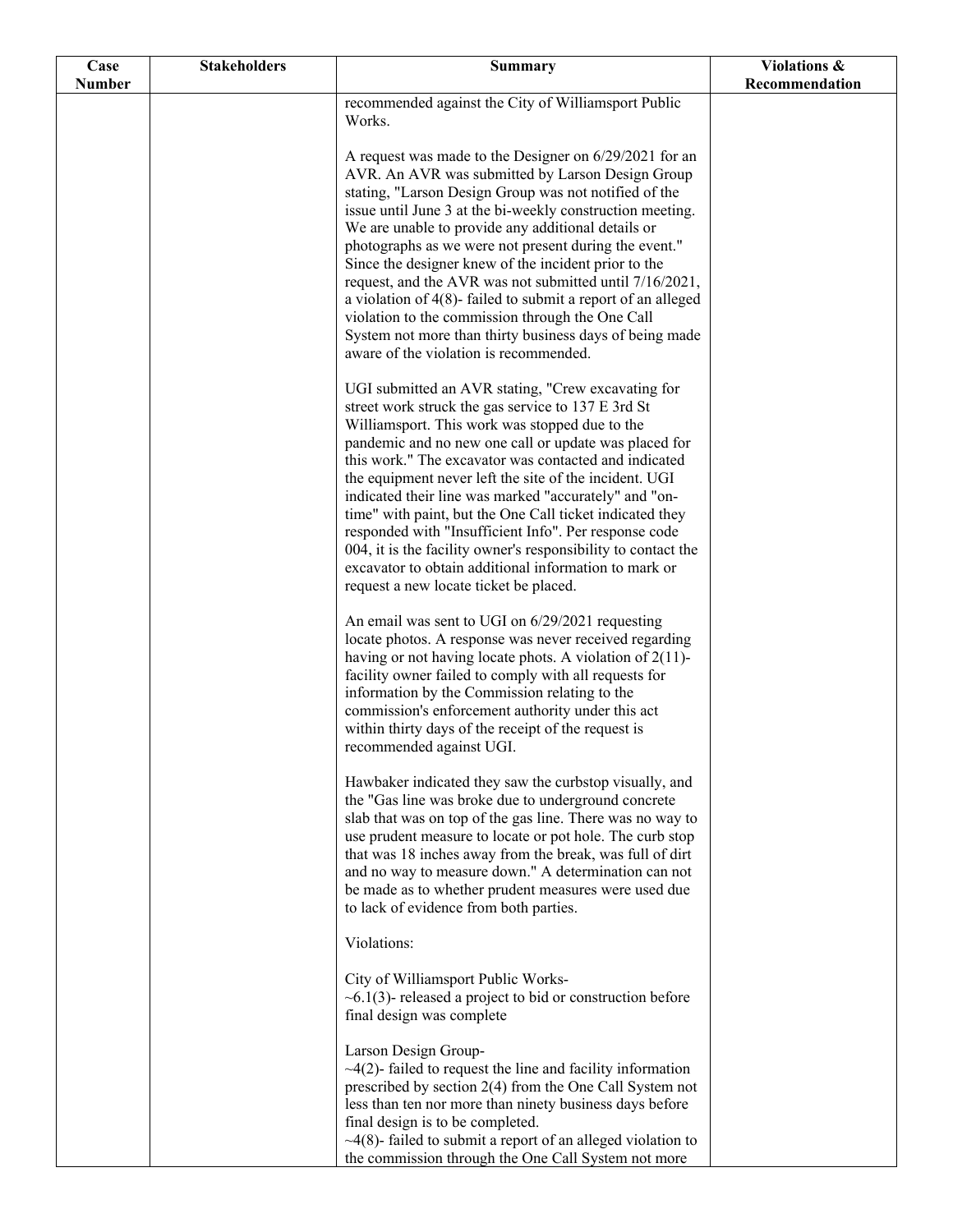| Case          | <b>Stakeholders</b>                                                                                                                       | <b>Summary</b>                                                                                                                                                                                                                                                                                                                                                                                                                                                                                                                                                                                                                                                                                                  | Violations &                                                                                                                                                   |
|---------------|-------------------------------------------------------------------------------------------------------------------------------------------|-----------------------------------------------------------------------------------------------------------------------------------------------------------------------------------------------------------------------------------------------------------------------------------------------------------------------------------------------------------------------------------------------------------------------------------------------------------------------------------------------------------------------------------------------------------------------------------------------------------------------------------------------------------------------------------------------------------------|----------------------------------------------------------------------------------------------------------------------------------------------------------------|
| <b>Number</b> |                                                                                                                                           | than thirty business days of being made aware of the                                                                                                                                                                                                                                                                                                                                                                                                                                                                                                                                                                                                                                                            | Recommendation                                                                                                                                                 |
|               |                                                                                                                                           | violation<br>UGI-<br>$\sim$ 2(5)(v)-failed to respond to a One Call notification for<br>ticket #20200570405<br>$\sim$ 2(11)- facility owner failed to comply with all requests<br>for information by the Commission relating to the<br>commission's enforcement authority under this act<br>within thirty days of the receipt of the request.<br>Zayo Bandwidth-<br>$\sim$ 2(5)(v) late-failed to respond to a One Call notification<br>within the required amount of time for ticket<br>#20200570405<br>Notes:                                                                                                                                                                                                 |                                                                                                                                                                |
|               |                                                                                                                                           | Project was over \$400,000. Level "A" Subsurface Utility<br>Engineering (SUE) was used for this project.                                                                                                                                                                                                                                                                                                                                                                                                                                                                                                                                                                                                        |                                                                                                                                                                |
| 15678         | <b>Facility Owner:</b><br><b>CARBONDALE</b><br>HOUSING AUTHORITY<br>Contractor/Excavator:<br><b>KRIGER PIPELINE</b><br>Project Owner: UGI | On 6/18/2020 7:00:00 AM at 192 WASHINGTON ST,<br>CARBONDALE CITY, LACKAWANNA ~Incident<br>occurred on 6/18/2020 at Washington Street, near<br>Russell Pl. and 11th Ave., Carbondale City, Lackawanna<br>County.                                                                                                                                                                                                                                                                                                                                                                                                                                                                                                 | <b>CARBONDALE</b><br><b>HOUSING</b><br><b>AUTHORITY: \$250.00</b><br>Section $2(1)$ 1st Offense<br>\$250.00                                                    |
|               | <b>UTILITIES</b><br>Designer: R K and K<br>Engineers<br>Other: VERIZON                                                                    | Kriger submitted an AVR stating, "This was an<br>unmarked gas main owned by Carbondale housing<br>authority. This gas main came from private property and<br>traveled down a public street back to private property<br>and was unknown to exist in the public street.<br>Carbondale housing authority is not a member of the 811<br>system. The crew was excavating for the installation of<br>new 2" hdpe gas main and struck the unmarked gas main<br>at a depth of 44". There was no indication of the facility<br>in the area being that the master meter is some 2 blocks<br>away on a different street." A recommendation of $2(1)$ -<br>facility owner is not a member of PA One Call is<br>recommended. | <b>R</b> K and K Engineers:<br>\$500.00<br>Section 4(8) 2nd Offense<br>\$500.00<br><b>VERIZON: \$2,000.00</b><br>Section $2(5)(viii)$<br>Subsequent \$2,000.00 |
|               |                                                                                                                                           | Section $2(9)$ of Act 50 applies If a facility owner fails to<br>become a member of the One Call System in violation of<br>this act and a line or lines of such nonmember facility<br>owner are damaged by an excavator by reason of the<br>excavator's failure to notify the facility owner because<br>the facility owner was not a member of the One Call<br>System serving the location where the damage occurred,<br>such facility owner shall have no right of recovery from<br>the excavator of any costs associated with the damage to<br>its lines."                                                                                                                                                    |                                                                                                                                                                |
|               |                                                                                                                                           | Kriger Pipeline placed CP Ticket #20201393875 on<br>5/18/2020 and Verizon did not respond to the ticket or<br>show up to the CP meeting. A violation of $2(5)(viii)$ -<br>failed to participate in a preconstruction meeting for a<br>complex project is recommended.<br>A courtesy letter was sent to RK and K Engineers to<br>submit an AVR. One was not submitted. A violation of<br>$4(8)$ - failed to submit a report of an alleged violation to<br>the commission through the One Call System not more                                                                                                                                                                                                    |                                                                                                                                                                |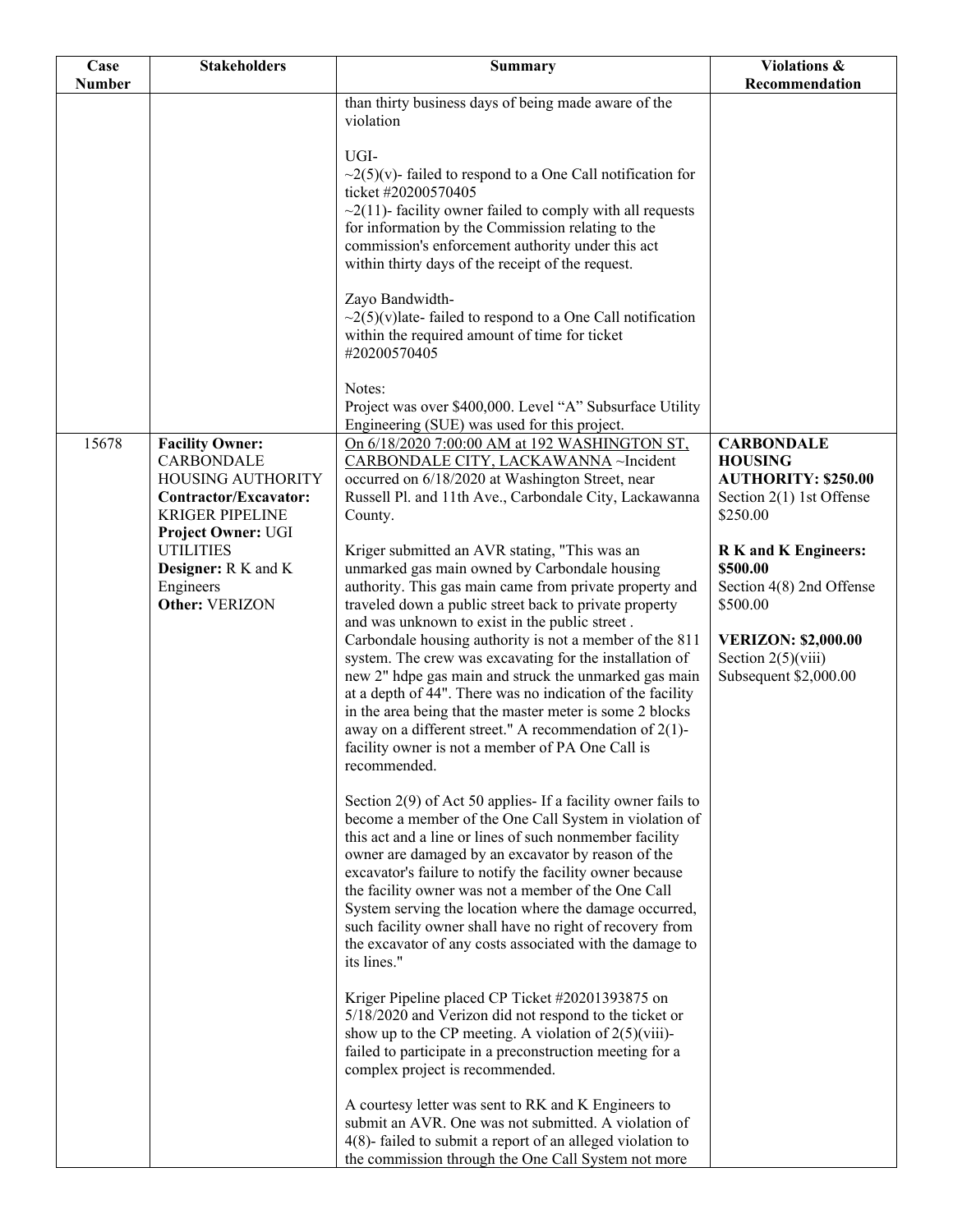| Case          | <b>Stakeholders</b>            | <b>Summary</b>                                                                                                 | Violations &                   |
|---------------|--------------------------------|----------------------------------------------------------------------------------------------------------------|--------------------------------|
| <b>Number</b> |                                |                                                                                                                | Recommendation                 |
|               |                                | than thirty business days of being made aware of the<br>violation is recommended.                              |                                |
|               |                                |                                                                                                                |                                |
|               |                                |                                                                                                                |                                |
|               |                                | *PA One Call indicated Carbondale Housing Authority<br>is not a member of PA One Call.                         |                                |
|               |                                |                                                                                                                |                                |
|               |                                | Violations:                                                                                                    |                                |
|               |                                |                                                                                                                |                                |
|               |                                | Verizon:                                                                                                       |                                |
|               |                                | $\sim$ 2(5)(viii)-failed to participate in a preconstruction                                                   |                                |
|               |                                | meeting for a complex project                                                                                  |                                |
|               |                                |                                                                                                                |                                |
|               |                                | Carbondale Housing Authority-                                                                                  |                                |
|               |                                | $\sim$ 2(1)-facility owner is not a member of PA One Call                                                      |                                |
|               |                                |                                                                                                                |                                |
|               |                                | RK and K Engineers-                                                                                            |                                |
|               |                                | $\sim$ 4(8)-failed to submit a report of an alleged violation to                                               |                                |
|               |                                | the commission through the One Call System not more                                                            |                                |
|               |                                | than thirty business days of being made aware of the                                                           |                                |
|               |                                | violation                                                                                                      |                                |
| 16123         | <b>Facility Owner: UGI</b>     | On 7/1/2020 8:23:00 AM at 840 E. LYNNWOOD ST.,                                                                 |                                |
|               | Contractor/Excavator:          | ALLENTOWN CITY, LEHIGH ~Incident occurred on                                                                   |                                |
|               | <b>HOMEOWNER</b>               | 7/1/2020 at 840 East Lynnwood St., Allentown City,                                                             |                                |
|               |                                | Lehigh County.                                                                                                 |                                |
|               |                                |                                                                                                                |                                |
|               |                                | UGI submitted an AVR stating, "Homeowner struck a<br>gas facility service with a post hole digger. No one call |                                |
|               |                                | made for this work site." UGI indicated hand tools were                                                        |                                |
|               |                                | used when the strike occurred. This is not a violation of                                                      |                                |
|               |                                | Act 50.                                                                                                        |                                |
|               |                                |                                                                                                                |                                |
|               |                                | 911 was called and PA One Call indicated the                                                                   |                                |
|               |                                | homeowner has not placed notifications in the past.                                                            |                                |
| 17595         | <b>Facility Owner: UGI</b>     | On 7/23/2020 11:34:00 AM at 526 Orange St,                                                                     | <b>Cook's Horticulture and</b> |
|               | <b>Utilities</b>               | SELINSGROVE BORO, SNYDER Incident occurred on                                                                  | <b>Landscape Services:</b>     |
|               | Contractor/Excavator:          | 7/23/2020 at 526 Orange St in Selinsgrove Borough,                                                             | \$0.00                         |
|               | Cook's Horticulture and        | Snyder County.                                                                                                 | Section 5(2.1) 1st Offense     |
|               | Landscape Services             |                                                                                                                | \$0.00                         |
|               | <b>Project Owner: Property</b> | Cook's Horticulture Landscape Services (CHLS) was                                                              |                                |
|               | Owner                          | disassembling a wall, with an excavator and struck a                                                           | <b>Property Owner: \$0.00</b>  |
|               |                                | UGI gas line. There was no One Call placed prior to this                                                       | Section 5(16) 1st Offense      |
|               |                                | excavation.                                                                                                    | \$0.00                         |
|               |                                | UGI Stated in their Alleged Violation Report (AVR) that                                                        |                                |
|               |                                | Cook's Horticulture and Landscape Services were                                                                |                                |
|               |                                | digging with a mini excavator and struck the gas service                                                       |                                |
|               |                                | line at 526 Orange ST. Selinsgrove. A One Call ticket                                                          |                                |
|               |                                | request was not submitted prior to excavation.                                                                 |                                |
|               |                                |                                                                                                                |                                |
|               |                                | Cook's Horticulture & Landscape Services (CHLS) state                                                          |                                |
|               |                                | in their AVR that they were removing a falling timber                                                          |                                |
|               |                                | retaining wall with a mini excavator. The wall was less                                                        |                                |
|               |                                | than 36" tall. There was no virgin soil moved or dug                                                           |                                |
|               |                                | during this process. A gas line ruptured due to the timber                                                     |                                |
|               |                                | tie back with rebar that caught the line during removal.                                                       |                                |
|               |                                | Mini excavator did not cause the damage. There were no                                                         |                                |
|               |                                | plans to use excavator to do any digging on this site, that                                                    |                                |
|               |                                | is why 811 was not called. Only the timber wall and                                                            |                                |
|               |                                | drainage aggregate that fell onto the lawn area was                                                            |                                |
|               |                                | removed.                                                                                                       |                                |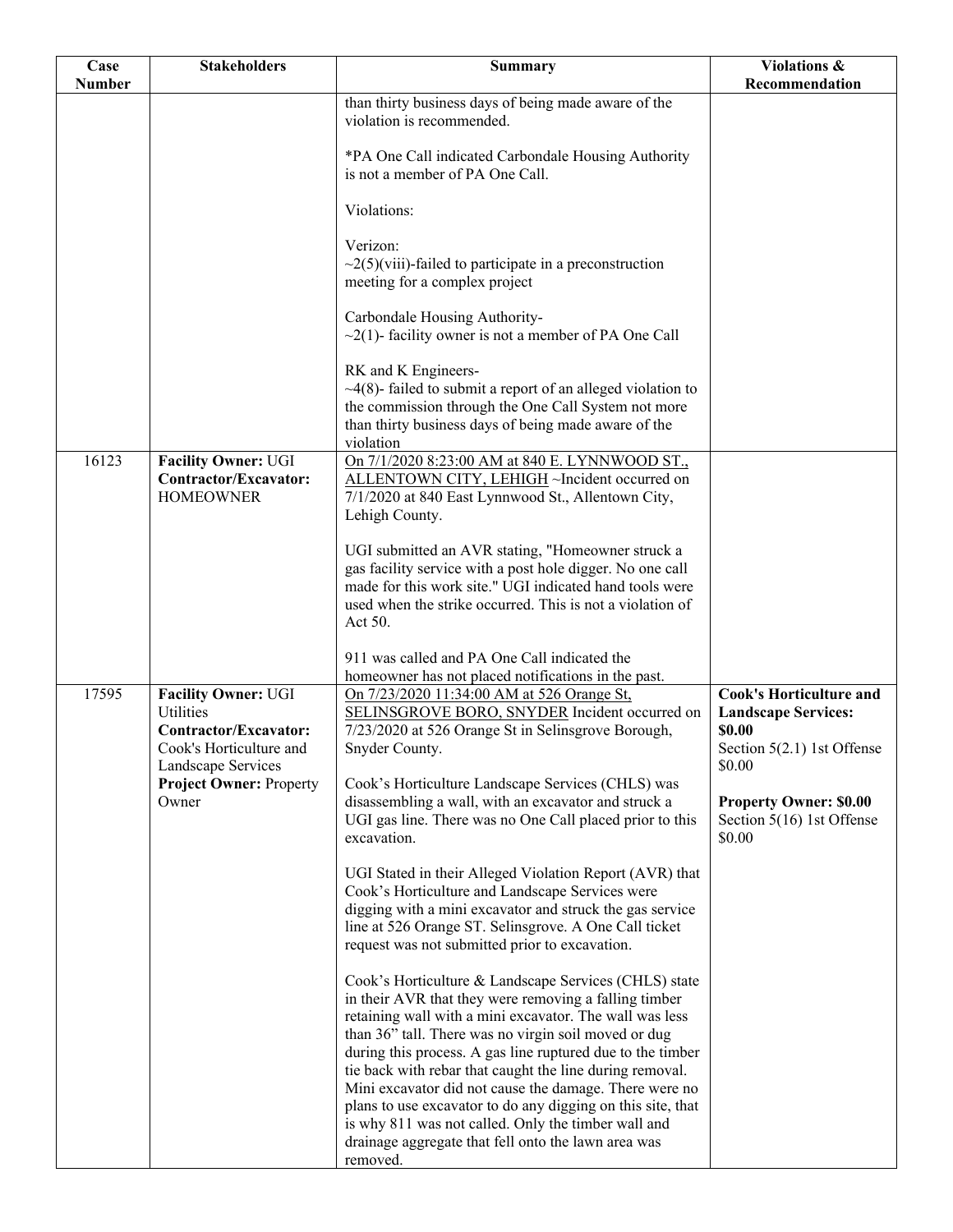| Case          | <b>Stakeholders</b>                                                                                      | <b>Summary</b>                                                                                                                                                                                                                                                                                                                                                                                                                                                                                                                                                                                                                                                                                                                                                                                          | Violations &                                                                          |
|---------------|----------------------------------------------------------------------------------------------------------|---------------------------------------------------------------------------------------------------------------------------------------------------------------------------------------------------------------------------------------------------------------------------------------------------------------------------------------------------------------------------------------------------------------------------------------------------------------------------------------------------------------------------------------------------------------------------------------------------------------------------------------------------------------------------------------------------------------------------------------------------------------------------------------------------------|---------------------------------------------------------------------------------------|
| <b>Number</b> |                                                                                                          |                                                                                                                                                                                                                                                                                                                                                                                                                                                                                                                                                                                                                                                                                                                                                                                                         | Recommendation                                                                        |
|               |                                                                                                          | They also state that UGI installed this gas line within the<br>last two years and that the gas line was within 12" of a<br>very rotting falling timber. He also states that an UGI<br>employee told him that is an acceptable installation.<br>CHLS was forced to pay a fine of \$1000. To UGI for<br>repair work.<br>In the Emergency One Call ticket 20202051556, CHLS<br>states that they were disassembling the wall with a mini<br>excavator, when a gas line was hit. 911 was called.<br>Homeowner AVR request letter was mailed on<br>10/28/2021. No AVR received to date.<br>Note from One Call states that Cook's Horticulture and<br>Landscape Services has placed One Call notifications in<br>the past. The most recent was for the damage<br>notification at this site, which is attached. |                                                                                       |
|               |                                                                                                          | The Homeowner is in violation of Section:<br>5(16) Homeowner failed to submit an Alleged violation<br>report. This is a first-time offense and penalty is a<br>warning.                                                                                                                                                                                                                                                                                                                                                                                                                                                                                                                                                                                                                                 |                                                                                       |
|               |                                                                                                          | Cook's Horticulture and Landscape Services is in<br>violation of Section:<br>5(2) Excavator failed to submit a location request to One<br>Call within the correct timeframe. This is a first-time<br>offense and \$1000. Penalty is reduced to a warning.<br>Education is mandatory.                                                                                                                                                                                                                                                                                                                                                                                                                                                                                                                    |                                                                                       |
| 17379         | <b>Facility Owner:</b><br>Columbia Gas<br>Contractor/Excavator:<br>Kennedy Lawn &<br>Landscape           | On 8/10/2020 11:00:00 AM at 133 Rivercrest Drive,<br>MOON TWP, ALLEGHENY ~Incident occurred on<br>8/10/2020 at 133 Rivercrest Drive, near Shadow Lane<br>and Windy Hill Drive, Coraopolis Borough, Allegheny<br>County.                                                                                                                                                                                                                                                                                                                                                                                                                                                                                                                                                                                 | Kennedy Lawn &<br>Landscape: \$1,000.00<br>Section $5(2.1)$ 1st Offense<br>\$1,000.00 |
|               |                                                                                                          | Columbia Gas submitted an AVR stating, "Kennedy<br>Lawn and Landscaping was excavating with a backhoe<br>to install a footer for a Versa-lock retaining wall when<br>they struck and severed an unmarked 1.25" gas main<br>near the curb. The contractor never submitted a one call<br>request prior to excavation." A violation of $5(2.1)$ -<br>excavator failed to submit a location request to One Call<br>within the correct timeframe is recommended with<br>education and mandatory membership to PA One Call in<br>lieu of the monetary penalty.                                                                                                                                                                                                                                                |                                                                                       |
|               |                                                                                                          | One Call indicated the excavator has not placed One Call<br>notifications in the past.<br>Violations:                                                                                                                                                                                                                                                                                                                                                                                                                                                                                                                                                                                                                                                                                                   |                                                                                       |
|               |                                                                                                          | Kennedy Lawn & Landscape-<br>$\sim$ 5(2.1)- excavator failed to submit a location request to<br>One Call within the correct timeframe.                                                                                                                                                                                                                                                                                                                                                                                                                                                                                                                                                                                                                                                                  |                                                                                       |
| 18150         | <b>Facility Owner:</b><br>PEOPLES NATURAL<br><b>GAS</b><br>Contractor/Excavator:<br><b>GRANNAS BROS.</b> | On 8/19/2020 10:08:00 AM at 110 Lucetta St,<br>JOHNSTOWN CITY, CAMBRIA The incident occurred<br>on Wednesday, September 19, 2020, at 110 Lucetta<br>Street, in Johnstown City, Cambria County.<br>Peoples Natural Gas (PNG) stated, Grannas Bros. was<br>working without a One Call excavation ticket and while                                                                                                                                                                                                                                                                                                                                                                                                                                                                                         | <b>GRANNAS BROS.:</b><br>\$1,250.00<br>Section $5(2.1)$ 1st Offense<br>\$1,000.00     |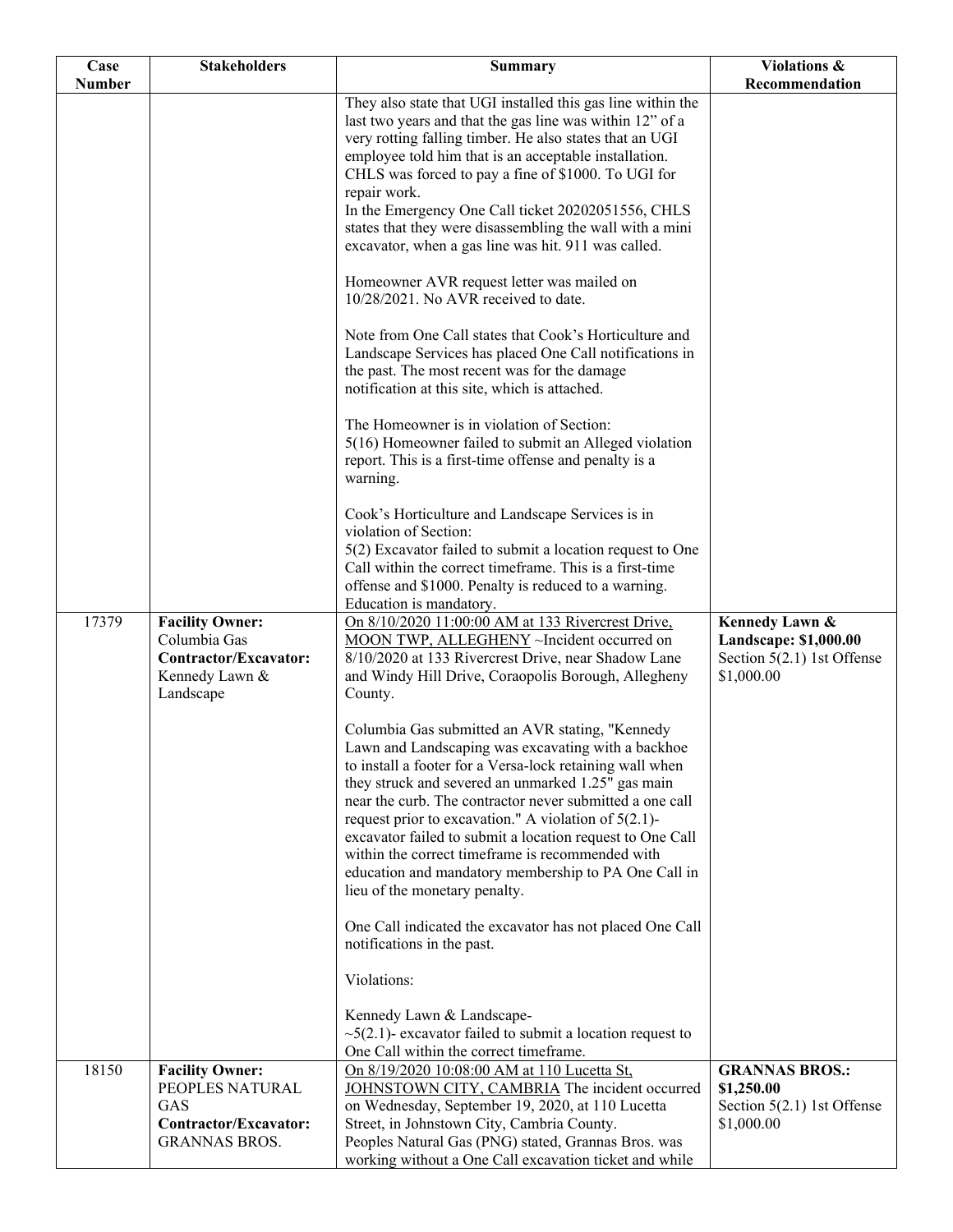| Case          | <b>Stakeholders</b>                                                                                | <b>Summary</b>                                                                                                                                                                                                                                                                                                                                                                                                                                                                                                                                                                                                                                                                                                                                                                                                                                                                       | Violations &                                                                                              |
|---------------|----------------------------------------------------------------------------------------------------|--------------------------------------------------------------------------------------------------------------------------------------------------------------------------------------------------------------------------------------------------------------------------------------------------------------------------------------------------------------------------------------------------------------------------------------------------------------------------------------------------------------------------------------------------------------------------------------------------------------------------------------------------------------------------------------------------------------------------------------------------------------------------------------------------------------------------------------------------------------------------------------|-----------------------------------------------------------------------------------------------------------|
| <b>Number</b> |                                                                                                    |                                                                                                                                                                                                                                                                                                                                                                                                                                                                                                                                                                                                                                                                                                                                                                                                                                                                                      | Recommendation                                                                                            |
|               |                                                                                                    | the crew was milling to install a new pavement, an<br>unmarked 1-inch SLT fitting on a drip was damaged.<br>PNG provided no pictures.<br>There are no tickets associated with this excavation.<br>In PNG's Alleged Violation Report (AVR), the PA One<br>Call Compliance Coordinator commented, Grannas<br>Bros. has placed notifications with PA One Call in the<br>past.<br>On Wednesday, June 30, 2021, an email was sent to<br>Grannas Bros., requesting an AVR. There was no<br>response to the email and no AVR was submitted.<br>*Grannas Bros. is in violation of sections:<br>$5(2.1)$ - Excavator failed to submit a location request to<br>One Call.<br>5(16)- Excavator failed to submit an Alleged Violation<br>Report within 10 business days of striking a line.<br>They have no previous violations. Recommendation:<br>Education, penalties and violations applied. | Section 5(16) 1st Offense<br>\$250.00                                                                     |
|               |                                                                                                    | Penalties not reduced as excavator failed to show good-<br>faith effort to comply with Act 50 by failing to place a<br>ticket and failing to respond to the AVR request.                                                                                                                                                                                                                                                                                                                                                                                                                                                                                                                                                                                                                                                                                                             |                                                                                                           |
| 18056         | Facility Owner: UGI<br>Utilities<br>Contractor/Excavator:<br>PENNSLYVANIA SITE<br>CONTRACTORS INC. | On 9/9/2020 2:00:00 PM at 139 W. BEIL AVE.,<br>NAZARETH BORO, NORTHAMPTON The incident<br>occurred on Wednesday, September 9, 2020, at 139 W.<br>Beil Avenue, in Nazareth Borough Northampton<br>County.                                                                                                                                                                                                                                                                                                                                                                                                                                                                                                                                                                                                                                                                             | PENNSLYVANIA SITE<br><b>CONTRACTORS INC.:</b><br>\$1,250.00<br>Section $5(2.1)$ 1st Offense<br>\$1,000.00 |
|               |                                                                                                    | UGI Utilities stated, Pennsylvania Site Contractors was<br>working without a One Call excavation ticket during the<br>excavation a stub gas service was damaged. UGI<br>provided one picture showing the damage.<br>There are no tickets associated with this excavation.<br>In UGI's Alleged Violation Report (AVR), the PA One<br>Call Compliance Coordinator commented, Pennsylvania<br>Site Contractors has placed notifications in the past.<br>On Wednesday, June 30, 2021, a letter was mailed to<br>Pennsylvania Site Contractors, requesting an AVR.<br>There was no response to the letter and no AVR was<br>submitted.                                                                                                                                                                                                                                                    | Section 5(16) 1st Offense<br>\$250.00                                                                     |
|               |                                                                                                    | *Pennsylvania Site Contractors is in violation of<br>sections:<br>$5(2.1)$ - Excavator failed to submit a location request to<br>One Call.<br>5(16)- Excavator failed to submit an Alleged Violation<br>Report within 10 business days of striking a line.<br>They have no previous violations. Recommendation:<br>Education, penalties and violations applied.<br>Penalties not reduced as excavator failed to show good-<br>faith effort to comply with Act 50 by failing to place a                                                                                                                                                                                                                                                                                                                                                                                               |                                                                                                           |
| 20722         | Contractor/Excavator:                                                                              | ticket and failing to respond to the AVR request.                                                                                                                                                                                                                                                                                                                                                                                                                                                                                                                                                                                                                                                                                                                                                                                                                                    | Comcast: \$0.00                                                                                           |
|               | Drainmen Plumbing, Inc.<br><b>Other: Comcast</b><br><b>Other:</b> First Energy / Met               | On 10/7/2020 4:30:00 PM at 1939 LAURA LN, UPPER<br>POTTSGROVE TWP, MONTGOMERY Incident<br>occurred on 10/07/2020 at 1939 Laura Lane, Upper<br>Pottsgrove Township, Montgomery County.                                                                                                                                                                                                                                                                                                                                                                                                                                                                                                                                                                                                                                                                                                | <b>First Energy / Met Ed:</b>                                                                             |
|               | Ed<br>Other: PECO                                                                                  | AVR from First Energy / Met Ed stated that their locator<br>did not mark the full scope of the ticket. They are<br>retraining this locator. This is a second offense violation                                                                                                                                                                                                                                                                                                                                                                                                                                                                                                                                                                                                                                                                                                       | \$1,700.00<br>Section $2(5)(i)$ 1st Offense<br>\$700.00                                                   |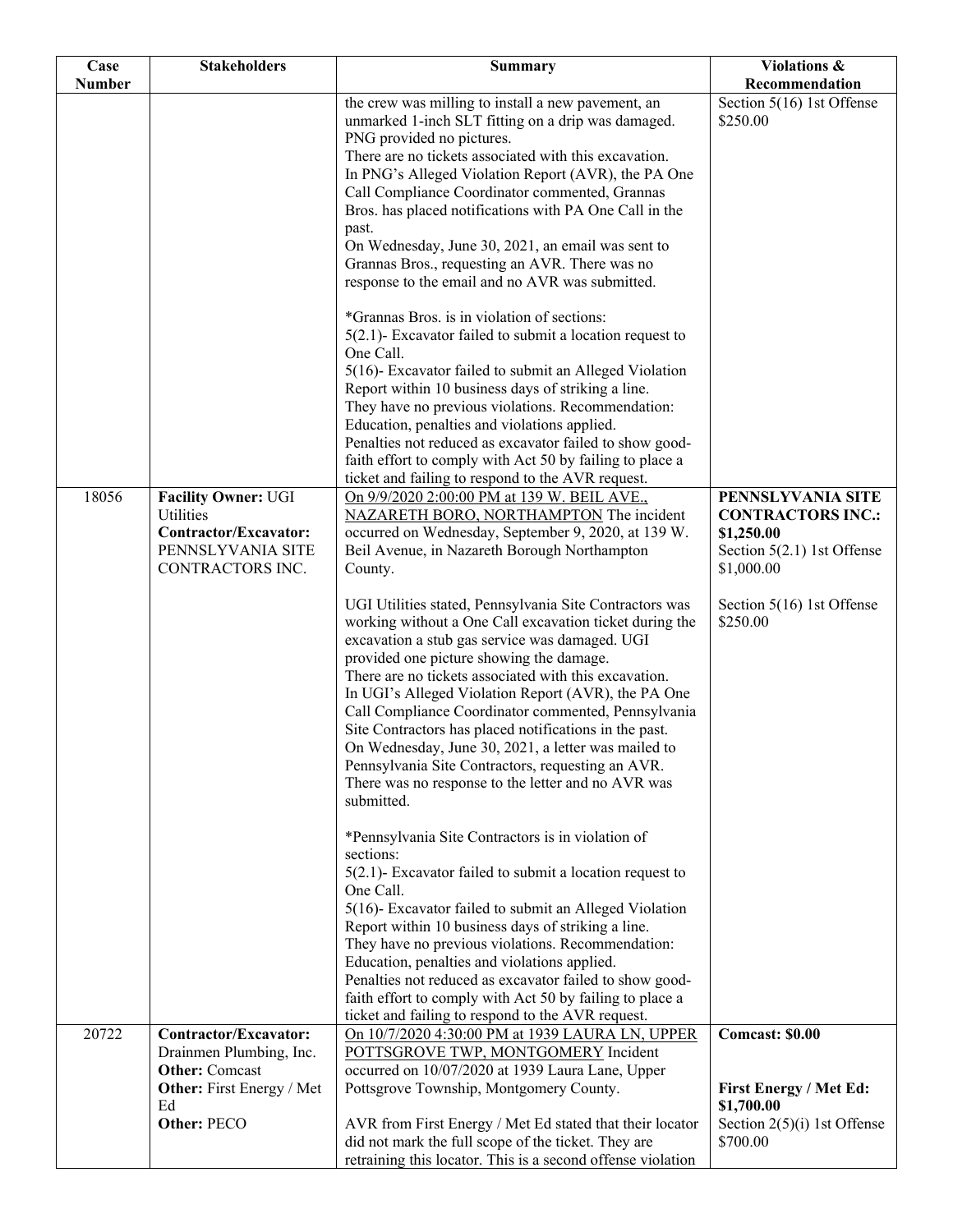| Case<br><b>Number</b> | <b>Stakeholders</b>                                                                                         | <b>Summary</b>                                                                                                                                                                                                                                                                                                                                                                                                                                                                                                                                                                                                                                                                                                                                                                                                            | Violations &                                                                                              |
|-----------------------|-------------------------------------------------------------------------------------------------------------|---------------------------------------------------------------------------------------------------------------------------------------------------------------------------------------------------------------------------------------------------------------------------------------------------------------------------------------------------------------------------------------------------------------------------------------------------------------------------------------------------------------------------------------------------------------------------------------------------------------------------------------------------------------------------------------------------------------------------------------------------------------------------------------------------------------------------|-----------------------------------------------------------------------------------------------------------|
|                       |                                                                                                             | for First Energy /Met Ed for Section $2(5)(i)$ and \$1500<br>penalty is reduced to \$500. The last violation was in                                                                                                                                                                                                                                                                                                                                                                                                                                                                                                                                                                                                                                                                                                       | Recommendation<br>Section $2(5)(\n \n \tilde{\text{v}}\text{ii})$ 1st<br>Offense \$1,000.00               |
|                       |                                                                                                             | 2019. Invoice amount submitted is \$13,289.47. The fine<br>factor amount is .4. Penalty with the fine factor is<br>multiplied by 4. This totals athe penalty to be \$700.00.                                                                                                                                                                                                                                                                                                                                                                                                                                                                                                                                                                                                                                              | <b>PECO: \$0.00</b>                                                                                       |
|                       |                                                                                                             | AVR from Drainmen Plumbing received stating there<br>was a facility owner issue.<br>The facility issue caused a power outage to a pad mount<br>transformer that affected two houses.                                                                                                                                                                                                                                                                                                                                                                                                                                                                                                                                                                                                                                      |                                                                                                           |
|                       |                                                                                                             | Project Owner is a private residence homeowner.<br>Homeowner reached out to DPI and said they had no<br>information. No AVR needed.                                                                                                                                                                                                                                                                                                                                                                                                                                                                                                                                                                                                                                                                                       |                                                                                                           |
|                       |                                                                                                             | On 10/05/2020, Drainmen Plumbing Inc. submitted an<br>emergency excavation ticket 20202794057, to repair a<br>sewer pipe at a private residence. When contacted by<br>phone by DPI on 7.20.21, they stated that the reason for<br>the emergency ticket was that a pipe had collapsed.<br>On 10/07/2020 a First Energy / Met Ed electric line was<br>hit. One call emergency ticket 20202813981 was<br>submitted by excavator, Drainmen Plumbing, for a<br>communications cable that was hit, but First Energy /<br>Met Ed verified this was their electric cable.<br>Note that on emergency ticket 20202813981 submitted<br>on 10/007/2020 First Energy / Met Ed responded as<br>Clear no Facilities. This is a violation of Section<br>$2(5)$ (vii) which applies to First Energy / Met Ed. . The<br>penalty is applied. |                                                                                                           |
| 20542                 | Facility Owner: UGI<br>Contractor/Excavator:<br>Tents For You<br>Project Owner: Stoner<br>Grille Restaurant | On 10/23/2020 10:56:00 AM at 605 Granite Run Dr,<br>LANCASTER TWP, LANCASTER Incident occurred at<br>605 Granite Run Drive, Lancaster, Lancaster County<br>PA.<br>AVR from UGI states that on 10/23/2020 at 10:56 a.m. a                                                                                                                                                                                                                                                                                                                                                                                                                                                                                                                                                                                                  | <b>Tents For You: \$0.00</b><br>Section 5(4) 1st Offense<br>\$0.00<br>Section 5(16) 1st Offense<br>\$0.00 |
|                       |                                                                                                             | Company named "Tents for You" drove a spike through<br>a 1.25" gas main, while putting up a tent. UGI verified<br>that 2 customers were affected and a total repair bill of<br>\$5,186.79. Outside meter sets were visible. UGI<br>included photos.                                                                                                                                                                                                                                                                                                                                                                                                                                                                                                                                                                       | <b>Stoner Grille</b><br><b>Restaurant: \$0.00</b><br>Section $6.1(7)$ 1st Offense<br>\$0.00               |
|                       |                                                                                                             | AVR letters mailed to Stoner Grill Restaurant and Tents<br>for You on 6/2/2021. No AVR's received as of<br>7/28/2021. NO contact made. Stoner Grille Restaurant is<br>in violation of Section $6.1(7)$ Project Owner failed to<br>submit an AVR within 10 business days. The \$250.<br>Penalty is reduced to a warning. Education is mandatory.<br>Tents for you is in violation of Section $5(16)$ excavator<br>failed to submit an AVR within 10 business days. The<br>\$250. Penalty is reduced to a warning. Education is<br>mandatory.                                                                                                                                                                                                                                                                               |                                                                                                           |
|                       |                                                                                                             | The type of equipment that was used is not evident, but<br>the gas meters were visible. A One Call request would<br>have been prudent.                                                                                                                                                                                                                                                                                                                                                                                                                                                                                                                                                                                                                                                                                    |                                                                                                           |
|                       |                                                                                                             | Tents for you is in violation of Section $5(4)$ . The gas<br>meters were visible on the building nearby. There was                                                                                                                                                                                                                                                                                                                                                                                                                                                                                                                                                                                                                                                                                                        |                                                                                                           |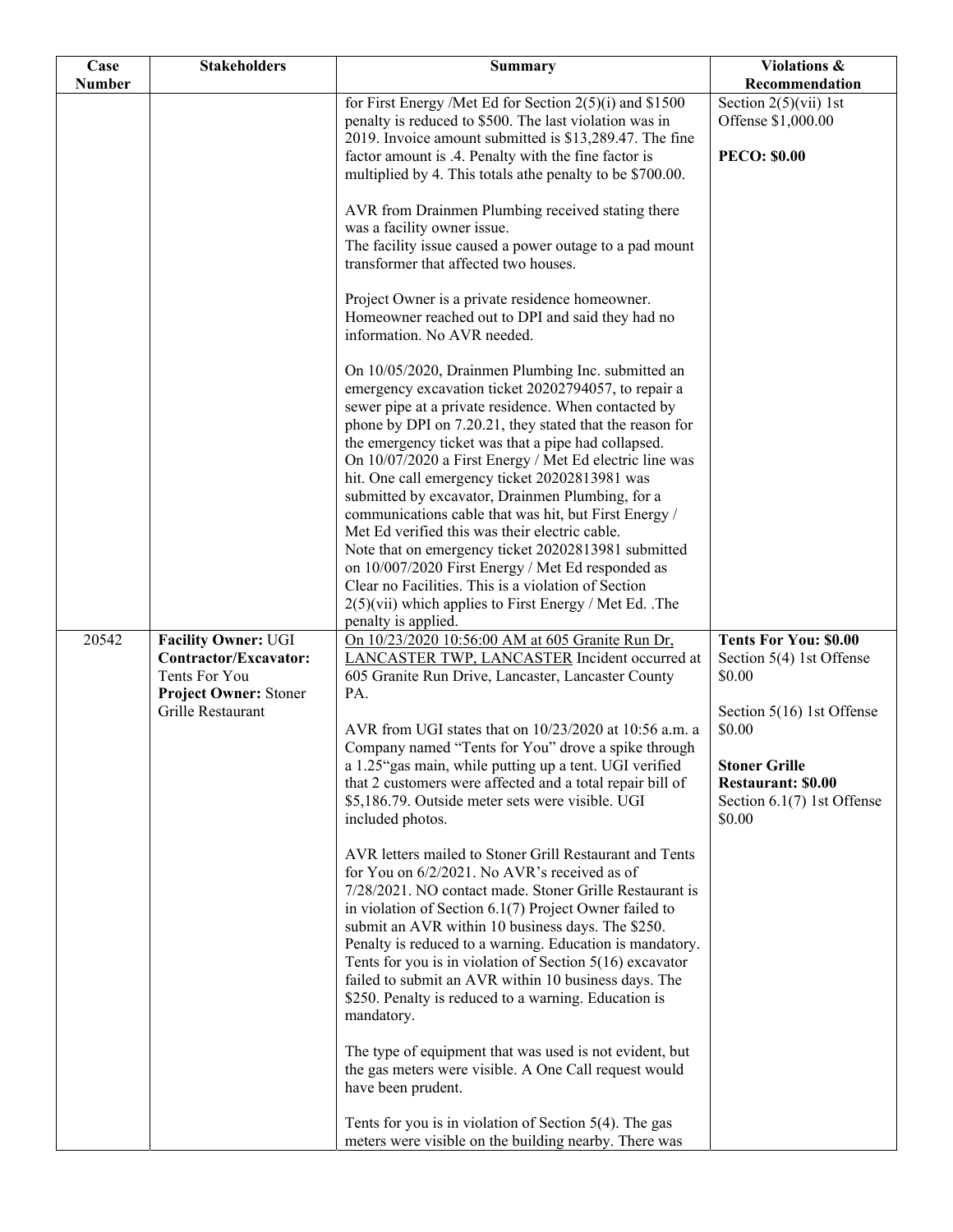| Case          | <b>Stakeholders</b>                                     | <b>Summary</b>                                                                                                                                                     | Violations &                                                                                                |
|---------------|---------------------------------------------------------|--------------------------------------------------------------------------------------------------------------------------------------------------------------------|-------------------------------------------------------------------------------------------------------------|
| <b>Number</b> |                                                         |                                                                                                                                                                    | Recommendation                                                                                              |
|               |                                                         | no consideration for the underground lines leading to the<br>building. The \$500 penalty is reduced to a warning.                                                  |                                                                                                             |
| 20627         | <b>Facility Owner: PECO</b>                             | On 11/4/2020 4:00:00 PM at 888 RED WING LN,                                                                                                                        | <b>ETNA CORP: \$2,250.00</b>                                                                                |
|               | <b>ENERGY</b>                                           | LOWER MORELAND TWP, MONTGOMERY The                                                                                                                                 | Section 5(7) 1st Offense                                                                                    |
|               | Contractor/Excavator:                                   | incident occurred on Wednesday, November 4, 2020, at                                                                                                               | \$1,000.00                                                                                                  |
|               | <b>ETNA CORP</b>                                        | 888 Red Wing Lane, in Lower Moreland Township,                                                                                                                     |                                                                                                             |
|               | <b>Other:</b> Lower Moreland                            | Montgomery County, where an electric line was                                                                                                                      | Section 5(16) 1st Offense                                                                                   |
|               | Township                                                | damaged.                                                                                                                                                           | \$250.00                                                                                                    |
|               |                                                         | PECO stated, they received a call from a Homeowner<br>concerning their electric service. When PECO arrived,<br>there was an open ditch with damaged wires and the  | Section $5(2.1)$ 1st Offense<br>\$1,000.00                                                                  |
|               |                                                         | contractor, Ethna Corp was not at the worksite. PECO                                                                                                               | <b>Lower Moreland</b>                                                                                       |
|               |                                                         | explained, Ethna Corp was using a small track hoe to dig<br>for a drainage and during the excavation a secondary<br>wire, to the Homeowner's property was damaged. | <b>Township: \$500.00</b><br>Section $2(5)(\n \n \tilde{\text{v}}\tilde{\text{u}})$ 1st<br>Offense \$500.00 |
|               |                                                         | The excavator Infrasource repaired the damage for<br>PECO; New Excavation Emergency ticket,                                                                        |                                                                                                             |
|               |                                                         | 20203093759, was called in on November 4, 2020, at<br>7:54 p.m.                                                                                                    |                                                                                                             |
|               |                                                         | PECO provided no pictures.                                                                                                                                         |                                                                                                             |
|               |                                                         | A New Excavation Insufficient ticket, 20203101373,                                                                                                                 |                                                                                                             |
|               |                                                         | was called in on November 5, 2020, by Ethna Corp; type<br>of work was excavation for storm water management.                                                       |                                                                                                             |
|               |                                                         | On Wednesday, June 23, 2021, a letter was sent to Ethna                                                                                                            |                                                                                                             |
|               |                                                         | Corp requesting an Alleged Violation Report (AVR).                                                                                                                 |                                                                                                             |
|               |                                                         | There was no response to the letter and an AVR was not                                                                                                             |                                                                                                             |
|               |                                                         | submitted.                                                                                                                                                         |                                                                                                             |
|               |                                                         | *Ethna Corp is in violation of sections:                                                                                                                           |                                                                                                             |
|               |                                                         | $5(2.1)$ - Excavator failed to submit a location request to                                                                                                        |                                                                                                             |
|               |                                                         | One Call within the correct timeframe.                                                                                                                             |                                                                                                             |
|               |                                                         | 5(7)- Failed to immediately report to the facility owner                                                                                                           |                                                                                                             |
|               |                                                         | any break in the line.<br>5(16)- Failed to submit an AVR within 10 business days                                                                                   |                                                                                                             |
|               |                                                         | of striking a line.                                                                                                                                                |                                                                                                             |
|               |                                                         | Recommendation: Education, penalties and violations                                                                                                                |                                                                                                             |
|               |                                                         | applied.                                                                                                                                                           |                                                                                                             |
|               |                                                         | *Lower Moreland Township-Responded late to the New<br>Excavation Emergency ticket, 20203093759, 11/4/2020.                                                         |                                                                                                             |
|               |                                                         | They responded on 11/5/2020 as "Field Marked".<br>Lower Moreland Township is in violation of section:                                                              |                                                                                                             |
|               |                                                         | $2(5)$ (vii)- Failed to respond to an emergency notification<br>as soon as practicable.                                                                            |                                                                                                             |
|               |                                                         | They have no previous violations. Recommendation:                                                                                                                  |                                                                                                             |
|               |                                                         | Mandatory education. Penalty reduced by 50% from<br>\$1000.00 to \$500.00 for first time offender.                                                                 |                                                                                                             |
| 21295         | <b>Facility Owner: Comcast</b><br>Contractor/Excavator: | On 11/10/2020 12:00:00 PM at 275 S Bryn Mawr Ave,<br>LOWER MERION TWP, MONTGOMERY The                                                                              | <b>Radwyn Apartments:</b><br>\$1,250.00                                                                     |
|               | Radwyn Apartments                                       | incident occurred on Tuesday, November 10, 2020, at                                                                                                                | Section 5(2.1) 1st Offense                                                                                  |
|               |                                                         | 275 S. Bryn Mawr Avenue, Lower Merion Township,                                                                                                                    | \$1,000.00                                                                                                  |
|               |                                                         | Montgomery County, where a communication line was<br>damaged.                                                                                                      | Section 5(16) 1st Offense                                                                                   |
|               |                                                         |                                                                                                                                                                    | \$250.00                                                                                                    |
|               |                                                         | Comcast stated in their AVR that excavator Radwyn                                                                                                                  |                                                                                                             |
|               |                                                         | Apartments was installing new sidewalk without a One<br>Call excavation ticket, and during the dig the unmarked                                                    |                                                                                                             |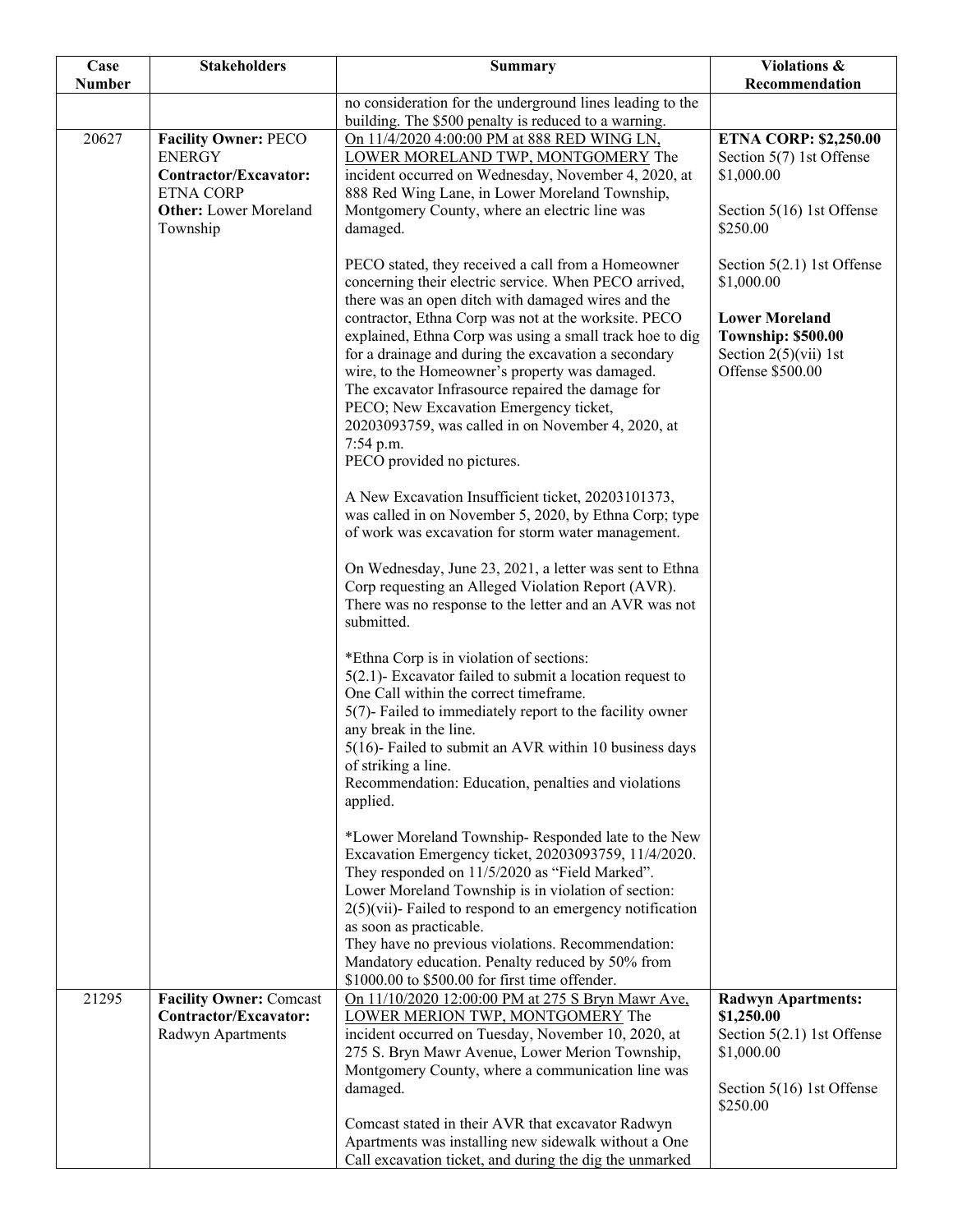| Case          | <b>Stakeholders</b>                        | <b>Summary</b>                                                                                               | Violations &                  |
|---------------|--------------------------------------------|--------------------------------------------------------------------------------------------------------------|-------------------------------|
| <b>Number</b> |                                            |                                                                                                              | Recommendation                |
|               |                                            | cable feeder was damaged. Comcast provided four                                                              |                               |
|               |                                            | pictures; all to be looked at.                                                                               |                               |
|               |                                            | There are no tickets associated with this excavation.                                                        |                               |
|               |                                            | In Comcast's Alleged Violation Report (AVR), the PA                                                          |                               |
|               |                                            | One Call Compliance Coordinator commented, PA 1<br>Call reports that Radwyn Apartments has placed            |                               |
|               |                                            | notifications in the past.                                                                                   |                               |
|               |                                            | On Wednesday, June 23, 2021, a letter was mailed                                                             |                               |
|               |                                            | requesting an AVR from Radwyn Apartments. They did                                                           |                               |
|               |                                            | not respond to the letter and no AVR was submitted.                                                          |                               |
|               |                                            | *Radwyn Apartments is in violation of sections:                                                              |                               |
|               |                                            | $5(2.1)$ - Excavator failed to submit a location request to                                                  |                               |
|               |                                            | One Call.                                                                                                    |                               |
|               |                                            | 5(16)- Excavator failed to submit an Alleged Violation<br>Report within 10 business days of striking a line. |                               |
|               |                                            | They have no previous violations. Recommendation:                                                            |                               |
|               |                                            | Education, penalties and violations applied.                                                                 |                               |
|               |                                            | Penalties not reduced as excavator failed to show good-                                                      |                               |
|               |                                            | faith effort to comply with Act 50 by failing to place a                                                     |                               |
|               |                                            | ticket and failing to respond to the AVR request.                                                            |                               |
| 20708         | <b>Contractor/Excavator: A</b>             | On 11/18/2020 11:30:00 AM at 24 N 3RD ST,                                                                    | A H Moyer: \$500.00           |
|               | H Moyer                                    | WOMELSDORF BORO, BERKS Incident occurred at                                                                  | Section $5(2.1)$ 1st Offense  |
|               | <b>Project Owner:</b><br><b>WOMELSDORF</b> | 24 N 3rd Street in Womelsdorf Borough, Berks County                                                          | \$500.00                      |
|               | ROBESONIA JT                               | *** No damage *** No One Call ticket                                                                         | <b>WOMELSDORF Sewer</b>       |
|               | <b>AUTHORITY (WRJA)</b>                    |                                                                                                              | <b>Authority: \$0.00</b>      |
|               | Other: UGI                                 | AVR received from UGI stating that on 11/18/2020,                                                            | Section $2(5)(v)$ 1st Offense |
|               | Other: WOMELSDORF                          | UGI observed excavation which occurred the day before                                                        | \$0.00                        |
|               | Sewer Authority                            | the lawful start date. Photos submitted.                                                                     |                               |
|               |                                            | AVR received from A H MOYER states that they did                                                             |                               |
|               |                                            | start excavation a day early, because there were                                                             |                               |
|               |                                            | markings from another project there already. A H Moyer                                                       |                               |
|               |                                            | is a first-time violation of Section $5(2.1)$ \$1000. Penalty<br>reduced by 50%. Education is mandatory.     |                               |
|               |                                            |                                                                                                              |                               |
|               |                                            | AVR received from WOMELSDORF ROBESONIA JT                                                                    |                               |
|               |                                            | AUTHORITY (WRJA) states that "everything was                                                                 |                               |
|               |                                            | marked so; we dug a day early". Education is mandatory                                                       |                               |
|               |                                            | Listed below are facility owners in violation of Act 50,                                                     |                               |
|               |                                            | Section $2(5)(v)$ Failed to respond to a routine One Call                                                    |                               |
|               |                                            | ticket and $2(5)(v)$ Failed to respond to a routine One Call                                                 |                               |
|               |                                            | ticket within the required amount of time.                                                                   |                               |
|               |                                            | Womelsdorf Borough did not respond to Routine ticket #                                                       |                               |
|               |                                            | 20203213104. This is a first-time violation of Section                                                       |                               |
|               |                                            | $2(5)(v)$ and \$250 penalty is reduced to a warning.                                                         |                               |
|               |                                            | Education is mandatory.                                                                                      |                               |
|               |                                            |                                                                                                              |                               |
|               |                                            | Notes:                                                                                                       |                               |
|               |                                            | Womelsdorf Borough and Womelsdorf Sewer Authority<br>have recently separated into two separate departments.  |                               |
|               |                                            | They still work closely together and The Womelsdorf                                                          |                               |
|               |                                            | Sewer Authority states that both departments will get                                                        |                               |
|               |                                            | educated.                                                                                                    |                               |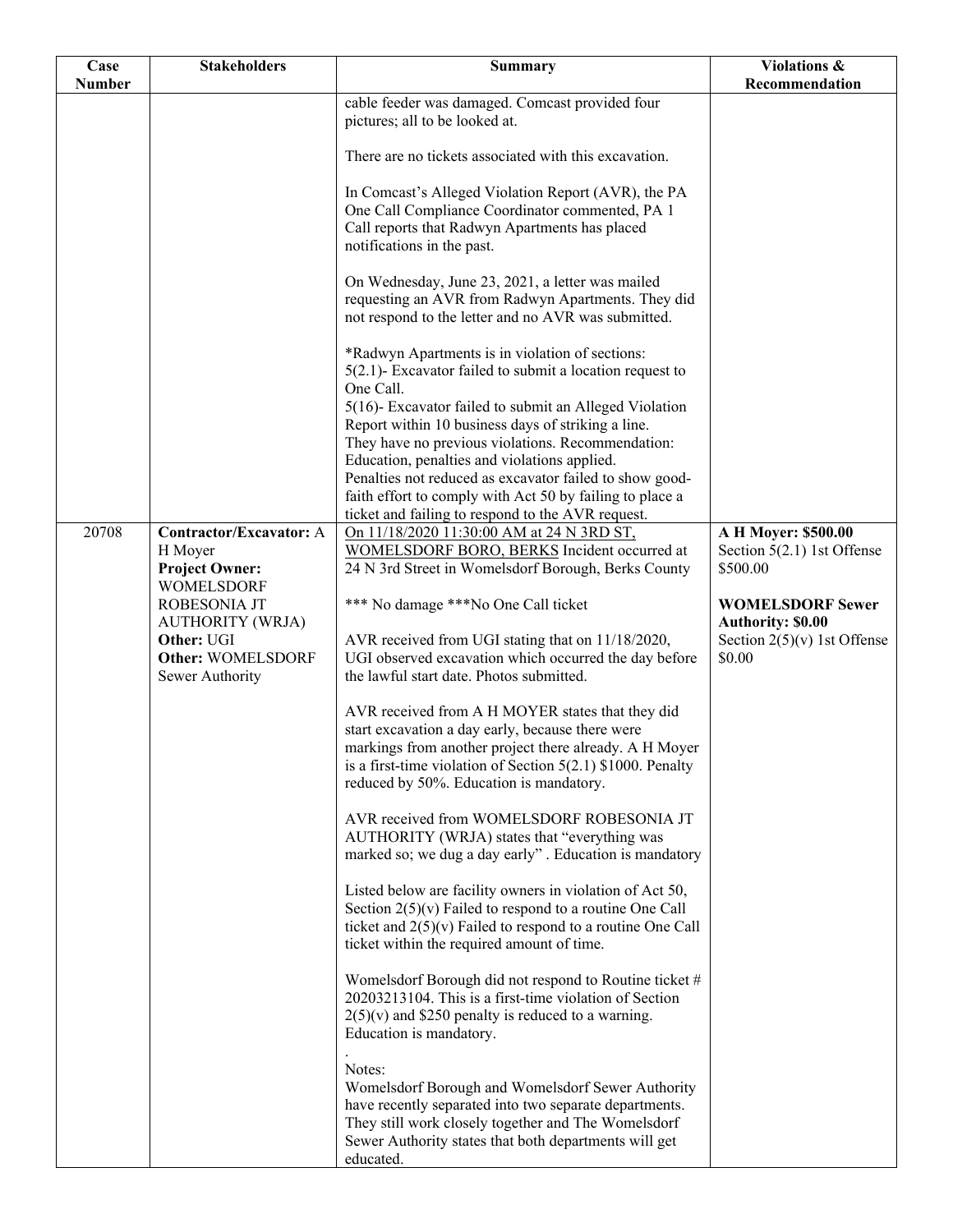| Case          | <b>Stakeholders</b>                                                                                                                                | <b>Summary</b>                                                                                                                                                                                                                                                                                                                                                                                                                                                                                                                                                                                                                                                                                                                                                                                                                                                                                                                                                                                                                                          | Violations &                                                                                                                                                                                                      |
|---------------|----------------------------------------------------------------------------------------------------------------------------------------------------|---------------------------------------------------------------------------------------------------------------------------------------------------------------------------------------------------------------------------------------------------------------------------------------------------------------------------------------------------------------------------------------------------------------------------------------------------------------------------------------------------------------------------------------------------------------------------------------------------------------------------------------------------------------------------------------------------------------------------------------------------------------------------------------------------------------------------------------------------------------------------------------------------------------------------------------------------------------------------------------------------------------------------------------------------------|-------------------------------------------------------------------------------------------------------------------------------------------------------------------------------------------------------------------|
| <b>Number</b> |                                                                                                                                                    |                                                                                                                                                                                                                                                                                                                                                                                                                                                                                                                                                                                                                                                                                                                                                                                                                                                                                                                                                                                                                                                         | Recommendation                                                                                                                                                                                                    |
| 21216         | <b>Facility Owner:</b><br>WILLIAMS FIELD<br><b>SERVICES</b><br>Contractor/Excavator:<br><b>CAT IRON INC</b><br>Project Owner: CABOT<br>OIL AND GAS | On 12/16/2020 11:00:00 AM at 2862 BENNETT RD,<br>LENOX TWP, SUSQUEHANNA Incident occurred on<br>12/06/2020 at 2862 Bennett Road, Lenox Township,<br>Susquehanna County.<br>* No Damage - Near Miss<br>Incident occurred on 12/16/2020 at 11 a.m., when the<br>locator for Williams Field Services - Pipeline went out to<br>mark for a ticket request #20203470223 and found that<br>the excavation had already occurred at 2862 Bennett<br>Road, Lenox Township, Susquehanna County PA.                                                                                                                                                                                                                                                                                                                                                                                                                                                                                                                                                                | <b>CAT IRON INC: \$0.00</b><br>Section $5(2.1)$ 1st Offense<br>\$0.00                                                                                                                                             |
|               |                                                                                                                                                    | Excavation was scheduled for 12/17/2020at 7 a.m. Cat<br>Iron Inc was removing rig fuel line for Cabot Oil and<br>Gas.<br>All AVRs agree. It appears that there was a miss<br>communication issue that caused this error.<br>Cat Iron Inc is in violation of Section:<br>$5(2.1)$ Excavator failed to submit a location request to<br>One Call within the correct time frame. This is a first-<br>time offence, and the penalty is reduced to a warning.<br>Education is mandatory.                                                                                                                                                                                                                                                                                                                                                                                                                                                                                                                                                                      |                                                                                                                                                                                                                   |
| 22185         | <b>Facility Owner: UGI</b><br>UTILITIES INC.<br>Contractor/Excavator:<br><b>STRAUSSER</b><br><b>ENTERPRISE</b>                                     | On 3/1/2021 3:21:00 PM at 101 VILLAGE AT<br>STONES XING, PALMER TWP, NORTHAMPTON<br>~Incident occurred on 3/1/2021 at 101 Village at Stones<br>Xing, William Penn Highway and Stones Crossing<br>Road, Palmer Township, Northampton County.<br>UGI submitted an AVR stating, "Strausser was digging<br>with a mini excavator and when they came across<br>screenings they stopped and dug with a shovel. While<br>digging with the shovel they struck a correctly marked<br>service line with the shovel creating a leak." UGI<br>admitted handtools were used. Excavator had a One Call<br>ticket.<br>Strausser is cited for failing to submit an AVR within 10<br>days of a line strike. Strausser did not submit an AVR.<br>Education is mandatory.<br>Strausser is also cited for excavating without a valid<br>routine One Call ticket. The ticket attached to this<br>investigation is from January and was for a small<br>emergency excavation taking 24 hours to repair. The<br>damage took place in March and no recent ticket is<br>attached. | <b>STRAUSSER</b><br><b>ENTERPRISE:</b><br>\$1,250.00<br>Section 5(16) 1st Offense<br>\$250.00<br>Section $5(2.1)$ 1st Offense<br>\$1,000.00                                                                       |
| 23655         | <b>Contractor/Excavator:</b><br><b>KNAUS CONTRACTING</b><br><b>Project Owner: RYAN</b><br><b>HOMES</b><br><b>Other:</b> Verizon                    | On 3/11/2021 10:30:00 AM at 5016 Summit Drive,<br>SOUTH PARK TWP, ALLEGHENY Incident occurred<br>on 3/11/2021 at 5016 Summit Drive, South Park,<br>Allegheny County, PA.<br>AVR received from West Penn Power, FirstEnergy Corp<br>stated that Excavator Knaus Contracting was installing a<br>sewer line for Project Owner R. Homes and damaged<br>West Penn Power's underground primary facility. Knaus<br>Contracting excavation was without a valid One Call<br>ticket.<br>On 3/11/2021, when the facility owner West Penn<br>Power, arrived, the excavation had already begun. On<br>3/12/2021, one call ticket 20210712408 was submitted.                                                                                                                                                                                                                                                                                                                                                                                                         | <b>KNAUS</b><br><b>CONTRACTING:</b><br>\$1,250.00<br>Section 5(2.1) 1st Offense<br>\$1,000.00<br>Section 5(16) 1st Offense<br>\$250.00<br><b>RYAN HOMES: \$250.00</b><br>Section $6.1(7)$ 1st Offense<br>\$250.00 |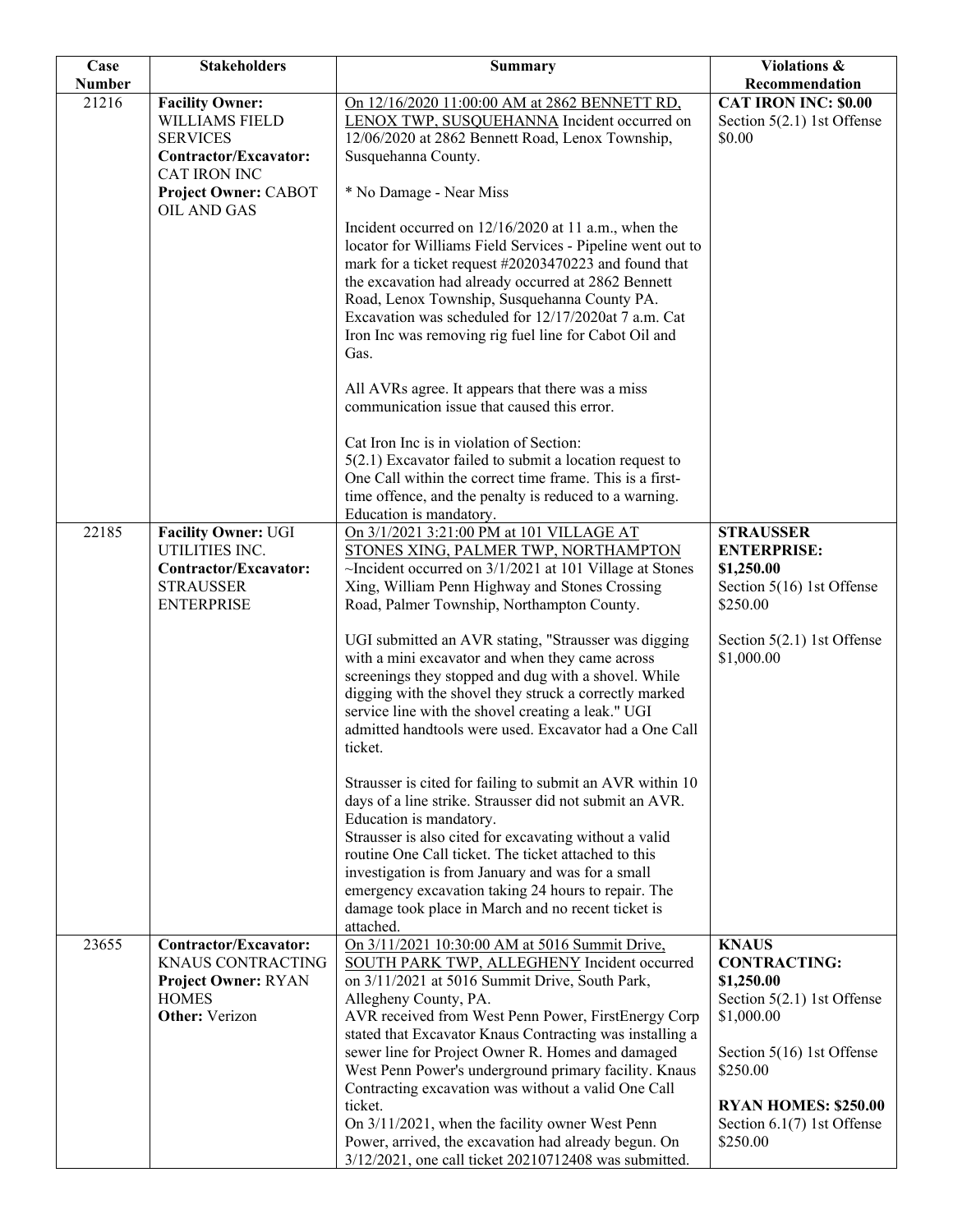| West Penn Power sent out a courtesy letter advising the<br><b>Verizon: \$2,000.00</b><br>PA One call requires ticket to be submitted, prior to any<br>Section $2(5)(v)$<br>excavation. West Penn Power submitted AVR after the<br>Subsequent \$2,000.00<br>30-day period, because the repair costs had gone above<br>the \$2500.00 threshold. This is in compliance with ACT<br>50.<br>There was a Pad mount Transformer visible in this area<br>Knaus Contracting is in violation of Section $5(2.1)$<br>Failed to submit a location request to One Call within<br>the correct time. This is a first-time violation; penalty is<br>applied. Education specific to Excavation is mandatory.<br>AVR request was emailed 6/28/2021. No AVR was<br>received. This is a first-time violation of Section $5(16)$ .<br>No penalties reduced as Knaus failed to show good faith<br>by failing to submit an AVR when requested.<br>AVR request emailed to Ryan Homes on 6/28/2021. No<br>AVR received. This is a violation of Section 5(16).<br>Education specific to Project Owners is mandatory.<br>Listed below are facility owners in violation of Act 50,<br>Section $2(5)(v)$ Failed to respond to a routine One Call<br>ticket and $2(5)(v)$ Failed to respond to a routine One Call<br>ticket within the required amount of time.<br>Verizon is in violation of Section $2(5)(v)$ This is a<br>subsequent violation for Verizon, who responded with a<br>conflict and never updated information in KARL.<br>23562<br><b>Facility Owner: PECO</b><br><b>N&amp;J EXCAVATING:</b><br>On 4/26/2021 8:00:00 AM at 561 NEW GALENA RD,<br><b>ENERGY</b><br>NEW BRITAIN TWP, BUCKS The incident occurred<br>\$500.00<br>on 4/26/2021, at 561 New Galena Road, in New Britain<br>Contractor/Excavator:<br>Section $5(2.1)$ 1st Offense<br>N&J EXCAVATING<br>Township, Bucks County,<br>\$500.00<br><b>Project Owner:</b><br>Homeowner<br>PECO stated in their Alleged Violation Report (AVR)<br>that N&J Excavating was excavating without a One Call<br>ticket and during the dig a 500 mcm cable and duct was<br>nicked. PECO provided no pictures.<br>N&J Excavating stated in their AVR that they admitted<br>to being in violation of section $5(6)(i)$ - Failed to plan the<br>excavation to avoid damage. They also stated, they were<br>grading out the driveway for 5-inch of stone, 2-inch of<br>blacktop and 1-inch of top and the utility line installed<br>by the site contractor was only down 6-inches from the<br>top of the grade. N&J Excavating provided two pictures<br>of the damage.<br>There are no tickets associated with this case.<br>N&J Excavating has no previous violations. They are in<br>violation of sections:<br>5(2.1) and recommending- Penalty reduced by 50% for<br>first-time offender. Education is mandatory. | Case          | <b>Stakeholders</b> | <b>Summary</b>                                   | <b>Violations &amp;</b> |
|-------------------------------------------------------------------------------------------------------------------------------------------------------------------------------------------------------------------------------------------------------------------------------------------------------------------------------------------------------------------------------------------------------------------------------------------------------------------------------------------------------------------------------------------------------------------------------------------------------------------------------------------------------------------------------------------------------------------------------------------------------------------------------------------------------------------------------------------------------------------------------------------------------------------------------------------------------------------------------------------------------------------------------------------------------------------------------------------------------------------------------------------------------------------------------------------------------------------------------------------------------------------------------------------------------------------------------------------------------------------------------------------------------------------------------------------------------------------------------------------------------------------------------------------------------------------------------------------------------------------------------------------------------------------------------------------------------------------------------------------------------------------------------------------------------------------------------------------------------------------------------------------------------------------------------------------------------------------------------------------------------------------------------------------------------------------------------------------------------------------------------------------------------------------------------------------------------------------------------------------------------------------------------------------------------------------------------------------------------------------------------------------------------------------------------------------------------------------------------------------------------------------------------------------------------------------------------------------------------------------------------------------------------------------------------------------------------------------------------------------------------------------------------------------------------------------------------------------------|---------------|---------------------|--------------------------------------------------|-------------------------|
|                                                                                                                                                                                                                                                                                                                                                                                                                                                                                                                                                                                                                                                                                                                                                                                                                                                                                                                                                                                                                                                                                                                                                                                                                                                                                                                                                                                                                                                                                                                                                                                                                                                                                                                                                                                                                                                                                                                                                                                                                                                                                                                                                                                                                                                                                                                                                                                                                                                                                                                                                                                                                                                                                                                                                                                                                                                 | <b>Number</b> |                     |                                                  | Recommendation          |
|                                                                                                                                                                                                                                                                                                                                                                                                                                                                                                                                                                                                                                                                                                                                                                                                                                                                                                                                                                                                                                                                                                                                                                                                                                                                                                                                                                                                                                                                                                                                                                                                                                                                                                                                                                                                                                                                                                                                                                                                                                                                                                                                                                                                                                                                                                                                                                                                                                                                                                                                                                                                                                                                                                                                                                                                                                                 |               |                     |                                                  |                         |
|                                                                                                                                                                                                                                                                                                                                                                                                                                                                                                                                                                                                                                                                                                                                                                                                                                                                                                                                                                                                                                                                                                                                                                                                                                                                                                                                                                                                                                                                                                                                                                                                                                                                                                                                                                                                                                                                                                                                                                                                                                                                                                                                                                                                                                                                                                                                                                                                                                                                                                                                                                                                                                                                                                                                                                                                                                                 |               |                     |                                                  |                         |
|                                                                                                                                                                                                                                                                                                                                                                                                                                                                                                                                                                                                                                                                                                                                                                                                                                                                                                                                                                                                                                                                                                                                                                                                                                                                                                                                                                                                                                                                                                                                                                                                                                                                                                                                                                                                                                                                                                                                                                                                                                                                                                                                                                                                                                                                                                                                                                                                                                                                                                                                                                                                                                                                                                                                                                                                                                                 |               |                     |                                                  |                         |
|                                                                                                                                                                                                                                                                                                                                                                                                                                                                                                                                                                                                                                                                                                                                                                                                                                                                                                                                                                                                                                                                                                                                                                                                                                                                                                                                                                                                                                                                                                                                                                                                                                                                                                                                                                                                                                                                                                                                                                                                                                                                                                                                                                                                                                                                                                                                                                                                                                                                                                                                                                                                                                                                                                                                                                                                                                                 |               |                     |                                                  |                         |
|                                                                                                                                                                                                                                                                                                                                                                                                                                                                                                                                                                                                                                                                                                                                                                                                                                                                                                                                                                                                                                                                                                                                                                                                                                                                                                                                                                                                                                                                                                                                                                                                                                                                                                                                                                                                                                                                                                                                                                                                                                                                                                                                                                                                                                                                                                                                                                                                                                                                                                                                                                                                                                                                                                                                                                                                                                                 |               |                     |                                                  |                         |
|                                                                                                                                                                                                                                                                                                                                                                                                                                                                                                                                                                                                                                                                                                                                                                                                                                                                                                                                                                                                                                                                                                                                                                                                                                                                                                                                                                                                                                                                                                                                                                                                                                                                                                                                                                                                                                                                                                                                                                                                                                                                                                                                                                                                                                                                                                                                                                                                                                                                                                                                                                                                                                                                                                                                                                                                                                                 |               |                     |                                                  |                         |
|                                                                                                                                                                                                                                                                                                                                                                                                                                                                                                                                                                                                                                                                                                                                                                                                                                                                                                                                                                                                                                                                                                                                                                                                                                                                                                                                                                                                                                                                                                                                                                                                                                                                                                                                                                                                                                                                                                                                                                                                                                                                                                                                                                                                                                                                                                                                                                                                                                                                                                                                                                                                                                                                                                                                                                                                                                                 |               |                     |                                                  |                         |
|                                                                                                                                                                                                                                                                                                                                                                                                                                                                                                                                                                                                                                                                                                                                                                                                                                                                                                                                                                                                                                                                                                                                                                                                                                                                                                                                                                                                                                                                                                                                                                                                                                                                                                                                                                                                                                                                                                                                                                                                                                                                                                                                                                                                                                                                                                                                                                                                                                                                                                                                                                                                                                                                                                                                                                                                                                                 |               |                     |                                                  |                         |
|                                                                                                                                                                                                                                                                                                                                                                                                                                                                                                                                                                                                                                                                                                                                                                                                                                                                                                                                                                                                                                                                                                                                                                                                                                                                                                                                                                                                                                                                                                                                                                                                                                                                                                                                                                                                                                                                                                                                                                                                                                                                                                                                                                                                                                                                                                                                                                                                                                                                                                                                                                                                                                                                                                                                                                                                                                                 |               |                     |                                                  |                         |
|                                                                                                                                                                                                                                                                                                                                                                                                                                                                                                                                                                                                                                                                                                                                                                                                                                                                                                                                                                                                                                                                                                                                                                                                                                                                                                                                                                                                                                                                                                                                                                                                                                                                                                                                                                                                                                                                                                                                                                                                                                                                                                                                                                                                                                                                                                                                                                                                                                                                                                                                                                                                                                                                                                                                                                                                                                                 |               |                     |                                                  |                         |
|                                                                                                                                                                                                                                                                                                                                                                                                                                                                                                                                                                                                                                                                                                                                                                                                                                                                                                                                                                                                                                                                                                                                                                                                                                                                                                                                                                                                                                                                                                                                                                                                                                                                                                                                                                                                                                                                                                                                                                                                                                                                                                                                                                                                                                                                                                                                                                                                                                                                                                                                                                                                                                                                                                                                                                                                                                                 |               |                     |                                                  |                         |
|                                                                                                                                                                                                                                                                                                                                                                                                                                                                                                                                                                                                                                                                                                                                                                                                                                                                                                                                                                                                                                                                                                                                                                                                                                                                                                                                                                                                                                                                                                                                                                                                                                                                                                                                                                                                                                                                                                                                                                                                                                                                                                                                                                                                                                                                                                                                                                                                                                                                                                                                                                                                                                                                                                                                                                                                                                                 |               |                     |                                                  |                         |
|                                                                                                                                                                                                                                                                                                                                                                                                                                                                                                                                                                                                                                                                                                                                                                                                                                                                                                                                                                                                                                                                                                                                                                                                                                                                                                                                                                                                                                                                                                                                                                                                                                                                                                                                                                                                                                                                                                                                                                                                                                                                                                                                                                                                                                                                                                                                                                                                                                                                                                                                                                                                                                                                                                                                                                                                                                                 |               |                     |                                                  |                         |
|                                                                                                                                                                                                                                                                                                                                                                                                                                                                                                                                                                                                                                                                                                                                                                                                                                                                                                                                                                                                                                                                                                                                                                                                                                                                                                                                                                                                                                                                                                                                                                                                                                                                                                                                                                                                                                                                                                                                                                                                                                                                                                                                                                                                                                                                                                                                                                                                                                                                                                                                                                                                                                                                                                                                                                                                                                                 |               |                     |                                                  |                         |
|                                                                                                                                                                                                                                                                                                                                                                                                                                                                                                                                                                                                                                                                                                                                                                                                                                                                                                                                                                                                                                                                                                                                                                                                                                                                                                                                                                                                                                                                                                                                                                                                                                                                                                                                                                                                                                                                                                                                                                                                                                                                                                                                                                                                                                                                                                                                                                                                                                                                                                                                                                                                                                                                                                                                                                                                                                                 |               |                     |                                                  |                         |
|                                                                                                                                                                                                                                                                                                                                                                                                                                                                                                                                                                                                                                                                                                                                                                                                                                                                                                                                                                                                                                                                                                                                                                                                                                                                                                                                                                                                                                                                                                                                                                                                                                                                                                                                                                                                                                                                                                                                                                                                                                                                                                                                                                                                                                                                                                                                                                                                                                                                                                                                                                                                                                                                                                                                                                                                                                                 |               |                     |                                                  |                         |
|                                                                                                                                                                                                                                                                                                                                                                                                                                                                                                                                                                                                                                                                                                                                                                                                                                                                                                                                                                                                                                                                                                                                                                                                                                                                                                                                                                                                                                                                                                                                                                                                                                                                                                                                                                                                                                                                                                                                                                                                                                                                                                                                                                                                                                                                                                                                                                                                                                                                                                                                                                                                                                                                                                                                                                                                                                                 |               |                     |                                                  |                         |
|                                                                                                                                                                                                                                                                                                                                                                                                                                                                                                                                                                                                                                                                                                                                                                                                                                                                                                                                                                                                                                                                                                                                                                                                                                                                                                                                                                                                                                                                                                                                                                                                                                                                                                                                                                                                                                                                                                                                                                                                                                                                                                                                                                                                                                                                                                                                                                                                                                                                                                                                                                                                                                                                                                                                                                                                                                                 |               |                     |                                                  |                         |
|                                                                                                                                                                                                                                                                                                                                                                                                                                                                                                                                                                                                                                                                                                                                                                                                                                                                                                                                                                                                                                                                                                                                                                                                                                                                                                                                                                                                                                                                                                                                                                                                                                                                                                                                                                                                                                                                                                                                                                                                                                                                                                                                                                                                                                                                                                                                                                                                                                                                                                                                                                                                                                                                                                                                                                                                                                                 |               |                     |                                                  |                         |
|                                                                                                                                                                                                                                                                                                                                                                                                                                                                                                                                                                                                                                                                                                                                                                                                                                                                                                                                                                                                                                                                                                                                                                                                                                                                                                                                                                                                                                                                                                                                                                                                                                                                                                                                                                                                                                                                                                                                                                                                                                                                                                                                                                                                                                                                                                                                                                                                                                                                                                                                                                                                                                                                                                                                                                                                                                                 |               |                     |                                                  |                         |
|                                                                                                                                                                                                                                                                                                                                                                                                                                                                                                                                                                                                                                                                                                                                                                                                                                                                                                                                                                                                                                                                                                                                                                                                                                                                                                                                                                                                                                                                                                                                                                                                                                                                                                                                                                                                                                                                                                                                                                                                                                                                                                                                                                                                                                                                                                                                                                                                                                                                                                                                                                                                                                                                                                                                                                                                                                                 |               |                     |                                                  |                         |
|                                                                                                                                                                                                                                                                                                                                                                                                                                                                                                                                                                                                                                                                                                                                                                                                                                                                                                                                                                                                                                                                                                                                                                                                                                                                                                                                                                                                                                                                                                                                                                                                                                                                                                                                                                                                                                                                                                                                                                                                                                                                                                                                                                                                                                                                                                                                                                                                                                                                                                                                                                                                                                                                                                                                                                                                                                                 |               |                     |                                                  |                         |
|                                                                                                                                                                                                                                                                                                                                                                                                                                                                                                                                                                                                                                                                                                                                                                                                                                                                                                                                                                                                                                                                                                                                                                                                                                                                                                                                                                                                                                                                                                                                                                                                                                                                                                                                                                                                                                                                                                                                                                                                                                                                                                                                                                                                                                                                                                                                                                                                                                                                                                                                                                                                                                                                                                                                                                                                                                                 |               |                     |                                                  |                         |
|                                                                                                                                                                                                                                                                                                                                                                                                                                                                                                                                                                                                                                                                                                                                                                                                                                                                                                                                                                                                                                                                                                                                                                                                                                                                                                                                                                                                                                                                                                                                                                                                                                                                                                                                                                                                                                                                                                                                                                                                                                                                                                                                                                                                                                                                                                                                                                                                                                                                                                                                                                                                                                                                                                                                                                                                                                                 |               |                     |                                                  |                         |
|                                                                                                                                                                                                                                                                                                                                                                                                                                                                                                                                                                                                                                                                                                                                                                                                                                                                                                                                                                                                                                                                                                                                                                                                                                                                                                                                                                                                                                                                                                                                                                                                                                                                                                                                                                                                                                                                                                                                                                                                                                                                                                                                                                                                                                                                                                                                                                                                                                                                                                                                                                                                                                                                                                                                                                                                                                                 |               |                     |                                                  |                         |
|                                                                                                                                                                                                                                                                                                                                                                                                                                                                                                                                                                                                                                                                                                                                                                                                                                                                                                                                                                                                                                                                                                                                                                                                                                                                                                                                                                                                                                                                                                                                                                                                                                                                                                                                                                                                                                                                                                                                                                                                                                                                                                                                                                                                                                                                                                                                                                                                                                                                                                                                                                                                                                                                                                                                                                                                                                                 |               |                     |                                                  |                         |
|                                                                                                                                                                                                                                                                                                                                                                                                                                                                                                                                                                                                                                                                                                                                                                                                                                                                                                                                                                                                                                                                                                                                                                                                                                                                                                                                                                                                                                                                                                                                                                                                                                                                                                                                                                                                                                                                                                                                                                                                                                                                                                                                                                                                                                                                                                                                                                                                                                                                                                                                                                                                                                                                                                                                                                                                                                                 |               |                     |                                                  |                         |
|                                                                                                                                                                                                                                                                                                                                                                                                                                                                                                                                                                                                                                                                                                                                                                                                                                                                                                                                                                                                                                                                                                                                                                                                                                                                                                                                                                                                                                                                                                                                                                                                                                                                                                                                                                                                                                                                                                                                                                                                                                                                                                                                                                                                                                                                                                                                                                                                                                                                                                                                                                                                                                                                                                                                                                                                                                                 |               |                     |                                                  |                         |
|                                                                                                                                                                                                                                                                                                                                                                                                                                                                                                                                                                                                                                                                                                                                                                                                                                                                                                                                                                                                                                                                                                                                                                                                                                                                                                                                                                                                                                                                                                                                                                                                                                                                                                                                                                                                                                                                                                                                                                                                                                                                                                                                                                                                                                                                                                                                                                                                                                                                                                                                                                                                                                                                                                                                                                                                                                                 |               |                     |                                                  |                         |
|                                                                                                                                                                                                                                                                                                                                                                                                                                                                                                                                                                                                                                                                                                                                                                                                                                                                                                                                                                                                                                                                                                                                                                                                                                                                                                                                                                                                                                                                                                                                                                                                                                                                                                                                                                                                                                                                                                                                                                                                                                                                                                                                                                                                                                                                                                                                                                                                                                                                                                                                                                                                                                                                                                                                                                                                                                                 |               |                     |                                                  |                         |
|                                                                                                                                                                                                                                                                                                                                                                                                                                                                                                                                                                                                                                                                                                                                                                                                                                                                                                                                                                                                                                                                                                                                                                                                                                                                                                                                                                                                                                                                                                                                                                                                                                                                                                                                                                                                                                                                                                                                                                                                                                                                                                                                                                                                                                                                                                                                                                                                                                                                                                                                                                                                                                                                                                                                                                                                                                                 |               |                     |                                                  |                         |
|                                                                                                                                                                                                                                                                                                                                                                                                                                                                                                                                                                                                                                                                                                                                                                                                                                                                                                                                                                                                                                                                                                                                                                                                                                                                                                                                                                                                                                                                                                                                                                                                                                                                                                                                                                                                                                                                                                                                                                                                                                                                                                                                                                                                                                                                                                                                                                                                                                                                                                                                                                                                                                                                                                                                                                                                                                                 |               |                     |                                                  |                         |
|                                                                                                                                                                                                                                                                                                                                                                                                                                                                                                                                                                                                                                                                                                                                                                                                                                                                                                                                                                                                                                                                                                                                                                                                                                                                                                                                                                                                                                                                                                                                                                                                                                                                                                                                                                                                                                                                                                                                                                                                                                                                                                                                                                                                                                                                                                                                                                                                                                                                                                                                                                                                                                                                                                                                                                                                                                                 |               |                     |                                                  |                         |
|                                                                                                                                                                                                                                                                                                                                                                                                                                                                                                                                                                                                                                                                                                                                                                                                                                                                                                                                                                                                                                                                                                                                                                                                                                                                                                                                                                                                                                                                                                                                                                                                                                                                                                                                                                                                                                                                                                                                                                                                                                                                                                                                                                                                                                                                                                                                                                                                                                                                                                                                                                                                                                                                                                                                                                                                                                                 |               |                     |                                                  |                         |
|                                                                                                                                                                                                                                                                                                                                                                                                                                                                                                                                                                                                                                                                                                                                                                                                                                                                                                                                                                                                                                                                                                                                                                                                                                                                                                                                                                                                                                                                                                                                                                                                                                                                                                                                                                                                                                                                                                                                                                                                                                                                                                                                                                                                                                                                                                                                                                                                                                                                                                                                                                                                                                                                                                                                                                                                                                                 |               |                     |                                                  |                         |
|                                                                                                                                                                                                                                                                                                                                                                                                                                                                                                                                                                                                                                                                                                                                                                                                                                                                                                                                                                                                                                                                                                                                                                                                                                                                                                                                                                                                                                                                                                                                                                                                                                                                                                                                                                                                                                                                                                                                                                                                                                                                                                                                                                                                                                                                                                                                                                                                                                                                                                                                                                                                                                                                                                                                                                                                                                                 |               |                     |                                                  |                         |
|                                                                                                                                                                                                                                                                                                                                                                                                                                                                                                                                                                                                                                                                                                                                                                                                                                                                                                                                                                                                                                                                                                                                                                                                                                                                                                                                                                                                                                                                                                                                                                                                                                                                                                                                                                                                                                                                                                                                                                                                                                                                                                                                                                                                                                                                                                                                                                                                                                                                                                                                                                                                                                                                                                                                                                                                                                                 |               |                     |                                                  |                         |
|                                                                                                                                                                                                                                                                                                                                                                                                                                                                                                                                                                                                                                                                                                                                                                                                                                                                                                                                                                                                                                                                                                                                                                                                                                                                                                                                                                                                                                                                                                                                                                                                                                                                                                                                                                                                                                                                                                                                                                                                                                                                                                                                                                                                                                                                                                                                                                                                                                                                                                                                                                                                                                                                                                                                                                                                                                                 |               |                     |                                                  |                         |
|                                                                                                                                                                                                                                                                                                                                                                                                                                                                                                                                                                                                                                                                                                                                                                                                                                                                                                                                                                                                                                                                                                                                                                                                                                                                                                                                                                                                                                                                                                                                                                                                                                                                                                                                                                                                                                                                                                                                                                                                                                                                                                                                                                                                                                                                                                                                                                                                                                                                                                                                                                                                                                                                                                                                                                                                                                                 |               |                     |                                                  |                         |
|                                                                                                                                                                                                                                                                                                                                                                                                                                                                                                                                                                                                                                                                                                                                                                                                                                                                                                                                                                                                                                                                                                                                                                                                                                                                                                                                                                                                                                                                                                                                                                                                                                                                                                                                                                                                                                                                                                                                                                                                                                                                                                                                                                                                                                                                                                                                                                                                                                                                                                                                                                                                                                                                                                                                                                                                                                                 |               |                     |                                                  |                         |
|                                                                                                                                                                                                                                                                                                                                                                                                                                                                                                                                                                                                                                                                                                                                                                                                                                                                                                                                                                                                                                                                                                                                                                                                                                                                                                                                                                                                                                                                                                                                                                                                                                                                                                                                                                                                                                                                                                                                                                                                                                                                                                                                                                                                                                                                                                                                                                                                                                                                                                                                                                                                                                                                                                                                                                                                                                                 |               |                     |                                                  |                         |
|                                                                                                                                                                                                                                                                                                                                                                                                                                                                                                                                                                                                                                                                                                                                                                                                                                                                                                                                                                                                                                                                                                                                                                                                                                                                                                                                                                                                                                                                                                                                                                                                                                                                                                                                                                                                                                                                                                                                                                                                                                                                                                                                                                                                                                                                                                                                                                                                                                                                                                                                                                                                                                                                                                                                                                                                                                                 |               |                     |                                                  |                         |
|                                                                                                                                                                                                                                                                                                                                                                                                                                                                                                                                                                                                                                                                                                                                                                                                                                                                                                                                                                                                                                                                                                                                                                                                                                                                                                                                                                                                                                                                                                                                                                                                                                                                                                                                                                                                                                                                                                                                                                                                                                                                                                                                                                                                                                                                                                                                                                                                                                                                                                                                                                                                                                                                                                                                                                                                                                                 |               |                     |                                                  |                         |
|                                                                                                                                                                                                                                                                                                                                                                                                                                                                                                                                                                                                                                                                                                                                                                                                                                                                                                                                                                                                                                                                                                                                                                                                                                                                                                                                                                                                                                                                                                                                                                                                                                                                                                                                                                                                                                                                                                                                                                                                                                                                                                                                                                                                                                                                                                                                                                                                                                                                                                                                                                                                                                                                                                                                                                                                                                                 |               |                     |                                                  |                         |
|                                                                                                                                                                                                                                                                                                                                                                                                                                                                                                                                                                                                                                                                                                                                                                                                                                                                                                                                                                                                                                                                                                                                                                                                                                                                                                                                                                                                                                                                                                                                                                                                                                                                                                                                                                                                                                                                                                                                                                                                                                                                                                                                                                                                                                                                                                                                                                                                                                                                                                                                                                                                                                                                                                                                                                                                                                                 |               |                     |                                                  |                         |
|                                                                                                                                                                                                                                                                                                                                                                                                                                                                                                                                                                                                                                                                                                                                                                                                                                                                                                                                                                                                                                                                                                                                                                                                                                                                                                                                                                                                                                                                                                                                                                                                                                                                                                                                                                                                                                                                                                                                                                                                                                                                                                                                                                                                                                                                                                                                                                                                                                                                                                                                                                                                                                                                                                                                                                                                                                                 |               |                     |                                                  |                         |
|                                                                                                                                                                                                                                                                                                                                                                                                                                                                                                                                                                                                                                                                                                                                                                                                                                                                                                                                                                                                                                                                                                                                                                                                                                                                                                                                                                                                                                                                                                                                                                                                                                                                                                                                                                                                                                                                                                                                                                                                                                                                                                                                                                                                                                                                                                                                                                                                                                                                                                                                                                                                                                                                                                                                                                                                                                                 |               |                     | 5(16) and recommending-Violation upheld. Penalty |                         |
| waived for first-time offender who complied with                                                                                                                                                                                                                                                                                                                                                                                                                                                                                                                                                                                                                                                                                                                                                                                                                                                                                                                                                                                                                                                                                                                                                                                                                                                                                                                                                                                                                                                                                                                                                                                                                                                                                                                                                                                                                                                                                                                                                                                                                                                                                                                                                                                                                                                                                                                                                                                                                                                                                                                                                                                                                                                                                                                                                                                                |               |                     |                                                  |                         |
| request for an AVR. Education is mandatory.                                                                                                                                                                                                                                                                                                                                                                                                                                                                                                                                                                                                                                                                                                                                                                                                                                                                                                                                                                                                                                                                                                                                                                                                                                                                                                                                                                                                                                                                                                                                                                                                                                                                                                                                                                                                                                                                                                                                                                                                                                                                                                                                                                                                                                                                                                                                                                                                                                                                                                                                                                                                                                                                                                                                                                                                     |               |                     |                                                  |                         |
| 23582<br><b>Facility Owner: PECO</b><br><b>HOMEOWNER/General</b><br>On 5/3/2021 12:00:00 AM at 280 TOWNSHIP RD,                                                                                                                                                                                                                                                                                                                                                                                                                                                                                                                                                                                                                                                                                                                                                                                                                                                                                                                                                                                                                                                                                                                                                                                                                                                                                                                                                                                                                                                                                                                                                                                                                                                                                                                                                                                                                                                                                                                                                                                                                                                                                                                                                                                                                                                                                                                                                                                                                                                                                                                                                                                                                                                                                                                                 |               |                     |                                                  |                         |
| EAST BRANDYWINE TWP, CHESTER Incident<br>Contractor/Excavator:<br><b>Contractor: \$0.00</b>                                                                                                                                                                                                                                                                                                                                                                                                                                                                                                                                                                                                                                                                                                                                                                                                                                                                                                                                                                                                                                                                                                                                                                                                                                                                                                                                                                                                                                                                                                                                                                                                                                                                                                                                                                                                                                                                                                                                                                                                                                                                                                                                                                                                                                                                                                                                                                                                                                                                                                                                                                                                                                                                                                                                                     |               |                     |                                                  |                         |
| HOMEOWNER/General<br>occurred at 280 Township Road, East Brandywine<br>Section $5(2.1)$ 1st Offense                                                                                                                                                                                                                                                                                                                                                                                                                                                                                                                                                                                                                                                                                                                                                                                                                                                                                                                                                                                                                                                                                                                                                                                                                                                                                                                                                                                                                                                                                                                                                                                                                                                                                                                                                                                                                                                                                                                                                                                                                                                                                                                                                                                                                                                                                                                                                                                                                                                                                                                                                                                                                                                                                                                                             |               |                     |                                                  |                         |
| Township, Chester County, PA.<br>\$0.00<br>Contractor<br>AVR from PECO states that on 5/03/2021 Homeowner<br>Other: DOWNLIN                                                                                                                                                                                                                                                                                                                                                                                                                                                                                                                                                                                                                                                                                                                                                                                                                                                                                                                                                                                                                                                                                                                                                                                                                                                                                                                                                                                                                                                                                                                                                                                                                                                                                                                                                                                                                                                                                                                                                                                                                                                                                                                                                                                                                                                                                                                                                                                                                                                                                                                                                                                                                                                                                                                     |               |                     |                                                  |                         |
| PROPANE LLC<br>was auguring to plant trees when he damaged a PECO<br><b>DOWNLIN PROPANE</b>                                                                                                                                                                                                                                                                                                                                                                                                                                                                                                                                                                                                                                                                                                                                                                                                                                                                                                                                                                                                                                                                                                                                                                                                                                                                                                                                                                                                                                                                                                                                                                                                                                                                                                                                                                                                                                                                                                                                                                                                                                                                                                                                                                                                                                                                                                                                                                                                                                                                                                                                                                                                                                                                                                                                                     |               |                     |                                                  |                         |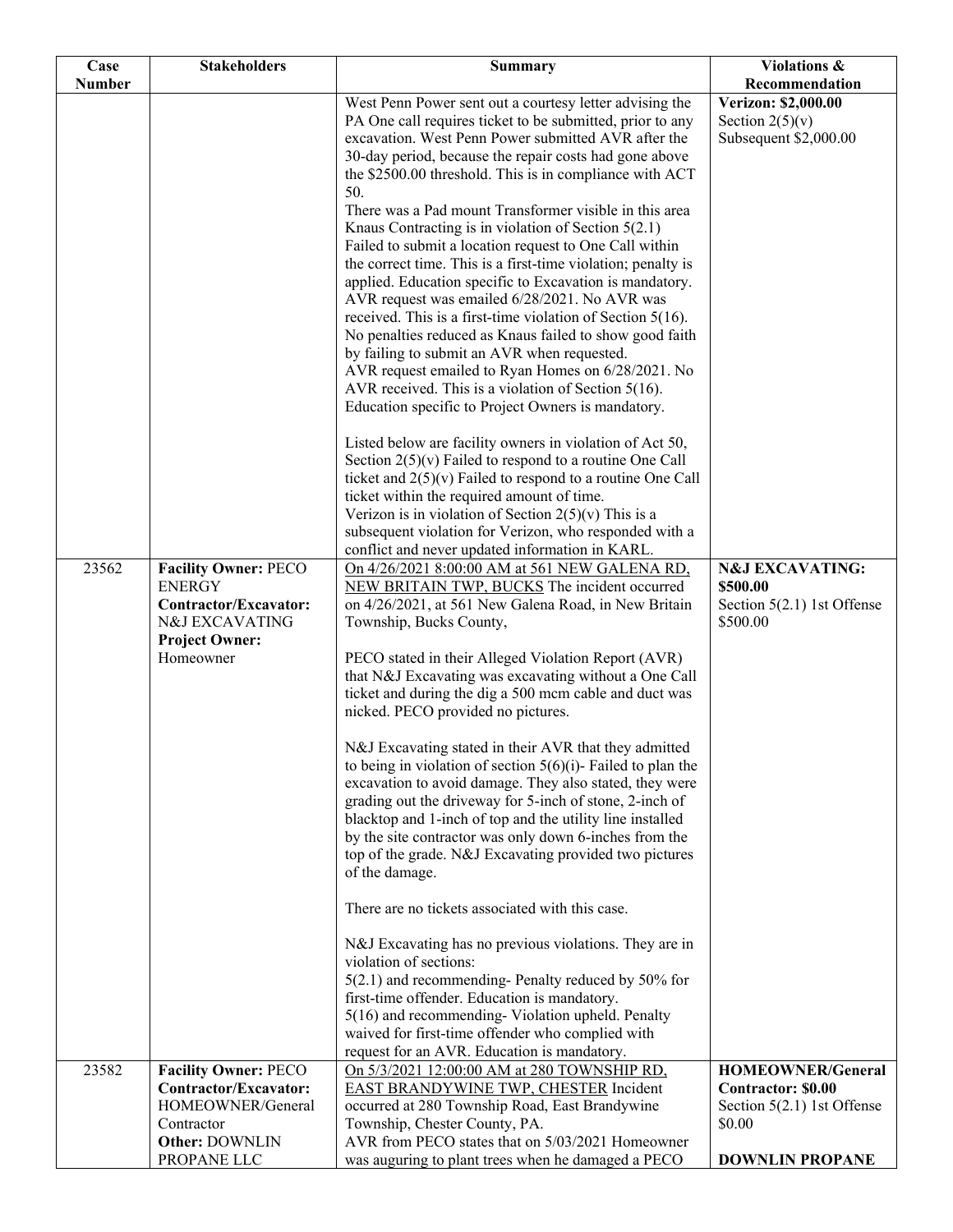| <b>Number</b><br>Electric line. There were no One call tickets found for<br>this excavation.<br>AVR request letter was mailed to Homeowner Mr.<br>Comp on June 30. There were two phone calls returned<br>by the DPI, with no answer, but a detailed message was<br>left. It is unclear if the auguring was done manually or                                                                                                                                                                                                                                                                                                                                                                                                                                                                                                                                                                                                                                                                                                                                                                                                                                                                                                                                                                                                                                                                                                                                                                                                                                                                                              | Recommendation<br>LLC: \$0.00<br>Section $2(5)(\n \n \tilde{\text{v}}\text{ii})$ 1st<br>Offense \$0.00 |
|---------------------------------------------------------------------------------------------------------------------------------------------------------------------------------------------------------------------------------------------------------------------------------------------------------------------------------------------------------------------------------------------------------------------------------------------------------------------------------------------------------------------------------------------------------------------------------------------------------------------------------------------------------------------------------------------------------------------------------------------------------------------------------------------------------------------------------------------------------------------------------------------------------------------------------------------------------------------------------------------------------------------------------------------------------------------------------------------------------------------------------------------------------------------------------------------------------------------------------------------------------------------------------------------------------------------------------------------------------------------------------------------------------------------------------------------------------------------------------------------------------------------------------------------------------------------------------------------------------------------------|--------------------------------------------------------------------------------------------------------|
|                                                                                                                                                                                                                                                                                                                                                                                                                                                                                                                                                                                                                                                                                                                                                                                                                                                                                                                                                                                                                                                                                                                                                                                                                                                                                                                                                                                                                                                                                                                                                                                                                           |                                                                                                        |
| with power equipment. No AVR received. This is a<br>violation of Section $5(2.1)$                                                                                                                                                                                                                                                                                                                                                                                                                                                                                                                                                                                                                                                                                                                                                                                                                                                                                                                                                                                                                                                                                                                                                                                                                                                                                                                                                                                                                                                                                                                                         |                                                                                                        |
| Emergency ticket was placed by PECO to make repairs.<br>One customer was affected.<br>Homeowner is in violation of a first-time offense of<br>Section $5(2.1)$ with a warning. Education is mandatory.                                                                                                                                                                                                                                                                                                                                                                                                                                                                                                                                                                                                                                                                                                                                                                                                                                                                                                                                                                                                                                                                                                                                                                                                                                                                                                                                                                                                                    |                                                                                                        |
| Listed below are facility owners in violation of Act 50,<br>Section $2(5)(v)$ Failed to respond to a routine One Call<br>ticket and $2(5)(v)$ Failed to respond to a routine One Call<br>ticket within the required amount of time.                                                                                                                                                                                                                                                                                                                                                                                                                                                                                                                                                                                                                                                                                                                                                                                                                                                                                                                                                                                                                                                                                                                                                                                                                                                                                                                                                                                       |                                                                                                        |
| Downlin Propane LLC had an interim response to<br>emergency ticket $\# 20211231967$ . This is a first-time<br>violation of Section $2(5)(\n \text{vii})$ and \$1000. Penalty is<br>reduced to a warning. Education is mandatory.                                                                                                                                                                                                                                                                                                                                                                                                                                                                                                                                                                                                                                                                                                                                                                                                                                                                                                                                                                                                                                                                                                                                                                                                                                                                                                                                                                                          |                                                                                                        |
| 23441<br>Facility Owner: Kinder<br>On 7/27/2021 12:00:00 PM at 1640 Pleasant Hill road,<br>Morgan / Tennessee Gas<br>MARSHALL TWP, ALLEGHENY Near Miss<br>Pipeline<br>Contractor/Excavator:<br>The incident occurred on Monday, May 10, 2021, at<br>Landowner<br>1640 Pleasant Hill Road, Marshall Township, Allegheny<br><b>Project Owner:</b><br>County.<br>Landowner<br>Tennessee Gas Pipeline stated, when an employee<br>arrived at Francois Bitz, the Landowner's property, he<br>was using a bulldozer, grading about 3-inches of topsoil<br>off the top the 16-inch pipeline, to plant sunflowers. The<br>Landowner said he thought this project was agricultural<br>and the employee explained that the bulldozer,<br>mechanized equipment was being used. Tennessee Gas<br>said that the Landowner did not call One Call for this<br>project but did for prior projects, and the Landowner has<br>been told about working near the pipeline in the past.<br>Tennessee Gas provided no pictures.<br>There are no tickets associated with this incident.<br>On the Alleged Violation Report (AVR), from<br>Tennessee Gas Pipeline, the PA One Call Compliance<br>Coordinator commented, Francois Bitz has placed<br>notifications with PA One Call in the past.<br>On Wednesday, June 30, 2021, a letter was mailed to<br>Francois Bitz, requesting an AVR. There was no<br>response to the letter and no AVR was submitted.<br>*Francois Bitz is in violation of sections:<br>$5(2.1)$ - Homeowner failed to submit a location request to<br>One Call.<br>5(16)- Homeowner failed to submit an Alleged Violation | Landowner: \$0.00<br>Section $5(2.1)$ 1st Offense<br>\$0.00<br>Section $5(16)$ 1st Offense<br>\$0.00   |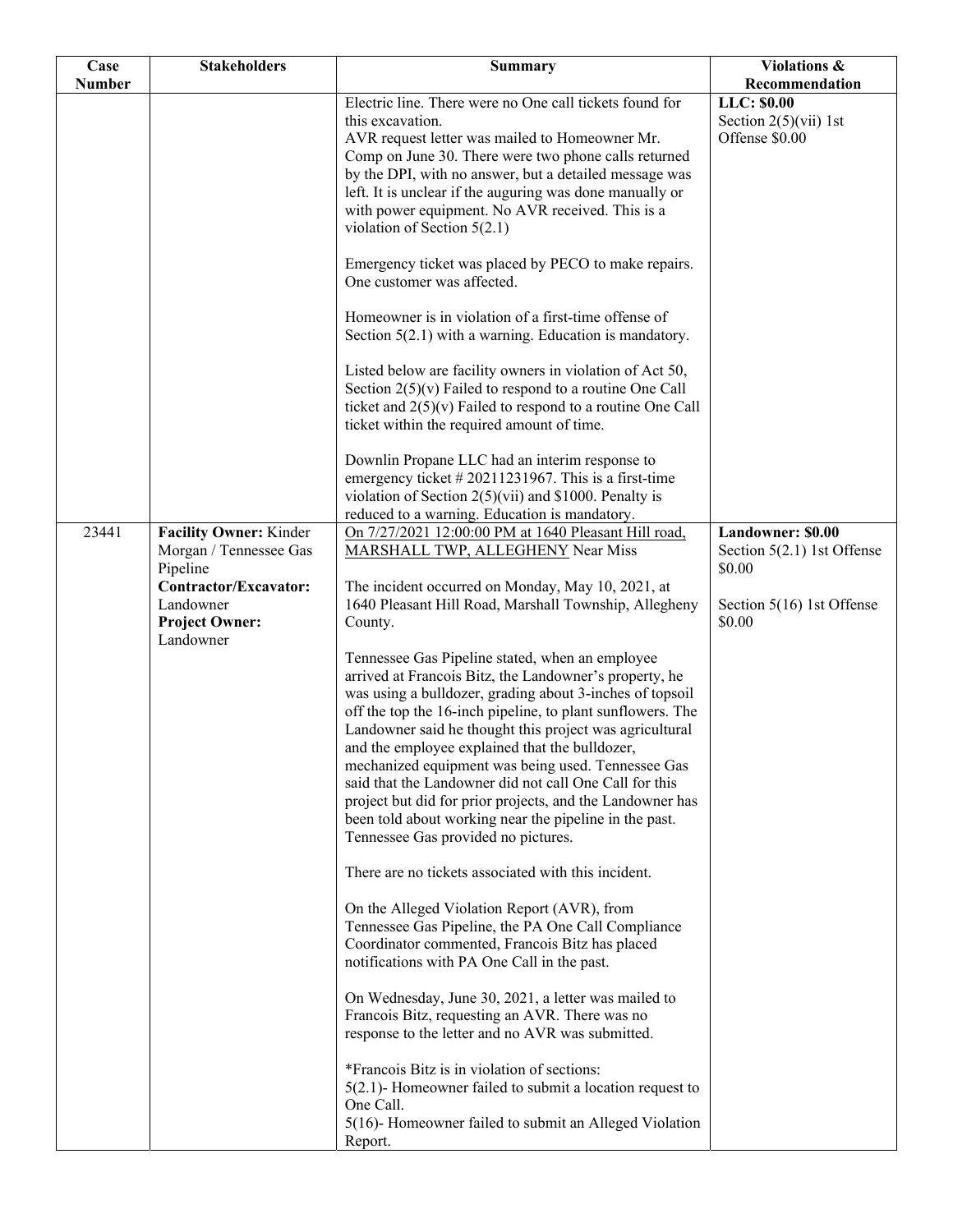| Case          | <b>Stakeholders</b>                                                  | <b>Summary</b>                                                                                                                                                                                                                                                                                                                                                                                                                                                                                                                                                                                                                                                                     | Violations &                                                                          |
|---------------|----------------------------------------------------------------------|------------------------------------------------------------------------------------------------------------------------------------------------------------------------------------------------------------------------------------------------------------------------------------------------------------------------------------------------------------------------------------------------------------------------------------------------------------------------------------------------------------------------------------------------------------------------------------------------------------------------------------------------------------------------------------|---------------------------------------------------------------------------------------|
| <b>Number</b> |                                                                      | There are no previous violations. Recommendation:                                                                                                                                                                                                                                                                                                                                                                                                                                                                                                                                                                                                                                  | Recommendation                                                                        |
|               |                                                                      | Education, zero penalties and keep the violations.                                                                                                                                                                                                                                                                                                                                                                                                                                                                                                                                                                                                                                 |                                                                                       |
| 26011         | <b>Facility Owner:</b><br><b>VERIZON</b><br>Contractor/Excavator:    | On 9/8/2021 7:00:00 AM at W 6th ST, ERIE CITY,<br>ERIE ***No Damage***                                                                                                                                                                                                                                                                                                                                                                                                                                                                                                                                                                                                             | <b>VERIZON: \$1,500.00</b><br>Section 2(10) 2nd Offense<br>\$500.00                   |
|               | <b>ERIE WATER WORKS</b>                                              | Erie Water Works placed Ticket 20212442245 on                                                                                                                                                                                                                                                                                                                                                                                                                                                                                                                                                                                                                                      |                                                                                       |
|               | <b>Project Owner: Erie</b>                                           | $9/1/2021$ , markout due $9/3/2021$ with a start date of                                                                                                                                                                                                                                                                                                                                                                                                                                                                                                                                                                                                                           | Section $2(5)(v)$                                                                     |
|               | Water Works<br>Other: GANNON                                         | $9/7/2021$ . Verizon made no response until $9/8/2021$ (5<br>days late). Erie Water contacted Verizon directly at 7                                                                                                                                                                                                                                                                                                                                                                                                                                                                                                                                                                | Subsequent \$1,000.00                                                                 |
|               | <b>UNIVERSITY</b>                                                    | Am on 9/8/2021 and was told that the locator would be<br>there shortly. Erie Water reports that the locator did not<br>arrive until 10 am which is borne out by Verizon's<br>making their first response to the ticket on 9/8/2021 at<br>10:40.                                                                                                                                                                                                                                                                                                                                                                                                                                    | <b>GANNON</b><br><b>UNIVERSITY: \$0.00</b><br>Section $2(5)(v)$ 1st Offense<br>\$0.00 |
|               |                                                                      | Erie water Works states on their Alleged Violation<br>Report (AVR) that they submitted a Routine One Call<br>ticket to begin excavation on 9/07/2021. Responses were<br>due on 9/03/2021. Verizon did not respond until 3 hours<br>after the dig date and time. This caused an expensive<br>down period for Erie Water Works. They also state that a<br>call was made to the locating company and that they<br>were told that they do not have enough employees to<br>mark their facilities but would be out shortly. Verizon<br>did not respond until 5 days after the response was due<br>and 3 hours after the excavation was to begin. They<br>responded "Clear No Facilities" |                                                                                       |
|               |                                                                      | Verizon was emailed an AVR request letter on<br>10/26/2021. No AVR has been received to date.                                                                                                                                                                                                                                                                                                                                                                                                                                                                                                                                                                                      |                                                                                       |
|               |                                                                      | Verizon is in violation of Sections:<br>$2(5)(v)$ Failed to respond to a One Call ticket within the<br>required amount of time. This is a subsequent violation,<br>and the penalty is applied.<br>2(10) facility owner failed to submit an Alleged<br>Violation Report through the One Call system within 30<br>business days. This is a second offense violation, and the<br>penalty is applied. Education is mandatory.                                                                                                                                                                                                                                                          |                                                                                       |
|               |                                                                      | Gannon University is in violation of Section $2(5)(v)$<br>failed to respond to a routine One Call ticket. This is a<br>first-time violation and \$500. Penalty is reduced to a<br>warning. Education is mandatory.                                                                                                                                                                                                                                                                                                                                                                                                                                                                 |                                                                                       |
| 26321         | <b>Facility Owner: ZAYO</b>                                          | On 9/20/2021 7:00:00 AM at BALTHASER ST,                                                                                                                                                                                                                                                                                                                                                                                                                                                                                                                                                                                                                                           | <b>ZAYO BANDWIDTH:</b>                                                                |
|               | <b>BANDWIDTH</b>                                                     | LOWER PAXTON TWP, DAUPHIN Incident occurred                                                                                                                                                                                                                                                                                                                                                                                                                                                                                                                                                                                                                                        | \$5,000.00                                                                            |
|               | Contractor/Excavator:<br>DOLI CONSTRUCTION<br><b>CORPORATION</b>     | on 9/20/2021 in Lower Paxton Township, Dauphin<br>County.                                                                                                                                                                                                                                                                                                                                                                                                                                                                                                                                                                                                                          | Section $2(5)(viii)$ 1st<br>Offense \$500.00                                          |
|               | <b>Project Owner: LOWER</b><br>PAXTON TOWNSHIP<br><b>AUTHORITY</b>   | A large-scale Complex project to replace the sanitary<br>and storm sewer for Lower Paxton Township was under<br>construction. Zayo did not attend the Complex project                                                                                                                                                                                                                                                                                                                                                                                                                                                                                                              | Section $2(5)(v)$ 2nd<br>Offense \$1,000.00                                           |
|               | Designer: GHD<br><b>ENGINEERING</b><br><b>SERVICES</b> (Previously C | meeting that was held in 2019. Zayo also did not mark<br>their lines in a timely manner multiple times causing<br>delays in construction. On 10/25/2021 ZAYO responded                                                                                                                                                                                                                                                                                                                                                                                                                                                                                                             | Section $2(5)(v)$ 2nd<br>Offense \$1,000.00                                           |
|               | E(T)<br>Other: PPL<br><b>Other:</b> Suez Water                       | to ticket 20212871809 and ticket 20212922287 that they<br>want a complex project meeting $-$ this is after they did<br>not attend the complex project meeting that was                                                                                                                                                                                                                                                                                                                                                                                                                                                                                                             | Section $2(5)(v)$ 2nd<br>Offense \$1,000.00                                           |
|               | Other: UGI<br>Other: VERIZON                                         | requested by the excavator.                                                                                                                                                                                                                                                                                                                                                                                                                                                                                                                                                                                                                                                        | Section $2(5)(v)$ 2nd<br>Offense \$1,000.00                                           |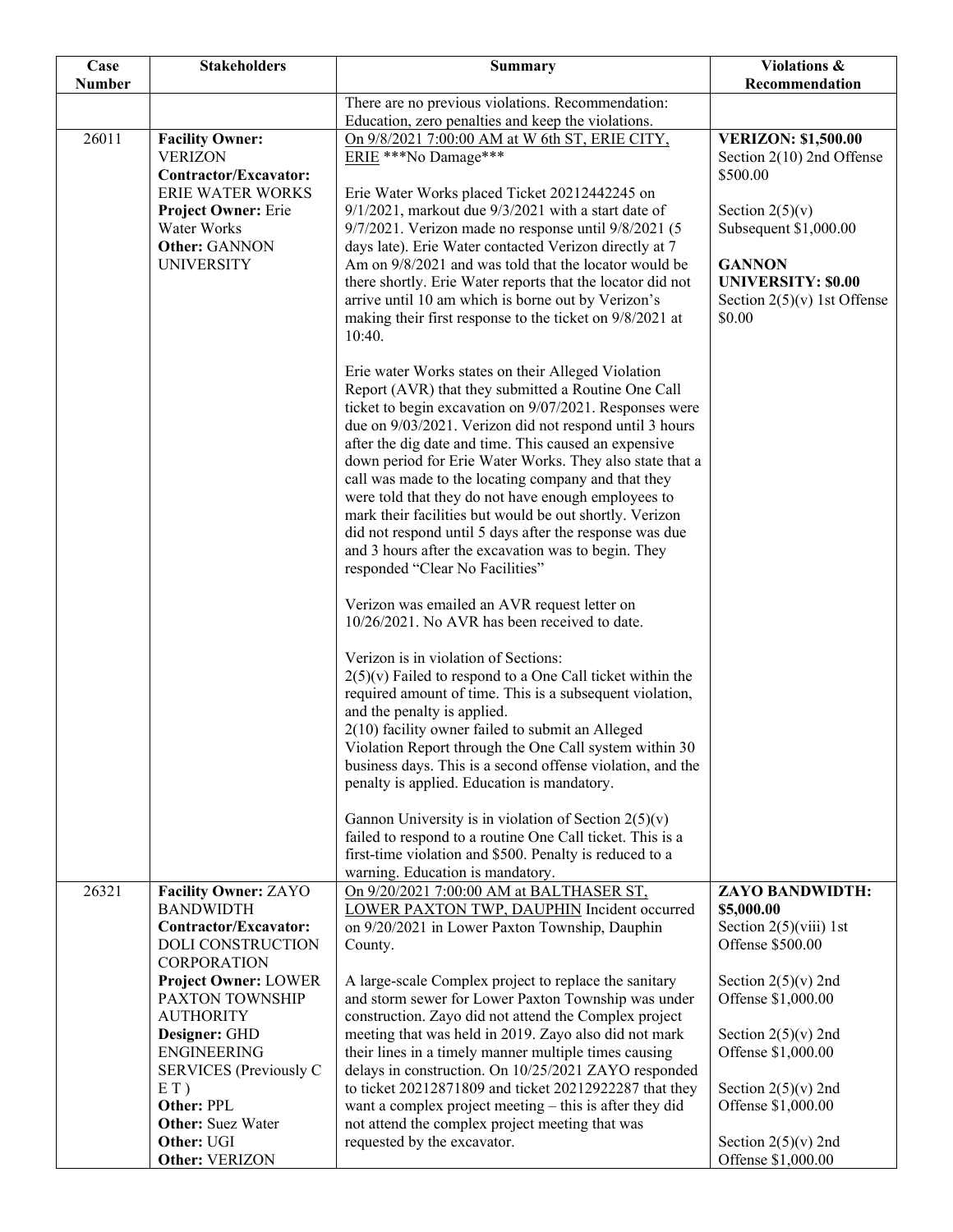| Case   | <b>Stakeholders</b> | <b>Summary</b>                                                                                                                                                                                                                                                                                                                                                                                                                                                                                                                                                                                                                                                              | Violations &                                                             |
|--------|---------------------|-----------------------------------------------------------------------------------------------------------------------------------------------------------------------------------------------------------------------------------------------------------------------------------------------------------------------------------------------------------------------------------------------------------------------------------------------------------------------------------------------------------------------------------------------------------------------------------------------------------------------------------------------------------------------------|--------------------------------------------------------------------------|
| Number |                     |                                                                                                                                                                                                                                                                                                                                                                                                                                                                                                                                                                                                                                                                             | Recommendation                                                           |
|        |                     | Doli Construction stated in their Alleged Violation<br>Report (AVR) that Zayo did not mark their lines timely<br>and that this is a reoccurring issue. They state that Zayo<br>did not respond to an excavation ticket request, and they                                                                                                                                                                                                                                                                                                                                                                                                                                    | Section $2(5)(viii)$ 1st<br>Offense \$500.00                             |
|        |                     | did not attend the complex project meeting. Complex<br>project meeting sign in sheet included.                                                                                                                                                                                                                                                                                                                                                                                                                                                                                                                                                                              | <b>LOWER PAXTON</b><br><b>TOWNSHIP</b><br><b>AUTHORITY: \$0.00</b>       |
|        |                     | Lower Paxton Township authority stated in their AVR<br>that They were not notified about Zayo not attending the<br>complex project meeting. They did not fill in the cost of<br>the project or the Subsurface utility Engineering used in<br>this project.                                                                                                                                                                                                                                                                                                                                                                                                                  | <b>PPL: \$0.00</b><br>Section $2(5)(v)$ 1st Offense<br>\$0.00            |
|        |                     | GHD Engineering Services – previously C E T<br>Engineering Services - stated in their AVR that Zayo<br>failed to respond to the PA One Call notification that<br>was placed by Doli Construction. Project cost and SUE                                                                                                                                                                                                                                                                                                                                                                                                                                                      | Suez Water: \$0.00<br>Section $2(5)(v)$ 1st Offense<br>\$0.00            |
|        |                     | used was not provided. An email was sent on 12/6/2021<br>to C E T Engineering specifically asking about the<br>project cost and SUE. No response was received as of                                                                                                                                                                                                                                                                                                                                                                                                                                                                                                         | Section 2(4) 1st Offense<br>\$0.00                                       |
|        |                     | date.<br>Zayo Bandwidth Formerly PPL Telecom LLC states in                                                                                                                                                                                                                                                                                                                                                                                                                                                                                                                                                                                                                  | <b>UGI: \$1,000.00</b><br>Section $2(5)(v)$ 2nd<br>Offense \$0.00        |
|        |                     | their AVR that Stake Center Locating responded to the<br>One Call ticket a day late because of their workload. The<br>locator visited the site and cleared the ticket on<br>9/21/2021 at 9:50 am.                                                                                                                                                                                                                                                                                                                                                                                                                                                                           | Section $2(5)(v)$ 2nd<br>Offense \$1,000.00                              |
|        |                     | ZAYO did not attend the Complex Project meeting.<br>They responded clear, but they have lines in the area.<br>They are not listed on the Complex Project sign in sheet.                                                                                                                                                                                                                                                                                                                                                                                                                                                                                                     | <b>VERIZON: \$500.00</b><br>Section $2(5)(viii)$ 1st<br>Offense \$500.00 |
|        |                     | Zayo bandwidth is in violation of Sections:<br>$2(5)$ (viii) Failed to participate in preconstruction<br>meetings for a complex project ticket 20193472183 and<br>20213051105. The penalty is applied to each.<br>$2(5)(v)$ Failed to respond to two routine One Call tickets<br>20212583838 and 20212583820. This is a second<br>offense, and the penalty is applied to each.<br>$2(5)(v)$ Failed to respond to routine One Call tickets<br>20212871809 – due 10/18/2021 and 20212922287 – due<br>$10/21/2021$ . Both tickets were responded to $10/25/2021$<br>as Requests meeting. Zayo did not attend the meeting<br>that was requested by Doli Construction. This is a |                                                                          |
|        |                     | second offense and penalty is applied.<br>Suez Water is in violation of section:<br>2(4) Failed to respond to Designer's Request for<br>information within 10 business days. The response to<br>ticket 20193472183, in KARL was Conflict. DCTF with<br>no final response update. This is a first-time offense and<br>\$250. Penalty is reduced to a warning. Education is<br>mandatory.<br>$2(5)(v)$ Failed to respond to ticket 20213051105. Suez<br>did participate in preconstruction meetings for this<br>complex project. This is a fist offense and the \$500.<br>Penalty is reduced to a warning.                                                                    |                                                                          |
|        |                     | UGI is in violation of section:                                                                                                                                                                                                                                                                                                                                                                                                                                                                                                                                                                                                                                             |                                                                          |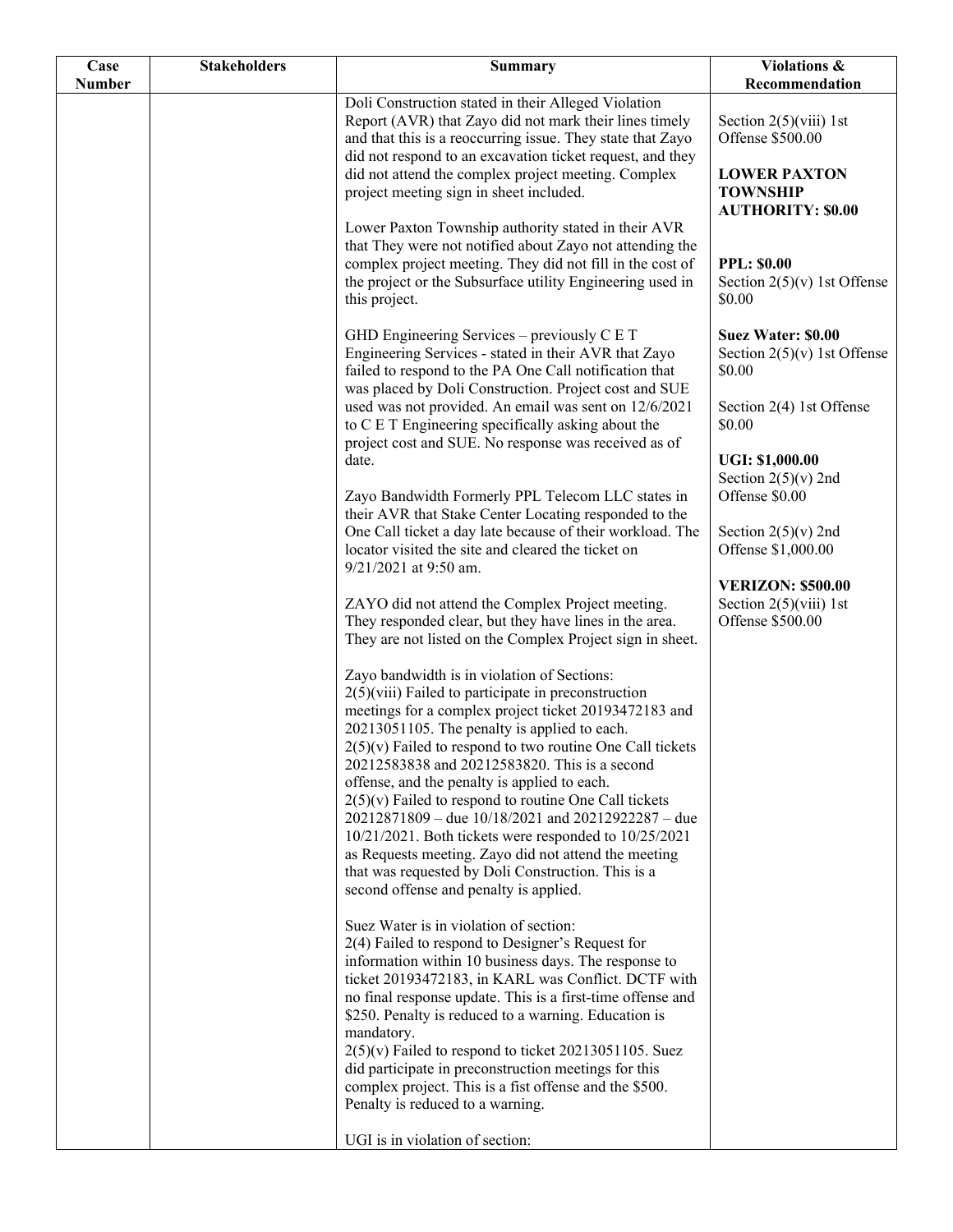| Case          | <b>Stakeholders</b> | <b>Summary</b>                                                                                                    | Violations &   |
|---------------|---------------------|-------------------------------------------------------------------------------------------------------------------|----------------|
| <b>Number</b> |                     | $2(5)(v)$ Failed to participate in preconstruction meetings                                                       | Recommendation |
|               |                     | for a complex project. UGI did attend the complex                                                                 |                |
|               |                     | project meeting but never updated the response for ticket                                                         |                |
|               |                     | 20193472183 nor for ticket 20213051105. Ticket from                                                               |                |
|               |                     | 2019 is reduced to a warning. The ticket from 2021 is a<br>second offense and penalty is applied. Education is    |                |
|               |                     | mandatory.                                                                                                        |                |
|               |                     |                                                                                                                   |                |
|               |                     | PPL is in violation of Section:<br>$2(5)(v)$ Failed to respond to Ticket 20193472183. PPL                         |                |
|               |                     | did contact the excavator the day before the meeting to                                                           |                |
|               |                     | make plans. Although this is a second offense, PPL has                                                            |                |
|               |                     | since 2019 made good progress with ticket responses.                                                              |                |
|               |                     | \$1000. Penalty is reduced to a warning.                                                                          |                |
|               |                     | Verizon is in violation of Section:                                                                               |                |
|               |                     | $2(5)$ (viii) Failed to participate in preconstruction                                                            |                |
|               |                     | meetings for a complex project. Ticket 20213051105<br>meeting was on 11/08/2021 at 8 a.m. Verizon did not         |                |
|               |                     | respond through PA One Call. This is a subsequent                                                                 |                |
|               |                     | violation, and the penalty is applied.                                                                            |                |
|               |                     |                                                                                                                   |                |
|               |                     | <b>Additional Notes:</b>                                                                                          |                |
|               |                     | 10/26/2021 Doli called about ZAYO (stake locators)<br>calling a pre-construction meeting. They did not attend     |                |
|               |                     | the pre-construction meeting that the excavator had for                                                           |                |
|               |                     | this complex project.                                                                                             |                |
|               |                     | Doli Construction was sent an email asking about the                                                              |                |
|               |                     | cost of the project and the level of SUE used.                                                                    |                |
|               |                     | • What was the cost of the entire project? Total is not yet                                                       |                |
|               |                     | finalized but the bid was \$17 million<br>• What level of Subsurface Utility Engineering (SUE)                    |                |
|               |                     | was used? Between Level B and A, we did do some pot                                                               |                |
|               |                     | holing for the crossings, and everything was surveyed at                                                          |                |
|               |                     | grade.<br>• Was there a final design ticket submitted through the                                                 |                |
|               |                     | One Call System? Yes, due to the scope of the project, it                                                         |                |
|               |                     | appears a total of 41 tickets were placed.                                                                        |                |
|               |                     | • When was the project ready for bid? bids received on                                                            |                |
|               |                     | May 24, 2019                                                                                                      |                |
|               |                     | Type of work done was sewer/storm, sewer/ paving,                                                                 |                |
|               |                     | concrete restoration with an excavator. Sewer mains and<br>laterals to the houses. Storm new and replacement, and |                |
|               |                     | concrete paving restoration.                                                                                      |                |
|               |                     |                                                                                                                   |                |
|               |                     | Final Design ticket 20191020324 had many interim<br>responses in the KARL System. Many facility owners            |                |
|               |                     | have had education and have used new procedures since                                                             |                |
|               |                     | 2019.                                                                                                             |                |
|               |                     | New Excavation Complex Project (B) requested a                                                                    |                |
|               |                     | meeting on 12/19/2019 at 8 a.m.                                                                                   |                |
|               |                     | *UGI marked Field marked in response to ticket                                                                    |                |
|               |                     | 20213051105, a Complex Project meeting which was                                                                  |                |
|               |                     | scheduled for 11/8/2021. Response should be updated<br>with attended meeting.                                     |                |
|               |                     |                                                                                                                   |                |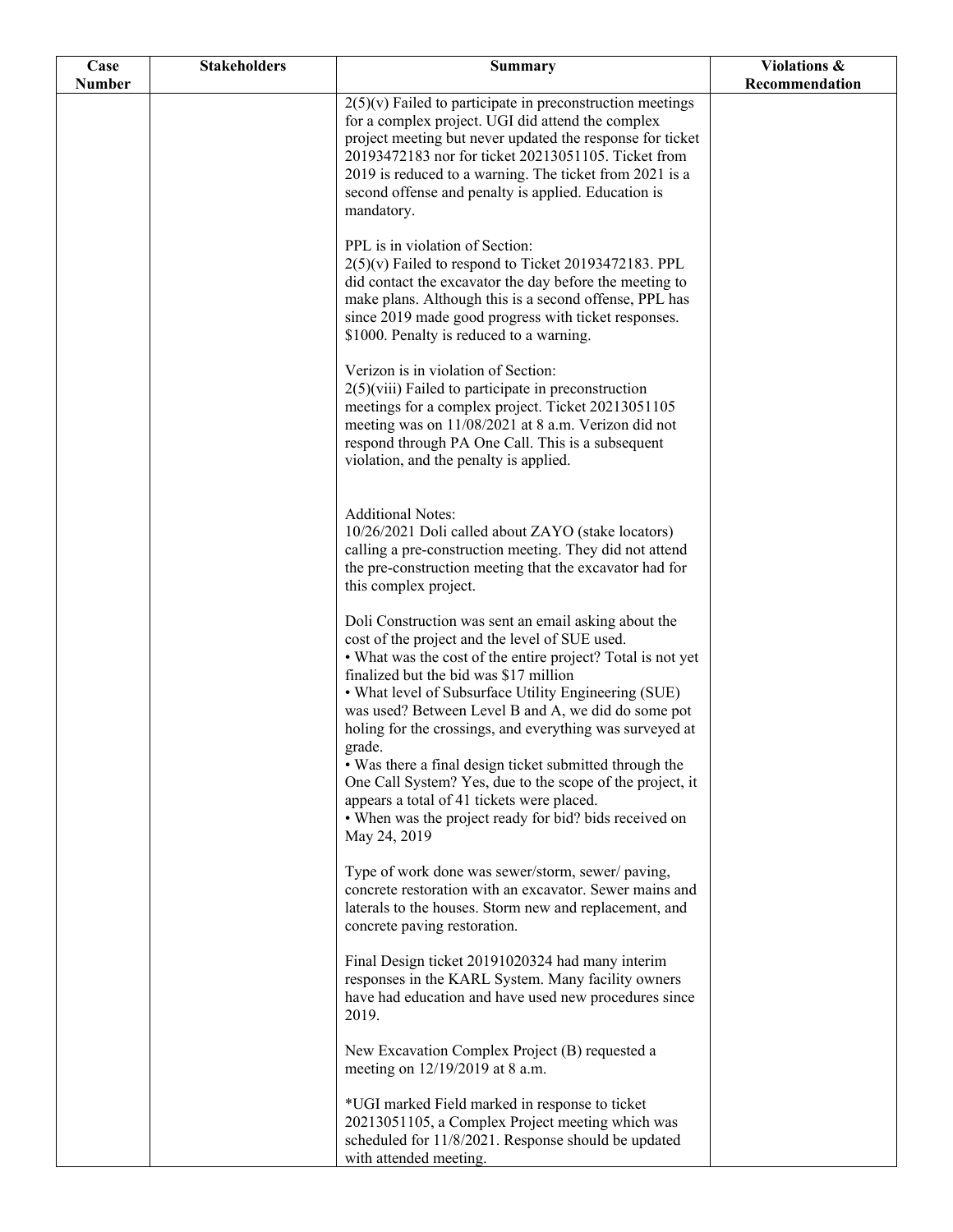| Case          | <b>Stakeholders</b> | <b>Summary</b>                                                                                                                                                                                                                                                                                                                                                                                                                                                                                                             | Violations &   |
|---------------|---------------------|----------------------------------------------------------------------------------------------------------------------------------------------------------------------------------------------------------------------------------------------------------------------------------------------------------------------------------------------------------------------------------------------------------------------------------------------------------------------------------------------------------------------------|----------------|
| <b>Number</b> |                     |                                                                                                                                                                                                                                                                                                                                                                                                                                                                                                                            | Recommendation |
|               |                     | ** Zayo contracted field locator is Stake Center<br>Locating. This email was sent to the excavator 18<br>minutes before the scheduled excavation. Excavator also<br>states that this is a usual response form this locator.<br>Stake Center Locating's dispatch reaching out to you<br>regarding your ticket #20212583838 with address at<br>BALTHASER ST, LOWER PAXTON TOWNSHIP,<br>PA.                                                                                                                                   |                |
|               |                     | Due to certain circumstances we were unable to<br>complete the marking of this site for the following<br>Customer(s)                                                                                                                                                                                                                                                                                                                                                                                                       |                |
|               |                     | ZAYO GROUP.                                                                                                                                                                                                                                                                                                                                                                                                                                                                                                                |                |
|               |                     | We are working diligently to complete your ticket as<br>quickly as possible and we are notifying you in an effort<br>to prevent damage to any unmarked underground<br>utilities that may be in your work area. If you plan to<br>excavate prior to us arriving or would like to be<br>connected to the area manager to discuss this, please<br>reach out to our dispatch center at 801-364-1063 and let<br>us know. We appreciate your understanding and<br>apologize for any inconvenience this brief delay may<br>cause. |                |
|               |                     | Thank you,                                                                                                                                                                                                                                                                                                                                                                                                                                                                                                                 |                |
|               |                     | Stake Center Locating, Inc.                                                                                                                                                                                                                                                                                                                                                                                                                                                                                                |                |

### **Full Session**

| Case          | <b>Stakeholders</b>            | <b>Summary</b>                                             | Violations &                 |
|---------------|--------------------------------|------------------------------------------------------------|------------------------------|
| <b>Number</b> |                                |                                                            | Recommendation               |
| 11245         | <b>Facility Owner: Peoples</b> | On 10/30/2019 9:05:00 AM at 7459 ADMIRAL PEARY             | C.H.&D. Enterprises          |
|               | Natural Gas                    | <b>HWY CRESSON PA 16630, CRESSON BORO,</b>                 | Inc.: \$250.00               |
|               | Contractor/Excavator:          | CAMBRIA *** Penndot rejects all violations and             | Section $5(3.1)$ 1st Offense |
|               | C.H.&D. Enterprises Inc.       | pensities. On 4/12/2022 the DPC voted to remove all        | \$250.00                     |
|               | <b>Project Owner:</b>          | violations and penalties.                                  |                              |
|               | PennDOT                        |                                                            | PennDOT: \$0.00              |
|               | Other: MOUNT                   | Incident occurred on October 30, 2019 at On October 30,    |                              |
|               | <b>ALOYSIUS COLLEGE</b>        | 2019, at 7459 Admiral Peary Highway, Cresson,              |                              |
|               |                                | Cambria County.                                            | <b>MOUNT ALOYSIUS</b>        |
|               |                                |                                                            | <b>COLLEGE: \$0.00</b>       |
|               |                                | CH&D Enterprises struck and damaged Peoples' service       |                              |
|               |                                | line. CH&D and Mt. Aloysius state that the line was        |                              |
|               |                                | mismarked. Neither party submitted photographs,            |                              |
|               |                                | however, Peoples may have marked the line as a good        |                              |
|               |                                | Samaritan measure because Aloysius claims they own         |                              |
|               |                                | the line and this is in the western part of the state and  |                              |
|               |                                | hence not responsible if the lines are not marked          |                              |
|               |                                | properly. Peoples Gas did send photos of the markout       |                              |
|               |                                | and of the area after the damage, but the photos show a    |                              |
|               |                                | marker where the damage is believed to have been, but it   |                              |
|               |                                | does not show exactly where the damaged line is. It does   |                              |
|               |                                | appear that CH&D may have been excavating within the       |                              |
|               |                                | tolerance zone with a backhoe, but I don't see anything    |                              |
|               |                                | to conclusively show that the line was not marked and      |                              |
|               |                                | thus was not able to cite them or clear them definitively. |                              |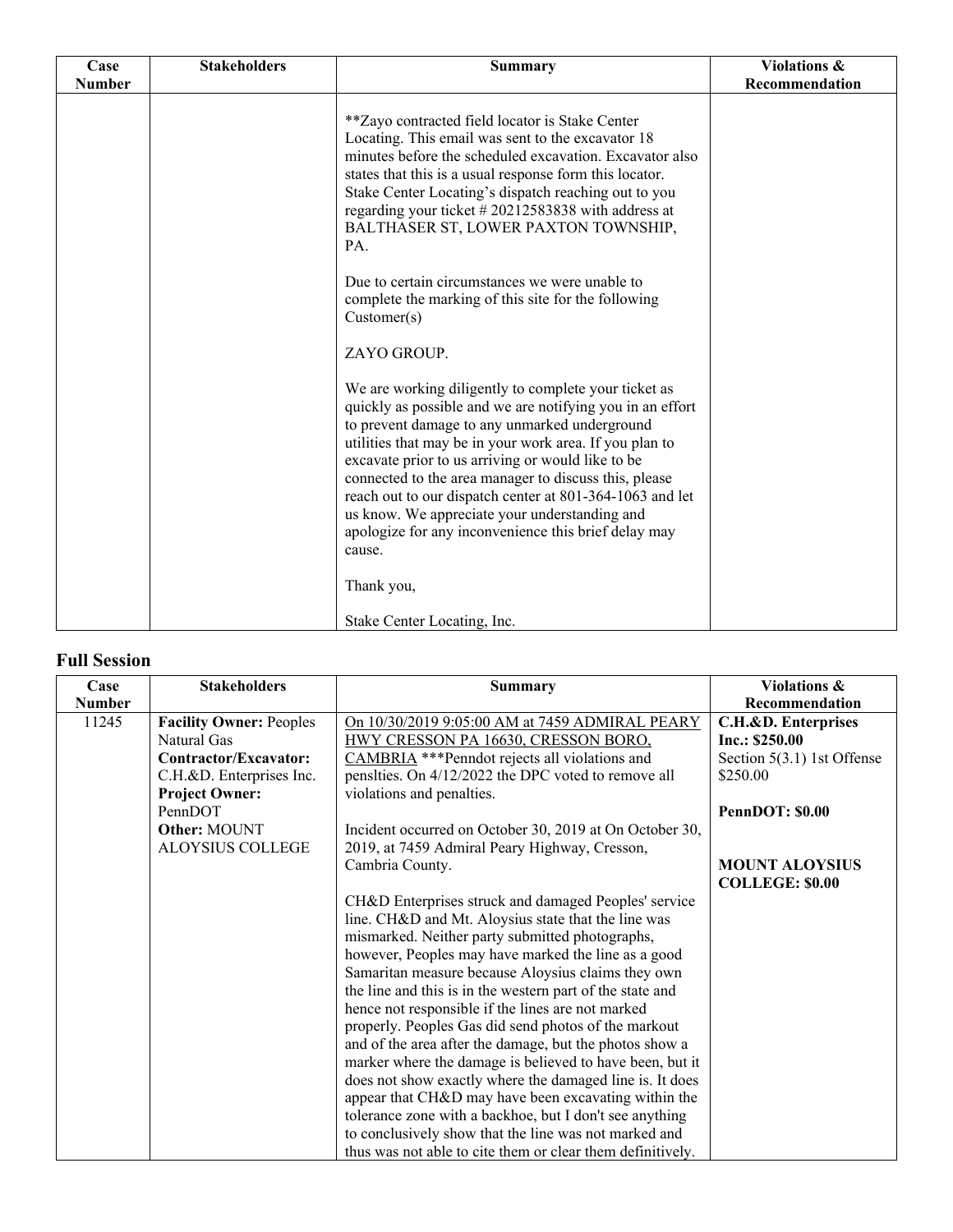| Case          | <b>Stakeholders</b>             | <b>Summary</b>                                                                                                       | <b>Violations &amp;</b>                   |
|---------------|---------------------------------|----------------------------------------------------------------------------------------------------------------------|-------------------------------------------|
| <b>Number</b> |                                 |                                                                                                                      | Recommendation                            |
|               |                                 | Mt Aloysius is not a member of One Call as they were<br>not notified on the ticket.                                  |                                           |
|               |                                 |                                                                                                                      |                                           |
|               |                                 | **No photographs supplied**                                                                                          |                                           |
|               |                                 | On 2/12/20, DPI Andrade-Locke sent AVR letters to                                                                    |                                           |
|               |                                 | Peoples and PennDOT. On February 25, 2020,                                                                           |                                           |
|               |                                 | PennDOT sent an email saying that the township was the                                                               |                                           |
|               |                                 | project owner despite PennDOT being listed as the                                                                    |                                           |
|               |                                 | owner on all of the One Call tickets, including their own                                                            |                                           |
|               |                                 | design ticket. DPI Andrade responded to PennDOT and                                                                  |                                           |
|               |                                 | was told that they were looking into it. Peoples                                                                     |                                           |
|               |                                 | submitted their AR on February 24. As of March 12,                                                                   |                                           |
|               |                                 | 2020, PennDOT has not submitted an AVR, and is cited                                                                 |                                           |
|               |                                 | for failing to submit an AVR within 10 business days.                                                                |                                           |
|               |                                 | PennDOT is cited for releasing a project to bid before                                                               |                                           |
|               |                                 | the final design was complete. Both of the design tickets                                                            |                                           |
|               |                                 | submitted are for preliminary design only.                                                                           |                                           |
|               |                                 |                                                                                                                      |                                           |
|               |                                 | CH&D Enterprises is cited for failing to hold a                                                                      |                                           |
|               |                                 | preconstruction meeting for a complex project. When the                                                              |                                           |
|               |                                 | tickets are compared there is an excavation 10' x 450'                                                               |                                           |
|               |                                 | and another for the same project at 8' x 850' and covers<br>more than 1 intersection making this project within the  |                                           |
|               |                                 | complex project criteria. Complex Project training for                                                               |                                           |
|               |                                 | excavators is mandatory.                                                                                             |                                           |
| 11771         | <b>Facility Owner:</b>          | On 11/11/2019 9:40:00 AM at 513 S 9TH ST,                                                                            | Columbia Gas: \$500.00                    |
|               | Columbia Gas                    | CONNELLSVILLE CITY, FAYETTE 4/12/2022 DPC                                                                            | Section $2(5)(v)$ 1st Offense             |
|               | Contractor/Excavator:           | voted to Remove the penalty but keep the violations                                                                  | \$0.00                                    |
|               | Casper Colosimo and Sons        | $2(5)(v)$ to Columbia Gas. They stated to keep all other                                                             |                                           |
|               | Inc<br>Project Owner: Pa        | violations as presented.                                                                                             | Section 2(4) 1st Offense<br>\$0.00        |
|               | American Water                  | PA American has rejected the penalties for $4(3)$ , $4(4)$                                                           |                                           |
|               | Designer: Lennon Smith          | and $6.1(1)$                                                                                                         | Section $2(5)(i)$ 1st Offense             |
|               | Souleret Engineering Inc.       |                                                                                                                      | \$500.00                                  |
|               | Designer:                       | Columbia Gas disagrees stating that they worked very                                                                 |                                           |
|               | PENNSYLVANIA                    | closely with the contractors.                                                                                        | Pa American Water:                        |
|               | <b>AMERICAN WATER</b>           |                                                                                                                      | \$1,500.00                                |
|               | Other: City of<br>Connellsville | At the DPC meeting held on 9/14/2021, the DPC made                                                                   | Section $2(5)(v)$ 1st Offense<br>\$500.00 |
|               |                                 | recommendations to add violations of $6.1(1)$ - failed to<br>utilize sufficient quality levels of subsurface utility |                                           |
|               |                                 | engineering or other similar techniques whenever                                                                     | Section 2(4) 2nd Offense                  |
|               |                                 | practicable to properly determine the existence and                                                                  | \$0.00                                    |
|               |                                 | positions of underground facilities when designing                                                                   |                                           |
|               |                                 | known complex projects having an estimated cost of                                                                   | Section 4(3) 1st Offense                  |
|               |                                 | four hundred thousand dollars (\$4000,000) or more to                                                                | \$250.00                                  |
|               |                                 | PA American. Violations of 4(3)-Designer's drawing                                                                   |                                           |
|               |                                 | does not show the position and type of each facility                                                                 | Section 4(4) 1st Offense                  |
|               |                                 | owner's line and 4(4)-failed to prepare construction<br>drawings to avoid damage to and minimize interference        | \$250.00                                  |
|               |                                 | with facilities in the construction area by maintaining the                                                          | Section $6.1(1)$ 1st Offense              |
|               |                                 | clearance as provided for in the applicable easement                                                                 | \$500.00                                  |
|               |                                 | condition or an eighteen inch clearance of the facility                                                              |                                           |
|               |                                 | owner's facilities if no easement restriction exists were                                                            | <b>City of Connellsville:</b>             |
|               |                                 | already added to the list of violations.                                                                             | \$250.00                                  |
|               |                                 |                                                                                                                      | Section 2(4) 1st Offense                  |
|               |                                 | Incident occurred on 11/11/2019 oat 513 S. 9th St.,<br>Connellsville, Fayette County.                                | \$250.00                                  |
|               |                                 |                                                                                                                      | Section 2(4) 1st Offense                  |
|               |                                 |                                                                                                                      | \$0.00                                    |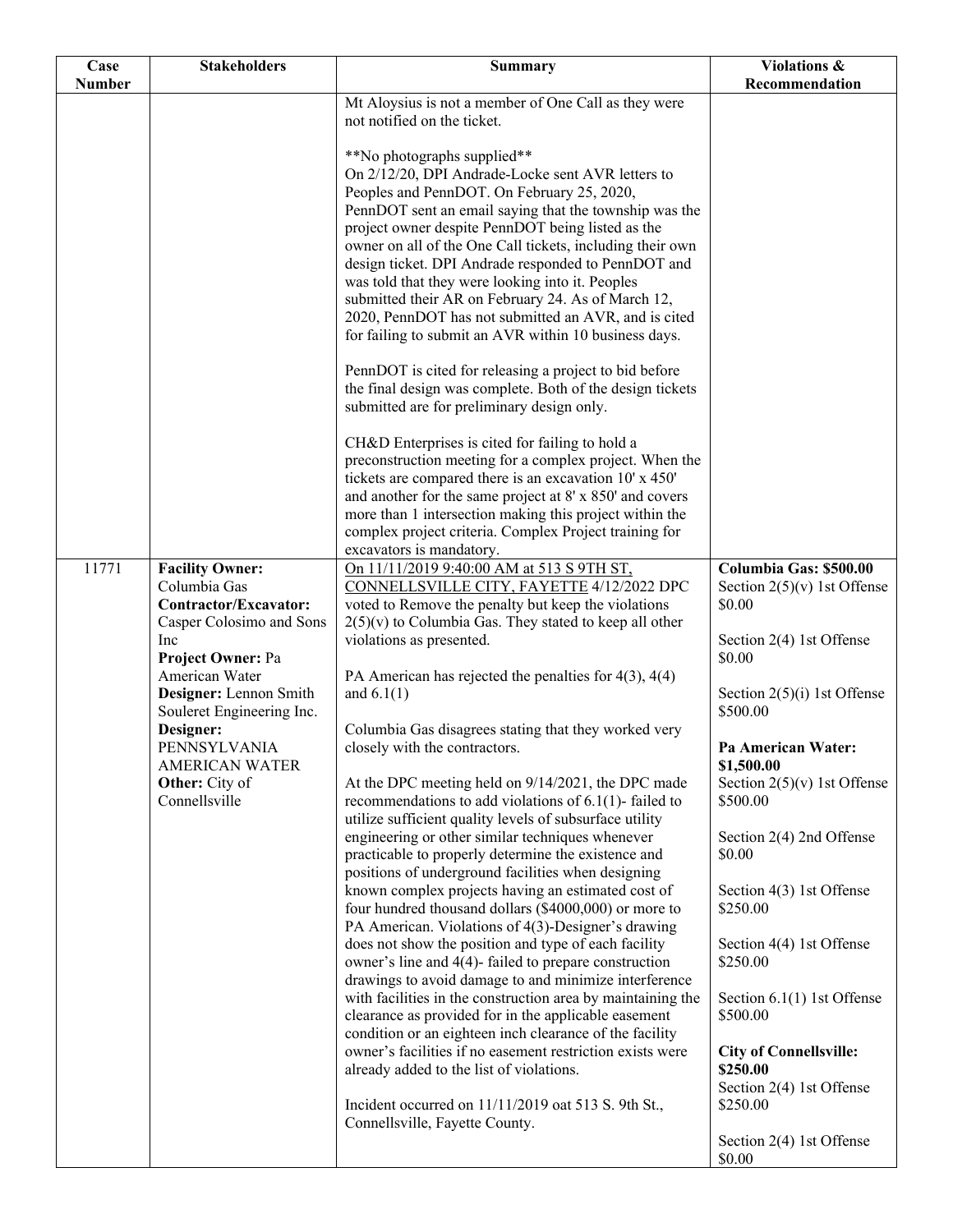| Case<br><b>Number</b> | <b>Stakeholders</b>                                                                                                                 | <b>Summary</b>                                                                                                                                                                                                                                                                                                                                                                                                                                                                                                                                                                                                                                                                                                                                                                                                                                                  | Violations &<br>Recommendation                                                                                    |
|-----------------------|-------------------------------------------------------------------------------------------------------------------------------------|-----------------------------------------------------------------------------------------------------------------------------------------------------------------------------------------------------------------------------------------------------------------------------------------------------------------------------------------------------------------------------------------------------------------------------------------------------------------------------------------------------------------------------------------------------------------------------------------------------------------------------------------------------------------------------------------------------------------------------------------------------------------------------------------------------------------------------------------------------------------|-------------------------------------------------------------------------------------------------------------------|
|                       |                                                                                                                                     | On 11/11/2019 Casper Colosimo & Sons was installing a<br>new water main for PA American Water when they<br>struck and damaged a mismarked Columbia Gas service<br>line at 513 South 9th Street, Connellsville City, Fayette<br>County. Columbia Gas stated in their AVR their locator<br>had placed yellow marks on the ground indicating there<br>was a gas facility in the area. Columbia did not have<br>records on their Single Line Diagram, did not have a<br>wire at the curb or riser and they had planned to vac or<br>jameson the line. The locate was not complete when<br>excavation began which resulted in the damage to the<br>line. A violation of Section $2(5)(i)$ - failing to locate<br>underground lines within 18 inches horizontally of the<br>outside wall of the line is recommended against<br>Columbia Gas for an incomplete locate. |                                                                                                                   |
|                       |                                                                                                                                     | Columbia Gas is recommended for the violation of $2(4)$<br>for not responding to a Designer's request for<br>information within 10 business days for Ticket<br>#20181283802. In an email, Columbia stated in 2018<br>there was a period in which Designer Tickets were not<br>being responded to. Columbia said they were already<br>fined for $2(4)$ for not responding to the Designer's<br>request for information and have since changed their<br>internal procedures, but our System has not found a<br>previous $2(4)$ violation for the year 2020.                                                                                                                                                                                                                                                                                                       |                                                                                                                   |
|                       |                                                                                                                                     | A violation of $2(4)$ - not responding to a Designer's<br>request for information within 10 business days is<br>recommended against PA American Water for Ticket<br>#20191084196 and against the City of Connellsville for<br>Tickets #20191084196 and #20181283802.<br>A violation of of $2(5)(v)$ - failing to respond to a One                                                                                                                                                                                                                                                                                                                                                                                                                                                                                                                               |                                                                                                                   |
|                       |                                                                                                                                     | Call notification is recommended against both Columbia<br>Gas and PA American Water for Ticket #20192733379.<br>Columbia Gas and PA American Water did not respond<br>in KARL until 10/17/2019 at 11:35 AM when the<br>response due date was 10/7/2019.                                                                                                                                                                                                                                                                                                                                                                                                                                                                                                                                                                                                         |                                                                                                                   |
|                       |                                                                                                                                     | A violation of $4(8)$ - Designer failed to submit an AVR<br>was removed because an AVR was submitted. SUE level<br>is listed as "C" in AVR.                                                                                                                                                                                                                                                                                                                                                                                                                                                                                                                                                                                                                                                                                                                     |                                                                                                                   |
| 12046                 | <b>Facility Owner: Comcast</b><br>Cable<br>Contractor/Excavator:<br><b>STEPHEN ROE</b><br>CONTRACTORS INC.<br>Project Owner: ASPECT | On 12/14/2019 7:00:00 AM at 2218 Parkview Ave,<br>Abington, Montgomery 4/12/2022 DPC voted to Reduce<br>the penalty for Abington Township by 50% and add<br>education for the person who is representing Abington<br>Township and to the person who is doing the data entry<br>of the tickets.                                                                                                                                                                                                                                                                                                                                                                                                                                                                                                                                                                  | <b>Comcast Cable:</b><br>\$1,000.00<br>Section $2(5)(i)$ 1st Offense<br>\$500.00<br>Section $2(5)(i)$ 1st Offense |
|                       | <b>CONTRACTING LLC</b><br><b>Other: ABINGTON TWP</b><br>Other: N/A<br>Other: VERIZON                                                | Abington Township disputes all penalties. They say<br>human error caused them to miss responding to ticket<br>20193453280. They have added additional training to<br>ensure that this will not happen in the future.                                                                                                                                                                                                                                                                                                                                                                                                                                                                                                                                                                                                                                            | \$500.00<br><b>STEPHEN ROE</b><br><b>CONTRACTORS INC.:</b><br>\$3,250.00                                          |
|                       |                                                                                                                                     | ****************************<br>Incident occurred on 12/14/2019, at 2218 Parkview Ave,<br>in Abington Township, Montgomery County, PA.<br>AVR from a nearby Homeowner stated that no one call<br>ticket was submitted for a new residential property. He                                                                                                                                                                                                                                                                                                                                                                                                                                                                                                                                                                                                        | Section 5(16) 1st Offense<br>\$250.00<br>Section 5(7) 1st Offense<br>\$1,000.00                                   |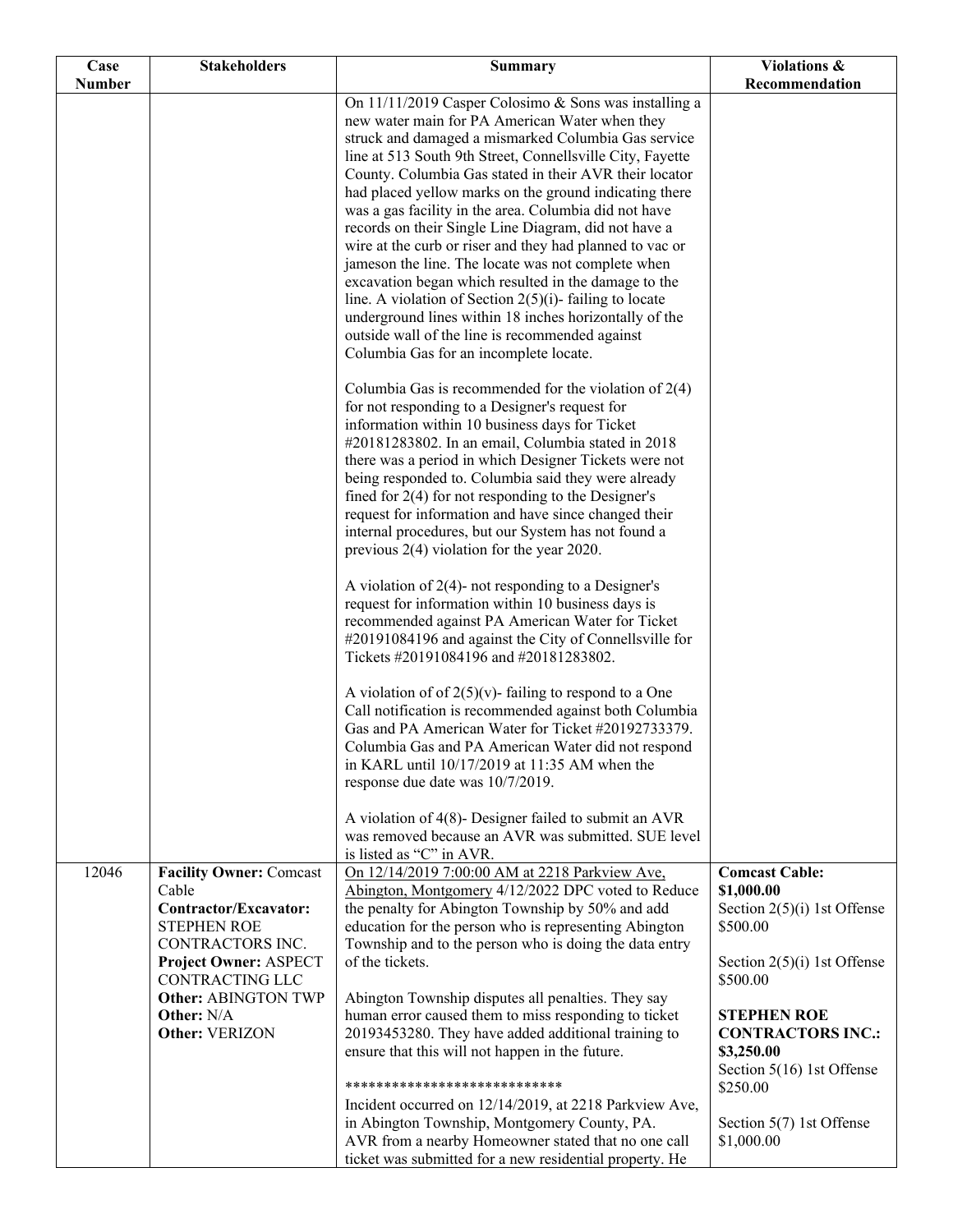| Case          | <b>Stakeholders</b>        | <b>Summary</b>                                                                                             | Violations &                               |
|---------------|----------------------------|------------------------------------------------------------------------------------------------------------|--------------------------------------------|
| <b>Number</b> |                            |                                                                                                            | Recommendation                             |
|               |                            | had seen no mark outs. Comcast and Verizon cables<br>were hit and damaged. Steven Roe Contractors Inc. was | Section $5(2.1)$ 1st Offense<br>\$1,000.00 |
|               |                            | excavating for a new foundation with New Insufficient                                                      |                                            |
|               |                            | ticket #20193453280, which had a lawful start date of                                                      | Section 5(7) 1st Offense                   |
|               |                            | December 16, 2019. Scheduled excavation date on the                                                        | \$1,000.00                                 |
|               |                            | ticket was 12/14/2019. Stephen Roe Contractors Inc is in                                                   |                                            |
|               |                            | violation of Section $5(2.1)$ due to a failure to submit a                                                 | <b>ASPECT</b>                              |
|               |                            | location request to One call within the correct timeframe.                                                 | <b>CONTRACTING LLC:</b>                    |
|               |                            | Penalty is applied. Education is recommended.                                                              | \$0.00                                     |
|               |                            | The damage occurred on 12/14/2019, Both Comcast and                                                        | Section $6.1(7)$ 1st Offense               |
|               |                            | Verizon had responded that the area was clear, no                                                          | \$0.00                                     |
|               |                            | facilities. This is a second violation of section $2(5)(i)$ for                                            |                                            |
|               |                            | Verizon. This is a first violation for Comcast. Penalty is                                                 | <b>ABINGTON TWP:</b>                       |
|               |                            | applied.                                                                                                   | \$250.00                                   |
|               |                            | There is a second ticket request from One Call, at this                                                    | Section $2(5)(v)$ 1st Offense              |
|               |                            | same property, on 11/05/2019, which was placed by                                                          | \$250.00                                   |
|               |                            | another excavator: Big Dawgs Plumbing and Heating.                                                         |                                            |
|               |                            | Comcast and Verizon both responded clear no facilities                                                     | <b>VERIZON: \$2,000.00</b>                 |
|               |                            | to ticket # 20193093574.                                                                                   | Section $2(5)(i)$ 2nd                      |
|               |                            | A few of the photos show orange flags. No AVR was<br>received from Verizon. No AVR was received from       | Offense \$1,000.00                         |
|               |                            | Comcast. There is no violation for no AVR, but no                                                          | Section $2(5)(i)$ 2nd                      |
|               |                            | reason to think there are supposed to be markings in this                                                  | Offense \$1,000.00                         |
|               |                            | area, because of the clear no facilities response. This is a                                               |                                            |
|               |                            | violation of section $2(5)(i)$ for Comcast and a second                                                    |                                            |
|               |                            | offence violation to Verizon. Penalty is applied.                                                          |                                            |
|               |                            | There is a photo of a cable box, but if there is any                                                       |                                            |
|               |                            | writing on the box, it cannot be made out in the photo.                                                    |                                            |
|               |                            | No AVR was submitted by Steven Roe Contractors Inc.                                                        |                                            |
|               |                            | Request was emailed on Wed, 5/20/2020. This is a                                                           |                                            |
|               |                            | violation of Section $5(16)$ and penalty is applied. DPI                                                   |                                            |
|               |                            | also called the number on the ticket, but was not able to                                                  |                                            |
|               |                            | reach this contractor by telephone.                                                                        |                                            |
|               |                            | Steven Roe Contractors Inc. did not notify the facility                                                    |                                            |
|               |                            | owners of the damage to Comcast and Verizon cables.                                                        |                                            |
|               |                            | This is a violation of section $5(7)$ and penalty applied for                                              |                                            |
|               |                            | each company that was not notified. Education is                                                           |                                            |
|               |                            | recommended.<br>Aspect Contracting LLC did not submit an AVR. AVR                                          |                                            |
|               |                            | request was emailed on 5/22/2020. DPI also had                                                             |                                            |
|               |                            | telephone conversations, explaining the need to submit                                                     |                                            |
|               |                            | an AVR. Emails were exchanged. Pictures and                                                                |                                            |
|               |                            | explanations were submitted. DPI stated that an AVR                                                        |                                            |
|               |                            | still must be submitted. This is a violation of section                                                    |                                            |
|               |                            | $2(10)$ and penalty is applied.                                                                            |                                            |
|               |                            |                                                                                                            |                                            |
|               |                            | Listed below are facility owners in violation of Act 50,                                                   |                                            |
|               |                            | Section $2(5)(v)$ Failed to respond to a routine One Call                                                  |                                            |
|               |                            | ticket and $2(5)(v)$ Failed to respond to a routine One Call                                               |                                            |
|               |                            | ticket within the required amount of time.                                                                 |                                            |
|               |                            |                                                                                                            |                                            |
|               |                            | Ticket 20193453280                                                                                         |                                            |
|               |                            | Abington Township is in violation of Section $2(5)(v)$ as                                                  |                                            |
|               |                            | they never responded in the KARL system. Education is<br>recommended.                                      |                                            |
| 12075         | <b>Facility Owner: UGI</b> | On 12/16/2019 9:30:00 AM at KING STREET,                                                                   | <b>UGI: \$650.00</b>                       |
|               | Contractor/Excavator:      | SHIPPENSBURG BORO, CUMBERLAND 4/12/2022                                                                    | Section $2(5)(i)$ 1st Offense              |
|               | M. F. Ronca & Sons         | DPC voted to maintain all the violations, eliminate the                                                    | \$650.00                                   |
|               | <b>Project Owner:</b>      | penalties and add education to all the parties that                                                        |                                            |
|               | Shippensburg Borough       | disagreed.                                                                                                 | <b>Shippensburg Borough</b>                |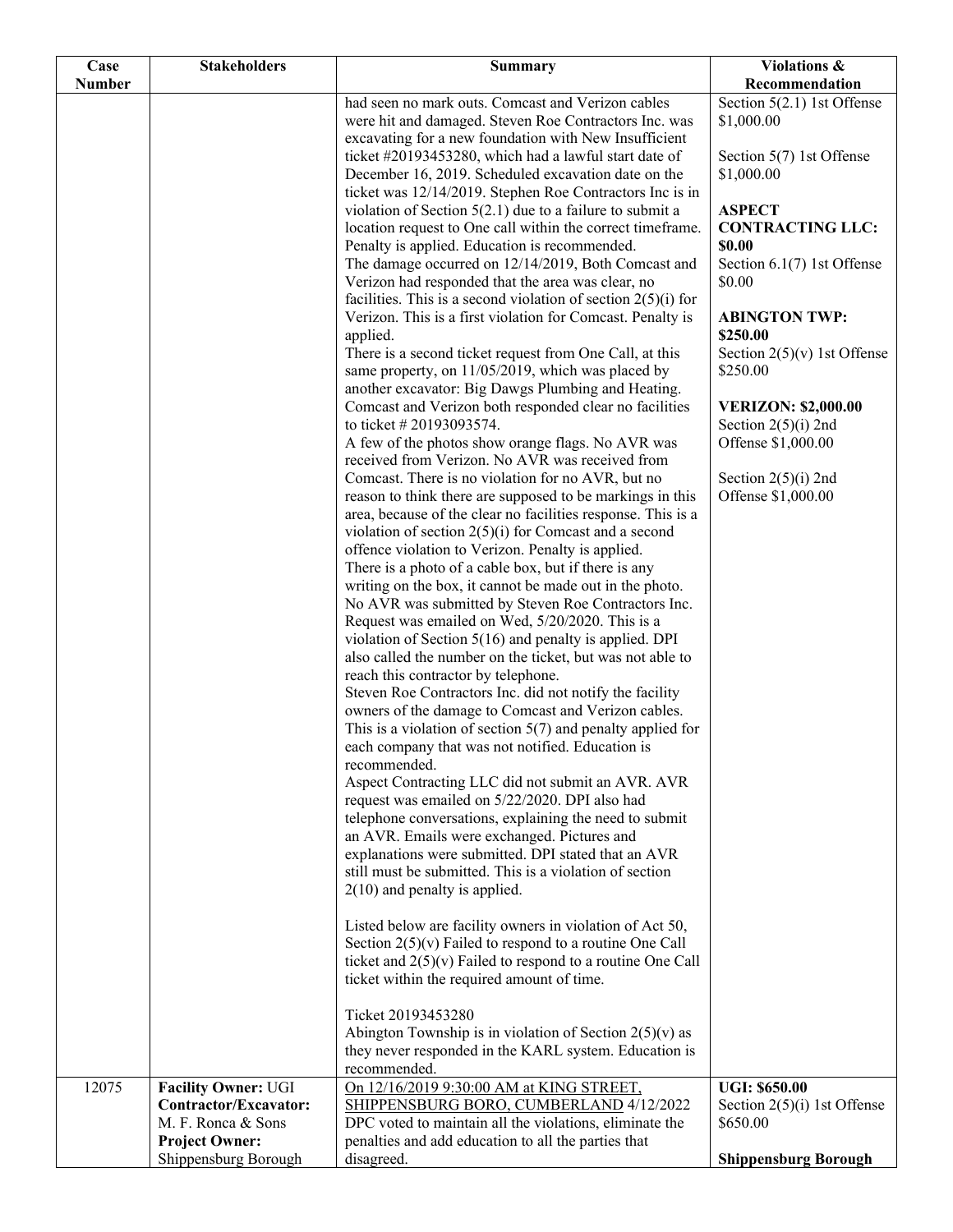| Case          | <b>Stakeholders</b>                                                          | <b>Summary</b>                                                                                                                                                                                                                                                                                                                                                                                                                                                                                                                                                                                                                                                                                                                                                                                                                                                                                                              | Violations &                                                                                                          |
|---------------|------------------------------------------------------------------------------|-----------------------------------------------------------------------------------------------------------------------------------------------------------------------------------------------------------------------------------------------------------------------------------------------------------------------------------------------------------------------------------------------------------------------------------------------------------------------------------------------------------------------------------------------------------------------------------------------------------------------------------------------------------------------------------------------------------------------------------------------------------------------------------------------------------------------------------------------------------------------------------------------------------------------------|-----------------------------------------------------------------------------------------------------------------------|
| <b>Number</b> |                                                                              |                                                                                                                                                                                                                                                                                                                                                                                                                                                                                                                                                                                                                                                                                                                                                                                                                                                                                                                             | Recommendation                                                                                                        |
|               | Authority<br>Designer: RETTEW<br>Other: CenturyLink<br><b>Other:</b> Shentel | Shippensburg Borough Authority (SBA) disagrees and<br>states that the project at issue was a water line<br>replacement in Shippensburg Borough, which was a                                                                                                                                                                                                                                                                                                                                                                                                                                                                                                                                                                                                                                                                                                                                                                 | <b>Authority: \$0.00</b><br>Section $6.1(1)$ 1st Offense<br>\$0.00                                                    |
|               | Communications<br><b>Other:</b> Summit Health                                | complex, multimillion-dollar effort preformed over a 14-<br>month period. The lateral gas line that was hit, was not<br>adequately mapped or located by the responsible utility                                                                                                                                                                                                                                                                                                                                                                                                                                                                                                                                                                                                                                                                                                                                             | <b>RETTEW: \$0.00</b><br>Section 4(4) 1st Offense<br>\$0.00                                                           |
|               |                                                                              | and that SBA could not identify with SUE techniques<br>because it was plastic, not metal.<br>In addition, they feel that the information based in<br>RETTEW's AVR is not accurate, because it failed to<br>portray the level of care taken by SBA and the use of<br>SUE for this project. Details of the Level of SUE used<br>are listed in SBA Notes.<br>They request that the violation and penalty be removed                                                                                                                                                                                                                                                                                                                                                                                                                                                                                                            | <b>Summit Health: \$0.00</b><br>Section $2(5)(v)$ 2nd<br>Offense \$0.00<br>Section $2(5)(viii)$ 1st<br>Offense \$0.00 |
|               |                                                                              | from this report.                                                                                                                                                                                                                                                                                                                                                                                                                                                                                                                                                                                                                                                                                                                                                                                                                                                                                                           | Section $2(5)(viii)$ 1st<br>Offense \$0.00                                                                            |
|               |                                                                              | RETTEW disagrees with the DPI findings. They state<br>that the project at issue was the water line replacement in<br>Shippensburg Borough, Pennsylvania, which was a<br>complex, multimillion dollar effort, performed over a<br>14-month period. The line that was hit was a gas service<br>lateral that was not adequately mapped or identified by<br>the responsible utility and that RETTEW could not<br>identify with subsurface techniques, because it was a<br>plastic, not metal. They state that SBA expended more<br>than \$132,000 in SUE and survey services for the<br>investigation of existing utilities in the project area. We<br>believe that this effort fulfills the regulatory<br>requirements for subsurface utility engineering for this<br>project. On this basis, we respectfully request that the<br>violation and associated penalty be removed from the<br>DPI Investigation Report. See Notes: |                                                                                                                       |
|               |                                                                              | $\sim$ Incident occurred on 12/16/2019 at King Street, near<br>Spring Street and Fayette Street, Shippensburg Borough,<br>Cumberland County.                                                                                                                                                                                                                                                                                                                                                                                                                                                                                                                                                                                                                                                                                                                                                                                |                                                                                                                       |
|               |                                                                              | ******Evacuation of at least 15 people in homes and<br>businesses.                                                                                                                                                                                                                                                                                                                                                                                                                                                                                                                                                                                                                                                                                                                                                                                                                                                          |                                                                                                                       |
|               |                                                                              | On 12/16/2019 Michael F. Ronca and Sons Inc. was<br>installing a new water line for Shippensburg Borough<br>Authority on King Street, Shippensburg Borough,<br>Cumberland County when they struck and damaged a<br>mismarked UGI service line. The excavator stated UGI's<br>markings were 25-30 feet East of the damaged service<br>line. UGI confirmed that statement and provided<br>pictures. UGI is recommended for violating Section<br>$2(5)(i)$ - failing to locate line within 18 inches<br>horizontally of the outside wall of the line.                                                                                                                                                                                                                                                                                                                                                                          |                                                                                                                       |
|               |                                                                              | The Complex Meeting, One Call Ticket(s)<br>#20192663724 and #20192663725, was to be held at<br>8:00 AM on 10/1/2019 at Shippensburg Select Diner at 2<br>West King Street in Shippensburg. Penelec, Comcast,<br>Shentel Communications and Centurylink stated they<br>will not attend the meeting because they had no facilities<br>in the area. UGI and Shippensburg Borough Authority<br>indicated they were going to attend the meeting and                                                                                                                                                                                                                                                                                                                                                                                                                                                                              |                                                                                                                       |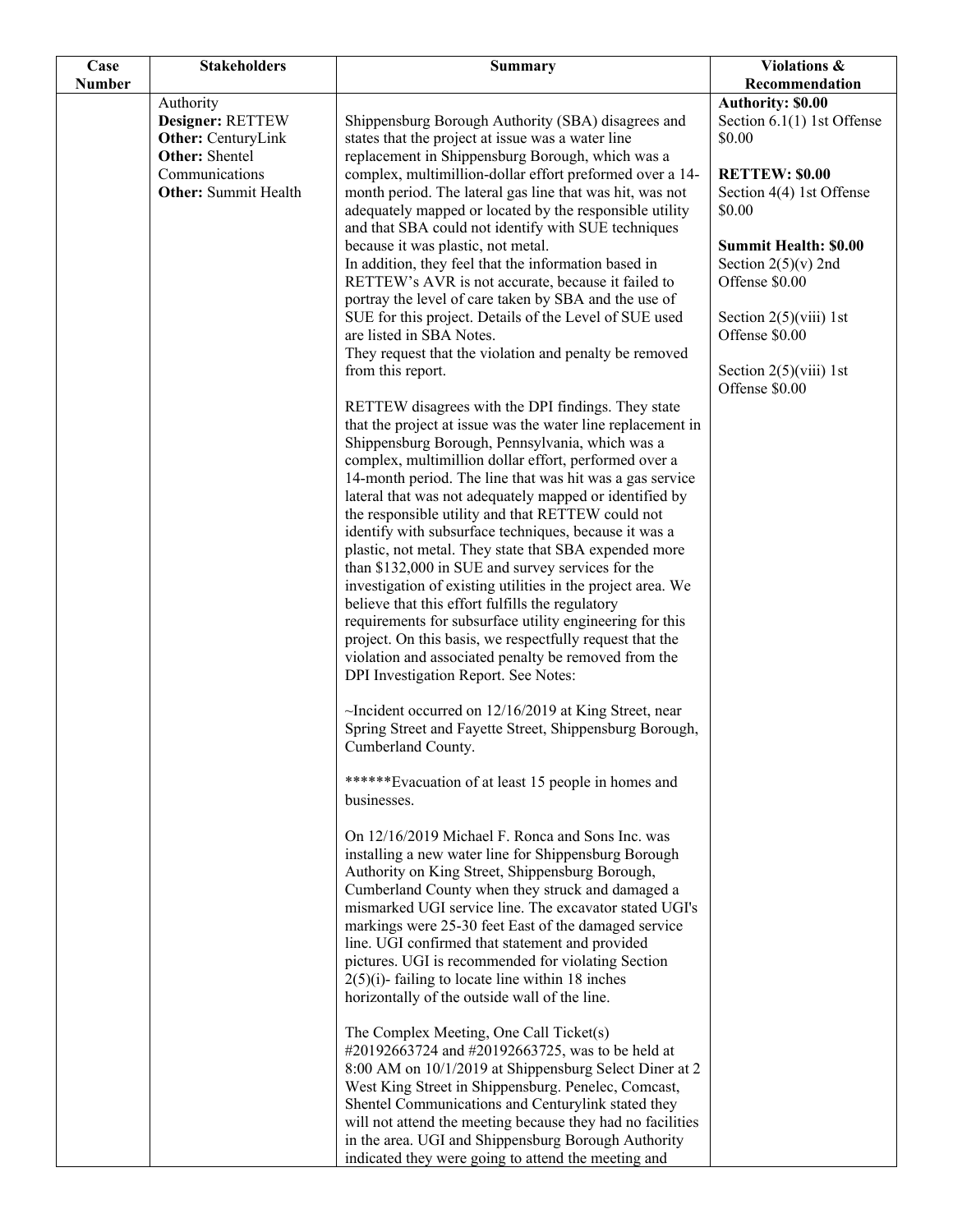| Case          | <b>Stakeholders</b> | <b>Summary</b>                                                                                                             | Violations &   |
|---------------|---------------------|----------------------------------------------------------------------------------------------------------------------------|----------------|
| <b>Number</b> |                     | Summit Health didn't respond to the request until 12                                                                       | Recommendation |
|               |                     | days after the meeting occurred. Two counts of violation                                                                   |                |
|               |                     | of Section $2(5)$ (viii)-failing to participate in a                                                                       |                |
|               |                     | preconstruction meeting is recommended for Summit                                                                          |                |
|               |                     | Health. Penalty amount assessed for only one violation                                                                     |                |
|               |                     | since it was for the same meeting.                                                                                         |                |
|               |                     | No violations of $2(4)$ - failing to respond to a Designer's                                                               |                |
|               |                     | request for information within 10 days are being                                                                           |                |
|               |                     | recommended against the facilities because Designer                                                                        |                |
|               |                     | One Call tickets were placed before 1/1/2020; the date                                                                     |                |
|               |                     | the Damage Prevention Committee made the<br>determination of the procedure of Design Tickets.                              |                |
|               |                     |                                                                                                                            |                |
|               |                     | Summit Health failed to respond to Routine Ticket                                                                          |                |
|               |                     | #20193380623 and is being recommended for violating                                                                        |                |
|               |                     | Section $2(5)(v)$ -failing to respond to a Routine One Call<br>ticket. Response due date was 12/6/2019 to begin            |                |
|               |                     | excavation on 12/9/2019 at 7:00 AM and Summit Health                                                                       |                |
|               |                     | did not respond to the ticket.                                                                                             |                |
|               |                     |                                                                                                                            |                |
|               |                     | Shippensburg Water Authority was recommended for<br>violating $6.1(3)$ - released a project to bid before Final            |                |
|               |                     | Design was complete, and RETTEW was recommended                                                                            |                |
|               |                     | for violating $4(2)$ - failing to request the information from                                                             |                |
|               |                     | One Call not more than 90 business days before Final                                                                       |                |
|               |                     | Design was complete in Case #11506.                                                                                        |                |
|               |                     | RETTEW admitted in their AVR the cost of the project                                                                       |                |
|               |                     | was over \$400,000.00 and utilized SUE Level D and not                                                                     |                |
|               |                     | Level A. Shippensburg Water Authority is recommended                                                                       |                |
|               |                     | of violating Section $6.1(1)$ - failing to utilize sufficient<br>quality levels of subsurface utility engineering or other |                |
|               |                     | similar techniques whenever practicable to properly                                                                        |                |
|               |                     | determine the existence and positions of underground                                                                       |                |
|               |                     | facilities when designing known complex projects                                                                           |                |
|               |                     | having an estimated cost of four hundred thousand<br>dollars (\$400,000) or more. As well as a                             |                |
|               |                     | recommendation for RETTEW of violating Section 4(4)-                                                                       |                |
|               |                     | To make a reasonable effort to prepare the construction                                                                    |                |
|               |                     | drawings to avoid damage to and minimize interference                                                                      |                |
|               |                     | with a facility owner's facilities in the construction area<br>by maintaining the clearance as provided for in the         |                |
|               |                     | applicable easement condition or an eighteen-inch                                                                          |                |
|               |                     | clearance of the facility owner's facilities if no easement                                                                |                |
|               |                     | restriction exists.                                                                                                        |                |
|               |                     |                                                                                                                            |                |
|               |                     | <b>RETTEW Notes:</b>                                                                                                       |                |
|               |                     |                                                                                                                            |                |
|               |                     | RETTEW further states that they<br>took extraordinary efforts to identify the existing utilities                           |                |
|               |                     | that could have been impacted by the project anddoes                                                                       |                |
|               |                     | not believe that the facts justify a finding of a violation                                                                |                |
|               |                     | of Section $4(4)$ .                                                                                                        |                |
|               |                     | In addition, to the extent that the asserted violation is                                                                  |                |
|               |                     | based on information in the Alleged Violation<br>Report (AVR) submitted by RETTEW, that AVR failed                         |                |
|               |                     | to portray the level of care taken by RETTEW                                                                               |                |
|               |                     |                                                                                                                            |                |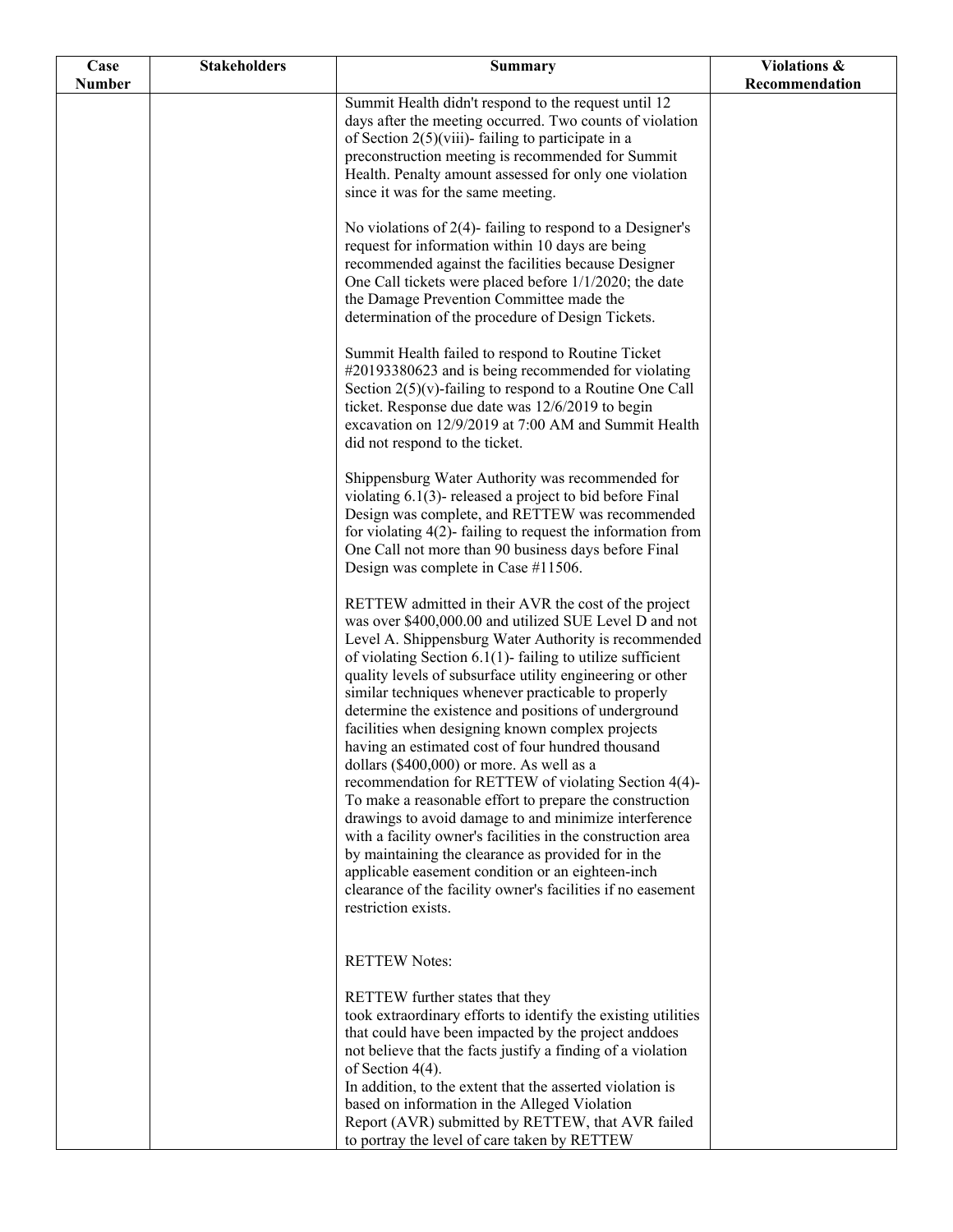| Case          | <b>Stakeholders</b> | <b>Summary</b>                                                                                                  | Violations &   |
|---------------|---------------------|-----------------------------------------------------------------------------------------------------------------|----------------|
| <b>Number</b> |                     |                                                                                                                 | Recommendation |
|               |                     | accurately. In particular, while the AVR stated that the                                                        |                |
|               |                     | level of subsurface utility engineering (SUE) utilized<br>was D (Records Research/Data Collection), the actual  |                |
|               |                     | level of SUE should have been listed as A (physical                                                             |                |
|               |                     | exposure via soft digging), based on the level of                                                               |                |
|               |                     | investigation used during design.                                                                               |                |
|               |                     |                                                                                                                 |                |
|               |                     | The following is a description of the SUE efforts for the                                                       |                |
|               |                     | project:                                                                                                        |                |
|               |                     | Level $D -$ Prior to the initiation of the initial field survey                                                 |                |
|               |                     | and the design, Design One Calls were                                                                           |                |
|               |                     | placed for the project area. The information obtained                                                           |                |
|               |                     | from the utilities with facilities in the project                                                               |                |
|               |                     | area was incorporated into the project design.                                                                  |                |
|               |                     | Shippensburg Borough Authority (SBA) water                                                                      |                |
|               |                     | system records were also obtained, and water system<br>utility personnel were consulted during the              |                |
|               |                     | design regarding their general knowledge of the project                                                         |                |
|               |                     | area and the area water lines.                                                                                  |                |
|               |                     | Level $C$ – The entire project area was surveyed by                                                             |                |
|               |                     | RETTEW survey personnel. All physical evidence                                                                  |                |
|               |                     | of existing utilities was surveyed, including markings                                                          |                |
|               |                     | from the One Calls and the information<br>obtained by the SUE Level B efforts described below.                  |                |
|               |                     | Level B – SBA authorized RETTEW to perform a Level                                                              |                |
|               |                     | B investigation of the entire project area.                                                                     |                |
|               |                     | The following was the scope of services for this effort:                                                        |                |
|               |                     | Contact public utilities to obtain available                                                                    |                |
|               |                     | utility mapping with the proposed water line route.<br><b>SBA</b> Notes:                                        |                |
|               |                     | Please see Shippensburg Borough Rejection. In all SBA                                                           |                |
|               |                     | expended more than \$132,000 in SUE and survey                                                                  |                |
|               |                     | services fr the investigation of existing utilities in the                                                      |                |
|               |                     | project area. We believe this requirement fulfills the                                                          |                |
|               |                     | regulatory requirements for SUE for this project.                                                               |                |
|               |                     |                                                                                                                 |                |
|               |                     |                                                                                                                 |                |
|               |                     | ***************BACKGROUND FROM RELATED,                                                                         |                |
|               |                     | APPROVED OMNIBUS CASE #11506 (approved                                                                          |                |
|               |                     | $2/9/2021)$ *********************************                                                                   |                |
|               |                     | On October 23, 2019, Michael F. Ronca and Sons Inc                                                              |                |
|               |                     | severed an UGI gas line, while hand digging at work site                                                        |                |
|               |                     | 461 King St., in Shippensburg PA. 911 call was placed                                                           |                |
|               |                     | by the excavator from Michael F. Ronca and Sons Inc.                                                            |                |
|               |                     | for an emergency gas leak. Ticket #20192961554 notes                                                            |                |
|               |                     | that UGI representative was on the site at the time of the<br>call. AVR2019NOV140022 submitted by UGI, reads    |                |
|               |                     | that the excavator failed to exercise due care and take all                                                     |                |
|               |                     | reasonable steps necessary to avoid injury to or interface                                                      |                |
|               |                     | with all lines. There are three photos included which                                                           |                |
|               |                     | show a yellow line in line with the severed line. UGI                                                           |                |
|               |                     | Representative reported that There is damage to a gas                                                           |                |
|               |                     | line costing \$1. up to \$1000. There was one household<br>that was affected by this. Complex Project cost over |                |
|               |                     | \$400,000.00, Level "C" SUE was used.                                                                           |                |
|               |                     |                                                                                                                 |                |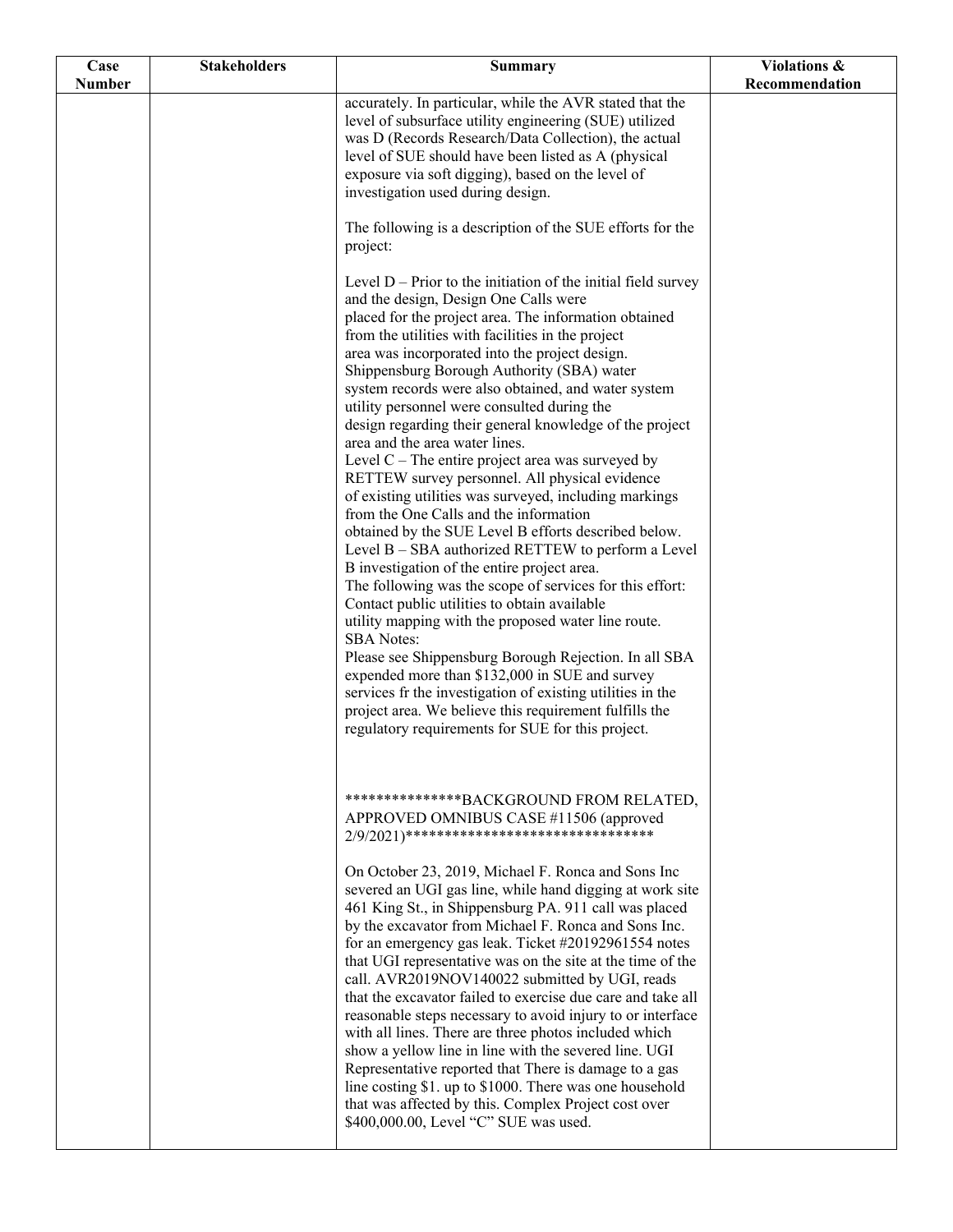| Case          | <b>Stakeholders</b> | <b>Summary</b>                                                                                                       | Violations &   |
|---------------|---------------------|----------------------------------------------------------------------------------------------------------------------|----------------|
| <b>Number</b> |                     | On December 11, 2019 DPI Maki sent letters to                                                                        | Recommendation |
|               |                     | excavator Michael F. Ronca and Sons Inc also to the                                                                  |                |
|               |                     | Project Owner Shippensburg Water Authority,                                                                          |                |
|               |                     | requesting an AVR for this incident.                                                                                 |                |
|               |                     | On December 12, 2019, DPI Locke called representative                                                                |                |
|               |                     | from UGI, for clarification of statements written on the                                                             |                |
|               |                     | AVR. When asked about Failed to exercise due care,<br>UGI's representative stated that the excavator was             |                |
|               |                     | "digging like a wild man" and stated that there was an                                                               |                |
|               |                     | inspector on site who cautioned the excavator to slow                                                                |                |
|               |                     | down "because we have a gas line close" to the                                                                       |                |
|               |                     | excavation hits.                                                                                                     |                |
|               |                     | Michael F. Ronca and Sons Inc, are in violation of                                                                   |                |
|               |                     | Section 5(4) for failing to exercise due care and take all                                                           |                |
|               |                     | reasonable steps to avoid injury or otherwise avoid lines.                                                           |                |
|               |                     | On December 12, 2019 DPI Maki called and spoke with                                                                  |                |
|               |                     | excavator from Michael F Ronca and Sons Inc.<br>Representative from Ronca and Sons Inc, who said it                  |                |
|               |                     | was surprising that an AVR was not yet completed. He                                                                 |                |
|               |                     | confirmed that he had a copy of ACT 50 and stated that                                                               |                |
|               |                     | he would submit the AVR today. DPI Maki asked for all<br>information connected to this project including any plans   |                |
|               |                     | and photos. Michael J. Ronca and Sons are in violation                                                               |                |
|               |                     | of Section $5(16)$ No AVR has been received as of                                                                    |                |
|               |                     | September 24, 2020.                                                                                                  |                |
|               |                     | On September 23, 2019 excavator Michael F. Ronca and                                                                 |                |
|               |                     | Sons Inc. submitted a New Complex Project, ticket #                                                                  |                |
|               |                     | 20192663725, to Install a new 12-inch water main using<br>trenching which would occur in the South Bound lane,       |                |
|               |                     | 13 Feet off Curb Line. Summit Health had no response                                                                 |                |
|               |                     | for 14 days. This is a violation of Section                                                                          |                |
|               |                     | Complex project includes both Cumberland and Franklin                                                                |                |
|               |                     | Counties. Meeting was held at 2 p.m. at the                                                                          |                |
|               |                     | Shippensburg Select Diner located at 2 W King St,<br>Shippensburg PA 17257 per Ticket # 20192663725                  |                |
|               |                     | (Franklin Co) A locator map is included. Final Design                                                                |                |
|               |                     | tickets 20182892592 (Franklin Co) and 20182892590                                                                    |                |
|               |                     | (Cumberland Co) submitted. Sign in sheet verifies that<br>all were in attendance. PA Electric Company and            |                |
|               |                     | Century Link were represented by USIC.                                                                               |                |
|               |                     | This Complex Project designs began before July 2019,                                                                 |                |
|               |                     | when the DPC outlined the lawful Complex project                                                                     |                |
|               |                     | process.                                                                                                             |                |
|               |                     | Design Ticket 20182892592 (Franklin Co) and                                                                          |                |
|               |                     | 20182892590 (Cumberland Co) Pennsylvania Electric                                                                    |                |
|               |                     | Company responded with a conflict to both tickets. This<br>is in violation of Section $2(4)$ fine is applied for not |                |
|               |                     | responding through the One Call System. Comcast Cable                                                                |                |
|               |                     | Communication also responded with a conflict. On Oct                                                                 |                |
|               |                     | 30, 14 days later, Comcast responded with Clear no<br>facilities. This is a second violation this year of Section    |                |
|               |                     | $2(4)$ and fine is applied for not advising the person                                                               |                |
|               |                     | making the request of the facility owners' status at the                                                             |                |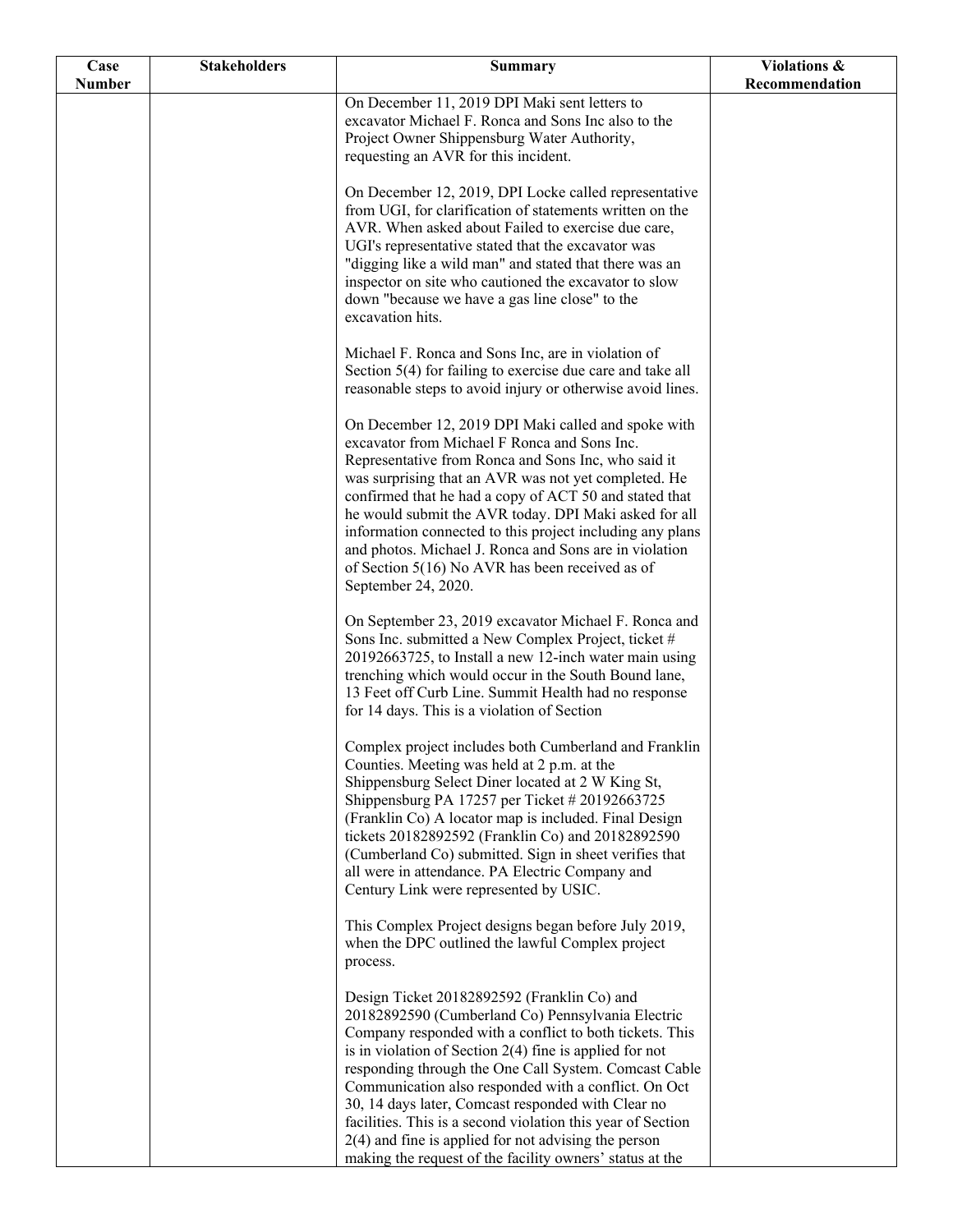| Case          | <b>Stakeholders</b> | <b>Summary</b>                                                                                                              | Violations &   |
|---------------|---------------------|-----------------------------------------------------------------------------------------------------------------------------|----------------|
| <b>Number</b> |                     | work site through the one call system. Historically, the                                                                    | Recommendation |
|               |                     | DPC has considered responses that are a week late, as no                                                                    |                |
|               |                     | response. Ticket requesting meeting #20192663724 had                                                                        |                |
|               |                     | no response from Comcast, but Comcast was represented<br>by USIC at the Complex Project Meeting.                            |                |
|               |                     |                                                                                                                             |                |
|               |                     | Tickets# 20192750044 show Summit Health with a late                                                                         |                |
|               |                     | response. This is a violation of Section $2(5)(v)$ and fine<br>is applied for failing to respond to a routine ticket within |                |
|               |                     | the required amount of time.                                                                                                |                |
|               |                     |                                                                                                                             |                |
|               |                     | On October 23, 2019, Michael F. Ronca and Sons Inc<br>severed an UGI gas line, while hand digging at work site              |                |
|               |                     | 461 King St., in Shippensburg PA. 911 call was placed                                                                       |                |
|               |                     | by the excavator from Michael F. Ronca and Sons Inc.                                                                        |                |
|               |                     | for an emergency gas leak. Ticket #20192961554 notes<br>that UGI representative was on the site at the time of the          |                |
|               |                     | call. AVR2019NOV140022 submitted by UGI, reads                                                                              |                |
|               |                     | that the excavator failed to exercise due care and take all                                                                 |                |
|               |                     | reasonable steps necessary to avoid injury to or interface<br>with all lines. There are three photos included which         |                |
|               |                     | show a yellow line in line with the severed line. UGI                                                                       |                |
|               |                     | Representative reported that There is damage to a gas                                                                       |                |
|               |                     | line costing \$1. up to \$1000. There was one household<br>that was affected by this. Complex Project cost over             |                |
|               |                     | \$400,000.00, Level "C" SUE was used.                                                                                       |                |
|               |                     |                                                                                                                             |                |
|               |                     | On December 11, 2019 DPI Maki sent letters to<br>excavator Michael F. Ronca and Sons Inc also to the                        |                |
|               |                     | Project Owner Shippensburg Water Authority,                                                                                 |                |
|               |                     | requesting an AVR for this incident.                                                                                        |                |
|               |                     | On December 12, 2019, DPI Locke called representative                                                                       |                |
|               |                     | from UGI, for clarification of statements written on the                                                                    |                |
|               |                     | AVR. When asked about Failed to exercise due care,<br>Representative stated that the excavator was "digging                 |                |
|               |                     | like a wild man" and stated that there was an inspector                                                                     |                |
|               |                     | on site who cautioned the excavator to slow down                                                                            |                |
|               |                     | "because we have a gas line close" to the excavation hits.                                                                  |                |
|               |                     | Michael F. Ronca and Sons Inc, are in violation of                                                                          |                |
|               |                     | Section 5(4) for failing to exercise due care and take all<br>reasonable steps to avoid injury or otherwise avoid lines.    |                |
|               |                     |                                                                                                                             |                |
|               |                     | On December 12, 2019 DPI Maki called and spoke with                                                                         |                |
|               |                     | excavator from Michael F Ronca and Sons Inc.<br>Representative from Ronca and Sons Inc, who said it                         |                |
|               |                     | was surprising that an AVR was not yet completed. He                                                                        |                |
|               |                     | confirmed that he had a copy of ACT 50 and stated that                                                                      |                |
|               |                     | he would submit the AVR today. DPI Maki asked for all<br>information connected to this project including any plans          |                |
|               |                     | and photos. Michael J. Ronca and Sons are in violation                                                                      |                |
|               |                     | of Section $5(16)$ No AVR has been received as of                                                                           |                |
|               |                     | September 24, 2020.                                                                                                         |                |
|               |                     | On September 23, 2019 excavator Michael F. Ronca and                                                                        |                |
|               |                     | Sons Inc. submitted a New Complex Project, ticket #                                                                         |                |
|               |                     | 20192663725, to Install a new 12-inch water main using<br>trenching which would occur in the South Bound lane,              |                |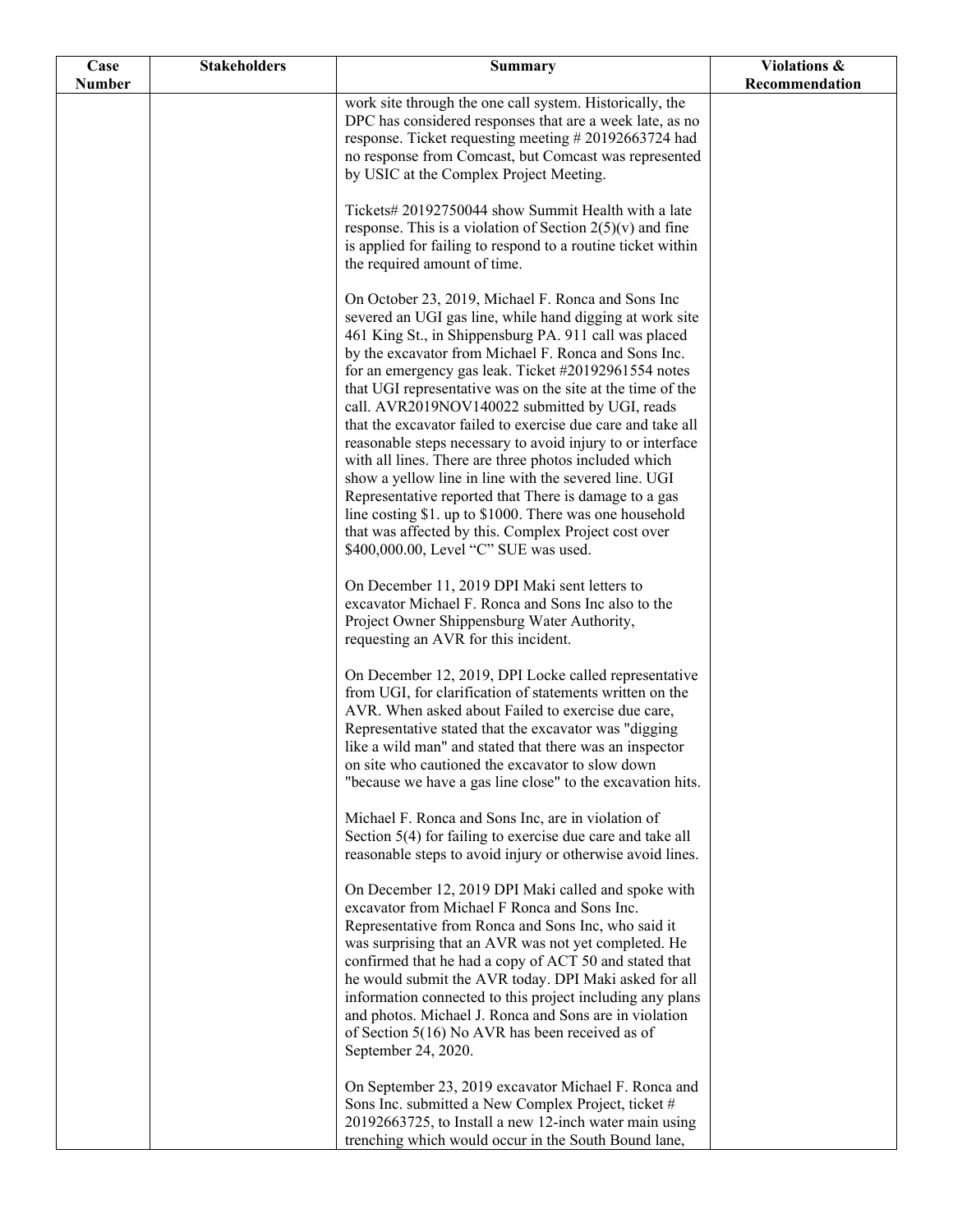| Case          | <b>Stakeholders</b> | <b>Summary</b>                                               | Violations &   |
|---------------|---------------------|--------------------------------------------------------------|----------------|
| <b>Number</b> |                     |                                                              | Recommendation |
|               |                     | 13 Feet off Curb Line. Summit Health had no response         |                |
|               |                     | for 14 days. This is a violation of Section                  |                |
|               |                     | Complex project includes both Cumberland and Franklin        |                |
|               |                     | Counties. Meeting was held at 2 p.m. at the                  |                |
|               |                     | Shippensburg Select Diner located at 2 W King St,            |                |
|               |                     | Shippensburg PA 17257 per Ticket # 20192663725               |                |
|               |                     | (Franklin Co) A locator map is included. Final Design        |                |
|               |                     | tickets 20182892592 (Franklin Co) and 20182892590            |                |
|               |                     | (Cumberland Co) submitted. Sign in sheet verifies that       |                |
|               |                     | all were in attendance. PA Electric Company and              |                |
|               |                     | Century Link were represented by USIC.                       |                |
|               |                     |                                                              |                |
|               |                     | This Complex Project designs began before July 2019,         |                |
|               |                     | when the DPC outlined the lawful Complex project             |                |
|               |                     | process. CP Ticket #20192663724 was recognized as a          |                |
|               |                     | Routine Ticket in Case #11506. ****** A                      |                |
|               |                     | recommendation to remove violation and penalty of $2(5)$     |                |
|               |                     | from prior case $\#11506$ because this was CP meeting        |                |
|               |                     | ticket not a Routine Ticket. Education is already            |                |
|               |                     | recommended in the previous case; education to remain.       |                |
|               |                     | Design Ticket 20182892592 (Franklin Co) and                  |                |
|               |                     | 20182892590 (Cumberland Co) Pennsylvania Electric            |                |
|               |                     | Company responded with a conflict to both tickets. This      |                |
|               |                     | is in violation of Section $2(4)$ fine is applied for not    |                |
|               |                     | responding through the One Call System. Comcast Cable        |                |
|               |                     | Communication also responded with a conflict. On Oct         |                |
|               |                     | 30, 14 days later, Comcast responded with Clear no           |                |
|               |                     | facilities. This is a second violation this year of Section  |                |
|               |                     | $2(4)$ and fine is applied for not advising the person       |                |
|               |                     | making the request of the facility owners' status at the     |                |
|               |                     | work site through the one call system. Historically, the     |                |
|               |                     | DPC has considered responses that are a week late, as no     |                |
|               |                     | response. Ticket requesting meeting #20192663724 had         |                |
|               |                     | no response from Comcast, but Comcast was represented        |                |
|               |                     | by USIC at the Complex Project Meeting.                      |                |
|               |                     | Tickets# 20192750044 show Summit Health with a late          |                |
|               |                     | response. This is a violation of Section $2(5)(v)$ and fine  |                |
|               |                     | is applied for failing to respond to a routine ticket within |                |
|               |                     | the required amount of time.                                 |                |
|               |                     |                                                              |                |
|               |                     | Design Ticket #20182892591 and renotify ticket               |                |
|               |                     | 20182892591-001 Show that Pennsylvania Electric              |                |
|               |                     | Company and Comcast cable Company respond with a             |                |
|               |                     | conflict. Comcast responded with clear no facilities 14      |                |
|               |                     | days later. This is a second violation of Section $2(4)$     |                |
|               |                     | penalty is applied to Comcast. I am recommending             |                |
|               |                     | training for Pennsylvania Electric since this is an older    |                |
|               |                     | ticket and this Company has been very compliant.             |                |
|               |                     | Final Design Ticket 20182892590 submitted by                 |                |
|               |                     | RETTEW also had a renotification ticket. This                |                |
|               |                     | renotification was placed before the final Design            |                |
|               |                     | requested due date.                                          |                |
|               |                     |                                                              |                |
|               |                     | New Routine Excavation Ticket is prepared a year after       |                |
|               |                     | the final design ticket was submitted. This is after July    |                |
|               |                     | 2019.                                                        |                |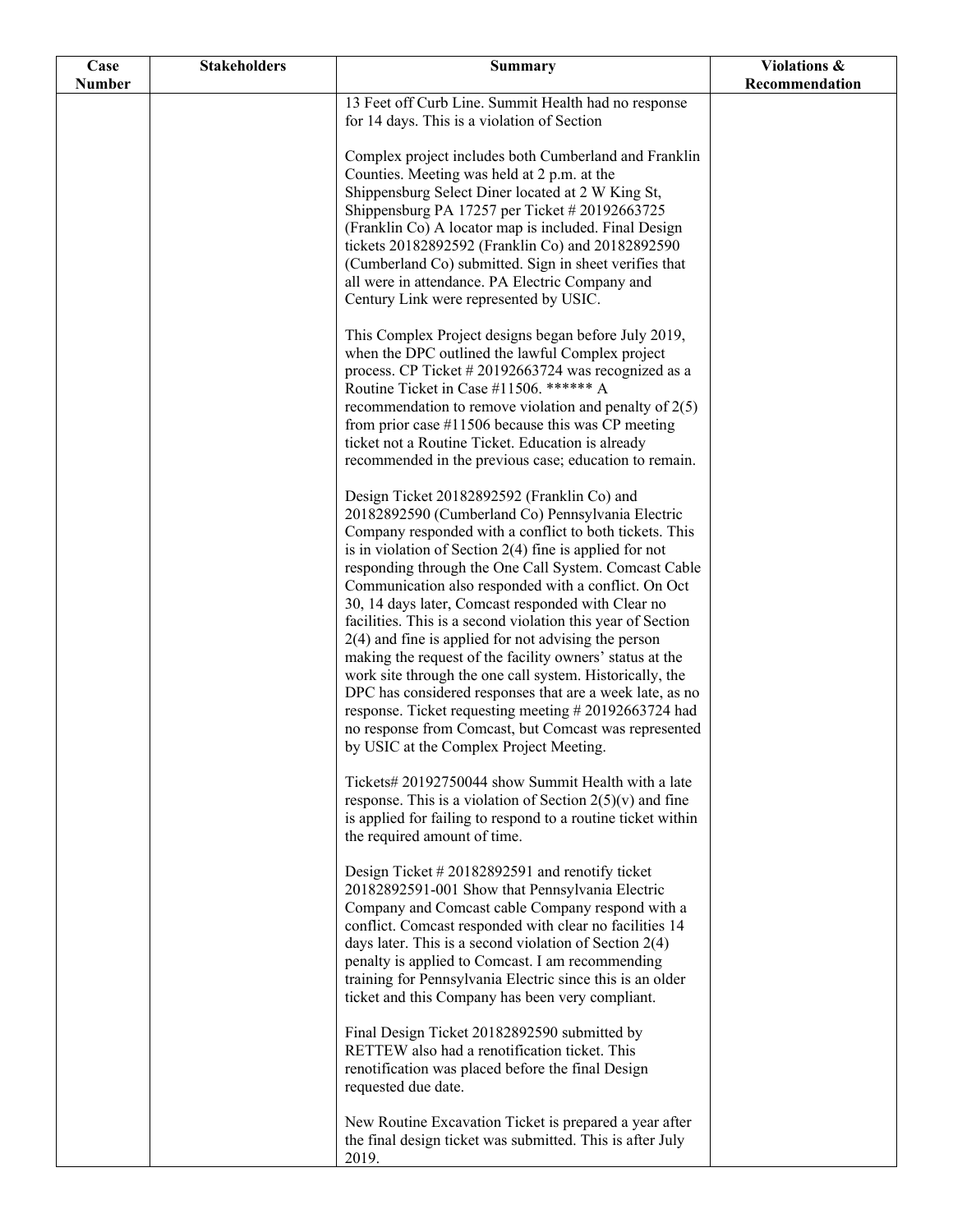| Case   | <b>Stakeholders</b>                       | Summary                                                                                                                                                                                                                                                                                                                                                                                                                                                                                                                                                | Violations &                            |
|--------|-------------------------------------------|--------------------------------------------------------------------------------------------------------------------------------------------------------------------------------------------------------------------------------------------------------------------------------------------------------------------------------------------------------------------------------------------------------------------------------------------------------------------------------------------------------------------------------------------------------|-----------------------------------------|
| Number |                                           |                                                                                                                                                                                                                                                                                                                                                                                                                                                                                                                                                        | Recommendation                          |
|        |                                           | Shippensburg Water Authority is in violation of Section<br>$6.1(3)$ for releasing a project to bid or construction,<br>before a final design was complete.                                                                                                                                                                                                                                                                                                                                                                                             |                                         |
|        |                                           | RETTEW is in Violation $4(2)$ It was a year since the<br>final design was submitted to the One Call System. The<br>design should be submitted not less than 10, nor more<br>than 90 business days before the design is completed.                                                                                                                                                                                                                                                                                                                      |                                         |
|        |                                           |                                                                                                                                                                                                                                                                                                                                                                                                                                                                                                                                                        |                                         |
|        |                                           | Violations-                                                                                                                                                                                                                                                                                                                                                                                                                                                                                                                                            |                                         |
|        |                                           | Summit Health-<br>$-2(5)$ (viii)-failing to participate in a preconstruction<br>meeting for Ticket(s) 20192663724 and 20192663725.<br>Both are listed as 1st offenses and monetary penalty is<br>only for one violation since it was for the same meeting<br>time/location.<br>-2(5)(v)- failing to respond to One Call notification #<br>20193380623                                                                                                                                                                                                  |                                         |
|        |                                           | UGI-<br>$\sim$ 2(5)(i)-failing to locate line within 18 inches<br>horizontally of the outside wall of the line. Based on the<br>degree of threat to public safety and inconvenience (15<br>people evacuated), a fine factor of 0.3 was added to the<br>penalty.                                                                                                                                                                                                                                                                                        |                                         |
|        |                                           | Shippensburg Water Authority-<br>$\sim 6.1(1)$ - failing to utilize sufficient quality levels of<br>subsurface utility engineering or other similar techniques<br>whenever practicable to properly determine the existence<br>and positions of underground facilities when designing<br>known complex projects having an estimated cost of<br>four hundred thousand dollars (\$400,000) or more.<br>Based on the degree of threat to public safety and<br>inconvenience $(15$ people evacuated), a fine factor of 0.3<br>was added to the penalty.     |                                         |
|        |                                           | RETTEW-<br>$\sim$ 4(4)- To make a reasonable effort to prepare the<br>construction drawings to avoid damage to and minimize<br>interference with a facility owner's facilities in the<br>construction area by maintaining the clearance as<br>provided for in the applicable easement condition or an<br>eighteen-inch clearance of the facility owner's facilities<br>if no easement restriction exists. Based on the degree of<br>threat to public safety and inconvenience (15 people<br>evacuated), a fine factor of 0.3 was added to the penalty. |                                         |
| 16271  | <b>Facility Owner: National</b>           | UGI had disagreed with violation $2(5)(i)$ initially, but<br>withdrew the dispute on $3/31/2022$ .<br>On 4/2/2020 9:00:00 AM at 18 N Good Hope Rd, WEST                                                                                                                                                                                                                                                                                                                                                                                                | Penn Dot: \$1,500.00                    |
|        | Fuel<br>Contractor/Excavator:<br>Penn Dot | SALEM TWP, MERCER On 4/12/2022 The DPC voted<br>to eliminate the penalty for violation $5(7)$ but to keep the<br>violation. They also stated to eliminate both of the $5(8)$                                                                                                                                                                                                                                                                                                                                                                           | Section $5(17)$ 1st Offense<br>\$250.00 |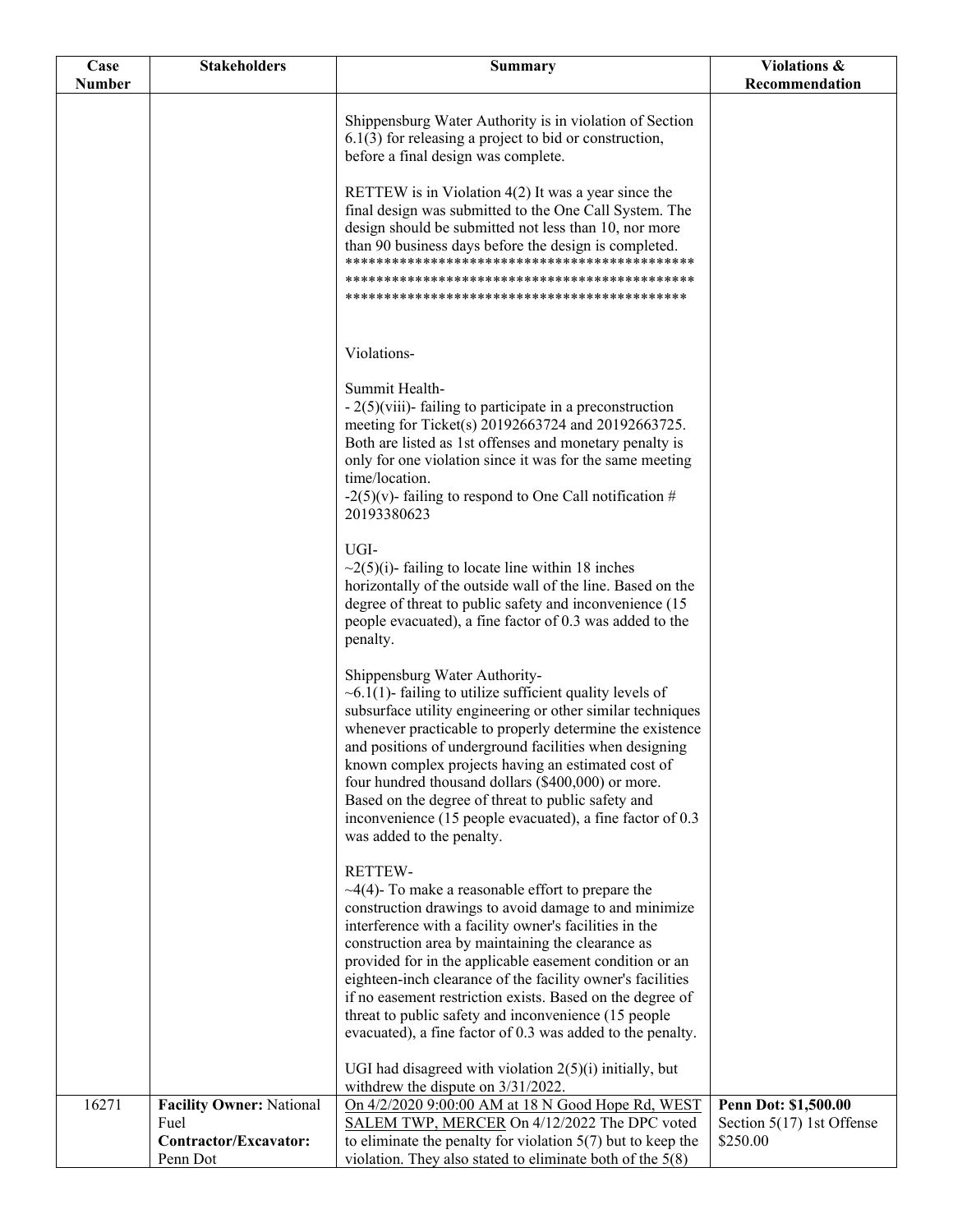| Case          | <b>Stakeholders</b> | <b>Summary</b>                                                                                                                                                                                                                                                                                                                                                                                                                                                                                                                                                                                                                                                                                                                                                                                                               | Violations &                               |
|---------------|---------------------|------------------------------------------------------------------------------------------------------------------------------------------------------------------------------------------------------------------------------------------------------------------------------------------------------------------------------------------------------------------------------------------------------------------------------------------------------------------------------------------------------------------------------------------------------------------------------------------------------------------------------------------------------------------------------------------------------------------------------------------------------------------------------------------------------------------------------|--------------------------------------------|
| <b>Number</b> |                     |                                                                                                                                                                                                                                                                                                                                                                                                                                                                                                                                                                                                                                                                                                                                                                                                                              | Recommendation                             |
|               |                     | violations and to keep the other violations as the DPI<br>presented them.                                                                                                                                                                                                                                                                                                                                                                                                                                                                                                                                                                                                                                                                                                                                                    | Section $5(2.1)$ 1st Offense<br>\$1,000.00 |
|               |                     | PennDot stated they are electing option 2 to Reject the<br>revised DPI Report.                                                                                                                                                                                                                                                                                                                                                                                                                                                                                                                                                                                                                                                                                                                                               | Section 5(7) 1st Offense<br>\$0.00         |
|               |                     | Section $5(2.1)$<br>PennDOT was performing minor routine maintenance<br>activities of clearing a ditch line that had become filled<br>with sediment.<br>Section $5(7)$<br>PennDOT stated in the AVR, PennDOT was unaware of<br>any line strike and was unaware of any break, dent or<br>groves in the line. The photographs of the site provided<br>by us assumed the property owner as part of the facility<br>owner's AVR were taken at some point several days to<br>weeks after the ditching activity was performed.<br>Section $5(8)$<br>PennDOT has stated our crews were unaware of any line<br>strike that had occurred.<br>Section 5 (16), (17)<br>PennDOT was under COVID operations when the initial<br>request for an AVR was placed. The AVR was sent to<br>the Commonwealth Keystone Building where staff were | Section 5(16) 1st Offense<br>\$250.00      |
|               |                     | only reporting to the office in a limited capacity.<br>See notes for more details on disagreements for each<br>Section.                                                                                                                                                                                                                                                                                                                                                                                                                                                                                                                                                                                                                                                                                                      |                                            |
|               |                     | ********                                                                                                                                                                                                                                                                                                                                                                                                                                                                                                                                                                                                                                                                                                                                                                                                                     |                                            |
|               |                     | At the DPC meeting held on 9/14/2021, the DPC<br>determined to review PennDot's exemptions to see if this<br>excavation falls within the minor routine maintenance of<br>24" and Penn Dot wanted to view the pictures submitted<br>by the HO. An email was sent to PennDot after the DPC<br>meeting on 9/14/2021 requesting the proof to show the<br>excavation falls within the exemption.                                                                                                                                                                                                                                                                                                                                                                                                                                  |                                            |
|               |                     | **** An AVR was submitted by PennDot after the<br>meeting, and they admitted to failing to submit a One<br>Call ticket prior to excavation. "Typically, we would<br>have submitted a one call request but in the confusion at<br>this time we neglected to put in the call for this<br>location."                                                                                                                                                                                                                                                                                                                                                                                                                                                                                                                            |                                            |
|               |                     | PennDot also stated, "The gas line in question is<br>approximately 6-7' from the end of cross pipe and sat<br>about 8" below the bottom of the excavated ditch. It was<br>not visible during the operation and our crew does not<br>believe they hit the line. Had they knowingly impacted<br>any utility while ditching, they would have immediately<br>submitted an AVR as the county has done in the past.<br>After viewing the photo attached to the AVR submitted<br>by National Fuel on July 10, 2020 it appears that the line                                                                                                                                                                                                                                                                                         |                                            |
|               |                     | is now exposed, and the flow line of the ditch is<br>considerably deeper than what was left in April. and<br>there is a scour at the end of the cross pipe that was not<br>there in April. County staff revisited the site on                                                                                                                                                                                                                                                                                                                                                                                                                                                                                                                                                                                                |                                            |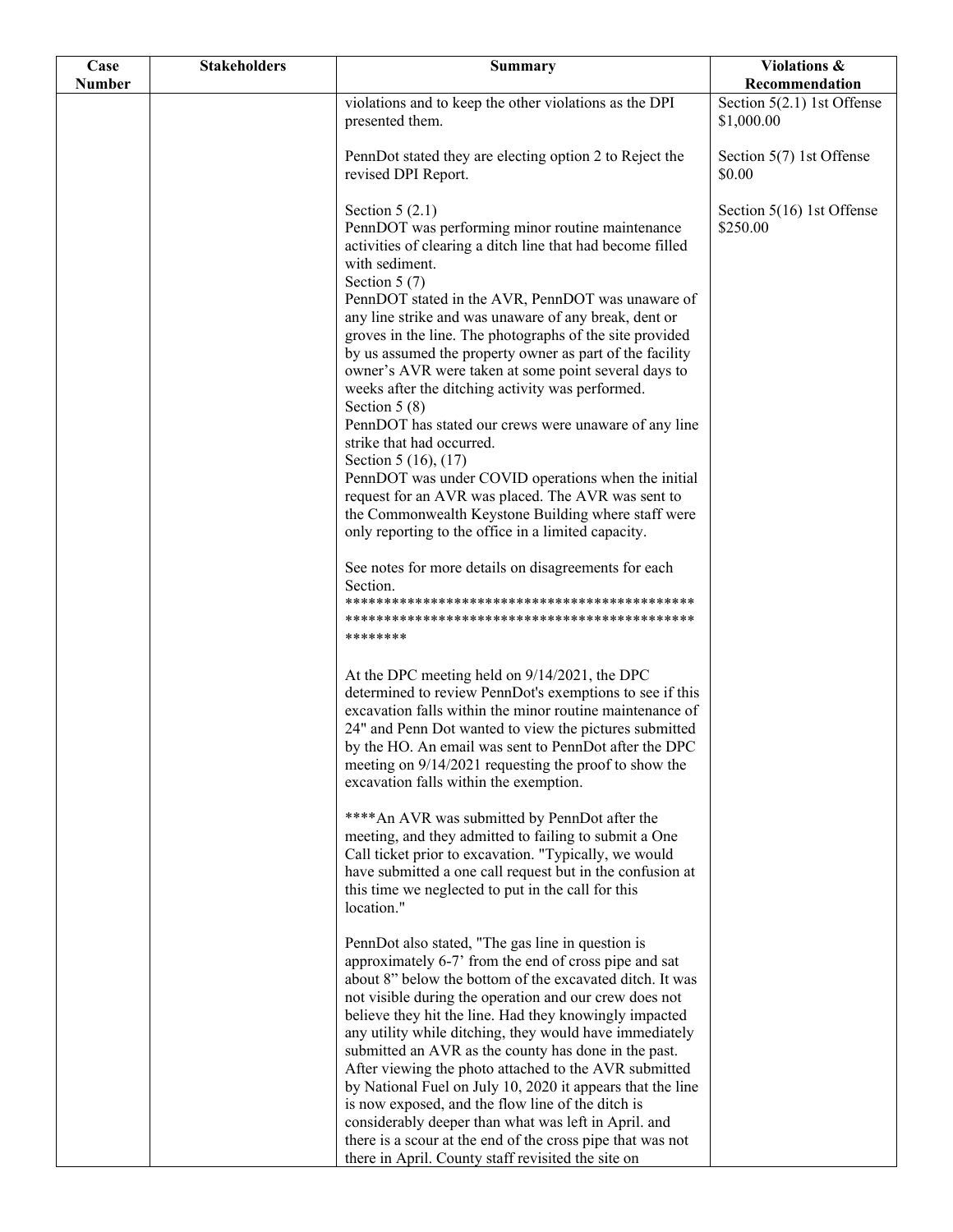| Case          | <b>Stakeholders</b> | <b>Summary</b>                                                                                                      | Violations &   |
|---------------|---------------------|---------------------------------------------------------------------------------------------------------------------|----------------|
| <b>Number</b> |                     |                                                                                                                     | Recommendation |
|               |                     | September 14, 2021 for follow up photos and inspection<br>and the gas line appears to be in the exact same          |                |
|               |                     | condition as it was in July 2020."                                                                                  |                |
|               |                     |                                                                                                                     |                |
|               |                     | PennDot also claimed, "The District and County never<br>received notification of this issue until it was slated for |                |
|               |                     | discussion in early September 2021." The AVR received                                                               |                |
|               |                     | was submitted by Zach Miles. The email, requesting an                                                               |                |
|               |                     | AVR be submitted, was sent to Zach Miles at                                                                         |                |
|               |                     | zmiles@pa.gov on 1/21/2021 at 1:44 PM. (See attached<br>documentation to excavator).                                |                |
|               |                     |                                                                                                                     |                |
|               |                     | An email was sent to NFG on 9/29/2021 requesting the                                                                |                |
|               |                     | photos from the HO.                                                                                                 |                |
|               |                     |                                                                                                                     |                |
|               |                     |                                                                                                                     |                |
|               |                     |                                                                                                                     |                |
|               |                     | Incident occurred on 4/2/2020 at 18 North Good Hope                                                                 |                |
|               |                     | Rd., West Salem Twp., Mercer County.                                                                                |                |
|               |                     | On 4/2/2020 PennDot was allegedly excavating at 18                                                                  |                |
|               |                     | North Good Hope Road, West Salem Township, Mercer                                                                   |                |
|               |                     | County when they struck and damaged an NFG                                                                          |                |
|               |                     | underground gas main. PennDot did not submit a One<br>Call ticket to excavate in this area. A violation of $5(2.1)$ |                |
|               |                     | failing to submit a One Call request is recommended                                                                 |                |
|               |                     | against PennDot.                                                                                                    |                |
|               |                     | NFG reported in their AVR the homeowner of this                                                                     |                |
|               |                     | address contacted NFG to report PennDot damaging the                                                                |                |
|               |                     | gas line, not PennDot. PennDot also did not contact One                                                             |                |
|               |                     | Call to place an Emergency ticket or contact 911 due to<br>an escape of gas. A violation of $5(7)$ - failing to     |                |
|               |                     | immediately report to NFG a break in their lines is                                                                 |                |
|               |                     | recommended against PennDot as well as 5(8)-failing to                                                              |                |
|               |                     | contact 911 when the damage caused a release of gas.                                                                |                |
|               |                     | NFG also indicated in their AVR PennDot buried the                                                                  |                |
|               |                     | damaged gas main and left the site. A violation of $5(8)$ -                                                         |                |
|               |                     | excavator vacated worksite after causing damage that<br>caused the release of gas is recommended against            |                |
|               |                     | PennDot.                                                                                                            |                |
|               |                     | A violation of $5(16)$ - excavator did not submit an AVR                                                            |                |
|               |                     | within 10 business days is recommended against                                                                      |                |
|               |                     | PennDot since this incident occurred almost 10 months                                                               |                |
|               |                     | ago. A courtesy letter/email was sent to PennDot on                                                                 |                |
|               |                     | 1/21/2021 requesting an AVR be submitted. As of May<br>14, 2021 no AVR has been received. A violation of            |                |
|               |                     | $5(17)$ - failing to comply with all requests for information                                                       |                |
|               |                     | from PUC staff is recommended against PennDot for                                                                   |                |
|               |                     | failing to submit an AVR when requested to do so.                                                                   |                |
|               |                     | *************************                                                                                           |                |
|               |                     | Penn Dot Disagreement details:                                                                                      |                |
|               |                     | PennDot stated they are electing option 2 to Reject the                                                             |                |
|               |                     | revised DPI Report. They disagree with Sections:                                                                    |                |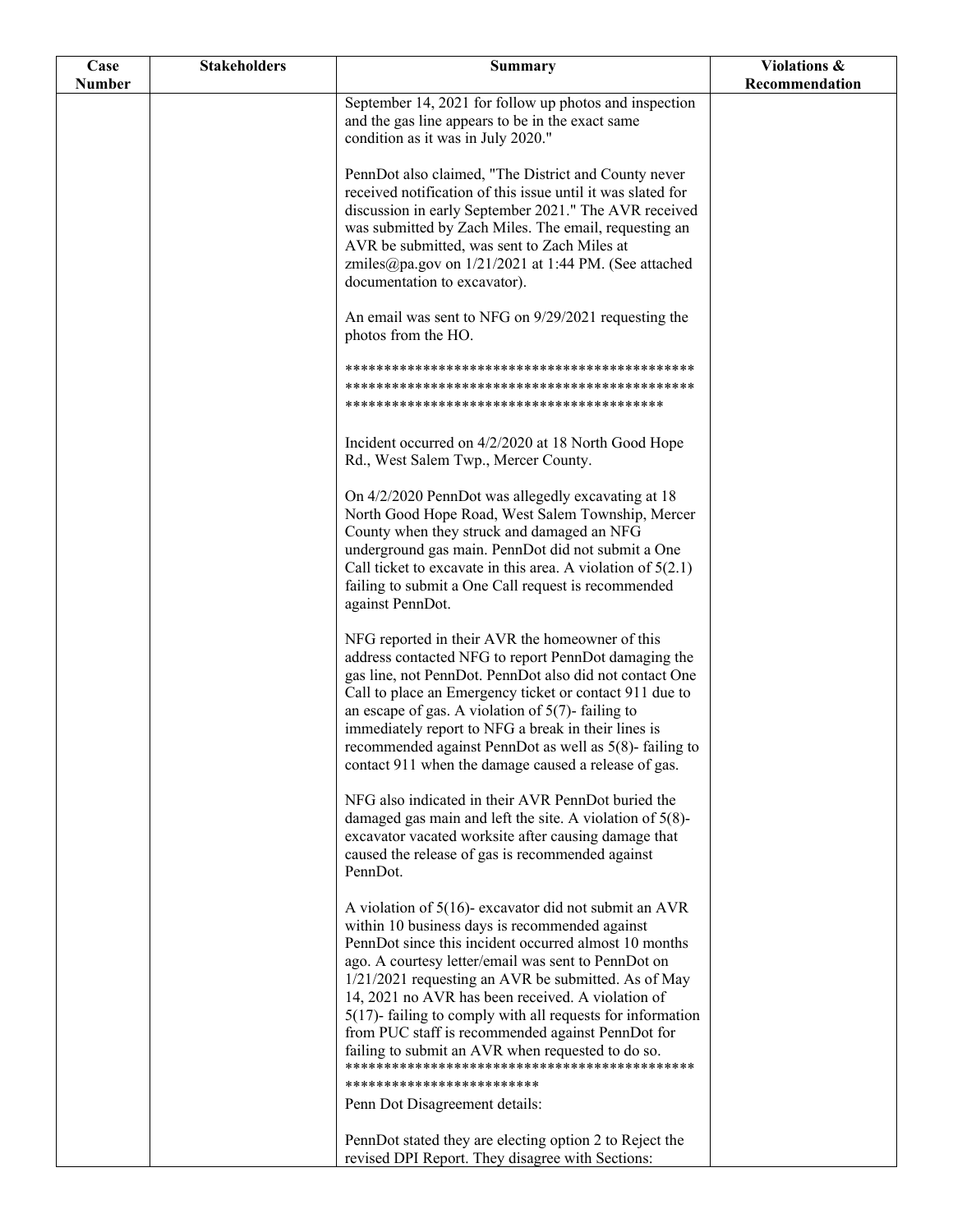| Case          | <b>Stakeholders</b> | <b>Summary</b>                                                                                                                                                                                                                                                                                                                                                                                                                                                                                                                                                                                                                                                                                                                                                                                                                                                                                                                                                                                                                                                                                                                                                                                                                                                                                                                                                                 | Violations &   |
|---------------|---------------------|--------------------------------------------------------------------------------------------------------------------------------------------------------------------------------------------------------------------------------------------------------------------------------------------------------------------------------------------------------------------------------------------------------------------------------------------------------------------------------------------------------------------------------------------------------------------------------------------------------------------------------------------------------------------------------------------------------------------------------------------------------------------------------------------------------------------------------------------------------------------------------------------------------------------------------------------------------------------------------------------------------------------------------------------------------------------------------------------------------------------------------------------------------------------------------------------------------------------------------------------------------------------------------------------------------------------------------------------------------------------------------|----------------|
| <b>Number</b> |                     |                                                                                                                                                                                                                                                                                                                                                                                                                                                                                                                                                                                                                                                                                                                                                                                                                                                                                                                                                                                                                                                                                                                                                                                                                                                                                                                                                                                | Recommendation |
|               |                     | Section $5(2.1)$<br>PennDOT was performing minor routine maintenance<br>activities of clearing a ditch line that had become filled<br>with sediment. The AVR indicated we normally contact<br>PA One Call but because this was early in COVID<br>response, we didnot. PennDOT will call PA One Call in<br>an abundance of caution on normal excavation activities<br>covered by routine maintenance exceptions. This<br>notification is recommended in suspect areas of facilities<br>within our ROW not necessaryor required by Title 50<br>when performing minor routine maintenance activities.                                                                                                                                                                                                                                                                                                                                                                                                                                                                                                                                                                                                                                                                                                                                                                             |                |
|               |                     | Section $5(7)$<br>PennDOT stated in the AVR, PennDOT was unaware of<br>any line strike and was unaware of any break, dent or<br>groves in the line. The photographs of the site provided<br>by we assume the property owner as part of the facility<br>owner's AVR were taken at some point several days to<br>weeks after the ditching activity was performed. This is<br>evident by the noted significant erosion, gravel,<br>angulated erosion of the ground around the pipe and lack<br>of any marks in the soil of any mechanical excavation<br>that had occurred. Gravel, and washed-out soil is all that<br>remains around the now exposed utility. The crew<br>performing this work was unaware any gas lines were<br>present. The only evidence PennDOT caused this<br>damage is from the property owner contacting the<br>facility owner several weeks after the incident. This line<br>could have been damaged years prior through farming<br>and once the sediment was removed and water started to<br>erode the tail ditch, the previously damaged line was<br>exposed. Addressed in $5(8)$ the facility owner has not to<br>date of the PennDOT AVR performed any type of repair<br>to this facility indicating the line was either never<br>reviewed by the facility owner, abandoned or not<br>damaged in a way necessary for the facility owner to<br>repair. |                |
|               |                     | Section $5(8)$<br>PennDOT has stated our crews were unaware of any line<br>strike that had occurred. The facility owner AVR stated<br>the property owner noted PennDOT "leaving the scene<br>quickly after hitting the line" This same property owner<br>also contacted PennDOT the following day indicating<br>the crew had not secured the gate containing the cows in<br>the field and the cows got out of the area causing the<br>property owner to retrieve them. The photograph<br>provided by PennDOT AVR shows the work performed<br>was inside of a wire fenced field, PennDOT accessed the<br>tail ditch by receiving permission and entering the field<br>to perform the necessary work on per the ditch and<br>drainage easement laws. If the property owner had<br>witnessed PennDOT leaving the site immediately after<br>striking the line, would they not also witness the open<br>gate allowing their cows to leave the property?<br>PennDOT also provided in the AVR there was no gas or<br>material escaping the pipe when crews left the<br>property. Photographs taken by PennDOT 9 months after<br>the initial AVR compared to the pictures the Facility                                                                                                                                                                                                 |                |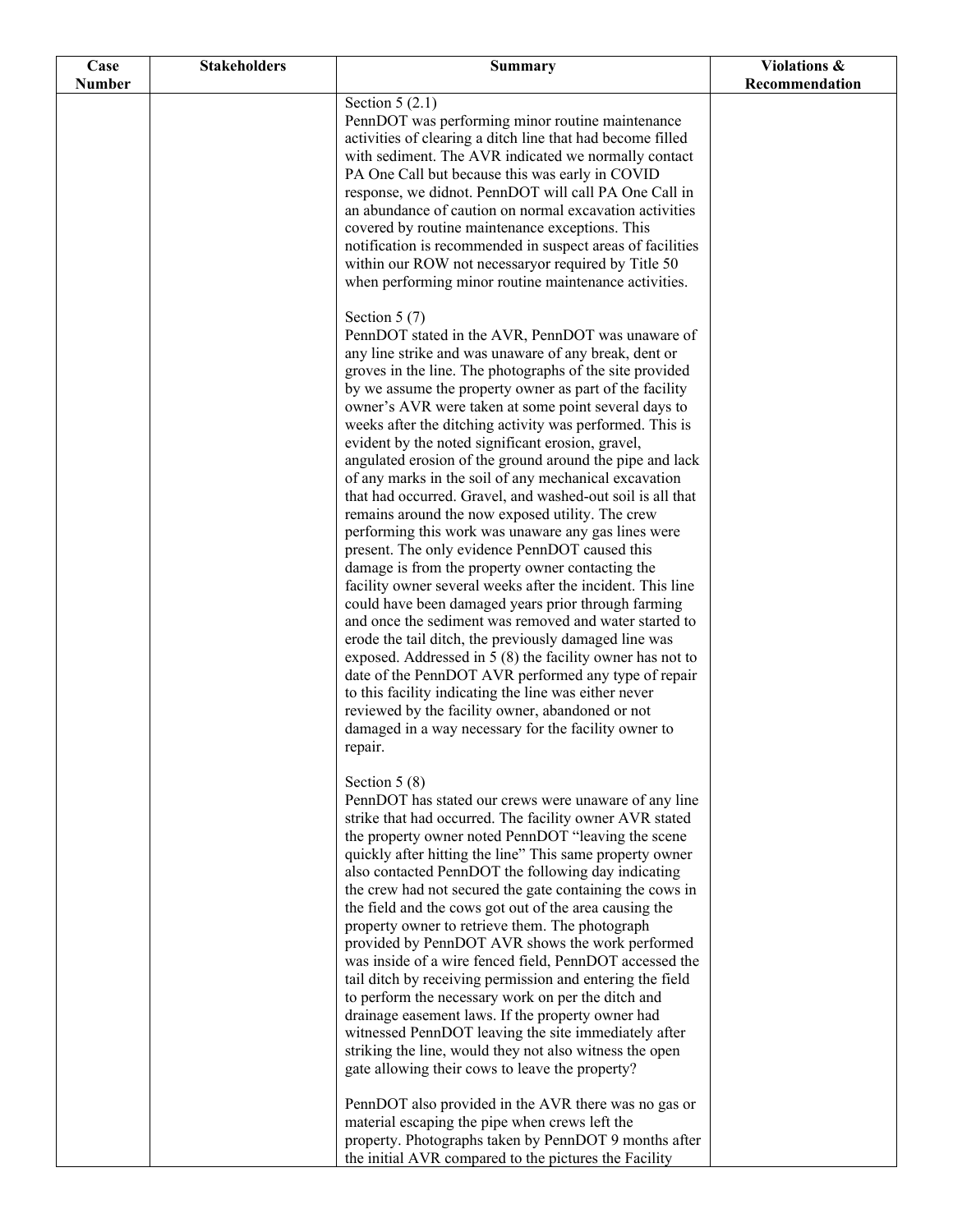| Case          | <b>Stakeholders</b>                                                                                                             | <b>Summary</b>                                                                                                                                                                                                                                                                                                                                                                                                                                                                                                                                                                                                                                                                                                                                                                                                                                                                                                                                                                                                                                                                                                                                                                                                                                                                                                                                                                                      | Violations &                                                                                                                                                                                             |
|---------------|---------------------------------------------------------------------------------------------------------------------------------|-----------------------------------------------------------------------------------------------------------------------------------------------------------------------------------------------------------------------------------------------------------------------------------------------------------------------------------------------------------------------------------------------------------------------------------------------------------------------------------------------------------------------------------------------------------------------------------------------------------------------------------------------------------------------------------------------------------------------------------------------------------------------------------------------------------------------------------------------------------------------------------------------------------------------------------------------------------------------------------------------------------------------------------------------------------------------------------------------------------------------------------------------------------------------------------------------------------------------------------------------------------------------------------------------------------------------------------------------------------------------------------------------------|----------------------------------------------------------------------------------------------------------------------------------------------------------------------------------------------------------|
| <b>Number</b> |                                                                                                                                 |                                                                                                                                                                                                                                                                                                                                                                                                                                                                                                                                                                                                                                                                                                                                                                                                                                                                                                                                                                                                                                                                                                                                                                                                                                                                                                                                                                                                     | Recommendation                                                                                                                                                                                           |
|               |                                                                                                                                 | owner provided in the AVR show the identical<br>disturbance to the gas line. The facility owner has done<br>no repair to this line indicating there must have been no<br>escape of gas from the line or the damage to the line is<br>not considered to be of any concern to service.<br>PennDOT fails to understand how this resulted in an<br>escape of gas or liquid that would endanger life, health<br>or property when no repairs to the pipe are evident.                                                                                                                                                                                                                                                                                                                                                                                                                                                                                                                                                                                                                                                                                                                                                                                                                                                                                                                                     |                                                                                                                                                                                                          |
|               |                                                                                                                                 | Section 5 (16), (17)<br>PennDOT was under COVID operations when the initial<br>request for an AVR was placed. The AVR was sent to<br>the Commonwealth Keystone Building where staff were<br>only reporting to the office in a limited capacity. Several<br>other organizations and facility owners have indicated at<br>DPC meetings as well as have received relief from the<br>penalties for late AVR due to this time of difficulty<br>managing mail and minor routine clerical activities.<br>PennDOT did provide an AVR once this had been<br>brought to our attention when this came to the DPC<br>committee for review as a Discussion Case. Because<br>PennDOT was unaware any line strike had occurred, we<br>were not anticipating the need to submit an AVR. The<br>initial Facility Owner AVR was also placed several<br>weeks after the work occurred. PennDOT questions the-<br>delay in submitting an AVR for this incident by the<br>Facility Owner. PennDOT is requesting the same level<br>of leniency for the delayed AVR as other PA One Call<br>members have received at prior DPC meetings. We did<br>indicate in our AVR we do not believe we impacted this<br>line during our operations.                                                                                                                                                                                   |                                                                                                                                                                                                          |
| 14610         | <b>Facility Owner:</b><br><b>CENTURYLINK</b><br>Contractor/Excavator:<br>Borough of Chambersburg<br><b>Other:</b> Summit Health | On 4/21/2020 8:00:00 AM at 404 MARTINA DR.<br>CHAMBERSBURG BORO, FRANKLIN 4/13/2022<br>DPC voted to Keep the violation for Wellspan and<br>remove the penalty. One Call verified that Wellspan has<br>updated their information with them.<br>Wellspan (formerly Summit Health) disagrees stating<br>that SUH Has never had underground facilities anywhere<br>near this location, we have never identified anything in<br>PA1Call for that area so we should never have been<br>alerted.<br>There has been a change in responsibility here at Summit<br>Health with our merger with Wellspan Health systems of<br>York pa. We have been working over the past few years<br>mapping, acknowledging and identifying all of our<br>underground facilities. Our goal is to get this to a 100%<br>accurate mapping and notification. Since this date we<br>have setup a team of staff to check and double check<br>notification from Pa1call and to validate how accurate<br>our mapping is for notifications. As you can image this<br>is a task that is new to a lot of us here at<br>Wellspan (formerly Summit Health)<br>We at Wellspan have also contracted the help of GPRS<br>and our fiber installation contractor to further identify,<br>map and<br>document all of our buried fiber we are responsible for. I<br>assure you we are doing everything we can to prevent<br>further occurrences | <b>Borough of</b><br>Chambersburg: \$500.00<br>Section 5(13) 1st Offense<br>\$250.00<br>Section 5(20) 1st Offense<br>\$250.00<br><b>Summit Health: \$0.00</b><br>Section $2(5)(v)$ 1st Offense<br>\$0.00 |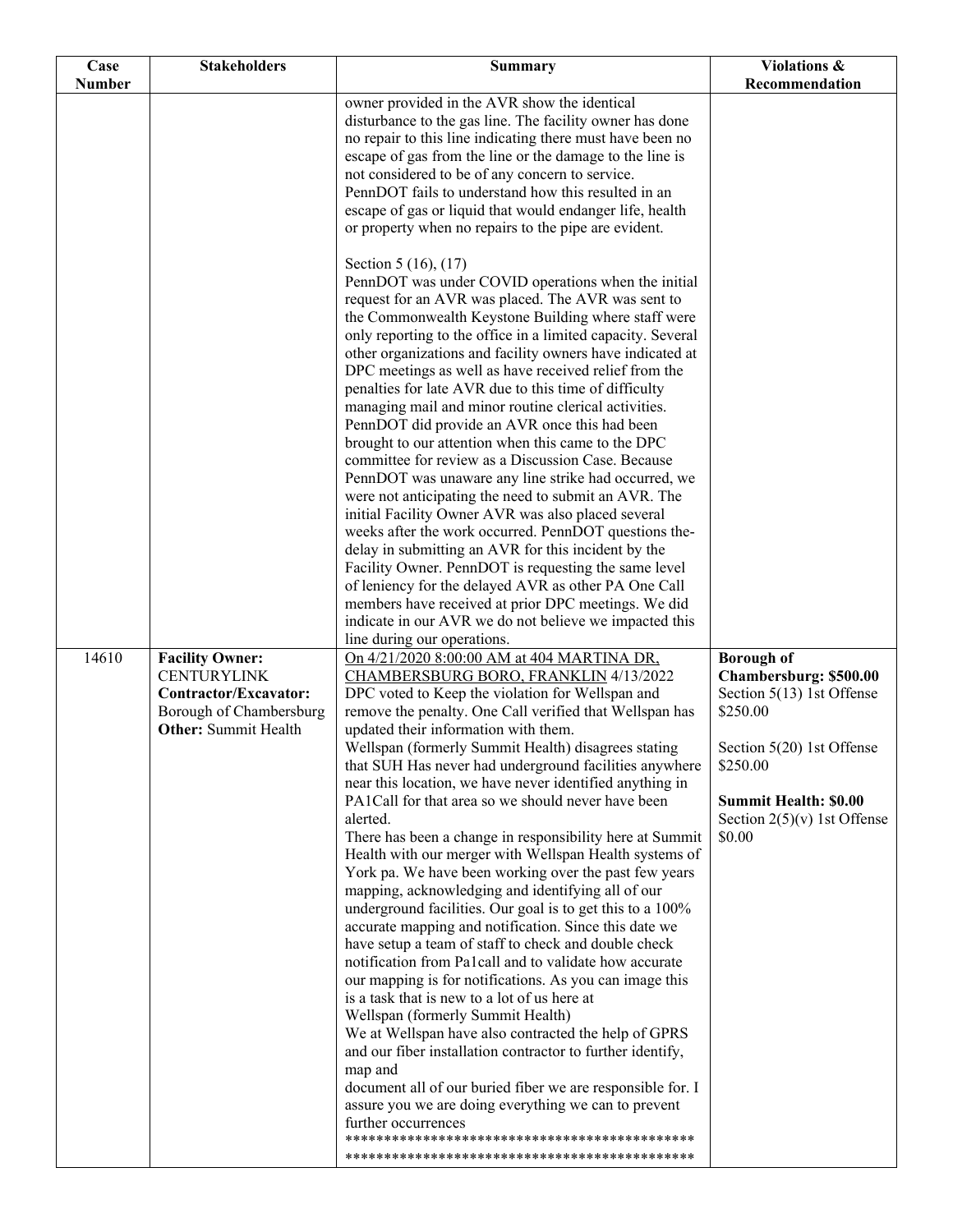| Case          | <b>Stakeholders</b> | <b>Summary</b>                                                                                                  | Violations &   |
|---------------|---------------------|-----------------------------------------------------------------------------------------------------------------|----------------|
| <b>Number</b> |                     |                                                                                                                 | Recommendation |
|               |                     |                                                                                                                 |                |
|               |                     | *******                                                                                                         |                |
|               |                     | At the DPC meeting held on 9/14/2021, the DPC                                                                   |                |
|               |                     | determined to ensure the violations of $5(13)$ and $5(20)$                                                      |                |
|               |                     | were recommended against The Borough of                                                                         |                |
|               |                     | Chambersburg as well as the volition of $2(5)(v)$ against                                                       |                |
|               |                     | Summit Health.                                                                                                  |                |
|               |                     | On 4/21/2020 it was reported the Borough of                                                                     |                |
|               |                     | Chambersburg was digging outside of the scope of their                                                          |                |
|               |                     | One Call Ticket #20201050961 at 404 Martina Drive,                                                              |                |
|               |                     | Chambersburg Borough, Franklin County and struck and                                                            |                |
|               |                     | damaged an underground Centurylink 100 pr telephone                                                             |                |
|               |                     | cable. Centurylink sent USIC to investigate the incident                                                        |                |
|               |                     | and USIC determined the Borough of Chambersburg<br>was digging outside of the scope of their ticket. A          |                |
|               |                     | violation of $5(13)$ is recommended against the Borough                                                         |                |
|               |                     | of Chambersburg for working outside the scope of their                                                          |                |
|               |                     | One Call Ticket.                                                                                                |                |
|               |                     |                                                                                                                 |                |
|               |                     | In the AVR provided by the Borough of Chambersburg,                                                             |                |
|               |                     | they indicated the excavation would encompass the<br>street, sidewalk, public property, and private property    |                |
|               |                     | but failed to indicate whether the digging would occur                                                          |                |
|               |                     | on the right or left side of the property but would be                                                          |                |
|               |                     | marked in white. The Borough also stated they were the                                                          |                |
|               |                     | only entity who responded to their One Call Ticket and                                                          |                |
|               |                     | there were no locator markings in the area of their<br>intended excavation area. A violation of $5(20)$ is      |                |
|               |                     | recommended against the Borough of Chambersburg for                                                             |                |
|               |                     | failing to call One Call to request a remark if they were                                                       |                |
|               |                     | the only stakeholder that responded to their One Call                                                           |                |
|               |                     | Ticket and they did not notice locator markings in the                                                          |                |
|               |                     | area of their excavation but saw markings across the<br>driveway.                                               |                |
|               |                     |                                                                                                                 |                |
|               |                     | Pictures were provided by both stakeholders.                                                                    |                |
|               |                     | Centurylink included photos which showed an area                                                                |                |
|               |                     | marked in white in the front of the house and front yard                                                        |                |
|               |                     | at 404 Martina Drive where there were locator markings<br>from numerous facilities, and additional photos which |                |
|               |                     | included these markings in reference to the excavation                                                          |                |
|               |                     | area where the damage occurred. It clearly shows the                                                            |                |
|               |                     | markings were on the opposite side of the driveway, and                                                         |                |
|               |                     | the white excavator markings were directly behind the                                                           |                |
|               |                     | front yard of the house listed at 404 Martina Drive. This                                                       |                |
|               |                     | was also confirmed by looking at an aerial view from<br>Google Earth.                                           |                |
|               |                     |                                                                                                                 |                |
|               |                     | A violation of $2(5)(v)$ is recommended for Summit                                                              |                |
|               |                     | Health for failing to respond to routine ticket 50961.                                                          |                |
|               |                     | Wellspan detailed notes:                                                                                        |                |
|               |                     | In response to the Administrative Penalty Invoice                                                               |                |
|               |                     | 014610-003326.                                                                                                  |                |
|               |                     | According to Case $#014610$ Line strike in                                                                      |                |
|               |                     | Chambersburg Boro. Franklin county on April 21, 2020                                                            |                |
|               |                     | near 404 Martina Dr.                                                                                            |                |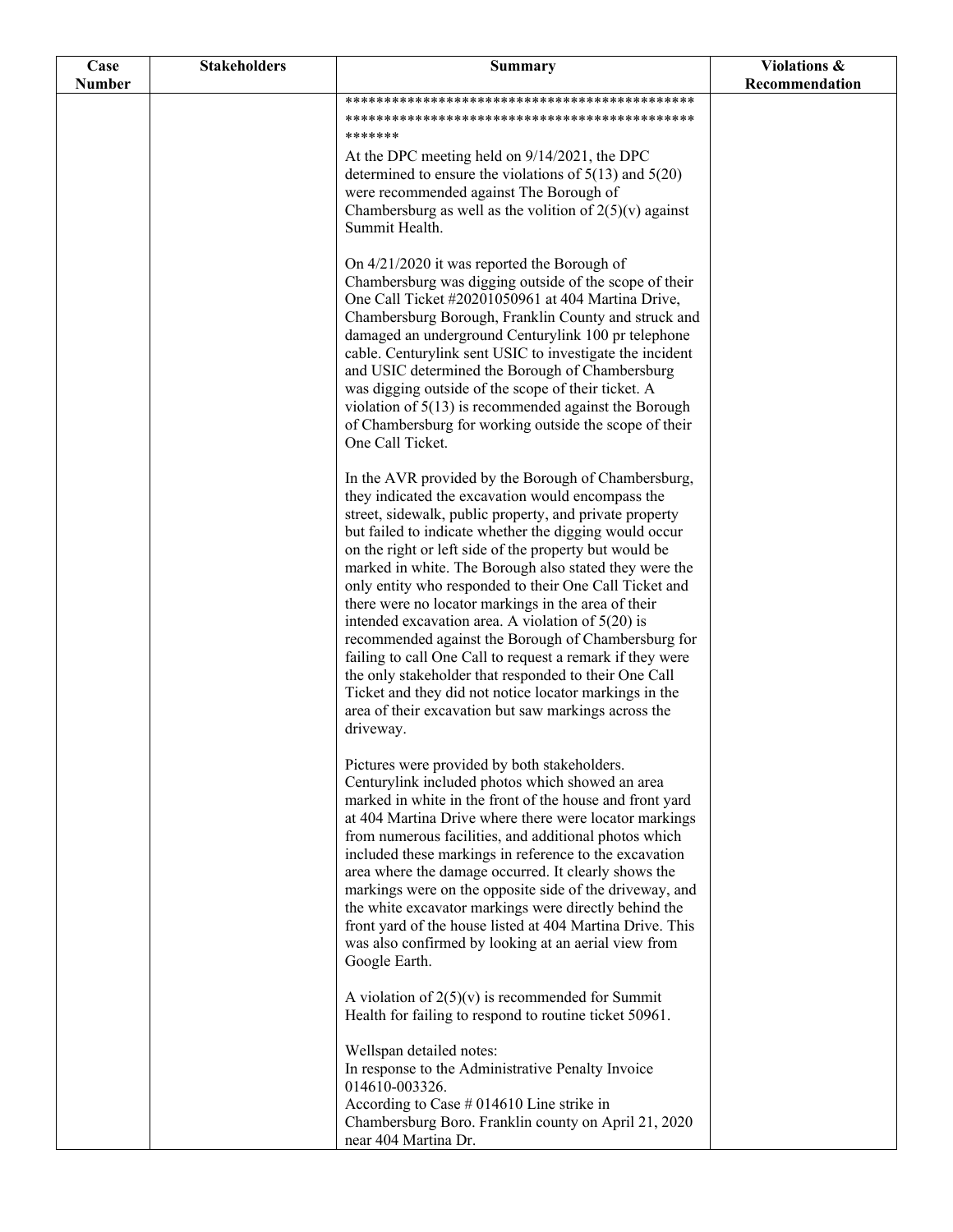| Case          | <b>Stakeholders</b>                               | <b>Summary</b>                                                                                                     | Violations &                                        |
|---------------|---------------------------------------------------|--------------------------------------------------------------------------------------------------------------------|-----------------------------------------------------|
| <b>Number</b> |                                                   | As I've stated in previous email SUH Has never had                                                                 | Recommendation                                      |
|               |                                                   | underground facilities anywhere near this location, we                                                             |                                                     |
|               |                                                   | have never                                                                                                         |                                                     |
|               |                                                   | identified anything in PA1Call for that area so we should                                                          |                                                     |
|               |                                                   | never have been alerted.<br>The only buried fiber we have even remotely close to the                               |                                                     |
|               |                                                   | area of south of Chambersburg 404 Martina Dr is                                                                    |                                                     |
|               |                                                   | already in                                                                                                         |                                                     |
|               |                                                   | member mapping and that is on Orchard Drive. So I feel                                                             |                                                     |
|               |                                                   | that we should not have even been notified of and work                                                             |                                                     |
|               |                                                   | on or<br>near Martina Drive.                                                                                       |                                                     |
|               |                                                   | I sincerely apologize for our missed acknowledgement                                                               |                                                     |
|               |                                                   | of these alerts. I'll explain briefly the cause for not                                                            |                                                     |
|               |                                                   | understanding                                                                                                      |                                                     |
|               |                                                   | our role or missing this notification. The reason was due                                                          |                                                     |
|               |                                                   | to change in responsibility here at Summit Health with                                                             |                                                     |
|               |                                                   | our<br>merger with Wellspan Health systems of York pa. We                                                          |                                                     |
|               |                                                   | have been working over the past few years mapping,                                                                 |                                                     |
|               |                                                   | acknowledging and identifying all of our underground                                                               |                                                     |
|               |                                                   | facilities. Our goal is to get this to a 100% accurate                                                             |                                                     |
|               |                                                   | mapping and<br>notification. Since this date we have setup a team of staff                                         |                                                     |
|               |                                                   | to check and double check notification from Pa1call and                                                            |                                                     |
|               |                                                   | to                                                                                                                 |                                                     |
|               |                                                   | validate how accurate our mapping is for notifications.                                                            |                                                     |
|               |                                                   | As you can image this is a task that is new to a lot of us                                                         |                                                     |
|               |                                                   | here at<br>Wellspan (formerly Summit Health).                                                                      |                                                     |
|               |                                                   | We at Wellspan have also contracted the help of GPRS                                                               |                                                     |
|               |                                                   | and our fiber installation contractor to further identify,                                                         |                                                     |
|               |                                                   | map and                                                                                                            |                                                     |
|               |                                                   | document all of our buried fiber we are responsible for.<br>I hope is some way I can participate in any meeting to |                                                     |
|               |                                                   | speak to our defense so we can rectify these penalties                                                             |                                                     |
|               |                                                   | from the                                                                                                           |                                                     |
|               |                                                   | past and assure you we are doing everything we can to                                                              |                                                     |
| 14414         |                                                   | prevent further occurrences                                                                                        |                                                     |
|               | <b>Facility Owner: Greater</b><br>Johnstown Water | On 4/21/2020 11:00:00 AM at Louisa Place,<br>FERNDALE BORO, CAMBRIA On 4/12/2022 DPC                               | <b>Greater Johnstown</b><br><b>Water Authority:</b> |
|               | Authority                                         | voted to accept the recommendations of the DPI and to                                                              | \$500.00                                            |
|               | Contractor/Excavator:                             | add education.                                                                                                     | Section $2(5)(i)$ 1st Offense                       |
|               | D&M Contracting                                   |                                                                                                                    | \$500.00                                            |
|               | <b>Project Owner: Peoples</b><br>Gas Company LLC  | 3/09/2022 Greater Johnstown Area Water Authority was<br>not mailed a system notification. A notification was       | <b>Ferndale Borough: \$0.00</b>                     |
|               | Designer: EADS Group                              | generated and Case 14414 will be presented before the                                                              | Section 2(4) 1st Offense                            |
|               | Designer: Peoples Gas                             | Damage Prevention Committee on 4/12/2022 for the                                                                   | \$0.00                                              |
|               | Company LLC                                       | benefit of Greater Johnstown Area Water Authority to                                                               |                                                     |
|               | <b>Other: Ferndale Borough</b>                    | join discussion for this case.                                                                                     |                                                     |
|               |                                                   | Incident occurred on 4/21/2020 on Louisa Place,                                                                    |                                                     |
|               |                                                   | Ferndale Borough, Cambria County.                                                                                  |                                                     |
|               |                                                   |                                                                                                                    |                                                     |
|               |                                                   | On $4/21/2020$ D & M Contracting was working for<br>Peoples Gas installing a new gas main on Louisa Place,         |                                                     |
|               |                                                   | Ferndale Borough, Cambria County when they struck                                                                  |                                                     |
|               |                                                   | and damaged an allegedly mismarked 1" water service                                                                |                                                     |
|               |                                                   | line owned by Johnstown Water Authority.                                                                           |                                                     |
|               |                                                   |                                                                                                                    |                                                     |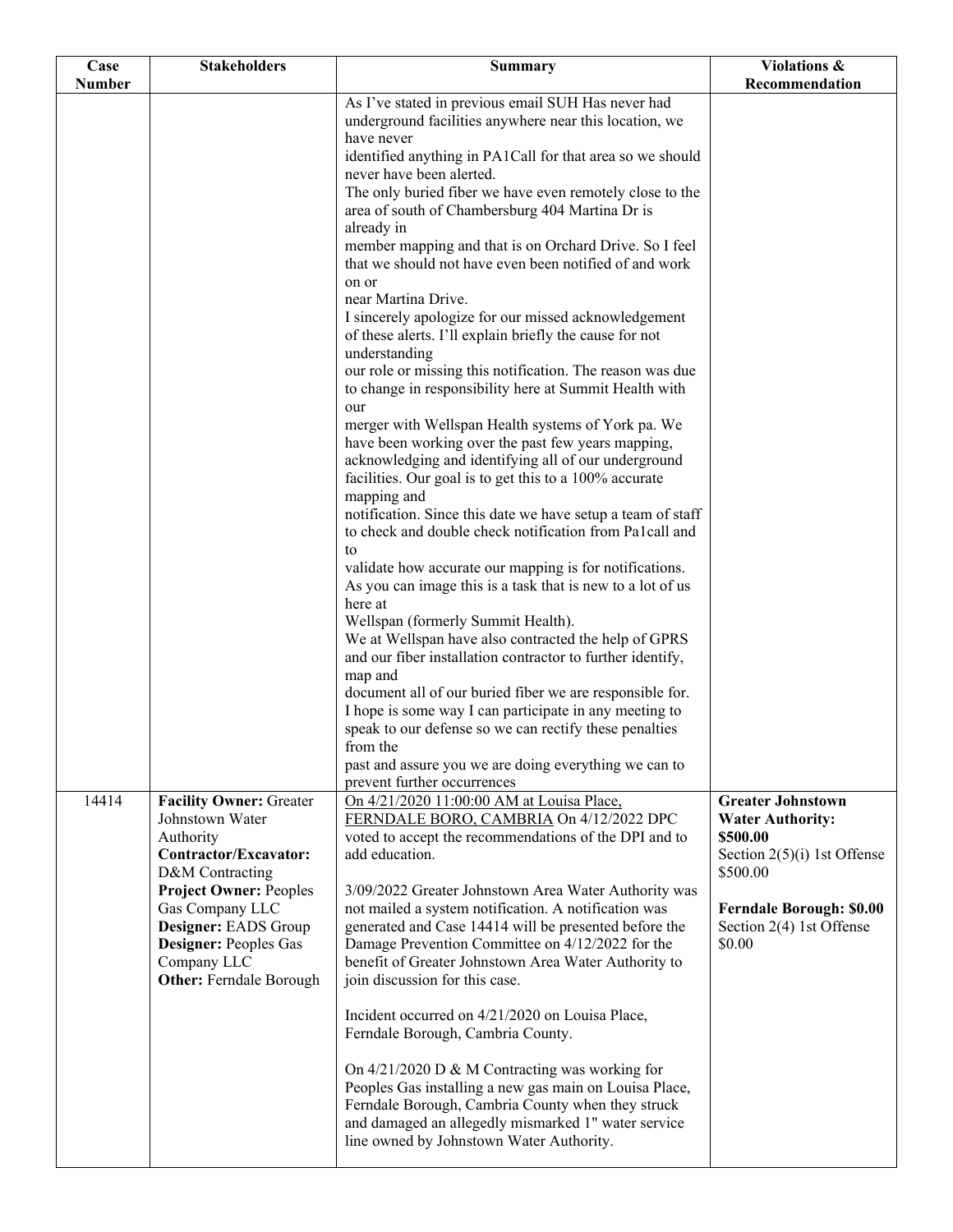| Case<br><b>Number</b> | <b>Stakeholders</b>                                                                                            | Summary                                                                                                                                                                                                                                                                                                                                                                                                                                                                                                                                                  | Violations &<br>Recommendation                                                       |
|-----------------------|----------------------------------------------------------------------------------------------------------------|----------------------------------------------------------------------------------------------------------------------------------------------------------------------------------------------------------------------------------------------------------------------------------------------------------------------------------------------------------------------------------------------------------------------------------------------------------------------------------------------------------------------------------------------------------|--------------------------------------------------------------------------------------|
|                       |                                                                                                                | *On 4/1/2020 D&M contracting submitted One Call<br>notification #20200921722 requesting the locator's of<br>the are mark between Clay Street to Summit Ave.<br>Although the One Call notification stated the extent of<br>the notification was 1400 feet x 2 feet, but the<br>measurement taken between the two intersections is                                                                                                                                                                                                                         |                                                                                      |
|                       |                                                                                                                | approximately 750 feet.<br>D&M Contracting stated the line that was struck was 23<br>inches off the locator's markings and the service line,<br>which was struck, was in their new trench. Pictures were<br>provided and a "Hit Kit" was used to demonstrate the<br>location of the markings in comparison to the line hit.<br>The line was more than 18" off the locator's markings. A<br>violation of of $2(5)(i)$ - failing to locate lines within 18<br>inches horizontally of the outside wall is recommended<br>against Johnstown Water Authority. |                                                                                      |
|                       |                                                                                                                | Johnstown Water Authority admitted to marking outside<br>of the tolerance zone in their AVR and claimed the<br>markings were 2 feet off from the actual location of the<br>service line.                                                                                                                                                                                                                                                                                                                                                                 |                                                                                      |
|                       |                                                                                                                | A Final Design One Call ticket, #20200270750, was<br>placed by Peoples Gas on 1/27/2020 for entities to<br>respond by 2/10/2020. Ferndale Borough did respond to<br>the notification, but responded on 2/11/2020 at 2:31 PM.<br>A recommendation of $2(4)$ - failing to respond to<br>Designer's request within 10 business days is<br>recommended against Ferndale Borough. In lieu of the<br>administrative penalty, recommendation has been<br>recommended.                                                                                           |                                                                                      |
|                       |                                                                                                                | **********************                                                                                                                                                                                                                                                                                                                                                                                                                                                                                                                                   |                                                                                      |
|                       |                                                                                                                | Ferndale Borough is in violation of the following<br>Section(s) of Act 50- 2(4)-failing to respond to a<br>Designer's request for information within 10 business<br>days. 1st offense- education- Ferndale Borough<br>responded late to the One Call notification at 2:31 PM<br>on 2/11/2020.                                                                                                                                                                                                                                                            |                                                                                      |
|                       |                                                                                                                | Greater Johnstown Water Authority is in violation of the<br>following Section(s) of Act 50- $2(5)(i)$ - failing to mark<br>line within 18 inches horizontally of the outside wall of<br>the line.                                                                                                                                                                                                                                                                                                                                                        |                                                                                      |
| 14629                 | <b>Facility Owner:</b><br>Columbia Gas of PA -<br>South                                                        | On 5/7/2020 11:45:00 AM at 70 GORLEY LN, NORTH<br>UNION TWP, FAYETTE On 4/12/2022 DPC voted to<br>remove the penalty and violation to Columbia Gas. They                                                                                                                                                                                                                                                                                                                                                                                                 | <b>Columbia Gas of PA -</b><br><b>South: \$0.00</b>                                  |
|                       | Contractor/Excavator:<br>D&M Contracting Inc<br><b>Project Owner:</b><br>PENNSYLVANIA<br><b>AMERICAN WATER</b> | also voted to keep the violations and penalties to North<br>Union Township Municipal Svcs.<br>Columbia Gas is rejecting all violations and penalties in<br>this case. Information and documentation about the                                                                                                                                                                                                                                                                                                                                            | <b>PENNSYLVANIA</b><br><b>AMERICAN WATER:</b><br>\$2,500.00<br>Section $2(5)(v)$ 3rd |
|                       | <b>Other: NORTH UNION</b><br><b>TOWNSHIP</b><br>MUNICIPAL SVCS                                                 | technological issues they were having is attached.<br>Violation $2(5)(v)$ - The locator was in constant contact<br>with Tom, the contact for D&M Contracting. Rejecting                                                                                                                                                                                                                                                                                                                                                                                  | Offense \$1,500.00<br>Section $2(5)(viii)$ 2nd                                       |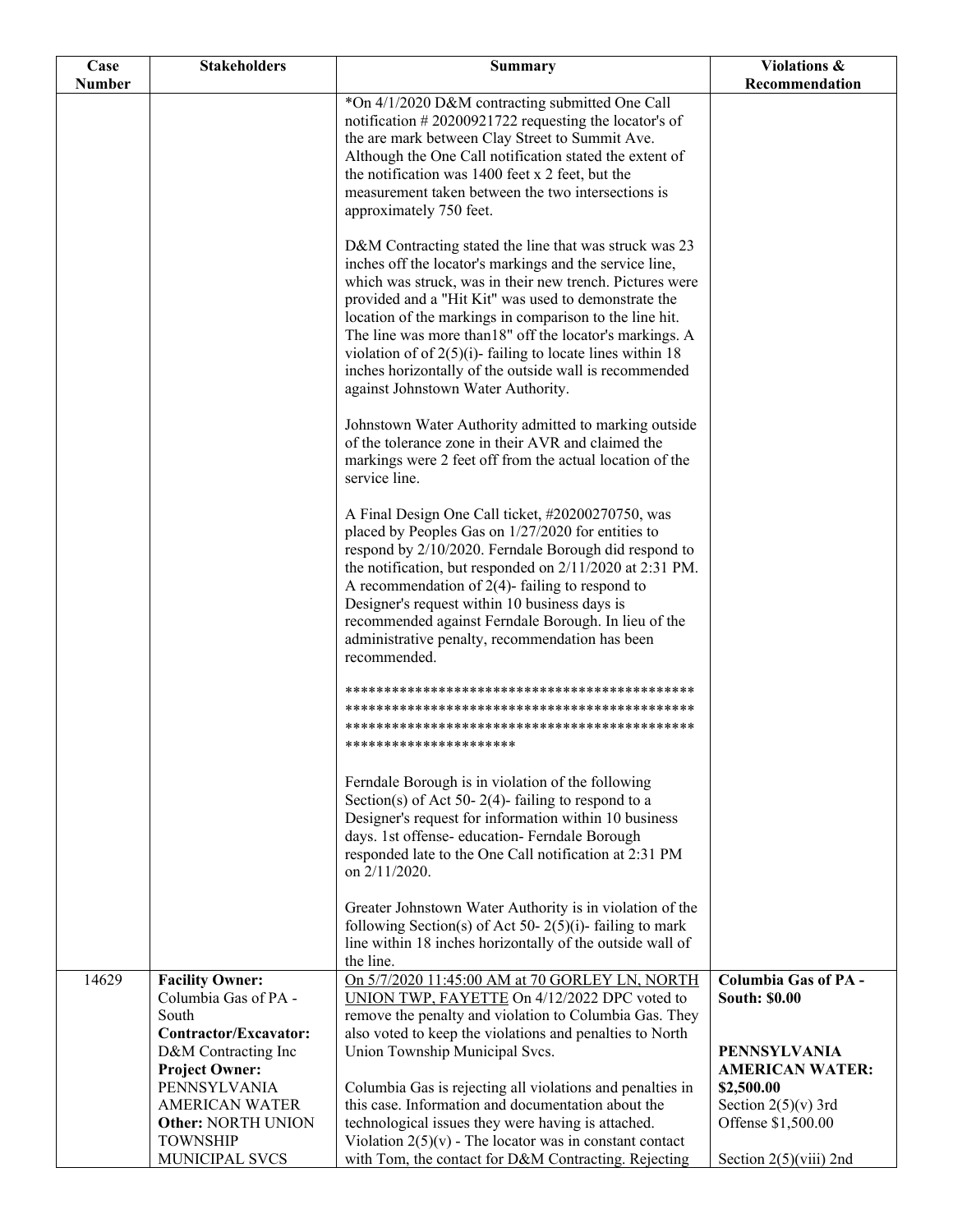| Case          | <b>Stakeholders</b>                                                      | <b>Summary</b>                                                                                                                                                                                                                                                                                                                                                                                                                                                                                                                                                                                                                                                                                                                                                                                                                                                                                                                                                                                                                                                                                                                                                                                                                                                                                                                                                                                                                                                                                                                                                                                                                                                                                                                                                                                                                                                                                                                                                                                                                                                                                                                                         | Violations &                                                                                                                                 |
|---------------|--------------------------------------------------------------------------|--------------------------------------------------------------------------------------------------------------------------------------------------------------------------------------------------------------------------------------------------------------------------------------------------------------------------------------------------------------------------------------------------------------------------------------------------------------------------------------------------------------------------------------------------------------------------------------------------------------------------------------------------------------------------------------------------------------------------------------------------------------------------------------------------------------------------------------------------------------------------------------------------------------------------------------------------------------------------------------------------------------------------------------------------------------------------------------------------------------------------------------------------------------------------------------------------------------------------------------------------------------------------------------------------------------------------------------------------------------------------------------------------------------------------------------------------------------------------------------------------------------------------------------------------------------------------------------------------------------------------------------------------------------------------------------------------------------------------------------------------------------------------------------------------------------------------------------------------------------------------------------------------------------------------------------------------------------------------------------------------------------------------------------------------------------------------------------------------------------------------------------------------------|----------------------------------------------------------------------------------------------------------------------------------------------|
| <b>Number</b> |                                                                          |                                                                                                                                                                                                                                                                                                                                                                                                                                                                                                                                                                                                                                                                                                                                                                                                                                                                                                                                                                                                                                                                                                                                                                                                                                                                                                                                                                                                                                                                                                                                                                                                                                                                                                                                                                                                                                                                                                                                                                                                                                                                                                                                                        | Recommendation                                                                                                                               |
|               | <b>AUTH</b><br><b>Other:</b> Verizon PA<br><b>Other:</b> West Penn Power | also violations $2(5)(vi)$ and $2(5)(i.1)$ pictures are<br>included with faint locate markings. A snip of the email<br>is included where the Enterprise employees stated they<br>observed D&M employees removing markings when<br>they arrived at the location. No more pictures were<br>submitted.                                                                                                                                                                                                                                                                                                                                                                                                                                                                                                                                                                                                                                                                                                                                                                                                                                                                                                                                                                                                                                                                                                                                                                                                                                                                                                                                                                                                                                                                                                                                                                                                                                                                                                                                                                                                                                                    | Offense \$1,000.00<br><b>NORTH UNION</b><br><b>TOWNSHIP</b><br><b>MUNICIPAL SVCS</b><br><b>AUTH: \$0.00</b><br>Section $2(5)(v)$ 1st Offense |
|               |                                                                          | NUTMSA is rejecting the DPI report and requesting to<br>present it's case to the DPC.                                                                                                                                                                                                                                                                                                                                                                                                                                                                                                                                                                                                                                                                                                                                                                                                                                                                                                                                                                                                                                                                                                                                                                                                                                                                                                                                                                                                                                                                                                                                                                                                                                                                                                                                                                                                                                                                                                                                                                                                                                                                  | \$0.00                                                                                                                                       |
|               |                                                                          | $\sim$ On 10/21/2021 Columbia provided documentation to<br>remove their penalty of $2(5)(v)$ as well as noted the<br>violation of $2(5)(vi)$ - failing to follow the Common<br>Ground Alliance Best Practices for Temporary Marking<br>set forth in ANSI standard Z535.1 is recommended                                                                                                                                                                                                                                                                                                                                                                                                                                                                                                                                                                                                                                                                                                                                                                                                                                                                                                                                                                                                                                                                                                                                                                                                                                                                                                                                                                                                                                                                                                                                                                                                                                                                                                                                                                                                                                                                | <b>Verizon PA: \$1,000.00</b><br>Section $2(5)(viii)$ 2nd<br>Offense \$1,000.00<br><b>West Penn Power:</b><br>\$500.00                       |
|               |                                                                          | against Columbia Gas. Pictures provided by D&M<br>Castelli showed CGA best practices not followed for<br>temporary markings was a duplicate. Both violations<br>have been removed.<br>**North Union sent documentation that 2 additional<br>employees obtained accounts through PA 1 Call in 2019<br>to avoid having a late incident. This incident occurred<br>during the early stages of the Covid shutdown and the<br>employees didn't have the app on their phones. This has<br>been remedied and 3 employees now receive<br>notifications directly to their phones. DPS has agreed to<br>uphold the violation and education but has agreed to<br>lower the penalty to a warning because the township has<br>been proactive to prevent future events and at the time of<br>the incident they were dealing with unprecedented<br>complications due to the pandemic.<br>Incident occurred on 5/7/2020 at 70 Gorley Lane, North<br>Union Township, Fayette County.<br>PA American Water hired D&M Castelli to replace the<br>water main in North Union Township, Fayette County in<br>April of 2020.<br>A Complex Project conference call meeting was held on<br>3/27/2020 at 7:00 AM. Responses were due in KARL on<br>$3/26/2020$ . All entities were required to attend the<br>meeting unless a clear response could be determined<br>from the scope of the work starting on National Pike to<br>Philly Street to Woodstock to Hopwood with offshot on<br>Monday Alley. The CP Project ticket notes indicated<br>Hopwood Coolspring Road may be delayed due to State<br>roadwork. The only entity in attendance, according to<br>the sign-in sheet, was Columbia Gas. A violation of<br>$2(5)$ (viii)- failing to participate in preconstruction<br>meetings for a complex project is recommended for<br>Verizon for not responding to the ticket until 4/25/2020,<br>for West Penn Power for responding "Insufficient<br>Information, and for PA American for responding "Will<br>Attend Meeting" on 3/30/2020 after KARL marked them<br>"No response" on 3/27/2020. All tickets, according to<br>the meeting notes, were to be standard tickets. | Section $2(5)(viii)$ 1st<br>Offense \$500.00                                                                                                 |
|               |                                                                          |                                                                                                                                                                                                                                                                                                                                                                                                                                                                                                                                                                                                                                                                                                                                                                                                                                                                                                                                                                                                                                                                                                                                                                                                                                                                                                                                                                                                                                                                                                                                                                                                                                                                                                                                                                                                                                                                                                                                                                                                                                                                                                                                                        |                                                                                                                                              |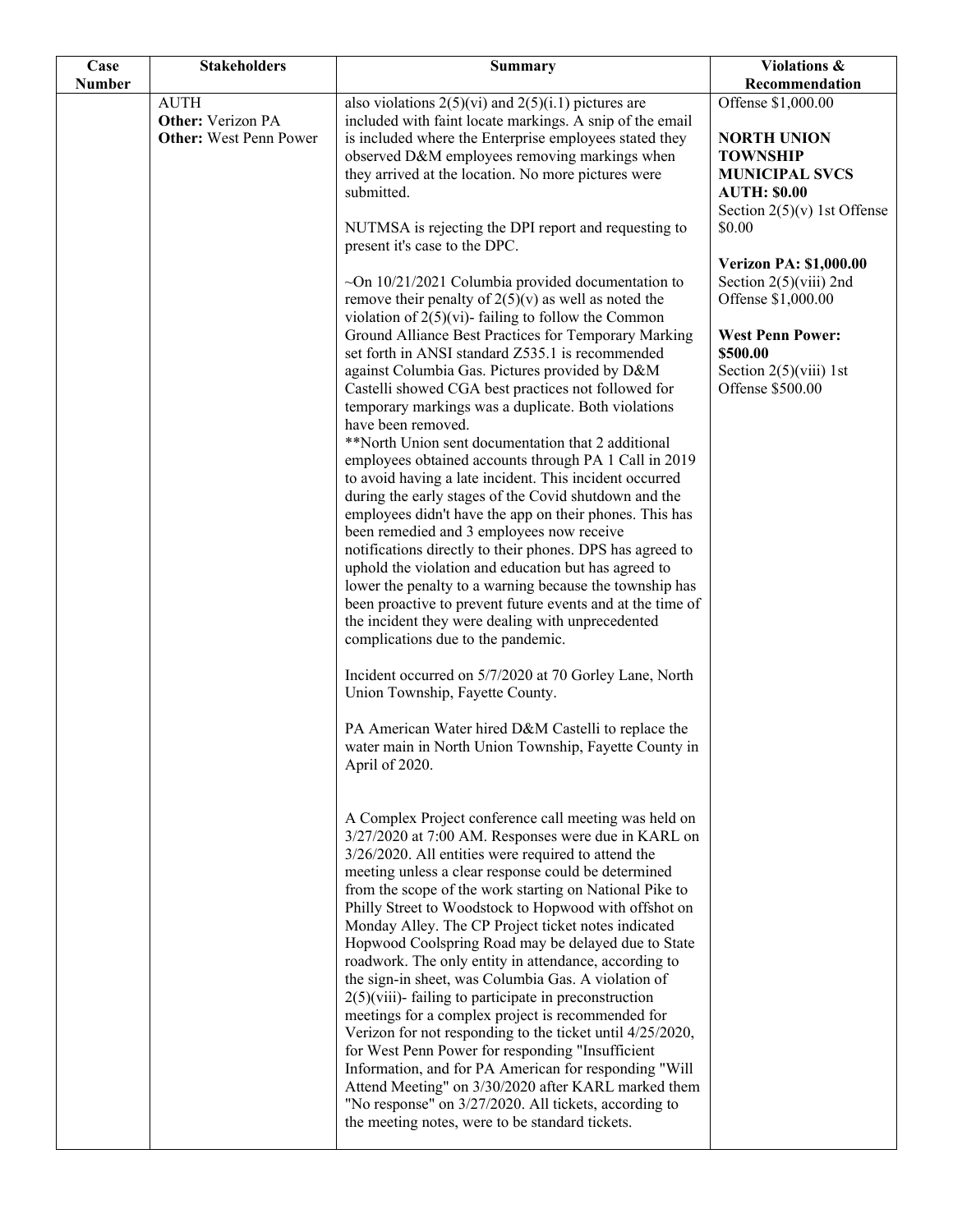| Case          | <b>Stakeholders</b> | <b>Summary</b>                                                                                                     | Violations &   |
|---------------|---------------------|--------------------------------------------------------------------------------------------------------------------|----------------|
| <b>Number</b> |                     |                                                                                                                    | Recommendation |
|               |                     | New Routine Ticket #20201080625 was placed on                                                                      |                |
|               |                     | 4/17/2020 at 9:24 AM by D&M Contracting Inc with a<br>response due date of 4/21/2020 for excavation to begin       |                |
|               |                     | on $4/22/2020$ at 7:00 AM. A violation of $2(5)(v)$ - failing                                                      |                |
|               |                     | to respond to a routine ticket is being recommended                                                                |                |
|               |                     | against PA American Water because they never finalized                                                             |                |
|               |                     | a response in the KARL system and responded with                                                                   |                |
|               |                     | "Conflict-DCTF". A violation of $2(5)(v)$ - failing to                                                             |                |
|               |                     | respond to a routine ticket within the required amount of                                                          |                |
|               |                     | time is being recommended against North Union<br>Township Municipal SVCS Authority for not responding              |                |
|               |                     | until 4/22/2020, Education is recommended in lieu of the                                                           |                |
|               |                     | monetary penalty, and Columbia Gas for not responding                                                              |                |
|               |                     | until 4/22/2020 as "Conflict-DCTF" and then on                                                                     |                |
|               |                     | 5/5/2020 as "Field Marked.                                                                                         |                |
|               |                     | Columbia Gas stated in their AVR, "D&M Contracting                                                                 |                |
|               |                     | hit a 1" plastic medium pressure gas service to 70                                                                 |                |
|               |                     | Gorleys Lane. The damager stated that he uncovered a                                                               |                |
|               |                     | 1" plastic gas service that he assumed was the live                                                                |                |
|               |                     | service and resumed to dig with the mechanized                                                                     |                |
|               |                     | equipment inside the tolerance zone. This equipment hit                                                            |                |
|               |                     | the live gas service causing it to be torn in half."<br>Columbia Gas indicated the gas service to 70 Gorley        |                |
|               |                     | Lane was accurately marked and provided pictures. No                                                               |                |
|               |                     | pictures were provided showing the marked service line.                                                            |                |
|               |                     | A violation of $2(5)(vi)$ - failing to follow the Common                                                           |                |
|               |                     | Ground Alliance Best Practices for Temporary Marking                                                               |                |
|               |                     | set forth in ANSI standard Z535.1 is recommended                                                                   |                |
|               |                     | against Columbia Gas. Pictures provided by D&M<br>Castelli showed CGA best practices not followed for              |                |
|               |                     | temporary markings as the line was not marked stating                                                              |                |
|               |                     | the line was 1 inch, nor plastic, as the assumed CGA                                                               |                |
|               |                     | marking which does not need to be marked is 2 inches.                                                              |                |
|               |                     | The One Call damage ticket stated, "Crew struck an                                                                 |                |
|               |                     | unmarked Columbia gas line. There was a previous One                                                               |                |
|               |                     | Call on the street that was marked. However; there were                                                            |                |
|               |                     | old marks that were resprayed from a different One Call.<br>Caller stated the markings were very old and faded and |                |
|               |                     | the particular line that was struck was one of the services                                                        |                |
|               |                     | that was not freshly remarked".                                                                                    |                |
|               |                     | D&M Castelli Development submitted an AVR stating,                                                                 |                |
|               |                     | "The entire Road had existing Yellow Marks from a                                                                  |                |
|               |                     | previous Project from an older One Call from another                                                               |                |
|               |                     | Contractor. Locator remarked Old Marks and failed to                                                               |                |
|               |                     | Mark Service Line that was hit. After the hit was made a                                                           |                |
|               |                     | faint mark could be seen in the road if you looked hard                                                            |                |
|               |                     | enough. The Mainline had a Straight Mark present on<br>other side of the street with no Service Tee indicated. All |                |
|               |                     | other Services were refreshed and clear to see. With                                                               |                |
|               |                     | Flags at the house side Curb." A violation of $2(5)(i.1)$ -                                                        |                |
|               |                     | failing to identify the location of an actually known                                                              |                |
|               |                     | facility's point of connection to its facilities is                                                                |                |
|               |                     | recommended against Columbia Gas.                                                                                  |                |
|               |                     | PA American Water, the Project Owner, did not provide                                                              |                |
|               |                     | pictures but indicated, "Locator remarked yellow marks                                                             |                |
|               |                     | from previous One Call with another contractor but                                                                 |                |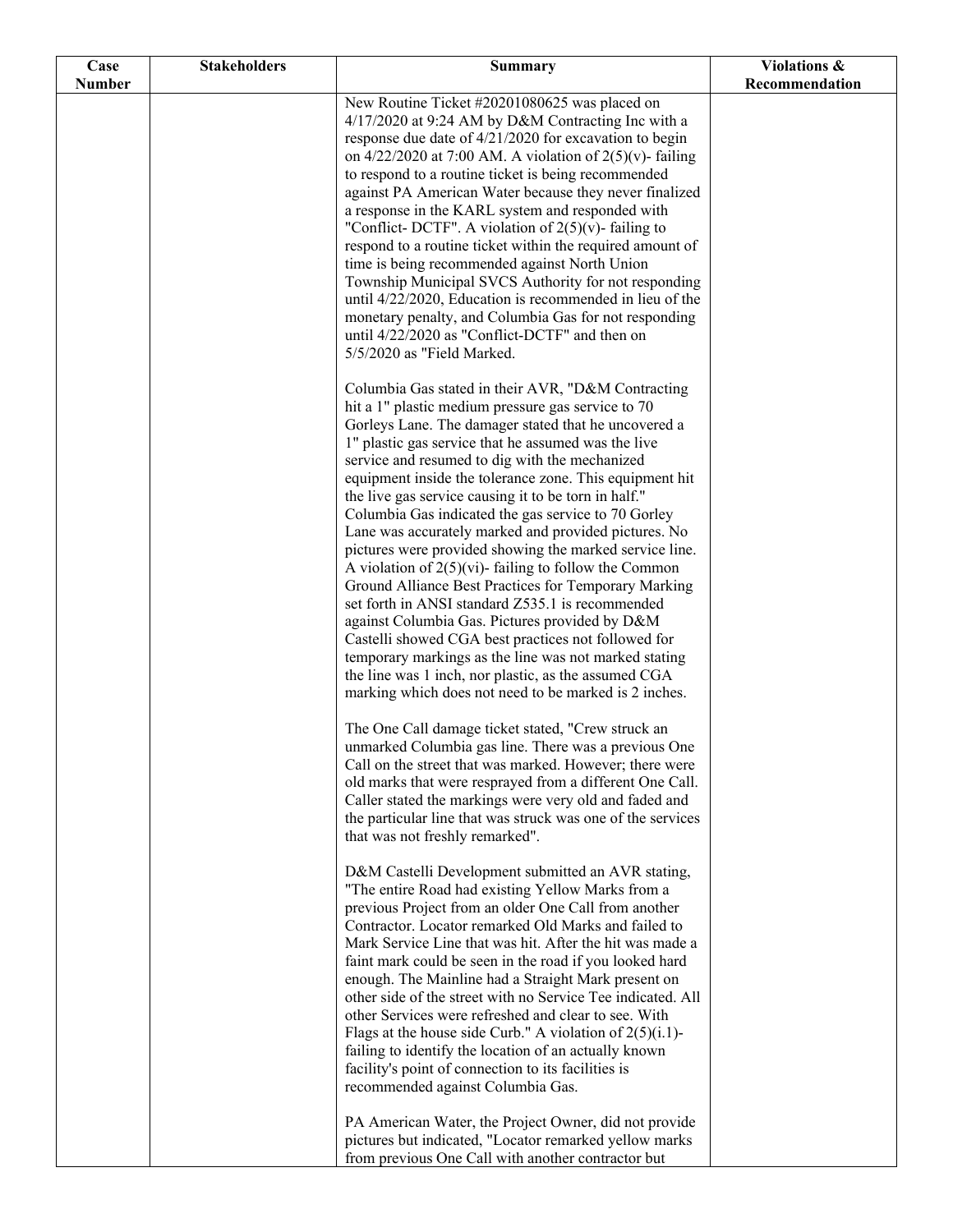| Case          | <b>Stakeholders</b>                                                                                                                            | <b>Summary</b>                                                                                                                                                                                                                                                                                                                                                                                                                                                                                                                                                                                                                                                                                                                                                                                                                                                                                                                                                                                                                                                                                                                                                     | Violations &                                                                                                                                                                                                                                                                           |
|---------------|------------------------------------------------------------------------------------------------------------------------------------------------|--------------------------------------------------------------------------------------------------------------------------------------------------------------------------------------------------------------------------------------------------------------------------------------------------------------------------------------------------------------------------------------------------------------------------------------------------------------------------------------------------------------------------------------------------------------------------------------------------------------------------------------------------------------------------------------------------------------------------------------------------------------------------------------------------------------------------------------------------------------------------------------------------------------------------------------------------------------------------------------------------------------------------------------------------------------------------------------------------------------------------------------------------------------------|----------------------------------------------------------------------------------------------------------------------------------------------------------------------------------------------------------------------------------------------------------------------------------------|
| <b>Number</b> |                                                                                                                                                |                                                                                                                                                                                                                                                                                                                                                                                                                                                                                                                                                                                                                                                                                                                                                                                                                                                                                                                                                                                                                                                                                                                                                                    | Recommendation                                                                                                                                                                                                                                                                         |
|               |                                                                                                                                                | failed to mark the line that was hit. The main line had a<br>straight mark present on the other side of the street with<br>no service tee indicated."                                                                                                                                                                                                                                                                                                                                                                                                                                                                                                                                                                                                                                                                                                                                                                                                                                                                                                                                                                                                              |                                                                                                                                                                                                                                                                                        |
|               |                                                                                                                                                | Violations:                                                                                                                                                                                                                                                                                                                                                                                                                                                                                                                                                                                                                                                                                                                                                                                                                                                                                                                                                                                                                                                                                                                                                        |                                                                                                                                                                                                                                                                                        |
|               |                                                                                                                                                | *A violation of 2(5)(viii)- failing to participate in<br>preconstruction meetings for a complex project is<br>recommended for Verizon, West Penn Power, PA<br>American Water.<br>*A violation of $2(5)(v)$ - failing to respond to a routine<br>ticket is being recommended against PA American<br>Water.<br>*A violation of $2(5)(v)$ - failing to respond to a routine<br>ticket within the required amount of time is being<br>recommended against North Union Township Municipal<br>Authority and Columbia Gas.<br>*A violation of 4(2)-failing to request the line and<br>facility information prescribed by section $2(4)$ from the<br>One Call System not less than ten nor more than ninety<br>business days before final design is to be completed<br>against PA American Water.<br>*A violation of $2(5)(vi)$ - failing to to follow the<br>Common Ground Alliance Best Practices for Temporary<br>Marking set forth in ANSI standard Z535.1 against<br>Columbia Gas.<br>*A violation of $2(5)(i.1)$ - failing to identify the location<br>of an actually known facility's point of connection to its<br>facilities is recommended against Columbia Gas. |                                                                                                                                                                                                                                                                                        |
| 15741         | <b>Facility Owner:</b><br>Philadelphia Gas Works<br>Contractor/Excavator:<br>PETRONGOLO<br><b>CONTRACTORS INC</b><br><b>Project Owner: PWD</b> | On 5/11/2020 10:00:00 AM at VIOLA ST,<br>PHILADELPHIA CITY, PHILADELPHIA Petrongolo<br>disputes all penalties. No reasons or added information<br>were supplied during the dispute.<br>*****************************<br>Incident occurred on 5/11/2020 on Viola St.,<br>Philadelphia<br>Philadelphia Gas Works (PGW) has reported that<br>Petrongolo Contractors Inc. pulled their service tee on<br>May 11, 2020 while doing water and sewer work for the<br>Philadelphia Water Department (PWD).<br>On September 9, 2020, DPI Andrade-Locke sent emails<br>to PWD and Petrongolo asking for AVRs. To date,<br>neither PWD nor Petrongolo has responded or filed an                                                                                                                                                                                                                                                                                                                                                                                                                                                                                               | <b>PETRONGOLO</b><br><b>CONTRACTORS INC:</b><br>\$2,000.00<br>Section 5(4) 1st Offense<br>\$500.00<br>Section 5(8) 1st Offense<br>\$1,000.00<br>Section 5(16) 1st Offense<br>\$250.00<br>Section 5(17) 1st Offense<br>\$250.00<br><b>PWD: \$250.00</b><br>Section $6.1(7)$ 1st Offense |
|               |                                                                                                                                                | AVR. They did enter a dispute after receiving a notice<br>that was sent to the same address as the AVR request.<br>DPI Andrade Locke also sent an email to PGW asking if<br>there was a gas leak, was 911 called, and how they were<br>informed of the damage. PGW confirmed that there was<br>a gas leak and state that they don't know if 911 was<br>called because they were informed when a customer<br>called to report a small of gas, so I it appears that 911<br>was not called since no first responder contacted PGW<br>and PGW's team discovered the leak during<br>investigation, so Petrongolo did not contact PGW<br>directly, nor did they file an emergency One Call Ticket<br>with PA One Call to report this damage.                                                                                                                                                                                                                                                                                                                                                                                                                             | \$250.00                                                                                                                                                                                                                                                                               |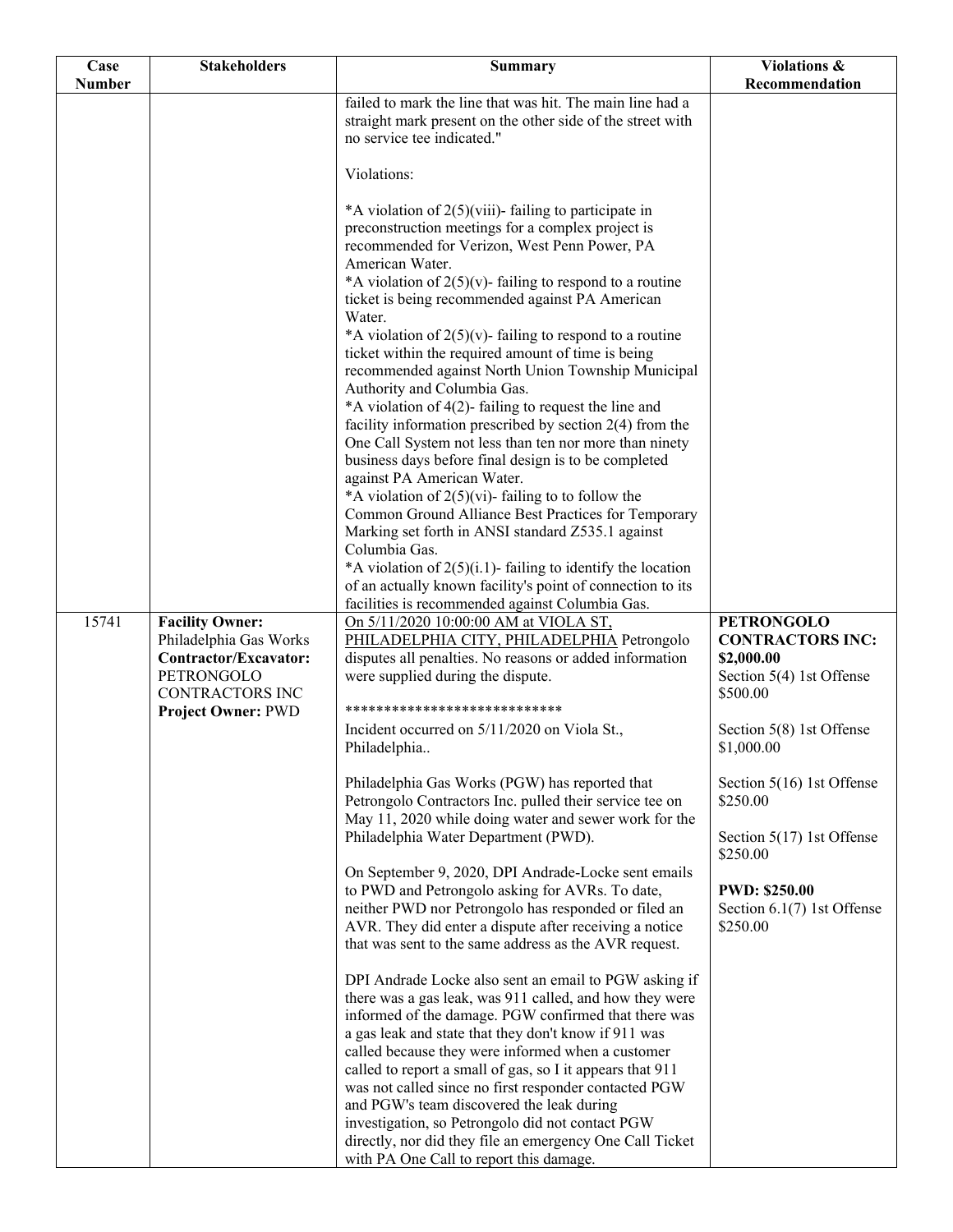| Case          | <b>Stakeholders</b>                                                               | <b>Summary</b>                                                                                                                                                                                                                                                                                                                                                                                                                                                                                                                                                                                                                                                                                                                                                                                                                                                                                                                                                                                                                                                                                                                                                                                                                                                                                                                                                                                                                                                                                                                                                                                                                                                                                                        | Violations &                                                                                                    |
|---------------|-----------------------------------------------------------------------------------|-----------------------------------------------------------------------------------------------------------------------------------------------------------------------------------------------------------------------------------------------------------------------------------------------------------------------------------------------------------------------------------------------------------------------------------------------------------------------------------------------------------------------------------------------------------------------------------------------------------------------------------------------------------------------------------------------------------------------------------------------------------------------------------------------------------------------------------------------------------------------------------------------------------------------------------------------------------------------------------------------------------------------------------------------------------------------------------------------------------------------------------------------------------------------------------------------------------------------------------------------------------------------------------------------------------------------------------------------------------------------------------------------------------------------------------------------------------------------------------------------------------------------------------------------------------------------------------------------------------------------------------------------------------------------------------------------------------------------|-----------------------------------------------------------------------------------------------------------------|
| <b>Number</b> |                                                                                   |                                                                                                                                                                                                                                                                                                                                                                                                                                                                                                                                                                                                                                                                                                                                                                                                                                                                                                                                                                                                                                                                                                                                                                                                                                                                                                                                                                                                                                                                                                                                                                                                                                                                                                                       | Recommendation                                                                                                  |
|               |                                                                                   | Petrongolo is cited for striking a line within the tolerance<br>zone per PGW's testimony, failing to call 911 when there<br>was an escape of gas, failure to notify the facility owner,<br>leaving the scene, failure to submit an AVR<br>Philadelphia Water Department is cited for failing to<br>submit an AVR within 10 business days of being<br>informed that their excavator had struck a line, and<br>failure to respond to requests for information. Education<br>is mandatory.                                                                                                                                                                                                                                                                                                                                                                                                                                                                                                                                                                                                                                                                                                                                                                                                                                                                                                                                                                                                                                                                                                                                                                                                                               |                                                                                                                 |
| 15242         | <b>Facility Owner:</b>                                                            | On 5/27/2020 12:00:00 PM at GREYSTONE DR.                                                                                                                                                                                                                                                                                                                                                                                                                                                                                                                                                                                                                                                                                                                                                                                                                                                                                                                                                                                                                                                                                                                                                                                                                                                                                                                                                                                                                                                                                                                                                                                                                                                                             | <b>PEOPLES GAS:</b>                                                                                             |
|               | PEOPLES GAS<br>Contractor/Excavator:<br>MICHAEL FACCHIANO<br>CONTRACTING          | PITTSBURGH CITY, ALLEGHENY On 4/12/2022 the<br>DPC voted to remove the violation and penalty to<br>Facchiano Contracting and to add education.                                                                                                                                                                                                                                                                                                                                                                                                                                                                                                                                                                                                                                                                                                                                                                                                                                                                                                                                                                                                                                                                                                                                                                                                                                                                                                                                                                                                                                                                                                                                                                        | \$1,000.00<br>Section $2(5)(i)$ 2nd<br>Offense \$1,000.00                                                       |
|               | <b>Project Owner:</b><br>PITTSBURGH WATER<br><b>AND SEWER</b><br><b>AUTHORITY</b> | Michael Facchiano Contracting Inc. disagrees with the<br>DPI findings and requests to have a discussion with the<br>Damage Prevention Committee.                                                                                                                                                                                                                                                                                                                                                                                                                                                                                                                                                                                                                                                                                                                                                                                                                                                                                                                                                                                                                                                                                                                                                                                                                                                                                                                                                                                                                                                                                                                                                                      | <b>MICHAEL</b><br><b>FACCHIANO</b><br><b>CONTRACTING: \$0.00</b>                                                |
|               | Designer: PITTSBURGH<br><b>WATER &amp; SEWER</b><br><b>AUTHORITY THE</b>          | They sent in a statement explaining that they did not<br>violate section $5(6)(i)$ by not planning our work to<br>minimize damage to an underground facility. They state<br>that on $5/27/2020$ , the excavation crew were digging a<br>5'deep X 3'wide excavation in the north bound direction<br>of Greystone Drive. The crew was excavating towards<br>the marked service line that crossed the trench north of<br>excavation. About 9' prior to reaching the marked<br>service line, the crew struck an unmarked natural gas<br>line. See picture 1.<br>Our project manager states that there was no contact<br>from Peoples Gas alerting him that there were any issues<br>with locating their lines. The One Call ticket<br>20201272959 does not make mention of any issues.<br>They also state that picture 2 shows the hard surface that<br>was not removed within the tolerance zone of the<br>marked lines Pictures are included.<br>Michael Facchiano Contracting Inc. states that the crew<br>followed all best practices to avoid damaging the visibly<br>marked natural gas service lines and were not aware of<br>any unlocatable lines.<br>$\sim$ Incident occurred on 5/27/2020 at Greystone Drive,<br>near Bunkerhill Street, Pittsburgh City, Allegheny<br>County.<br>PWSA submitted an AVR indicating the estimated cost<br>of the project was less than \$400,000.00 and SUE Level<br>C was utilized.<br>Michael Facchiano Contracting submitted an AVR<br>stating, "Excavator was digging a trench for a new water<br>line. While digging, the excavator damaged a gas service<br>line. The line was marked by locating the gas main and<br>marking perpendicular to the curb box. The line was | PITTSBURGH WATER<br><b>AND SEWER</b><br><b>AUTHORITY: \$750.00</b><br>Section $2(5)(v)$ 3rd offense<br>\$750.00 |
|               |                                                                                   | installed at an angle and the mark was off by about 9<br>feet." Peoples' AVR stated, "Michael Facchiano<br>Contracting was installing new water main and services<br>for PWSA on Greystone Dr. when they struck and<br>damaged a mis-marked 1" low pressure plastic service<br>line serving 1427 Greystone Dr." A violation of $2(5)(i)$ -                                                                                                                                                                                                                                                                                                                                                                                                                                                                                                                                                                                                                                                                                                                                                                                                                                                                                                                                                                                                                                                                                                                                                                                                                                                                                                                                                                            |                                                                                                                 |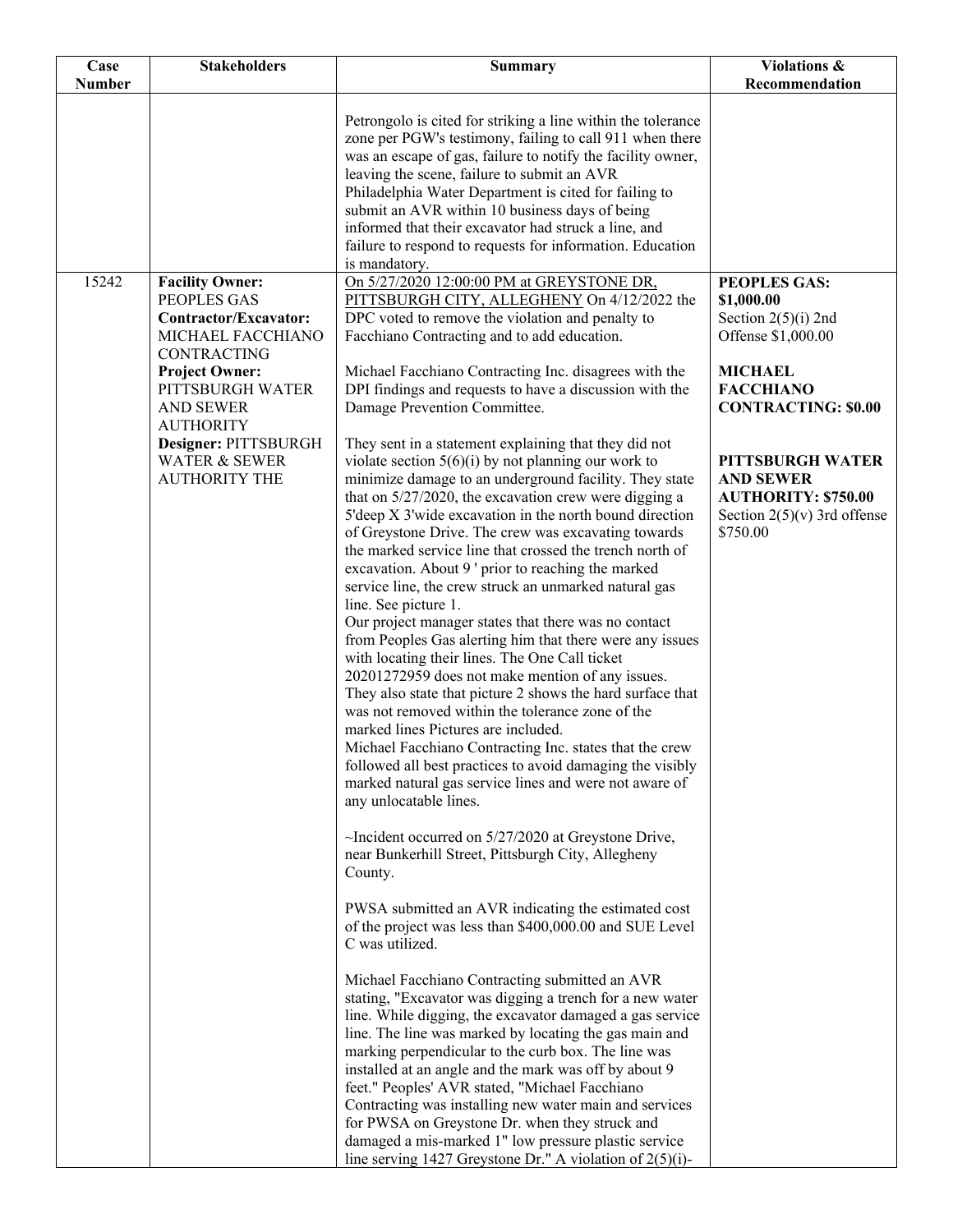| Case<br><b>Number</b> | <b>Stakeholders</b>                                                                                                                        | <b>Summary</b>                                                                                                                                                                                                                                                                                                                                                                                                                                                                                                                                                                                                                                                                                                                                                                                                                                                                                                         | Violations &<br>Recommendation                                                                                                                                     |
|-----------------------|--------------------------------------------------------------------------------------------------------------------------------------------|------------------------------------------------------------------------------------------------------------------------------------------------------------------------------------------------------------------------------------------------------------------------------------------------------------------------------------------------------------------------------------------------------------------------------------------------------------------------------------------------------------------------------------------------------------------------------------------------------------------------------------------------------------------------------------------------------------------------------------------------------------------------------------------------------------------------------------------------------------------------------------------------------------------------|--------------------------------------------------------------------------------------------------------------------------------------------------------------------|
|                       |                                                                                                                                            | failed to mark, stake, locate or otherwise provide the<br>position of the facility owner's underground lines at the<br>work site within eighteen inches horizontally from the<br>outside wall of such line in a manner so as to enable the<br>excavator, where appropriate, to employ prudent<br>techniques is recommended against Peoples Gas.                                                                                                                                                                                                                                                                                                                                                                                                                                                                                                                                                                        |                                                                                                                                                                    |
|                       |                                                                                                                                            | Peoples admitted in their AVR the line was mismarked,<br>but indicated, "Although the service line was mis-<br>marked, Peoples Gas tech notified Stephen Anderjack of<br>Facchiano before the work began of having 6 long<br>plastic services that were unlocateable due to no wire for<br>a direct connect locate. Peoples Gas tech also painted no<br>signal with the markings on the affected 6 long plastic<br>services. Peoples Gas feels that Facchiano should have<br>verified these 6 long services by test hole before digging<br>near them or dig prudently around the 6 long plastic<br>services." Photos were provided by Peoples proving the<br>line was not locatable. A violation of $5(6)(i)$ - failed to<br>plan the excavation or demolition work to avoid damage<br>to or minimize interference with a facility owner's<br>facilities in the construction area is recommended<br>against Facchiano. |                                                                                                                                                                    |
|                       |                                                                                                                                            | Ticket #20201272959- Response due date was<br>5/17/2020 for excavation to begin on 5/18/2020 at 7:00<br>AM. Pittsburgh Water and Sewer initially responded to<br>the ticket on 5/15/2020 with "Conflict-DCTF" and<br>cleared the ticket on 5/19/2020 at 17:23. A violation of<br>$2(5)(v)$ late-failed to respond to a One Call notification<br>within the required amount of time is recommended.                                                                                                                                                                                                                                                                                                                                                                                                                                                                                                                     |                                                                                                                                                                    |
|                       |                                                                                                                                            | Violations:<br>Peoples-<br>$2(5)(i)$ - failed to mark, stake, locate or otherwise provide<br>the position of the facility owner's underground lines at<br>the work site within eighteen inches horizontally from<br>the outside wall of such line in a manner so as to enable<br>the excavator, where appropriate, to employ prudent<br>techniques                                                                                                                                                                                                                                                                                                                                                                                                                                                                                                                                                                     |                                                                                                                                                                    |
|                       |                                                                                                                                            | Pittsburgh Water and Sewer-<br>$2(5)(v)$ late-failed to respond to a One Call notification<br>within the required amount of time<br>Michael Facchiano Contracting-                                                                                                                                                                                                                                                                                                                                                                                                                                                                                                                                                                                                                                                                                                                                                     |                                                                                                                                                                    |
|                       |                                                                                                                                            | $5(6)(i)$ - failed to plan the excavation or demolition work<br>to avoid damage to or minimize interference with a<br>facility owner's facilities in the construction area.                                                                                                                                                                                                                                                                                                                                                                                                                                                                                                                                                                                                                                                                                                                                            |                                                                                                                                                                    |
| 15585                 | <b>Facility Owner: PECO</b><br><b>ENERGY</b><br>Contractor/Excavator:<br><b>CREATIVE</b><br><b>CONSTRUCTION &amp;</b><br><b>DESIGN INC</b> | On 6/1/2020 11:00:00 AM at 520 E CENTRE AVE,<br>NEWTOWN BORO, BUCKS 4/12/22 DPC Meeting-<br>Creative Construction disputing penalties and violations,<br>was a No Show. The DPC accepted the DPI's<br>recommendations and added education.<br>**<br>Incident occurred on Monday, June 1, 2020, at 520 E.<br>Centre Avenue in Newtown Borough, Bucks County.                                                                                                                                                                                                                                                                                                                                                                                                                                                                                                                                                            | <b>CREATIVE</b><br><b>CONSTRUCTION &amp;</b><br><b>DESIGN INC: \$1,250.00</b><br>Section 5(2.1) 1st Offense<br>\$1,000.00<br>Section 5(16) 1st Offense<br>\$250.00 |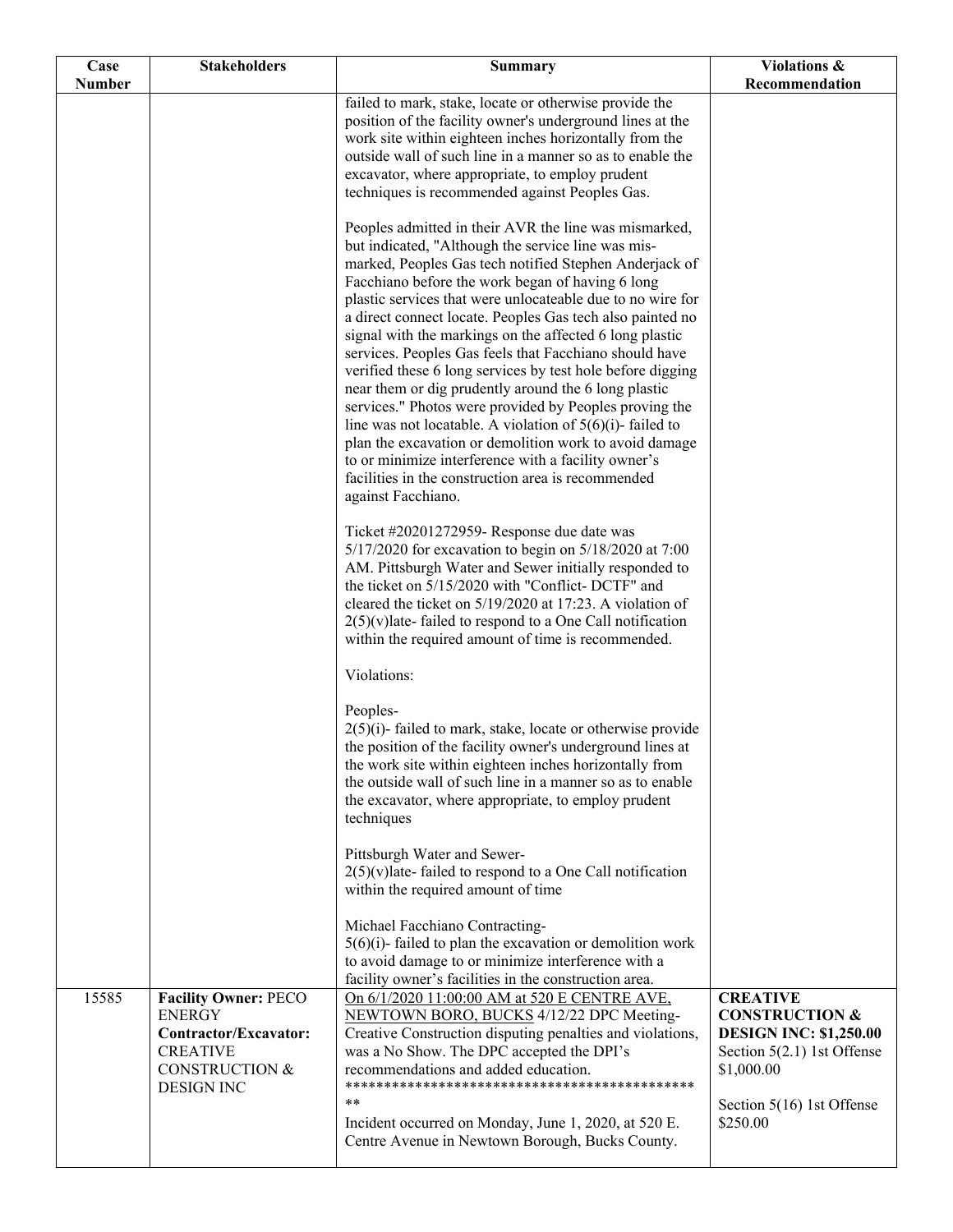| Case          | <b>Stakeholders</b>                                                                     | <b>Summary</b>                                                                                                                                                                                                                                                                                                                                                                                                                                                                                                   | Violations &                                                                                                      |
|---------------|-----------------------------------------------------------------------------------------|------------------------------------------------------------------------------------------------------------------------------------------------------------------------------------------------------------------------------------------------------------------------------------------------------------------------------------------------------------------------------------------------------------------------------------------------------------------------------------------------------------------|-------------------------------------------------------------------------------------------------------------------|
| <b>Number</b> |                                                                                         | PECO stated that Creative Construction & Design Inc.                                                                                                                                                                                                                                                                                                                                                                                                                                                             | Recommendation                                                                                                    |
|               |                                                                                         | (C.C. & D.) did not call in a New Excavation ticket.<br>PECO explained that C.C. & D. was excavating a trench<br>across the property of 520 E. Centre Avenue toward 524<br>E. Centre Avenue for new utilities, when they hit a gas<br>service line at 520 E. Centre Avenue. PECO called in a<br>New Excavation Emergency ticket, 20201532146, to<br>repair the damaged gas line.<br>PECO did not provide pictures.                                                                                               |                                                                                                                   |
|               |                                                                                         | On Monday, January 4, 2021, an email was sent to C.C.<br>& D. requesting an Alleged Violation Report (AVR).<br>C.C. & D. did not respond to the email and there was no<br>AVR was submitted.                                                                                                                                                                                                                                                                                                                     |                                                                                                                   |
|               |                                                                                         | The PA One Call Compliance Coordinator made<br>comments on PECOs AVR stating, Variations of<br>Creative Construction Designs, Creative Construction,<br>and so forth has called in the past but no one in the<br>system as Creative Construction & Designs and not<br>enough information was provided to be sure if we have<br>the correct Creative Construction & Designs Inc to know<br>if they have called before.                                                                                            |                                                                                                                   |
|               |                                                                                         | *Creative Construction & Design Inc. is in violation of<br>sections $5(2.1)$ and $5(16)$ .                                                                                                                                                                                                                                                                                                                                                                                                                       |                                                                                                                   |
| 16267         | <b>Facility Owner: National</b><br>Fuel<br>Contractor/Excavator:<br>Pittsfield Township | On 6/9/2020 1:00:00 PM at 35 Smith Hill Rd,<br>PITTSFIELD TWP, WARREN 4/12/22 DPC Meeting-<br>Pittsfield Township disputing penalties and violations,<br>was a No Show. The DPC accepted the DPI's<br>recommendations and added education.<br>*****************************                                                                                                                                                                                                                                      | <b>Pittsfield Township:</b><br>\$1,250.00<br>Section $5(2.1)$ 1st Offense<br>\$0.00<br>Section $2(1)$ 1st Offense |
|               |                                                                                         | Pittsfield Township Supervisors disagree stating that per<br>the attachments and pictures, the NFG line was installed<br>directly over the Township's sluice pipe at only<br>approximately 12" under the road surface. If the line<br>would have originally been place at least 2 feet<br>underground and not over the top of the sluice pipe,<br>during the routine Township maintenance of ditching<br>and cleaning sluice pipes, the line would not have been<br>damaged. Pittsfield Township did contact NFG | \$250.00<br>Section 5(8) 1st Offense<br>\$1,000.00                                                                |
|               |                                                                                         | $\sim$ Incident occurred on 6/9/2021 at 35 Smith Hill Rd,<br>Pittsfield Township, Warren County.                                                                                                                                                                                                                                                                                                                                                                                                                 |                                                                                                                   |
|               |                                                                                         | NFG submitted an AVR stating, "Pittsfield Twp was<br>digging with no One Call when they struck a 2in coated<br>steel main and pulled it out of a dresser 15' away."<br>Photos were attached with the submitted AVR showing<br>where the struck line was. A violation of Section $5(2.1)$ -<br>excavator failed to submit a location request to One Call<br>within the correct timeframe is recommended against<br>Pittsfield Township with recommended required<br>education.                                    |                                                                                                                   |
|               |                                                                                         | One Call included, "Pittsfield Township has placed one<br>calls in the past, but last on record in 2013 under<br>XXXXXXXX. Pittsfield Township also is not a facility<br>owner member with POCS" at the bottom of NFG's                                                                                                                                                                                                                                                                                          |                                                                                                                   |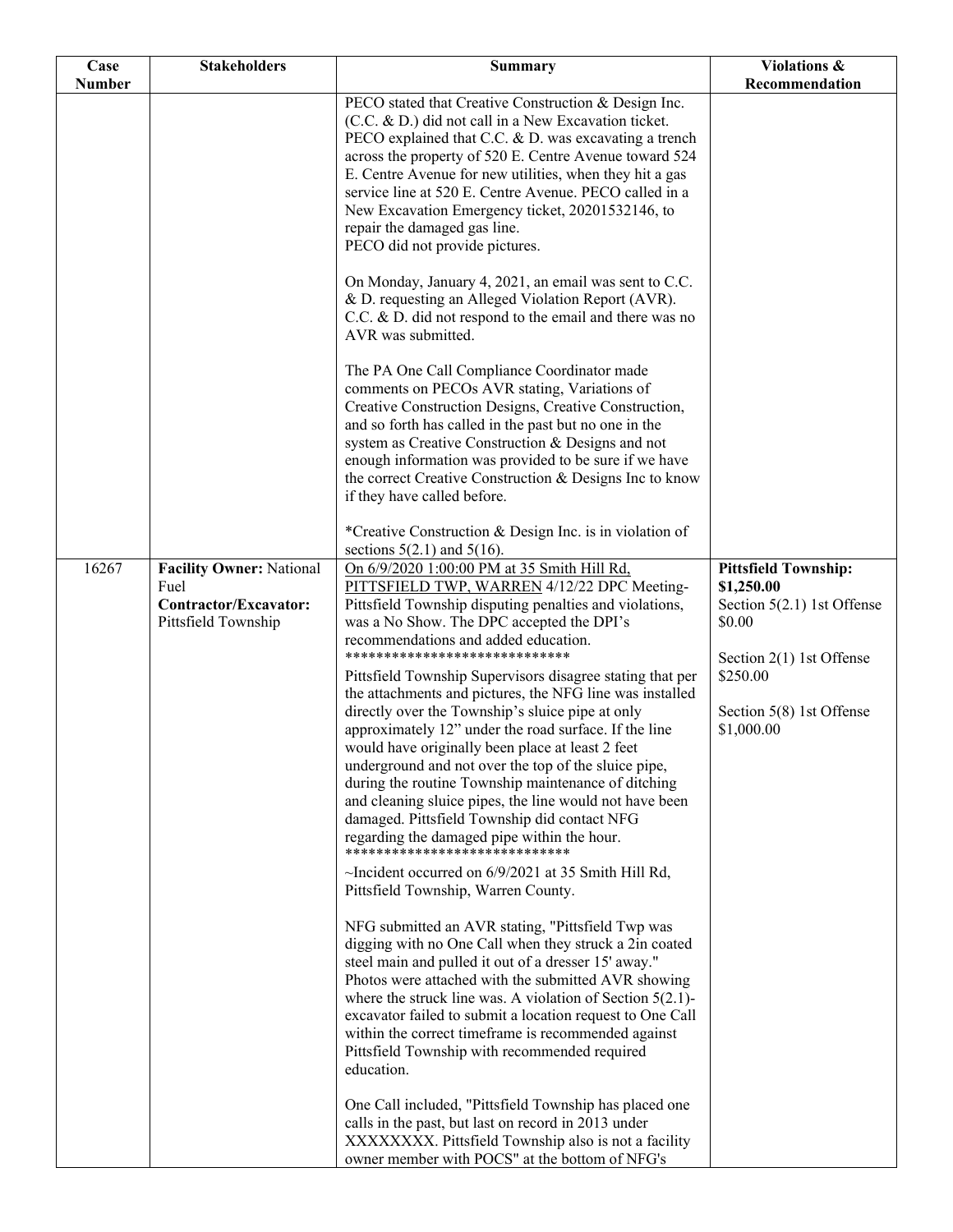| Case          | <b>Stakeholders</b>                 | <b>Summary</b>                                                                                             | Violations &                 |
|---------------|-------------------------------------|------------------------------------------------------------------------------------------------------------|------------------------------|
| <b>Number</b> |                                     |                                                                                                            | Recommendation               |
|               |                                     | AVR. A violation of 2(1)- Facility Owner is not a                                                          |                              |
|               |                                     | member of PA One Call is recommended against<br>Pittsfield Township.                                       |                              |
|               |                                     |                                                                                                            |                              |
|               |                                     | An email was sent to NFG requesting information                                                            |                              |
|               |                                     | regarding contacting 911 on 6/2/2021. NFG indicated                                                        |                              |
|               |                                     | the Township did not notify 911 when the line was                                                          |                              |
|               |                                     | struck. A violation of Section 5(8)-failing to                                                             |                              |
|               |                                     | immediately notify 911 and the facility owner if the                                                       |                              |
|               |                                     | damage results in the escape of any flammable, toxic or                                                    |                              |
|               |                                     | corrosive gas or liquid which endangers life, health or                                                    |                              |
|               |                                     | property is recommended against Pittsfield Township.                                                       |                              |
|               |                                     | Violations against Pittsfield Township:                                                                    |                              |
|               |                                     | $\sim$ 5(2.1)- excavator failed to submit a location request to                                            |                              |
|               |                                     | One Call within the correct timeframe is recommended                                                       |                              |
|               |                                     | against Pittsfield Township with recommended required                                                      |                              |
|               |                                     | education. Required education.                                                                             |                              |
|               |                                     | $\sim$ 5(8)-failing to immediately notify 911 and the facility                                             |                              |
|               |                                     | owner if the damage results in the escape of any                                                           |                              |
|               |                                     | flammable, toxic or corrosive gas or liquid which                                                          |                              |
|               |                                     | endangers life, health or property.                                                                        |                              |
|               |                                     | $\sim$ 2(1)- Facility Owner is not a member of PA One Call is                                              |                              |
|               |                                     | recommended against Pittsfield Township. Required                                                          |                              |
|               |                                     | membership to One Call.                                                                                    |                              |
| 17047         | <b>Facility Owner: Hazle</b>        | On 7/30/2020 7:00:00 AM at WINTERS AVE, HAZLE                                                              | <b>Hazle Twp Municipal</b>   |
|               | Twp Municipal Authority             | TWP, LUZERNE Hazle Township Municipal Authority                                                            | Authority: \$500.00          |
|               | Contractor/Excavator:               | rejects all penalties.                                                                                     | Section $6.1(3)$ 1st Offense |
|               | <b>DOLI</b> Construction            | **NO DAMAGE**                                                                                              | \$250.00                     |
|               | Corporation<br>Designer: Schumacher | Incident occurred on 7/30/20 on Winters Avenue, Hazle                                                      | Section $2(5)(i.1)$ 1st      |
|               | Engineering                         | Township, Luzerne County.                                                                                  | Offense \$125.00             |
|               |                                     |                                                                                                            |                              |
|               |                                     | Doli has reported that Hazle Township Municipal                                                            | Section $6.1(7)$ 1st Offense |
|               |                                     | Authority hired them to replace their sewer and when                                                       | \$0.00                       |
|               |                                     | Doli questioned why none of the laterals were marked at                                                    |                              |
|               |                                     | their connection to the existing main, they were told to                                                   | Section $6.1(1)$ 1st Offense |
|               |                                     | just dig through them. Act 50 states that the laterals                                                     | \$125.00                     |
|               |                                     | should be marked at the point of connection to the main.                                                   |                              |
|               |                                     | During research for this report, it was also discovered                                                    |                              |
|               |                                     | that the most recent Design Ticket was Ticket for this                                                     |                              |
|               |                                     | project is No. 20170960436, which was more than 3                                                          |                              |
|               |                                     | years old when this project was released to bid or                                                         |                              |
|               |                                     | construction. Hazle TWP has admitted in their AVR that                                                     |                              |
|               |                                     | they only used level C SUE for a project that cost over<br>\$400,000. Hazle TWP's attorney argues that the |                              |
|               |                                     | municipal authority is not obligated to mark the point of                                                  |                              |
|               |                                     | connection to the main, please see his attached letter.                                                    |                              |
|               |                                     | On October 27, 2020, DPI Locke sent an AVR email to                                                        |                              |
|               |                                     | Hazle Twp. Hazle's attorney responded on November                                                          |                              |
|               |                                     | 11, asking how to fill out an AVR and stating that he had                                                  |                              |
|               |                                     | just received the letter. DPI Locke sent him to PA One                                                     |                              |
|               |                                     | Call and Hazle Township did submit an AVR on                                                               |                              |
|               |                                     | November 12, 2020. The penalty has been reduced to \$0                                                     |                              |
|               |                                     | for failing to submit an AVR.                                                                              |                              |
|               |                                     |                                                                                                            |                              |
|               |                                     | Hazle Township Municipal is cited for releasing a                                                          |                              |
|               |                                     | project to bid or construction without a valid design                                                      |                              |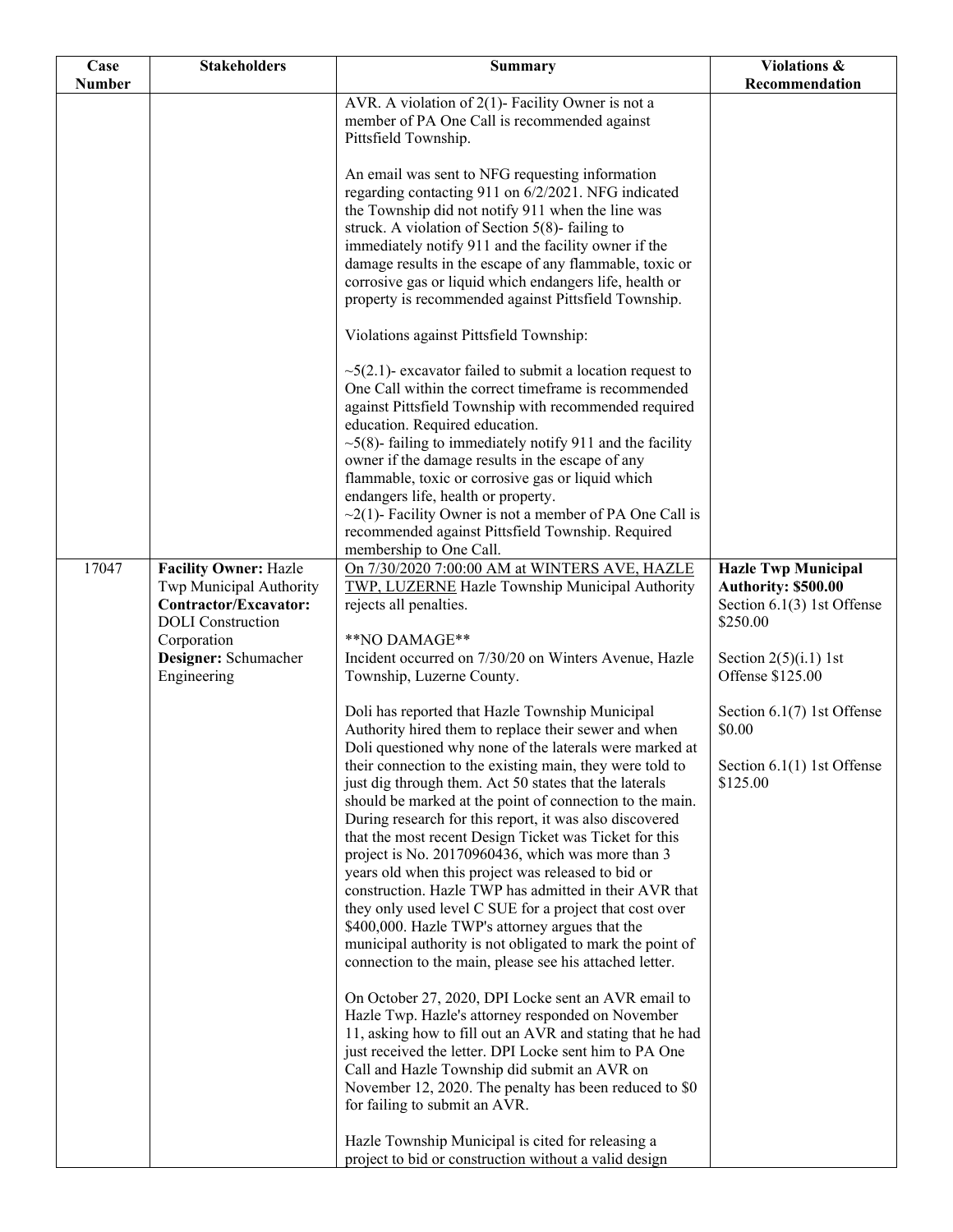| Recommendation<br><b>Number</b><br>ticket, failing to mark their laterals at the point of<br>connection to the main, failure to use sufficient levels of<br>SUE for a project exceeding \$400,000 and failure to<br>submit an AVR within 10 business days of committing a<br>violation of Act 50. All penalties have been reduced by<br>50% with mandatory training. The final design ticket<br>was from 2017 and therefore does not meet the criteria<br>for 10-90 days.<br>18127<br>On 9/1/2020 10:00:40 AM at ANITA AVE,<br><b>Facility Owner: Peoples</b><br>Peoples Gas: \$500.00<br>Gas<br>PITTSBURGH CITY, ALLEGHENY 3/8/2022 Damage<br>Section $2(5)(i)$ 1st Offense<br>Contractor/Excavator:<br>Prevention Committee decision was to waive the penalty<br>\$500.00<br>A. Folino Construction<br>and the violation for $2(5)(v)$ keep $2(5)(i)$ penalty and<br><b>A. Folino Construction</b><br>violation for Peoples Gas.<br>Inc.<br>Other: PITTSBURGH<br>Inc.: \$1,000.00<br><b>WATER &amp; SEWER</b><br>Incident occurred on 9/01/2020 on Anita Ave in<br>Section 5(8) 1st Offense<br><b>AUTHORITY THE</b><br>Pittsburgh City, Allegheny County.<br>\$1,000.00<br>A. Folino Construction was digging up asphalt to put in<br>new water lines for Pittsburgh Water and Sewer<br>Authority, when a mismarked peoples one inch plastic |
|------------------------------------------------------------------------------------------------------------------------------------------------------------------------------------------------------------------------------------------------------------------------------------------------------------------------------------------------------------------------------------------------------------------------------------------------------------------------------------------------------------------------------------------------------------------------------------------------------------------------------------------------------------------------------------------------------------------------------------------------------------------------------------------------------------------------------------------------------------------------------------------------------------------------------------------------------------------------------------------------------------------------------------------------------------------------------------------------------------------------------------------------------------------------------------------------------------------------------------------------------------------------------------------------------------------------------------------------|
|                                                                                                                                                                                                                                                                                                                                                                                                                                                                                                                                                                                                                                                                                                                                                                                                                                                                                                                                                                                                                                                                                                                                                                                                                                                                                                                                                |
|                                                                                                                                                                                                                                                                                                                                                                                                                                                                                                                                                                                                                                                                                                                                                                                                                                                                                                                                                                                                                                                                                                                                                                                                                                                                                                                                                |
|                                                                                                                                                                                                                                                                                                                                                                                                                                                                                                                                                                                                                                                                                                                                                                                                                                                                                                                                                                                                                                                                                                                                                                                                                                                                                                                                                |
|                                                                                                                                                                                                                                                                                                                                                                                                                                                                                                                                                                                                                                                                                                                                                                                                                                                                                                                                                                                                                                                                                                                                                                                                                                                                                                                                                |
|                                                                                                                                                                                                                                                                                                                                                                                                                                                                                                                                                                                                                                                                                                                                                                                                                                                                                                                                                                                                                                                                                                                                                                                                                                                                                                                                                |
|                                                                                                                                                                                                                                                                                                                                                                                                                                                                                                                                                                                                                                                                                                                                                                                                                                                                                                                                                                                                                                                                                                                                                                                                                                                                                                                                                |
|                                                                                                                                                                                                                                                                                                                                                                                                                                                                                                                                                                                                                                                                                                                                                                                                                                                                                                                                                                                                                                                                                                                                                                                                                                                                                                                                                |
|                                                                                                                                                                                                                                                                                                                                                                                                                                                                                                                                                                                                                                                                                                                                                                                                                                                                                                                                                                                                                                                                                                                                                                                                                                                                                                                                                |
|                                                                                                                                                                                                                                                                                                                                                                                                                                                                                                                                                                                                                                                                                                                                                                                                                                                                                                                                                                                                                                                                                                                                                                                                                                                                                                                                                |
|                                                                                                                                                                                                                                                                                                                                                                                                                                                                                                                                                                                                                                                                                                                                                                                                                                                                                                                                                                                                                                                                                                                                                                                                                                                                                                                                                |
|                                                                                                                                                                                                                                                                                                                                                                                                                                                                                                                                                                                                                                                                                                                                                                                                                                                                                                                                                                                                                                                                                                                                                                                                                                                                                                                                                |
|                                                                                                                                                                                                                                                                                                                                                                                                                                                                                                                                                                                                                                                                                                                                                                                                                                                                                                                                                                                                                                                                                                                                                                                                                                                                                                                                                |
|                                                                                                                                                                                                                                                                                                                                                                                                                                                                                                                                                                                                                                                                                                                                                                                                                                                                                                                                                                                                                                                                                                                                                                                                                                                                                                                                                |
|                                                                                                                                                                                                                                                                                                                                                                                                                                                                                                                                                                                                                                                                                                                                                                                                                                                                                                                                                                                                                                                                                                                                                                                                                                                                                                                                                |
|                                                                                                                                                                                                                                                                                                                                                                                                                                                                                                                                                                                                                                                                                                                                                                                                                                                                                                                                                                                                                                                                                                                                                                                                                                                                                                                                                |
|                                                                                                                                                                                                                                                                                                                                                                                                                                                                                                                                                                                                                                                                                                                                                                                                                                                                                                                                                                                                                                                                                                                                                                                                                                                                                                                                                |
|                                                                                                                                                                                                                                                                                                                                                                                                                                                                                                                                                                                                                                                                                                                                                                                                                                                                                                                                                                                                                                                                                                                                                                                                                                                                                                                                                |
|                                                                                                                                                                                                                                                                                                                                                                                                                                                                                                                                                                                                                                                                                                                                                                                                                                                                                                                                                                                                                                                                                                                                                                                                                                                                                                                                                |
| gas line was ripped up, using a backhoe trencher. Two<br>people lost service for one to two hours.                                                                                                                                                                                                                                                                                                                                                                                                                                                                                                                                                                                                                                                                                                                                                                                                                                                                                                                                                                                                                                                                                                                                                                                                                                             |
| All AVR's agreed that the Peoples Gas line was                                                                                                                                                                                                                                                                                                                                                                                                                                                                                                                                                                                                                                                                                                                                                                                                                                                                                                                                                                                                                                                                                                                                                                                                                                                                                                 |
| mismarked. Peoples Gas took responsibility for a mix up                                                                                                                                                                                                                                                                                                                                                                                                                                                                                                                                                                                                                                                                                                                                                                                                                                                                                                                                                                                                                                                                                                                                                                                                                                                                                        |
| in location using investment and measurement cards.                                                                                                                                                                                                                                                                                                                                                                                                                                                                                                                                                                                                                                                                                                                                                                                                                                                                                                                                                                                                                                                                                                                                                                                                                                                                                            |
| 911 was not reported as called on any of the AVR's.                                                                                                                                                                                                                                                                                                                                                                                                                                                                                                                                                                                                                                                                                                                                                                                                                                                                                                                                                                                                                                                                                                                                                                                                                                                                                            |
| Folino is in violation of Section 5(8) To immediately call<br>911 and the facility owner if the damage results in any                                                                                                                                                                                                                                                                                                                                                                                                                                                                                                                                                                                                                                                                                                                                                                                                                                                                                                                                                                                                                                                                                                                                                                                                                          |
| escape of flammable, toxic or corrosive gas or liquid.                                                                                                                                                                                                                                                                                                                                                                                                                                                                                                                                                                                                                                                                                                                                                                                                                                                                                                                                                                                                                                                                                                                                                                                                                                                                                         |
| AVR2020SEP110019 reads that the gas line was "ripped                                                                                                                                                                                                                                                                                                                                                                                                                                                                                                                                                                                                                                                                                                                                                                                                                                                                                                                                                                                                                                                                                                                                                                                                                                                                                           |
| $up$ ".                                                                                                                                                                                                                                                                                                                                                                                                                                                                                                                                                                                                                                                                                                                                                                                                                                                                                                                                                                                                                                                                                                                                                                                                                                                                                                                                        |
| Ticket 20202111795                                                                                                                                                                                                                                                                                                                                                                                                                                                                                                                                                                                                                                                                                                                                                                                                                                                                                                                                                                                                                                                                                                                                                                                                                                                                                                                             |
| Peoples Gas marked their facilities late. Work was to<br>begin on 8/4/2020 at 7 a.m. and Peoples did not mark                                                                                                                                                                                                                                                                                                                                                                                                                                                                                                                                                                                                                                                                                                                                                                                                                                                                                                                                                                                                                                                                                                                                                                                                                                  |
| until 8/4/2020 at 14:40. This is a violation of Section                                                                                                                                                                                                                                                                                                                                                                                                                                                                                                                                                                                                                                                                                                                                                                                                                                                                                                                                                                                                                                                                                                                                                                                                                                                                                        |
| $2(5)(v)$ To respond to all notices through the One Call                                                                                                                                                                                                                                                                                                                                                                                                                                                                                                                                                                                                                                                                                                                                                                                                                                                                                                                                                                                                                                                                                                                                                                                                                                                                                       |
| System, provided the time frame is set forth under this                                                                                                                                                                                                                                                                                                                                                                                                                                                                                                                                                                                                                                                                                                                                                                                                                                                                                                                                                                                                                                                                                                                                                                                                                                                                                        |
| act. This is a second offence of this violation this year.<br>Fine is applied.                                                                                                                                                                                                                                                                                                                                                                                                                                                                                                                                                                                                                                                                                                                                                                                                                                                                                                                                                                                                                                                                                                                                                                                                                                                                 |
| Pittsburgh Water and Sewer had no response in Karl that                                                                                                                                                                                                                                                                                                                                                                                                                                                                                                                                                                                                                                                                                                                                                                                                                                                                                                                                                                                                                                                                                                                                                                                                                                                                                        |
| was timely, then they responded with a conflict. This is                                                                                                                                                                                                                                                                                                                                                                                                                                                                                                                                                                                                                                                                                                                                                                                                                                                                                                                                                                                                                                                                                                                                                                                                                                                                                       |
| in violation of Section $2(5)(i)$ for failing to mark within                                                                                                                                                                                                                                                                                                                                                                                                                                                                                                                                                                                                                                                                                                                                                                                                                                                                                                                                                                                                                                                                                                                                                                                                                                                                                   |
| 18 inches horizontally from the outside wall of the                                                                                                                                                                                                                                                                                                                                                                                                                                                                                                                                                                                                                                                                                                                                                                                                                                                                                                                                                                                                                                                                                                                                                                                                                                                                                            |
| underground facility line. Fine is applied.<br>*None of the AVR's for this case, are filled out                                                                                                                                                                                                                                                                                                                                                                                                                                                                                                                                                                                                                                                                                                                                                                                                                                                                                                                                                                                                                                                                                                                                                                                                                                                |
| completely. Many questions are left blank and there are                                                                                                                                                                                                                                                                                                                                                                                                                                                                                                                                                                                                                                                                                                                                                                                                                                                                                                                                                                                                                                                                                                                                                                                                                                                                                        |
| vague responses like "installing utilities". This is a                                                                                                                                                                                                                                                                                                                                                                                                                                                                                                                                                                                                                                                                                                                                                                                                                                                                                                                                                                                                                                                                                                                                                                                                                                                                                         |
| complex project for PWSA to replace water lines and                                                                                                                                                                                                                                                                                                                                                                                                                                                                                                                                                                                                                                                                                                                                                                                                                                                                                                                                                                                                                                                                                                                                                                                                                                                                                            |
| rehabilitate the sewer lines. Case 17209 addresses the                                                                                                                                                                                                                                                                                                                                                                                                                                                                                                                                                                                                                                                                                                                                                                                                                                                                                                                                                                                                                                                                                                                                                                                                                                                                                         |
| complex project issues.<br>18499<br><b>Facility Owner: UGI</b><br><b>Duffy Inc.: \$750.00</b><br>On 9/15/2020 7:15:00 AM at 18292 Route 6, KEATING                                                                                                                                                                                                                                                                                                                                                                                                                                                                                                                                                                                                                                                                                                                                                                                                                                                                                                                                                                                                                                                                                                                                                                                             |
| TWP, MCKEAN *** Duffy rejects all penalties saying<br>Contractor/Excavator:<br>Section 5(8) 1st Offense                                                                                                                                                                                                                                                                                                                                                                                                                                                                                                                                                                                                                                                                                                                                                                                                                                                                                                                                                                                                                                                                                                                                                                                                                                        |
| that 1. UGI responded "clear" and did not mark their<br>Duffy Inc.<br>\$500.00                                                                                                                                                                                                                                                                                                                                                                                                                                                                                                                                                                                                                                                                                                                                                                                                                                                                                                                                                                                                                                                                                                                                                                                                                                                                 |
| Project Owner: Duffy Inc<br>lines and 2. They were unaware that they had hit a line                                                                                                                                                                                                                                                                                                                                                                                                                                                                                                                                                                                                                                                                                                                                                                                                                                                                                                                                                                                                                                                                                                                                                                                                                                                            |
| and were unable to make a report since they did not<br>(same as excavator)<br>Section $5(7)$ 2nd Offense<br>know. *** On 4/12/2022 the DPC voted to remove the                                                                                                                                                                                                                                                                                                                                                                                                                                                                                                                                                                                                                                                                                                                                                                                                                                                                                                                                                                                                                                                                                                                                                                                 |
| \$0.00<br>$5(8)$ penalty for vacating the work site. All other                                                                                                                                                                                                                                                                                                                                                                                                                                                                                                                                                                                                                                                                                                                                                                                                                                                                                                                                                                                                                                                                                                                                                                                                                                                                                 |
| violations and penalties were upheld but were reduced<br>Section $5(16)$ 1st Offense                                                                                                                                                                                                                                                                                                                                                                                                                                                                                                                                                                                                                                                                                                                                                                                                                                                                                                                                                                                                                                                                                                                                                                                                                                                           |
| by 50%. Education is still mandatory***<br>\$125.00                                                                                                                                                                                                                                                                                                                                                                                                                                                                                                                                                                                                                                                                                                                                                                                                                                                                                                                                                                                                                                                                                                                                                                                                                                                                                            |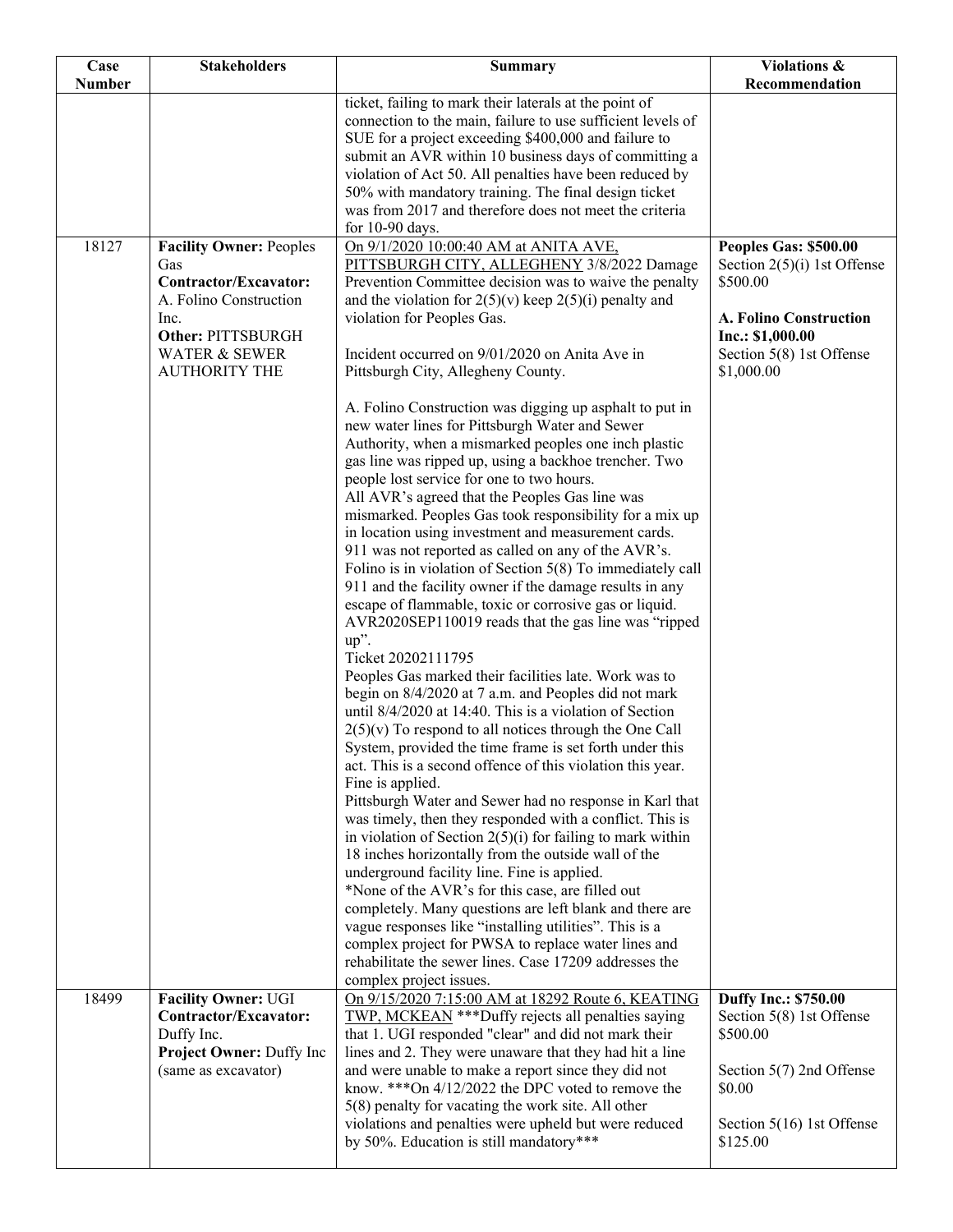| Case          | <b>Stakeholders</b>                                                                                                                                   | <b>Summary</b>                                                                                                                                                                                                                                                                                                                                                                                                                                                                                                                                                                                                                         | Violations &                                                                                                                                        |
|---------------|-------------------------------------------------------------------------------------------------------------------------------------------------------|----------------------------------------------------------------------------------------------------------------------------------------------------------------------------------------------------------------------------------------------------------------------------------------------------------------------------------------------------------------------------------------------------------------------------------------------------------------------------------------------------------------------------------------------------------------------------------------------------------------------------------------|-----------------------------------------------------------------------------------------------------------------------------------------------------|
| <b>Number</b> |                                                                                                                                                       | Incident occurred on 9/15/2020 at 18292 Route 6,                                                                                                                                                                                                                                                                                                                                                                                                                                                                                                                                                                                       | Recommendation<br>Section $6.1(7)$ 1st Offense                                                                                                      |
|               |                                                                                                                                                       | Keating Township, McKean County.                                                                                                                                                                                                                                                                                                                                                                                                                                                                                                                                                                                                       | \$125.00                                                                                                                                            |
|               |                                                                                                                                                       | UGI sent an AVR reporting that they were called in for<br>gas odor and found their line damaged (Please see<br>photos, there is a large piece of line missing). Duffy Inc.<br>had been excavating in the area and had not called 911<br>or notified UGI of the damage. UGI also claims that<br>Duffy did not have a One Call ticket for this excavation,<br>however PAOC found ticket No. 20202043047 which<br>appears to be for this site for landscaping work. UGI<br>responded "Clear" to this ticket and there are no marks<br>visible in the photos supplied by UGI.                                                              |                                                                                                                                                     |
|               |                                                                                                                                                       | Duffy states that the line they hit was unmarked because<br>it was installed between the time they placed the ticket<br>on August 27, 2020 and when the line was hit on<br>September 15, 2020. Duffy's AVR says that they did not<br>call 911, nor did they report the strike which appears to<br>be a significant hit (please see UGI's photos). UGI states<br>that they were notified of a problem from an odor report.<br>Duffy stated in an email that they were last at this site on<br>September 4, 2020.                                                                                                                        |                                                                                                                                                     |
|               |                                                                                                                                                       | On January 15, 2021 DPI Locke sent an email asking<br>Duffy for an AVR and to identify their project owner,<br>who they say is Duffy Inc. Duffy submitted their AVR<br>on January 26, 2021.                                                                                                                                                                                                                                                                                                                                                                                                                                            |                                                                                                                                                     |
|               |                                                                                                                                                       | Duffy Inc. is cited for failing to call 911 when there was<br>a release of gas, failure to report the damage to UGI,<br>leaving the scene after a line strike, and failure to submit<br>an AVR within 10 business days both as a project owner<br>and an excavator. This is not Duffy's first citation for<br>failure to report damage, or for failure to submit an AVR<br>(please refer to Case No. 10176). Due to the seriousness<br>of these actions (or failure to act), particularly failing to<br>call 911, notify UGI, and leaving the scene, I<br>recommend that education be mandatory in addition to<br>financial penalties. |                                                                                                                                                     |
| 18863         | <b>Facility Owner:</b><br><b>DUNBAR BOROUGH</b><br>Contractor/Excavator:<br>Collins Roofing &<br>Remodeling LLC<br>Project Owner: Sandra J.<br>Martin | On 10/13/2020 9:00:00 AM at 11 WALNUT AVE,<br>DUNBAR BORO, FAYETTE *** Collins Roofing<br>disputes both penalties. They say they were not<br>excavating when they were using equipment but were<br>moving a shed before the lawful start date. They also say<br>they didn't get a notice to file an AVR, however that was<br>sent to the same address as the stakeholder notice they<br>responded to.                                                                                                                                                                                                                                  | <b>Collins Roofing &amp;</b><br><b>Remodeling LLC:</b><br>\$250.00<br>Section 5(2.1) 1st Offense<br>\$0.00<br>Section 5(16) 1st Offense<br>\$250.00 |
|               |                                                                                                                                                       | 11/10/2021 Kevin from Collins Roofing called and<br>spoke with the DPI saying he "never got the AVR letter"<br>that was sent to the same address his fine notice was sent<br>to and that he was only moving a building with the<br>equipment in the time before the lawful start date. DPI<br>told him that if he wanted to dispute the penalties he<br>would have to send in an email so we would have the<br>dispute in writing.<br>**NO LINE STRIKE**                                                                                                                                                                               |                                                                                                                                                     |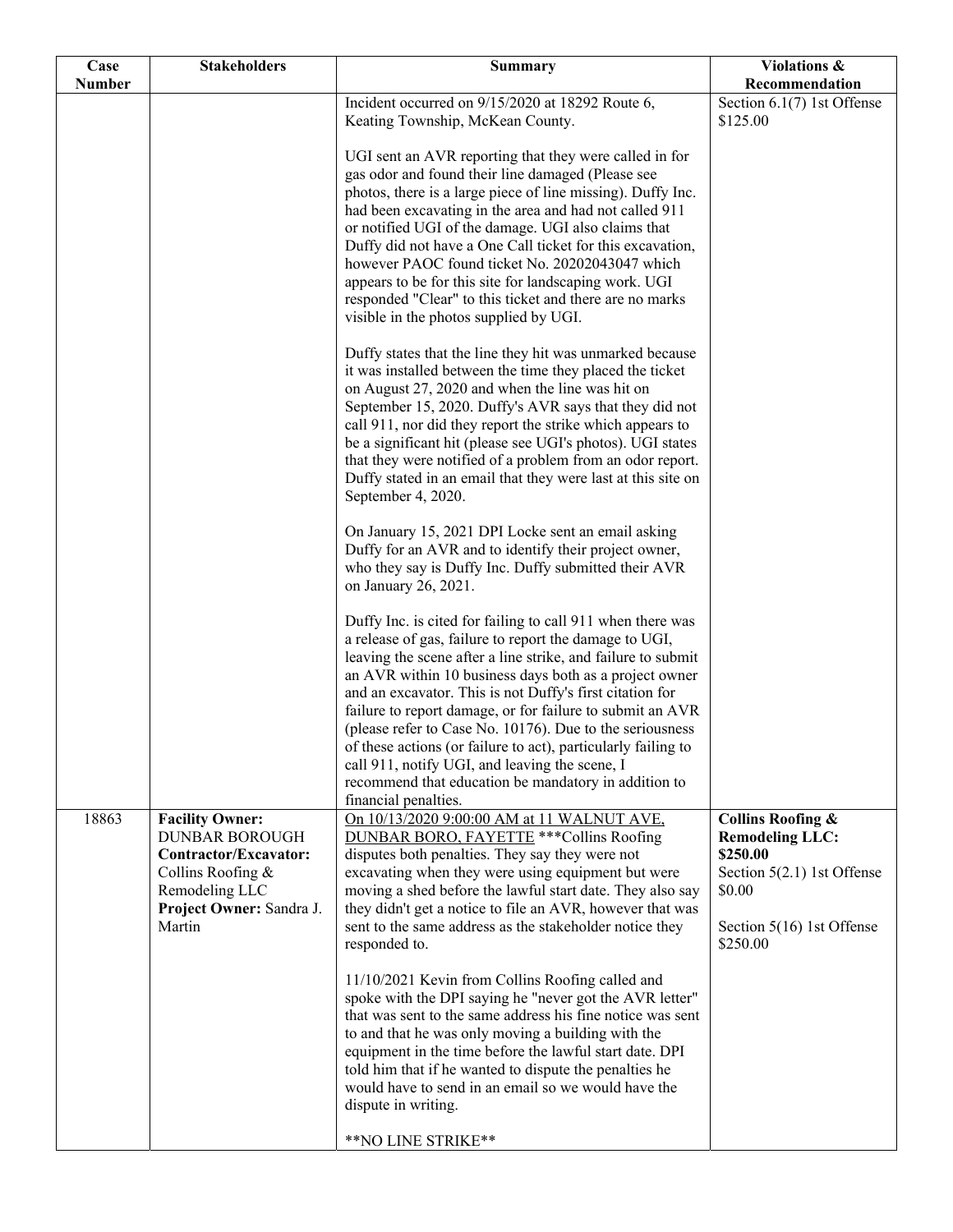| Case          | <b>Stakeholders</b>                                                                                                                                                                                                 | <b>Summary</b>                                                                                                                                                                                                                                                                                                                                                                                                                                                                                                                                                                                                                                                                                                                                                                                                                                                                                                                                                                                                                                   | Violations &                                                                                                     |
|---------------|---------------------------------------------------------------------------------------------------------------------------------------------------------------------------------------------------------------------|--------------------------------------------------------------------------------------------------------------------------------------------------------------------------------------------------------------------------------------------------------------------------------------------------------------------------------------------------------------------------------------------------------------------------------------------------------------------------------------------------------------------------------------------------------------------------------------------------------------------------------------------------------------------------------------------------------------------------------------------------------------------------------------------------------------------------------------------------------------------------------------------------------------------------------------------------------------------------------------------------------------------------------------------------|------------------------------------------------------------------------------------------------------------------|
| <b>Number</b> |                                                                                                                                                                                                                     |                                                                                                                                                                                                                                                                                                                                                                                                                                                                                                                                                                                                                                                                                                                                                                                                                                                                                                                                                                                                                                                  | Recommendation                                                                                                   |
|               |                                                                                                                                                                                                                     | Dunbar Borough reports that they discovered Collins<br>Roofing & Remodeling excavating 2 days before their<br>lawful start date. Dunbar says when they went to the job<br>site on October 13, 2020, Collins Roofing had already<br>begun to excavate. The lawful start date on their ticket<br>was not until October 15, 2020.                                                                                                                                                                                                                                                                                                                                                                                                                                                                                                                                                                                                                                                                                                                   |                                                                                                                  |
|               |                                                                                                                                                                                                                     | On January 27, 2021, DPI Locke sent an AVR Letter via<br>email to Collins Roofing. As of March 4, 2021 Collins<br>Roofing has not filed an AVR nor made an attempt to<br>respond to the DPI's email.                                                                                                                                                                                                                                                                                                                                                                                                                                                                                                                                                                                                                                                                                                                                                                                                                                             |                                                                                                                  |
|               |                                                                                                                                                                                                                     | Collins Roofing is cited for excavating before the lawful<br>start date. The penalty has been reduced to a warning<br>because this is a first offense. The citation for failure to<br>submit an AVR has not been reduced because the<br>excavator did not submit an AVR after being contacted                                                                                                                                                                                                                                                                                                                                                                                                                                                                                                                                                                                                                                                                                                                                                    |                                                                                                                  |
|               |                                                                                                                                                                                                                     | by the DPI. Training is mandatory.                                                                                                                                                                                                                                                                                                                                                                                                                                                                                                                                                                                                                                                                                                                                                                                                                                                                                                                                                                                                               |                                                                                                                  |
| 21732         | <b>Facility Owner:</b><br>PEOPLES GAS<br><b>Contractor/Excavator:</b><br>A. Folino Construction                                                                                                                     | On 1/19/2021 8:45:00 AM at GREENFIELD AVE,<br>PITTSBURGH CITY, ALLEGHENY On 4/12/2022<br>DPC voted to maintain all the DPI recommendations.                                                                                                                                                                                                                                                                                                                                                                                                                                                                                                                                                                                                                                                                                                                                                                                                                                                                                                      | <b>A. Folino Construction</b><br>Inc.: \$1,000.00<br>Section 5(4) 2nd Offense<br>\$1,000.00                      |
|               | Inc.<br><b>Project Owner:</b><br>PITTSBURGH WATER<br>& SEWER AUTHORITY<br><b>THE</b><br>Designer: BUCHART<br><b>HORN</b><br>Designer: Collective<br>Efforts LLC<br>Other: JOHNSON,<br>MIRMIRAN, &<br>THOMPSON (JMT) | A. Folino is rejecting violation 5(4) failed to exercise<br>due care and employ prudent excavation techniques with<br>a penalty of \$1000. They state that the line strike, which<br>occurred in Pittsburgh City, Allegheny County on<br>Greenfield Ave near Hazelwood and Loretta St resulted<br>in damage of an underground facility owned by Peoples<br>Gas. They are requesting a discussion of this case.<br>Incident occurred on 1/19/2021 at 8:45 a.m. at<br>Greenfield Ave, Pittsburgh City, Allegheny County. A<br>People's Gas 6" steel gas main line was hit and damaged<br>while A. Folino was installing new water lines and<br>manholes for the City of Pittsburgh.<br>Peoples Gas Company LLC stated in their Alleged<br>Violation Report (AVR) that A Folino Construction was<br>installing new water lines, manholes and services on<br>Greenfield Ave for<br>Pittsburgh Water and Sewer Authority (PWSA) when<br>they struck and damaged a properly marked 6" steel gas<br>main line. They also state that A. Folino failed to | <b>BUCHART HORN:</b><br>\$750.00<br>Section 4(2) 1st Offense<br>\$500.00<br>Section 4(4) 1st Offense<br>\$250.00 |
|               |                                                                                                                                                                                                                     | exercise due care within the tolerance zone markings for<br>the 6" steel main line, as the markings were right on<br>target. Pics were provided. There is a little yellow in the<br>dirt where the damage occurred.<br>A.Folino Construction Inc. states in their AVR that they<br>hit the gas line with a hammer when hammering the<br>road. They also state that the gas line was marked 4 feet<br>off the line. They notified 911 and Peoples Gas<br>immediately. Additional comments state that the<br>markings were 12 feet back on the other side of the road<br>from the Gas line. Pics were provided.<br>Pittsburgh Water and Sewer Authority (PWSA) state in<br>their AVR the exact same thing as A. Folino: that they<br>hit the gas line with a hammer when hammering the<br>road. They also state that the gas line was marked 4 feet                                                                                                                                                                                                |                                                                                                                  |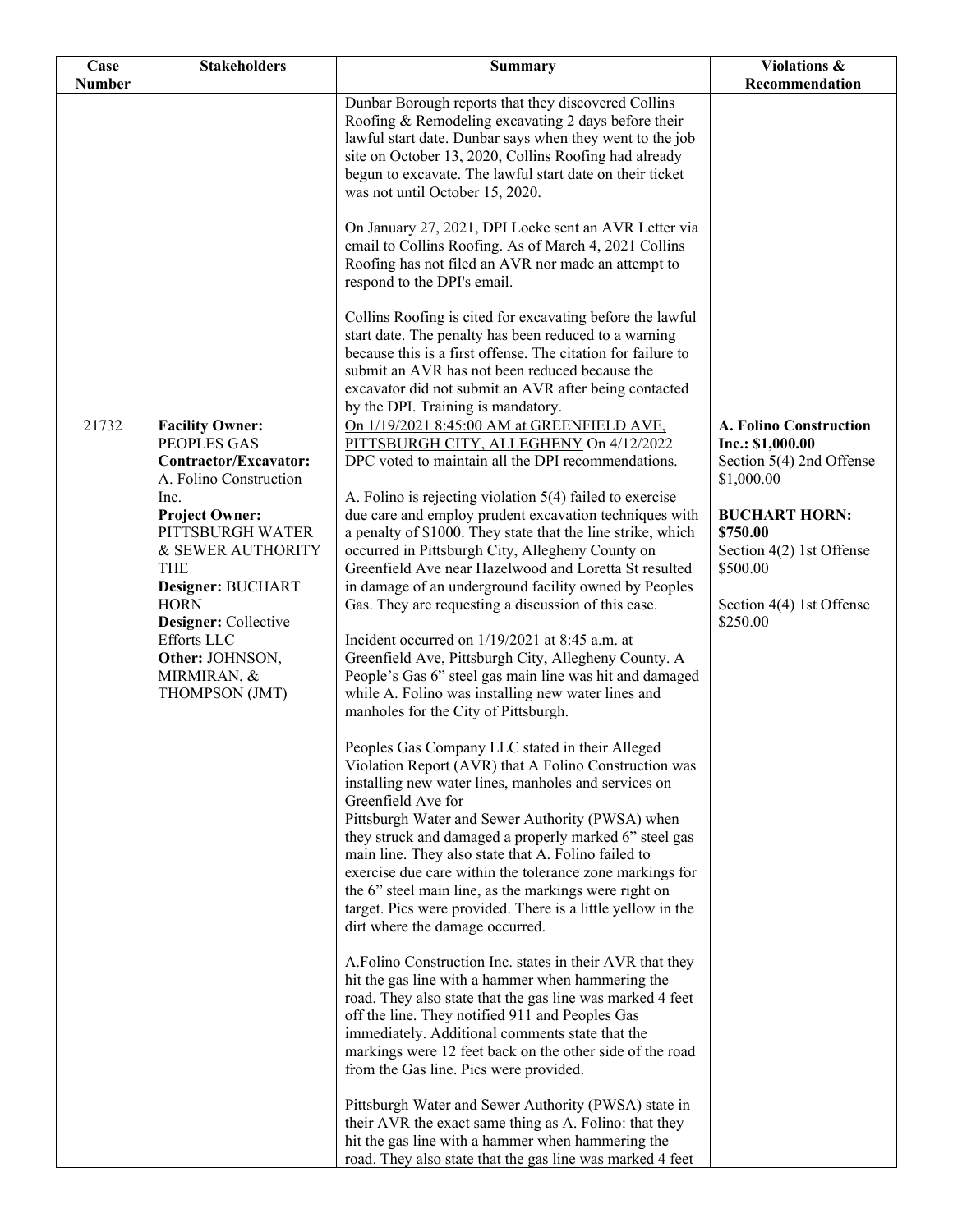| Case          | <b>Stakeholders</b> | <b>Summary</b>                                                                                                      | Violations &   |
|---------------|---------------------|---------------------------------------------------------------------------------------------------------------------|----------------|
| <b>Number</b> |                     |                                                                                                                     | Recommendation |
|               |                     | off the line. They notified 911 and Peoples Gas<br>immediately. Additional comments state that the                  |                |
|               |                     | markings were 12 feet back on the other side of the road                                                            |                |
|               |                     | from the Gas line. Pics were provided by A. Folino.                                                                 |                |
|               |                     | Collective Efforts state that they have not been working                                                            |                |
|               |                     | on this project since mid-summer 2019. For this reason,                                                             |                |
|               |                     | AVR was not requested from this designer. See notes<br>below.                                                       |                |
|               |                     | Buchart Horn stated in their AVR that the excavator                                                                 |                |
|               |                     | struck an unmarked or incorrectly marked gas service<br>line. That they were not present and were not notified      |                |
|               |                     | until the Public Utilities Commission (PUC) notified                                                                |                |
|               |                     | them to submit an AVR. The state that the gas mains are                                                             |                |
|               |                     | located on both sides of the road in this area near edge of<br>ROW. Gas mains are shown on the drawings, but no gas |                |
|               |                     | services are on the drawings, as that information was not                                                           |                |
|               |                     | provided.                                                                                                           |                |
|               |                     | A.Folino is in violation of Sections:                                                                               |                |
|               |                     | 5(4) Failed to exercise due care and employ prudent                                                                 |                |
|               |                     | excavation techniques. This is a second offense violation<br>and penalty is enforced.                               |                |
|               |                     | Buchart Horn is in violation of Section:                                                                            |                |
|               |                     | 4(2) with penalty enforced. Designer failed to request the                                                          |                |
|               |                     | line and facility information prescribed by section $2(4)$<br>from the One Call System.                             |                |
|               |                     | 4(4) with penalty enforced. Designer failed to prepare                                                              |                |
|               |                     | construction drawings to avoid damage and minimize                                                                  |                |
|               |                     | interference with facilities. Gas mains are shown on the<br>drawings, but no gas services are on the drawings, as   |                |
|               |                     | that information was not provided.                                                                                  |                |
|               |                     |                                                                                                                     |                |
|               |                     | Notes:                                                                                                              |                |
|               |                     | Collective Efforts submitted an AVR for case #17209.                                                                |                |
|               |                     | The AVR is included in this case because of the ticket<br>that was submitted in A. Folino's AVR showing the         |                |
|               |                     | designer. Case #17209 shows a $$400,000.00$ Complex                                                                 |                |
|               |                     | Project for the Pittsburgh Water and Sewer Authority                                                                |                |
|               |                     | (PWSA) in the City of Pittsburgh. The project included<br>plans to replace the small diameter water main            |                |
|               |                     | replacements throughout the city, by A. Folino                                                                      |                |
|               |                     | Construction Co. Buchart Horn designed the 2020 Small                                                               |                |
|               |                     | Diameter Water Mains and were responsible for                                                                       |                |
|               |                     | ensuring that the final design was submitted to the One<br>Call System. Violations are listed in case 17209 for no  |                |
|               |                     | complex project and insufficient level of SUE that was                                                              |                |
|               |                     | used.                                                                                                               |                |
|               |                     | Buchart Horn subcontracted Collective Efforts.                                                                      |                |
|               |                     | Collective Efforts stated in their AVR that they were                                                               |                |
|               |                     | released due to funding before any excavation took<br>place.                                                        |                |
|               |                     | Johnson Mirmiran and Thompson (JMT) were the                                                                        |                |
|               |                     | designers, consultants, and excavators, who were hired                                                              |                |
|               |                     | in 2020, to rehabilitate the sewer and water system,                                                                |                |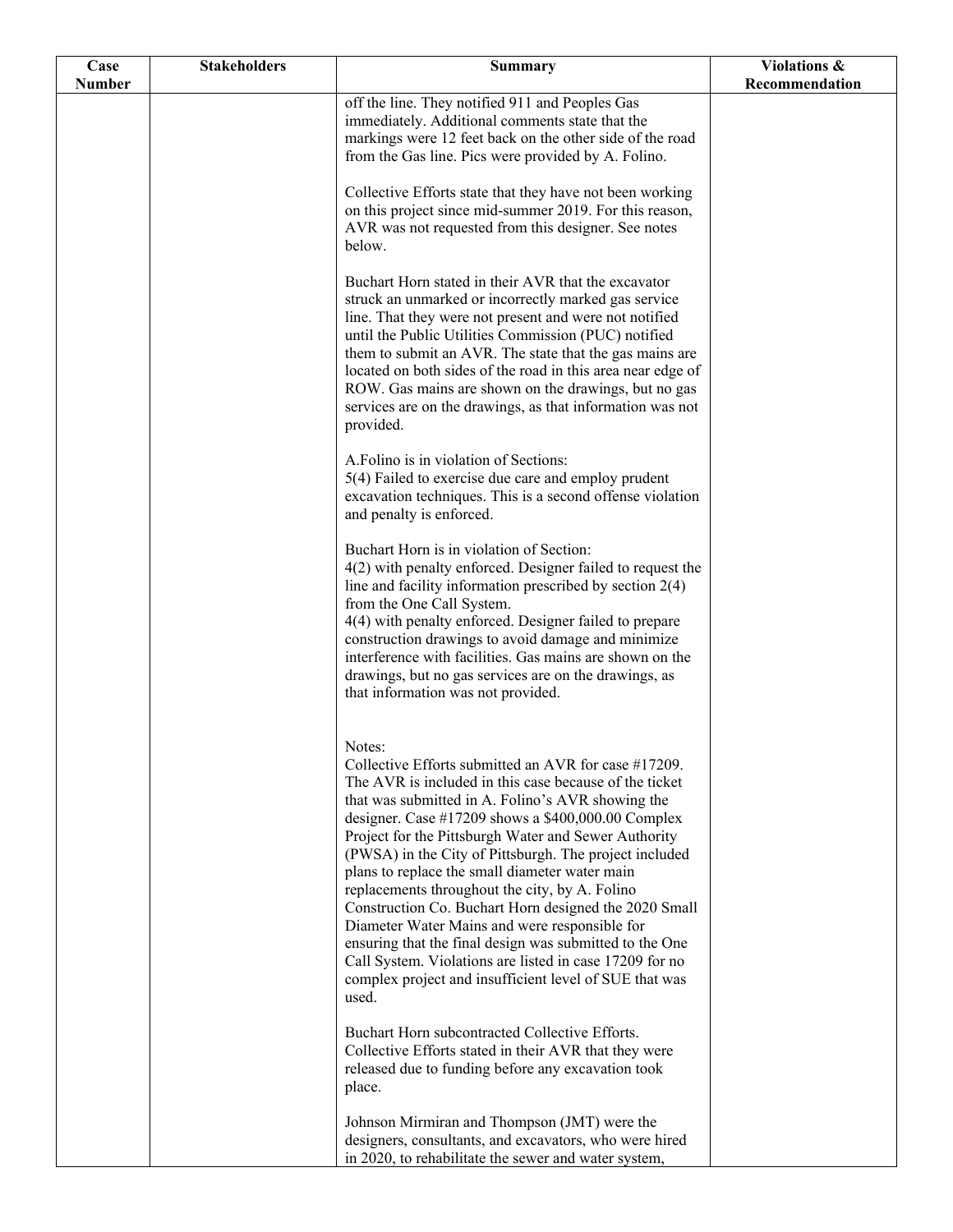| Case<br><b>Number</b> | <b>Stakeholders</b> | Summary                                                                                                                                                                                                                                                                                                            | <b>Violations &amp;</b><br>Recommendation |
|-----------------------|---------------------|--------------------------------------------------------------------------------------------------------------------------------------------------------------------------------------------------------------------------------------------------------------------------------------------------------------------|-------------------------------------------|
|                       |                     | including manholes, using a variety of power trenching<br>equipment, in the City of Pittsburgh and Pittsburgh<br>Municipal Communities, Allegheny Co. PA.<br>No AVR was needed from JMT, after PWSA sent an<br>update with the scope of the project verifying that the<br>designer for this area was Buchart Horn. |                                           |

### **Committee Review**

| Case          | <b>Stakeholders</b>                     | <b>Summary</b>                                                                                                   | <b>Violations &amp;</b>                   |
|---------------|-----------------------------------------|------------------------------------------------------------------------------------------------------------------|-------------------------------------------|
| <b>Number</b> |                                         |                                                                                                                  | Recommendation                            |
| 15253         | <b>Facility Owner:</b>                  | On 6/3/2020 7:00:00 AM at W. MAIN ST,                                                                            | <b>Carmen Paliotta</b>                    |
|               | Pennsylvania American                   | UNIONTOWN CITY, FAYETTE Incident occurred on                                                                     | <b>Contract Inc: \$9,625.00</b>           |
|               | Water                                   | 6/3/2020 on W. Main Street in Uniontown City, Fayette                                                            | Section 5(2.1) 1st Offense                |
|               | Contractor/Excavator:                   | County.                                                                                                          | \$6,250.00                                |
|               | <b>CARDNO TBE</b>                       |                                                                                                                  |                                           |
|               | Contractor/Excavator:                   | AVR from CH&D Enterprises – Excavator - state that a                                                             | Section 5(4) 1st Offense                  |
|               | Carmen Paliotta Contract                | miss marked PA American Water line was hit and                                                                   | \$3,125.00                                |
|               | Inc                                     | damaged when they were drilling to put in support                                                                |                                           |
|               | Contractor/Excavator:                   | beams for a temporary evacuation system. The marking                                                             | Section 5(16) 1st Offense<br>\$250.00     |
|               | CH&D Enterprises<br>Project Owner: CH&D | was accurate, but CH&D mentioned the depth was not.<br>They also stated that they used level "A" SUE test hole / |                                           |
|               | Enterprise                              | pot holing for this project.                                                                                     | <b>CH&amp;D Enterprises:</b>              |
|               | <b>Project Owner:</b>                   |                                                                                                                  | \$250.00                                  |
|               | PennDOT                                 | AVR from PA American Water - Facility Owner - states                                                             | Section 5(3) 1st Offense                  |
|               | Designer: Sai Consulting                | that their lines were marked correctly, and that the                                                             | \$250.00                                  |
|               | Engineers                               | excavator did not use prudent techniques. Service was                                                            |                                           |
|               | Designer: WSP USA Inc                   | interrupted for one hour to over 51 customers. Cost of                                                           | PennDOT: \$1,500.00                       |
|               | (formerly PARSONS                       | damage was \$270,003.25. They state that CH&D were                                                               | Section 6.1(3) 2nd Offense                |
|               | <b>BRINCKERHOFF INC)</b>                | drilling caisons for a shoring pit for bridge replacement                                                        | \$1,000.00                                |
|               | Other: CENTURYLINK                      | using a 30" core drill, when they drilled on a blue                                                              |                                           |
|               | Other: COLUMBIA GAS                     | marking hitting and damaging a 12" HDPE main.                                                                    | Section 6.1(1) 1st Offense                |
|               | Other: UNIONTOWN                        | Invoice dated 6/07/2021 for \$270,003.25 was submitted.                                                          | \$500.00                                  |
|               | <b>CITY</b>                             |                                                                                                                  |                                           |
|               |                                         | AVR from PennDot - Project Owner - states that this                                                              | <b>Sai Consulting</b>                     |
|               |                                         | was a designer issue because the drawings failed to show                                                         | <b>Engineers: \$250.00</b>                |
|               |                                         | the facilities to minimize damage. Penn Dot recorded                                                             | Section 4(2) 1st Offense                  |
|               |                                         | that CH&D subcontracted Paliotta to drive install pilling                                                        | \$250.00                                  |
|               |                                         | for shoring the excavation for the demolition and                                                                |                                           |
|               |                                         | replacement of the existing bridge structure. They also                                                          | <b>COLUMBIA GAS:</b><br>\$500.00          |
|               |                                         | state that PA Water bored a new waterline in March of<br>2020. This is an < 400,000. Project with level "D" SUE  |                                           |
|               |                                         | used.                                                                                                            | Section $2(5)(v)$ 1st Offense<br>\$500.00 |
|               |                                         |                                                                                                                  |                                           |
|               |                                         | AVR requested from Paliotta on 8/19/2021 No AVR was                                                              | <b>UNIONTOWN CITY:</b>                    |
|               |                                         | received. This is a violation of Section $5(16)$ and penalty                                                     | \$375.00                                  |
|               |                                         | is applied. No contact was made with DPI.                                                                        | Section $2(5)(v)$ 1st Offense             |
|               |                                         |                                                                                                                  | \$125.00                                  |
|               |                                         | AVR from SAI Consulting Engineers states that lever                                                              |                                           |
|               |                                         | "C" Sue was used for all the utilities except on the                                                             | Section $2(5)(v)$ 1st Offense             |
|               |                                         | existing water lines, which were known to be in conflict                                                         | \$250.00                                  |
|               |                                         | with the construction. Coordination between SAI and PA                                                           |                                           |
|               |                                         | American Water occurred for the relocation of the line.                                                          |                                           |
|               |                                         | Level "C" SUE was used on other underground facilities                                                           |                                           |
|               |                                         | for this project. Designs and meeting note were                                                                  |                                           |
|               |                                         | provided.                                                                                                        |                                           |
|               |                                         |                                                                                                                  |                                           |
|               |                                         | AVR request letter was sent to WSP USA, formerly                                                                 |                                           |
|               |                                         | Parsons Brickenhoff Inc. Contact was made and AVR                                                                |                                           |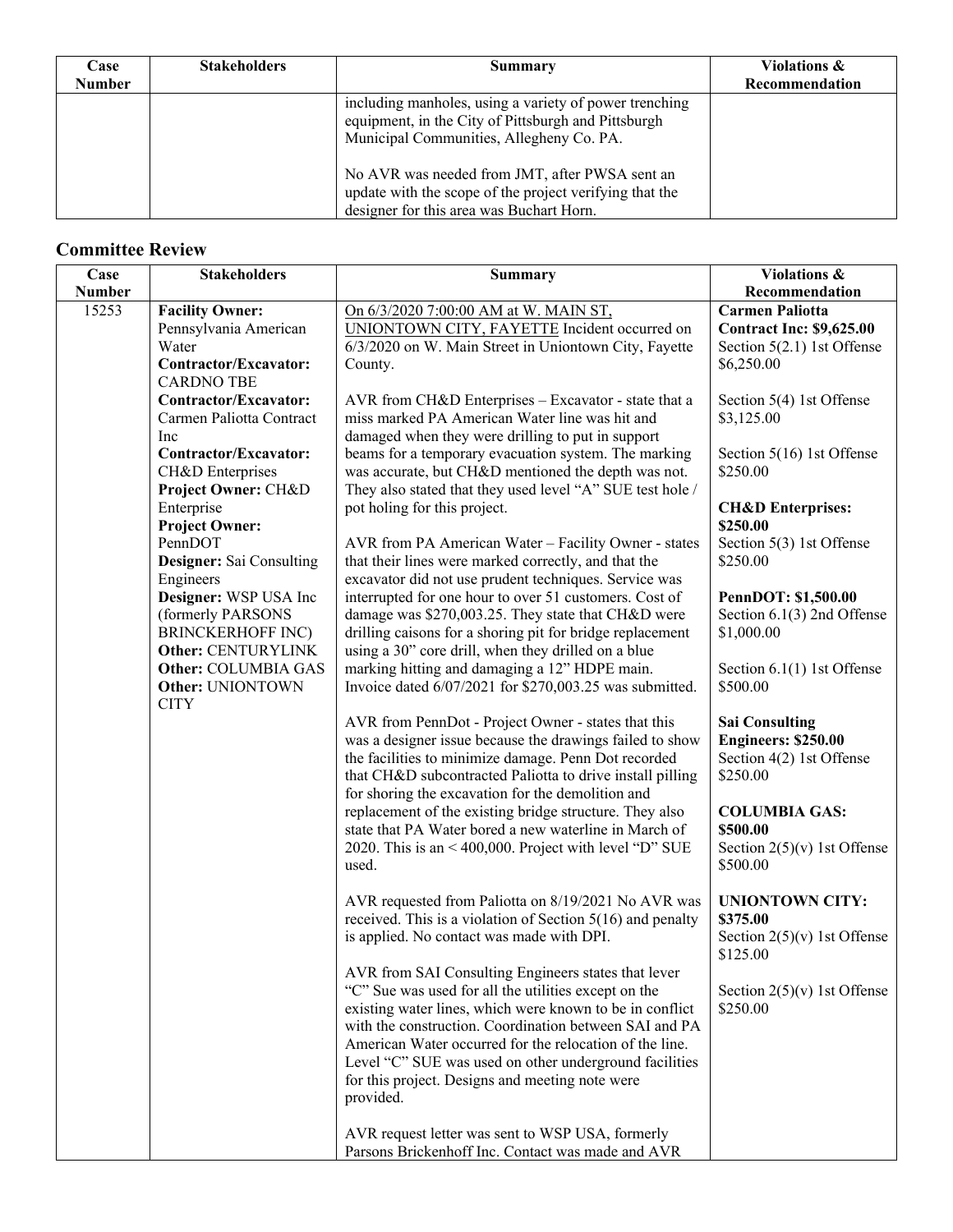| Case          | <b>Stakeholders</b> | Summary                                                                                                                                                                                                                                                                                                                                                                                                                                                                                                                                                  | Violations &   |
|---------------|---------------------|----------------------------------------------------------------------------------------------------------------------------------------------------------------------------------------------------------------------------------------------------------------------------------------------------------------------------------------------------------------------------------------------------------------------------------------------------------------------------------------------------------------------------------------------------------|----------------|
| <b>Number</b> |                     |                                                                                                                                                                                                                                                                                                                                                                                                                                                                                                                                                          | Recommendation |
|               |                     | was determined to not be needed. Design was from 2016<br>and no more design work was requested by project<br>Owner.                                                                                                                                                                                                                                                                                                                                                                                                                                      |                |
|               |                     | See Case 15993 for second hit by Paliotta, in six months<br>to PA Water facility.                                                                                                                                                                                                                                                                                                                                                                                                                                                                        |                |
|               |                     | Tickets 20160281722 Preliminary Design and<br>20170042129 New Excavation Final Design ticket are<br>prior to the PUC jurisdiction over ACT 50. WSP USA<br>Inc (formerly PARSONS BRINCKERHOFF INC) was<br>not involved with this project beyond the preliminary<br>design submitted.                                                                                                                                                                                                                                                                      |                |
|               |                     | Paliotta was subcontracted by CH&D Enterprises. Using<br>a drill to install piling, the water line was found deeper<br>than what they were expecting. No One call ticket was<br>found to be submitted by Paliotta. Fine Factor of 1.5<br>applied to all Paliotta violations because more than 50<br>folks were affected, and the damage was over \$25,000.                                                                                                                                                                                               |                |
|               |                     | Carmen Paliotta Contract Inc is in violation of Sections:<br>$5(2.1)$ Excavator failed to submit a location request to<br>One Call. This is a first-time penalty. Penalty with a fine<br>factor of 1.5. is applied. Education is mandatory.<br>5(4) Excavator failed to exercise due care and employ<br>prudent techniques. Penalty is applied with a fine factor<br>of 1.5.<br>5(16) Excavator failed to submit an AVR. Penalty is<br>applied.                                                                                                          |                |
|               |                     | Penn Dot released a project to bid or Construction before<br>the final design was complete. Final design ticket was<br>submitted on 6/3/2019, which is prior to the DPC<br>Complex project guidelines. The first new excavation<br>ticket was submitted 5/18/2020. This is more than 90<br>days after the Final design submission. This is a second<br>offense violation of Section $6.1(3)$ and penalty is<br>applied. Violation Section $6.1(1)$ Failed to utilize<br>sufficient quality levels of SUE. Penalty is applied.<br>Education is mandatory. |                |
|               |                     | CH&D did not provide any tickets or information on a<br>complex project meeting. The first excavation ticket is<br>$5/18/2020$ . This is a first-time violation of Section 5(3)<br>\$250. The Penalty reduced to \$125. Education is<br>mandatory,                                                                                                                                                                                                                                                                                                       |                |
|               |                     | Email was sent on 7/21/2021 asking for best contact and<br>another email sent 8/30/2021 asking for verification of<br>who was excavating when the damage to the Water line<br>occurred. Email on 8/30/2021 verified that Paliotta was<br>the excavator who was excavating at the time of the<br>damage.                                                                                                                                                                                                                                                  |                |
|               |                     | SAI Consulting Engineers did not request the line<br>facility information not less than 10 no more than 90<br>days before the final design was submitted. Final design<br>ticket 20191542194 is more than 90 days prior to<br>beginning of excavation ticket 20201393369. This is a                                                                                                                                                                                                                                                                      |                |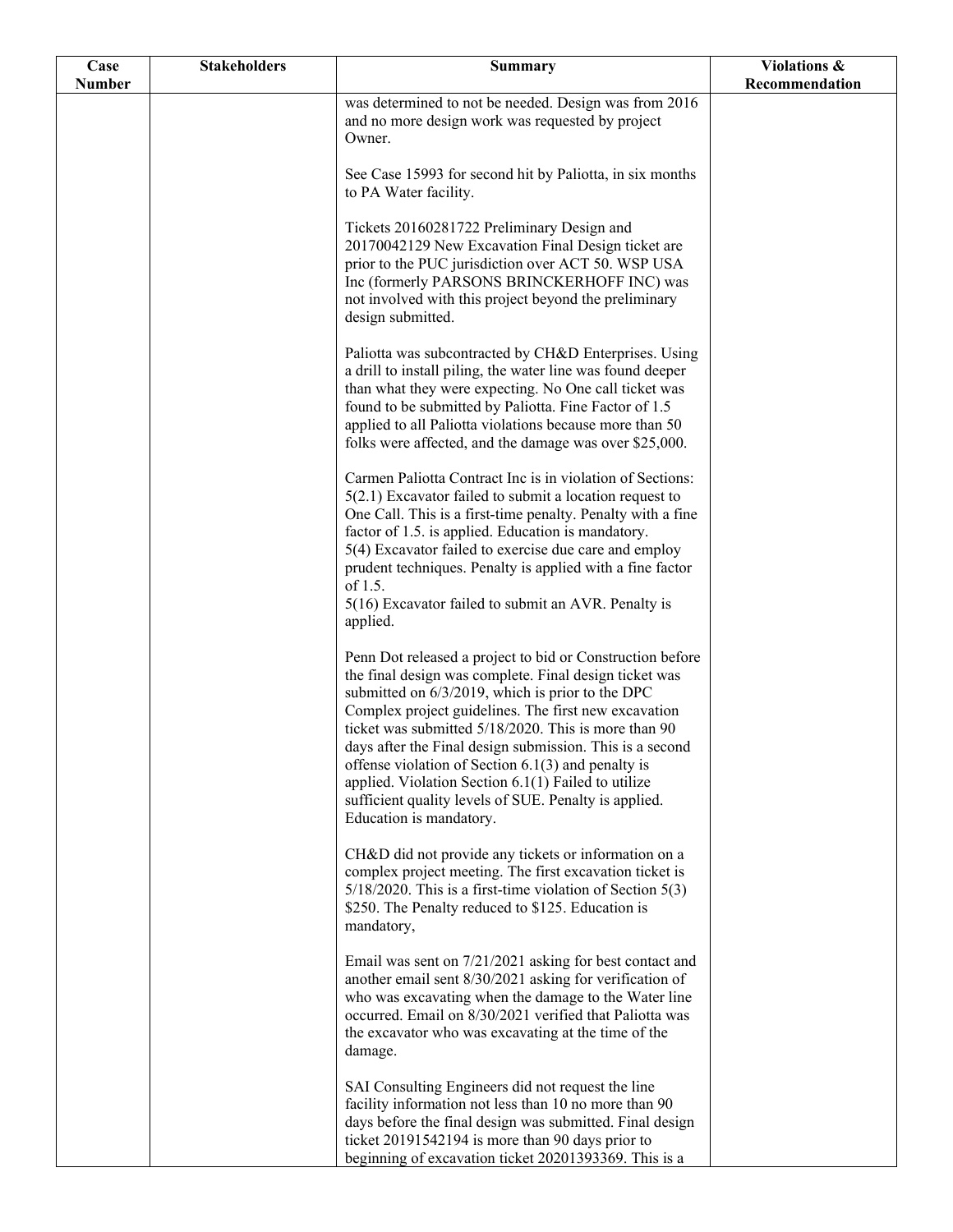| <b>Stakeholders</b>                                             | <b>Summary</b>                                                                                                                                                                 | Violations &                                                                                                                                                                                                                                                                                                                                                                                                                                                                                                                                                                                                                                                                                                                                                                                                                                                                                                                                                                                                   |
|-----------------------------------------------------------------|--------------------------------------------------------------------------------------------------------------------------------------------------------------------------------|----------------------------------------------------------------------------------------------------------------------------------------------------------------------------------------------------------------------------------------------------------------------------------------------------------------------------------------------------------------------------------------------------------------------------------------------------------------------------------------------------------------------------------------------------------------------------------------------------------------------------------------------------------------------------------------------------------------------------------------------------------------------------------------------------------------------------------------------------------------------------------------------------------------------------------------------------------------------------------------------------------------|
|                                                                 |                                                                                                                                                                                | Recommendation                                                                                                                                                                                                                                                                                                                                                                                                                                                                                                                                                                                                                                                                                                                                                                                                                                                                                                                                                                                                 |
|                                                                 | reduced to a warning. Education is mandatory.                                                                                                                                  |                                                                                                                                                                                                                                                                                                                                                                                                                                                                                                                                                                                                                                                                                                                                                                                                                                                                                                                                                                                                                |
|                                                                 | Listed below are facility owners in violation of Act 50,<br>Section $2(5)(v)$ Failed to respond to a routine One Call                                                          |                                                                                                                                                                                                                                                                                                                                                                                                                                                                                                                                                                                                                                                                                                                                                                                                                                                                                                                                                                                                                |
|                                                                 | ticket within the required amount of time.                                                                                                                                     |                                                                                                                                                                                                                                                                                                                                                                                                                                                                                                                                                                                                                                                                                                                                                                                                                                                                                                                                                                                                                |
|                                                                 | Columbia Gas failed to respond to ticket #<br>20201393368. This is a first-time violation of Section<br>$2(5)(v)$ and \$500. Penalty is applied.                               |                                                                                                                                                                                                                                                                                                                                                                                                                                                                                                                                                                                                                                                                                                                                                                                                                                                                                                                                                                                                                |
|                                                                 | Uniontown City is in violation of Sections:<br>$2(5)(v)$ failed to respond to ticket #20201393368 within                                                                       |                                                                                                                                                                                                                                                                                                                                                                                                                                                                                                                                                                                                                                                                                                                                                                                                                                                                                                                                                                                                                |
|                                                                 | The \$250. penalty is reduced to \$125.                                                                                                                                        |                                                                                                                                                                                                                                                                                                                                                                                                                                                                                                                                                                                                                                                                                                                                                                                                                                                                                                                                                                                                                |
|                                                                 | a first-time violation. The \$500. Penalty is reduced to<br>\$250.                                                                                                             |                                                                                                                                                                                                                                                                                                                                                                                                                                                                                                                                                                                                                                                                                                                                                                                                                                                                                                                                                                                                                |
| <b>Facility Owner:</b><br>Columbia Gas<br>Contractor/Excavator: | On 6/8/2020 7:30:00 AM at PURITAN VILLAGE RD,<br>GERMAN TWP, FAYETTE ~Incident occurred on<br>6/8/2020 at Puritan Village Road, near Puritan Road and                          | Columbia Gas: \$1,000.00<br>Section $2(5)(i)$ 2nd<br>Offense \$1,000.00                                                                                                                                                                                                                                                                                                                                                                                                                                                                                                                                                                                                                                                                                                                                                                                                                                                                                                                                        |
| Project Owner: German<br>Township Sewage                        | County.                                                                                                                                                                        | <b>German Township</b><br><b>Sewage Authority:</b>                                                                                                                                                                                                                                                                                                                                                                                                                                                                                                                                                                                                                                                                                                                                                                                                                                                                                                                                                             |
| Designer: Widmer<br>Engineering                                 | a sewer project, Bella Enterprises hit a mismarked 3"                                                                                                                          | \$750.00<br>Section $6.1(7)$ 1st Offense<br>\$250.00                                                                                                                                                                                                                                                                                                                                                                                                                                                                                                                                                                                                                                                                                                                                                                                                                                                                                                                                                           |
|                                                                 | During the root cause investigation, we had the locator<br>tie onto the line marker 100ft away and conductively<br>locate the 3" plastic gas main. The locator had a signal of | Section $6.1(1)$ 1st Offense<br>\$500.00                                                                                                                                                                                                                                                                                                                                                                                                                                                                                                                                                                                                                                                                                                                                                                                                                                                                                                                                                                       |
|                                                                 | signal apparently bled off onto an old steel gas main 9ft<br>away. No centerline measurements or other mapping                                                                 | <b>Widmer Engineering:</b><br>\$250.00                                                                                                                                                                                                                                                                                                                                                                                                                                                                                                                                                                                                                                                                                                                                                                                                                                                                                                                                                                         |
|                                                                 | Columbia Gas. A violation of $2(5)(i)$ - failed to mark,<br>stake, locate or otherwise provide the position of the                                                             | Section 4(8) 1st Offense<br>\$250.00                                                                                                                                                                                                                                                                                                                                                                                                                                                                                                                                                                                                                                                                                                                                                                                                                                                                                                                                                                           |
|                                                                 | eighteen inches horizontally from the outside wall of                                                                                                                          |                                                                                                                                                                                                                                                                                                                                                                                                                                                                                                                                                                                                                                                                                                                                                                                                                                                                                                                                                                                                                |
|                                                                 | where appropriate, to employ prudent techniques is<br>recommended.                                                                                                             |                                                                                                                                                                                                                                                                                                                                                                                                                                                                                                                                                                                                                                                                                                                                                                                                                                                                                                                                                                                                                |
|                                                                 | Bella Enterprises submitted an AVR stating, "Locator<br>met with job foreman and Thursday June 4th at start                                                                    |                                                                                                                                                                                                                                                                                                                                                                                                                                                                                                                                                                                                                                                                                                                                                                                                                                                                                                                                                                                                                |
|                                                                 | that site                                                                                                                                                                      |                                                                                                                                                                                                                                                                                                                                                                                                                                                                                                                                                                                                                                                                                                                                                                                                                                                                                                                                                                                                                |
|                                                                 | markings where clearly mis marked and line was hit<br>during clearing activities. No service interruption                                                                      |                                                                                                                                                                                                                                                                                                                                                                                                                                                                                                                                                                                                                                                                                                                                                                                                                                                                                                                                                                                                                |
|                                                                 | Enterprises crew was shut down for approximately 5                                                                                                                             |                                                                                                                                                                                                                                                                                                                                                                                                                                                                                                                                                                                                                                                                                                                                                                                                                                                                                                                                                                                                                |
|                                                                 | Timothy Brewer, Deanna Defrank, and the Jason the                                                                                                                              |                                                                                                                                                                                                                                                                                                                                                                                                                                                                                                                                                                                                                                                                                                                                                                                                                                                                                                                                                                                                                |
|                                                                 | Bernal to confirm that the complex project was being<br>used correctly by Bella Enterprises and he confirmed                                                                   |                                                                                                                                                                                                                                                                                                                                                                                                                                                                                                                                                                                                                                                                                                                                                                                                                                                                                                                                                                                                                |
|                                                                 | that everything was correct and the line should have<br>been marked correctly. Deanna DeFrank stated that she                                                                  |                                                                                                                                                                                                                                                                                                                                                                                                                                                                                                                                                                                                                                                                                                                                                                                                                                                                                                                                                                                                                |
|                                                                 | Bella Enterprises Inc<br>Authority                                                                                                                                             | first-time violation of Section $4(2)$ and \$250. penalty is<br>ticket and $2(5)(v)$ Failed to respond to a routine One Call<br>the required amount of time. This is a first-time offense.<br>$2(5)(v)$ failed to respond to ticket 20191542194. This is<br>Leckrone Masontown Road, German Township, Fayette<br>Columbia submitted an AVR stating, "While digging for<br>plastic medium pressure gas mainline on Puritan Rd.<br>640 megahertz and marked the gas main on tone. The<br>information was available." Pictures were provided by<br>facility owner's underground lines at the work site within<br>such line in a manner so as to enable the excavator,<br>location. Locator was advised the direction of work and<br>was marked with ribbon and survey stakes. The<br>occurred for Columbia customers however Bella<br>hours with 7 men. Additional site meeting accrued with<br>locator the following morning. Bella contacted Marcos<br>did not believe that Columbia Gas locators had access to |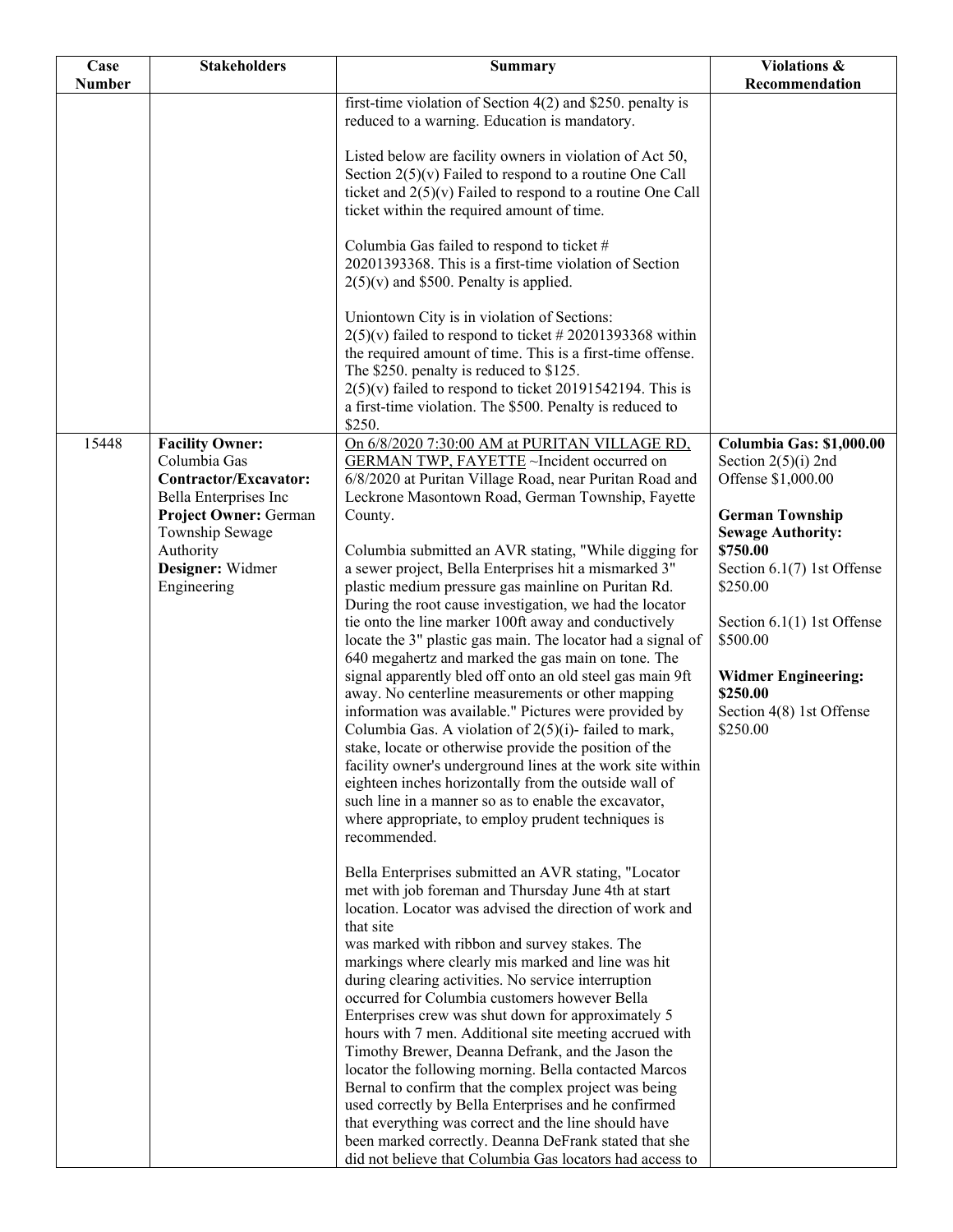| Case          | <b>Stakeholders</b>                           | <b>Summary</b>                                                                                                          | Violations &                            |
|---------------|-----------------------------------------------|-------------------------------------------------------------------------------------------------------------------------|-----------------------------------------|
| <b>Number</b> |                                               | the Complex Project website to view uploaded maps.                                                                      | Recommendation                          |
|               |                                               | Bella relayed this information to Marcos and he advised                                                                 |                                         |
|               |                                               | to have Deanna contact him to have there locators set up                                                                |                                         |
|               |                                               | to view uploads." Photos were submitted with the AVR.                                                                   |                                         |
|               |                                               | In the AVR submitted by Bella Enterprises, they                                                                         |                                         |
|               |                                               | indicated the cost of the project was more than \$400,000                                                               |                                         |
|               |                                               | but only level C SUE was utilized. A violation of 6.1(1)-                                                               |                                         |
|               |                                               | failed to utilize sufficient quality levels of subsurface<br>utility engineering or other similar techniques whenever   |                                         |
|               |                                               | practicable to properly determine the existence and                                                                     |                                         |
|               |                                               | positions of underground facilities when designing                                                                      |                                         |
|               |                                               | known complex projects having an estimated cost of<br>four hundred thousand dollars (\$400,000) or more is              |                                         |
|               |                                               | recommended against German Township Sewage                                                                              |                                         |
|               |                                               | Authority with education and monetary penalty.                                                                          |                                         |
|               |                                               |                                                                                                                         |                                         |
|               |                                               | A courtesy letter was emailed to the Designer on<br>7/14/2021 and an AVR has yet to be received. A                      |                                         |
|               |                                               | violation of 4(8)-failed to submit a report of an alleged                                                               |                                         |
|               |                                               | violation to the commission through the One Call                                                                        |                                         |
|               |                                               | System not more than thirty business days of being made<br>aware of the violation is recommended with education         |                                         |
|               |                                               | and monetary penalty.                                                                                                   |                                         |
|               |                                               |                                                                                                                         |                                         |
|               |                                               | A courtesy letter was also emailed to the PO on 7/9/2021                                                                |                                         |
|               |                                               | and an AVR has yet to be received. A violation of<br>6.1(7)- Project Owner failed to submit an Alleged                  |                                         |
|               |                                               | Violation Report within 10 business days of a line strike                                                               |                                         |
|               |                                               | is recommended with educationand monetary penalty.                                                                      |                                         |
|               |                                               | Violations:                                                                                                             |                                         |
|               |                                               | German Township Sewage Authority:                                                                                       |                                         |
|               |                                               | $~6.1(1)$ - failed to utilize sufficient quality levels of                                                              |                                         |
|               |                                               | subsurface utility engineering or other similar techniques                                                              |                                         |
|               |                                               | whenever practicable to properly determine the existence<br>and positions of underground facilities when designing      |                                         |
|               |                                               | known complex projects having an estimated cost of                                                                      |                                         |
|               |                                               | four hundred thousand dollars (\$400,000) or more.                                                                      |                                         |
|               |                                               | $\sim 6.1(7)$ - Project Owner failed to submit an Alleged<br>Violation Report within 10 business days of a line strike  |                                         |
|               |                                               |                                                                                                                         |                                         |
|               |                                               | Widmer Engineering:                                                                                                     |                                         |
|               |                                               | $\sim$ 4(8)-failed to submit a report of an alleged violation to<br>the commission through the One Call System not more |                                         |
|               |                                               | than thirty business days of being made aware of the                                                                    |                                         |
|               |                                               | violation                                                                                                               |                                         |
|               |                                               | Columbia Gas:                                                                                                           |                                         |
|               |                                               | $\sim$ 2(5)(i)-failed to mark, stake, locate or otherwise                                                               |                                         |
|               |                                               | provide the position of the facility owner's underground                                                                |                                         |
|               |                                               | lines at the work site within eighteen inches horizontally<br>from the outside wall of such line in a manner so as to   |                                         |
|               |                                               | enable the excavator, where appropriate, to employ                                                                      |                                         |
|               |                                               | prudent techniques                                                                                                      |                                         |
| 15707         | <b>Facility Owner:</b>                        | On 6/11/2020 1:43:00 PM at 530 WASHINGTON AVE,                                                                          | <b>Sellersville Borough:</b>            |
|               | Sellersville Borough<br>Contractor/Excavator: | SELLERSVILLE BORO, BUCKS ~Incident occurred<br>on 6/11/2020, at 530 Washington Avenue, near Eyre                        | \$0.00<br>Section $2(5)(v)$ 1st Offense |
|               | SKODA CONTRACTING                             |                                                                                                                         | \$0.00                                  |